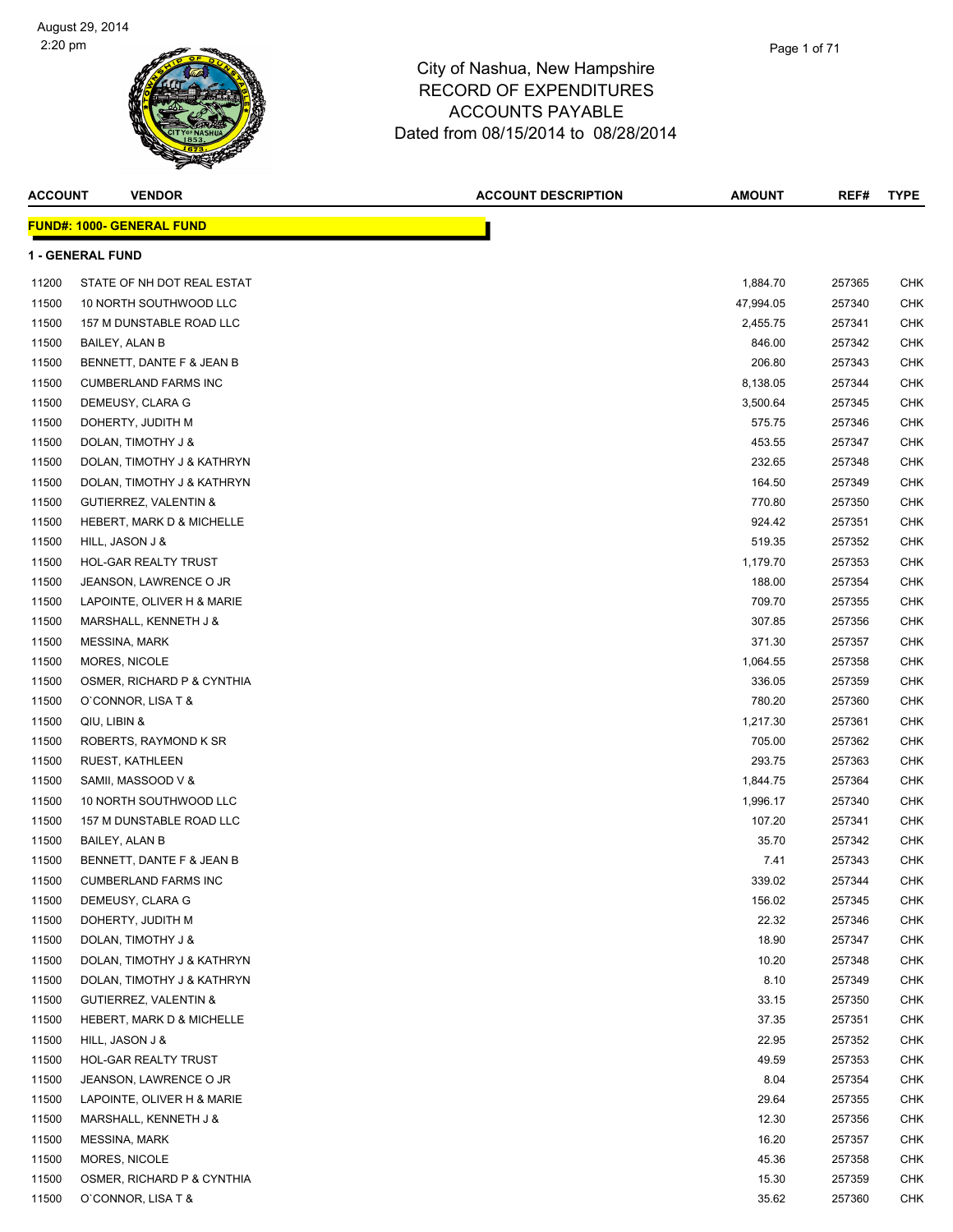

| <b>ACCOUNT</b> | <b>VENDOR</b>                    | <b>ACCOUNT DESCRIPTION</b> | AMOUNT      | REF#   | <b>TYPE</b> |
|----------------|----------------------------------|----------------------------|-------------|--------|-------------|
|                | <b>FUND#: 1000- GENERAL FUND</b> |                            |             |        |             |
|                | <b>1 - GENERAL FUND</b>          |                            |             |        |             |
| 11500          | QIU, LIBIN &                     |                            | 51.00       | 257361 | CHK         |
| 11500          | ROBERTS, RAYMOND K SR            |                            | 30.24       | 257362 | CHK         |
| 11500          | <b>RUEST, KATHLEEN</b>           |                            | 6.80        | 257363 | CHK         |
| 11500          | SAMII, MASSOOD V &               |                            | 74.40       | 257364 | CHK         |
| 11500          | STATE OF NH DOT REAL ESTAT       |                            | 16.43       | 257365 | <b>CHK</b>  |
| 14144          | <b>PURCHASE POWER</b>            |                            | 6,000.00    | 257422 | CHK         |
| 21432          | <b>TSA CONSULTING GROUP</b>      |                            | 27,863.27   | 15660  | <b>ACH</b>  |
| 21432          | <b>TSA CONSULTING GROUP</b>      |                            | 73,812.84   | 15694  | <b>ACH</b>  |
| 21440          | HARTFORD LIFE IPD GROUP ANNUIT   |                            | 45,580.48   | 15647  | <b>ACH</b>  |
| 21440          | HARTFORD LIFE IPD GROUP ANNUIT   |                            | 37,245.10   | 15682  | <b>ACH</b>  |
| 21467          | <b>BENEFIT STRATEGIES (FLEX)</b> |                            | 25, 123. 75 | 15665  | <b>ACH</b>  |
| 21475          | <b>CITIZENS BANK</b>             |                            | 2,180.59    | 257015 | <b>CHK</b>  |
| 21475          | <b>CITIZENS BANK</b>             |                            | 3,569.95    | 257397 | CHK         |
| 21485          | AFSCME COUNCIL 93/LOCAL 365      |                            | 1,941.62    | 15644  | <b>ACH</b>  |
| 21485          | FIREFIGHTERS LOCAL 789           |                            | 4,032.14    | 15646  | <b>ACH</b>  |
| 21485          | IAFF LOCAL 789                   |                            | 234.00      | 15648  | <b>ACH</b>  |
| 21485          | NASHUA POLICE COMM UNION         |                            | 198.00      | 15651  | <b>ACH</b>  |
| 21485          | NASHUA POLICE PATROLMANS ASSOC   |                            | 1,016.00    | 15652  | <b>ACH</b>  |
| 21485          | NASHUA POLICE RELIEF ASSOC       |                            | 828.00      | 15653  | <b>ACH</b>  |
| 21485          | NASHUA POLICE SUPERVISORS ASSO   |                            | 416.00      | 15654  | <b>ACH</b>  |
| 21485          | NPLE-LOCAL #4831                 |                            | 236.99      | 15656  | <b>ACH</b>  |
| 21485          | TEAMSTERS UNION LOCAL #633       |                            | 295.88      | 15658  | <b>ACH</b>  |
| 21485          | TREAS NASHUA TEACHERS UNION      |                            | 883.52      | 15659  | <b>ACH</b>  |
| 21485          | UAW LOCAL 2232                   |                            | 734.40      | 15661  | <b>ACH</b>  |
| 21485          | AFSCME COUNCIL 93/LOCAL 365      |                            | 1,977.62    | 15678  | <b>ACH</b>  |
| 21485          | FIREFIGHTERS LOCAL 789           |                            | 4,056.43    | 15681  | <b>ACH</b>  |
| 21485          | <b>IAFF LOCAL 789</b>            |                            | 234.00      | 15683  | <b>ACH</b>  |
| 21485          | NASHUA POLICE COMM UNION         |                            | 198.00      | 15685  | <b>ACH</b>  |
| 21485          | NASHUA POLICE PATROLMANS ASSOC   |                            | 1,016.00    | 15686  | <b>ACH</b>  |
| 21485          | NASHUA POLICE RELIEF ASSOC       |                            | 823.50      | 15687  | <b>ACH</b>  |
| 21485          | NASHUA POLICE SUPERVISORS ASSO   |                            | 416.00      | 15688  | <b>ACH</b>  |
| 21485          | NPLE-LOCAL #4831                 |                            | 236.99      | 15690  | <b>ACH</b>  |
| 21485          | TEAMSTERS UNION LOCAL #633       |                            | 295.88      | 15692  | <b>ACH</b>  |
| 21485          | TREAS NASHUA TEACHERS UNION      |                            | 24,656.46   | 15693  | <b>ACH</b>  |
| 21485          | UAW LOCAL 2232                   |                            | 736.93      | 15695  | <b>ACH</b>  |
| 21485          | AMERICAN FEDERATION OF TEACHER   |                            | 2.00        | 256998 | CHK         |
| 21485          | AMERICAN FEDERATION OF TEACHER   |                            | 175.00      | 257398 | CHK         |
| 21490          | UNITED WAY OF GREATER NASHUA     |                            | 218.30      | 257009 | CHK         |
| 21490          | UNITED WAY OF GREATER NASHUA     |                            | 701.11      | 257410 | CHK         |
| 21495          | <b>WAGE ASSIGNMENT</b>           |                            | 318.00      | 15645  | <b>ACH</b>  |
| 21495          | <b>WAGE ASSIGNMENT</b>           |                            | 219.23      | 15649  | <b>ACH</b>  |
| 21495          | <b>WAGE ASSIGNMENT</b>           |                            | 175.00      | 15650  | <b>ACH</b>  |
| 21495          | <b>WAGE ASSIGNMENT</b>           |                            | 259.00      | 15657  | <b>ACH</b>  |
| 21495          | <b>WAGE ASSIGNMENT</b>           |                            | 594.00      | 15679  | <b>ACH</b>  |
| 21495          | <b>WAGE ASSIGNMENT</b>           |                            | 175.00      | 15680  | <b>ACH</b>  |
| 21495          | <b>WAGE ASSIGNMENT</b>           |                            | 318.00      | 15684  | <b>ACH</b>  |
| 21495          | WAGE ASSIGNMENT                  |                            | 259.00      | 15691  | <b>ACH</b>  |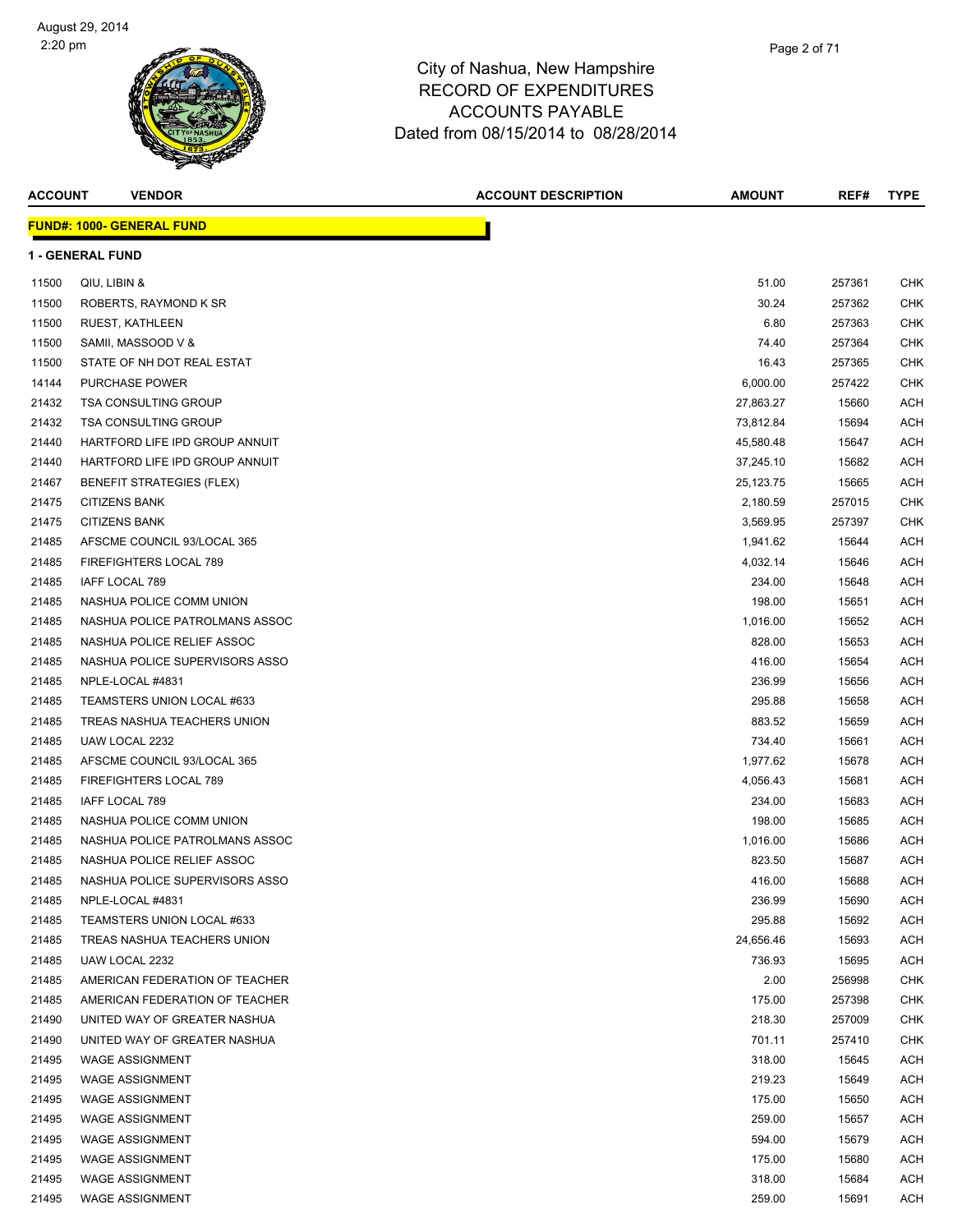| <b>ACCOUNT</b> | <b>VENDOR</b>                    | <b>ACCOUNT DESCRIPTION</b> | <b>AMOUNT</b> | REF#   | <b>TYPE</b> |
|----------------|----------------------------------|----------------------------|---------------|--------|-------------|
|                | <b>FUND#: 1000- GENERAL FUND</b> |                            |               |        |             |
|                | <b>1 - GENERAL FUND</b>          |                            |               |        |             |
| 21495          | <b>WAGE ASSIGNMENT</b>           |                            | 219.23        | 15696  | <b>ACH</b>  |
| 21495          | <b>WAGE ASSIGNMENT</b>           |                            | 1,278.00      | 256999 | CHK         |
| 21495          | <b>WAGE ASSIGNMENT</b>           |                            | 89.27         | 257000 | CHK         |
| 21495          | <b>WAGE ASSIGNMENT</b>           |                            | 80.74         | 257001 | CHK         |
| 21495          | <b>WAGE ASSIGNMENT</b>           |                            | 104.00        | 257002 | <b>CHK</b>  |
| 21495          | <b>WAGE ASSIGNMENT</b>           |                            | 275.00        | 257003 | CHK         |
| 21495          | <b>WAGE ASSIGNMENT</b>           |                            | 1,448.05      | 257004 | CHK         |
| 21495          | <b>WAGE ASSIGNMENT</b>           |                            | 25.00         | 257005 | CHK         |
| 21495          | <b>WAGE ASSIGNMENT</b>           |                            | 11.54         | 257006 | CHK         |
| 21495          | <b>WAGE ASSIGNMENT</b>           |                            | 103.50        | 257007 | CHK         |
| 21495          | <b>WAGE ASSIGNMENT</b>           |                            | 237.00        | 257008 | CHK         |
| 21495          | <b>WAGE ASSIGNMENT</b>           |                            | 123.15        | 257010 | <b>CHK</b>  |
| 21495          | <b>WAGE ASSIGNMENT</b>           |                            | 1,278.00      | 257399 | CHK         |
| 21495          | <b>WAGE ASSIGNMENT</b>           |                            | 89.27         | 257400 | CHK         |
| 21495          | <b>WAGE ASSIGNMENT</b>           |                            | 80.74         | 257401 | CHK         |
| 21495          | <b>WAGE ASSIGNMENT</b>           |                            | 104.00        | 257402 | CHK         |
| 21495          | <b>WAGE ASSIGNMENT</b>           |                            | 275.00        | 257403 | CHK         |
| 21495          | <b>WAGE ASSIGNMENT</b>           |                            | 1,448.05      | 257404 | <b>CHK</b>  |
| 21495          | <b>WAGE ASSIGNMENT</b>           |                            | 11.54         | 257405 | CHK         |
| 21495          | <b>WAGE ASSIGNMENT</b>           |                            | 103.50        | 257406 | CHK         |
| 21495          | <b>WAGE ASSIGNMENT</b>           |                            | 197.69        | 257407 | CHK         |
| 21495          | <b>WAGE ASSIGNMENT</b>           |                            | 237.00        | 257408 | CHK         |
| 21495          | <b>WAGE ASSIGNMENT</b>           |                            | 75.00         | 257409 | CHK         |
| 21495          | <b>WAGE ASSIGNMENT</b>           |                            | 351.90        | 257411 | CHK         |
| 21495          | <b>WAGE ASSIGNMENT</b>           |                            | 148.23        | 257412 | CHK         |
| 21538          | NASHUA TEACHERS UNION            |                            | 84.56         | 15655  | <b>ACH</b>  |
| 21538          | NASHUA TEACHERS UNION            |                            | 4,279.69      | 15689  | <b>ACH</b>  |
| 21921          | STATE OF NH-MV                   |                            | 6,165.99      | 15638  | <b>ACH</b>  |
| 21921          | STATE OF NH-MV                   |                            | 1,230.07      | 15638  | <b>ACH</b>  |
| 21921          | STATE OF NH-MV                   |                            | 471.60        | 15638  | <b>ACH</b>  |
| 21921          | STATE OF NH-MV                   |                            | 467.60        | 15638  | <b>ACH</b>  |
| 21921          | STATE OF NH-MV                   |                            | 9,037.11      | 15639  | <b>ACH</b>  |
| 21921          | STATE OF NH-MV                   |                            | 1,756.04      | 15639  | <b>ACH</b>  |
| 21921          | STATE OF NH-MV                   |                            | 484.08        | 15639  | <b>ACH</b>  |
| 21921          | STATE OF NH-MV                   |                            | 464.80        | 15639  | <b>ACH</b>  |
| 21921          | STATE OF NH-MV                   |                            | 11,252.39     | 15642  | <b>ACH</b>  |
| 21921          | STATE OF NH-MV                   |                            | 885.60        | 15642  | <b>ACH</b>  |
| 21921          | STATE OF NH-MV                   |                            | 1,199.96      | 15642  | <b>ACH</b>  |
| 21921          | STATE OF NH-MV                   |                            | 498.40        | 15642  | <b>ACH</b>  |
| 21921          | STATE OF NH-MV                   |                            | 814.60        | 15642  | <b>ACH</b>  |
| 21921          | STATE OF NH-MV                   |                            | 365.76        | 15642  | <b>ACH</b>  |
| 21921          | STATE OF NH-MV                   |                            | 7,830.58      | 15643  | <b>ACH</b>  |
| 21921          | STATE OF NH-MV                   |                            | 1,107.20      | 15643  | <b>ACH</b>  |
| 21921          | STATE OF NH-MV                   |                            | 1,601.44      | 15643  | <b>ACH</b>  |
| 21921          | STATE OF NH-MV                   |                            | 1,193.20      | 15643  | <b>ACH</b>  |
| 21921          | STATE OF NH-MV                   |                            | 9,668.14      | 15662  | <b>ACH</b>  |
| 21921          | STATE OF NH-MV                   |                            | 860.20        | 15662  | <b>ACH</b>  |
|                |                                  |                            |               |        |             |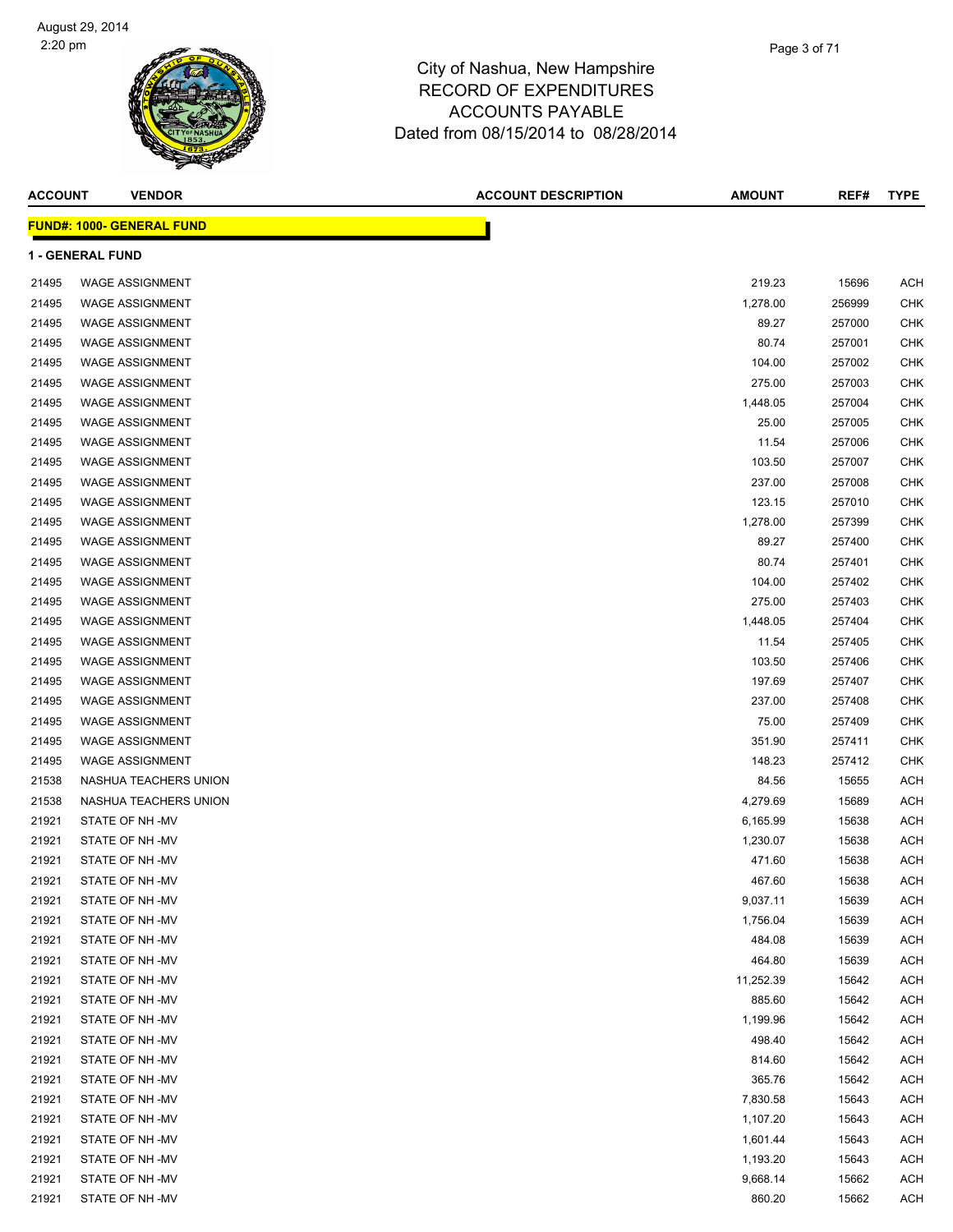| <b>ACCOUNT</b> | <b>VENDOR</b>                                 | <b>ACCOUNT DESCRIPTION</b> | <b>AMOUNT</b> | REF#   | <b>TYPE</b> |
|----------------|-----------------------------------------------|----------------------------|---------------|--------|-------------|
|                | <b>FUND#: 1000- GENERAL FUND</b>              |                            |               |        |             |
|                | <b>1 - GENERAL FUND</b>                       |                            |               |        |             |
| 21921          | STATE OF NH-MV                                |                            | 10,792.80     | 15662  | <b>ACH</b>  |
| 21921          | STATE OF NH-MV                                |                            | 1,197.00      | 15662  | <b>ACH</b>  |
| 21921          | STATE OF NH-MV                                |                            | 8,816.30      | 15669  | <b>ACH</b>  |
| 21921          | STATE OF NH-MV                                |                            | 1,120.70      | 15669  | <b>ACH</b>  |
| 21921          | STATE OF NH-MV                                |                            | 7,041.16      | 15669  | <b>ACH</b>  |
| 21921          | STATE OF NH-MV                                |                            | 773.60        | 15669  | <b>ACH</b>  |
| 21921          | STATE OF NH-MV                                |                            | 9,815.02      | 15672  | <b>ACH</b>  |
| 21921          | STATE OF NH-MV                                |                            | 1,292.00      | 15672  | <b>ACH</b>  |
| 21921          | STATE OF NH-MV                                |                            | 6,229.20      | 15672  | <b>ACH</b>  |
| 21921          | STATE OF NH-MV                                |                            | 347.20        | 15672  | <b>ACH</b>  |
| 21921          | STATE OF NH-MV                                |                            | 11,161.71     | 15674  | <b>ACH</b>  |
| 21921          | STATE OF NH-MV                                |                            | 1,830.70      | 15674  | <b>ACH</b>  |
| 21921          | STATE OF NH-MV                                |                            | 4,136.44      | 15674  | <b>ACH</b>  |
| 21921          | STATE OF NH-MV                                |                            | 1,004.40      | 15674  | <b>ACH</b>  |
| 21921          | STATE OF NH-MV                                |                            | 371.40        | 15674  | <b>ACH</b>  |
| 21921          | STATE OF NH-MV                                |                            | 767.20        | 15674  | <b>ACH</b>  |
| 21921          | STATE OF NH-MV                                |                            | 10,318.25     | 15677  | <b>ACH</b>  |
| 21921          | STATE OF NH-MV                                |                            | 1,406.40      | 15677  | <b>ACH</b>  |
| 21921          | STATE OF NH-MV                                |                            | 6,412.20      | 15677  | <b>ACH</b>  |
| 21921          | STATE OF NH-MV                                |                            | 704.00        | 15677  | <b>ACH</b>  |
| 21921          | STATE OF NH-MV                                |                            | 11,556.68     | 15697  | <b>ACH</b>  |
| 21921          | STATE OF NH-MV                                |                            | 1,027.20      | 15697  | <b>ACH</b>  |
| 21921          | STATE OF NH-MV                                |                            | 4,206.72      | 15697  | <b>ACH</b>  |
| 21921          | STATE OF NH-MV                                |                            | 635.64        | 15697  | <b>ACH</b>  |
| 21922          | STATE OF NH DEPT OF SAFETY                    |                            | 33.00         | 257453 | <b>CHK</b>  |
|                | <b>TOTAL 1 - GENERAL FUND</b>                 |                            | \$524,214.88  |        |             |
| 101 - MAYOR    |                                               |                            |               |        |             |
| 68300          | ANDRUSKEVICH PHOTOGRAPHY                      |                            | 245.00        | 257468 | <b>CHK</b>  |
|                | <b>TOTAL 101 - MAYOR</b>                      |                            | \$245.00      |        |             |
|                | 102 - BOARD OF ALDERMEN                       |                            |               |        |             |
| 54828          | US BANK EQUIPMENT FINANCE                     |                            | 150.40        | 257051 | CHK         |
|                | <b>TOTAL 102 - BOARD OF ALDERMEN</b>          |                            | \$150.40      |        |             |
|                | <b>107 - CITY CLERK</b>                       |                            |               |        |             |
| 55400          | <b>PAUL BERGERON</b>                          |                            | 1,636.21      | 257012 | CHK         |
|                | <b>TOTAL 107 - CITY CLERK</b>                 |                            | \$1,636.21    |        |             |
|                | <b>109 - CIVIC &amp; COMMUNITY ACTIVITIES</b> |                            |               |        |             |
| 55221          | NASHUA REGIONAL PLANNING COMM                 |                            | 16,430.00     | 257159 | <b>CHK</b>  |
| 56214          | HUMANE SOCIETY FOR GREATER                    |                            | 16,513.50     | 257122 | <b>CHK</b>  |
| 56221          | <b>GREAT AMERICAN DOWNTOWN</b>                |                            | 35,000.00     | 256981 | <b>CHK</b>  |

ACCOUNTS PAYABLE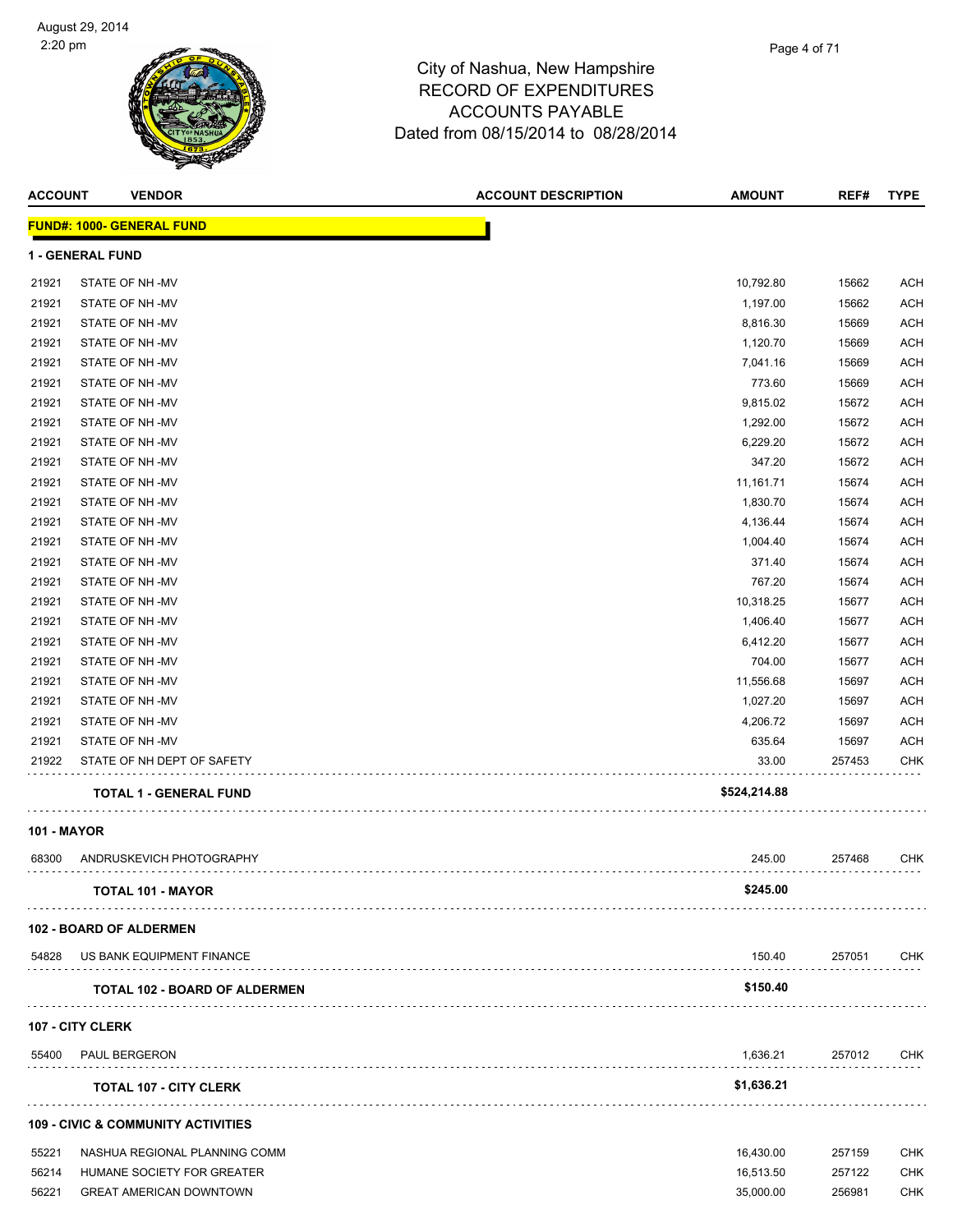

| <b>ACCOUNT</b> | <b>VENDOR</b>                                       | <b>ACCOUNT DESCRIPTION</b> | <b>AMOUNT</b> | REF#   | <b>TYPE</b> |
|----------------|-----------------------------------------------------|----------------------------|---------------|--------|-------------|
|                | <b>FUND#: 1000- GENERAL FUND</b>                    |                            |               |        |             |
|                | <b>109 - CIVIC &amp; COMMUNITY ACTIVITIES</b>       |                            |               |        |             |
| 56250          | COMMUNITY MEDIA SERVICES GRP L                      |                            | 21,250.00     | 257396 | <b>CHK</b>  |
| 56300          | AMERICAN RED CROSS                                  |                            | 4,845.00      | 256969 | <b>CHK</b>  |
| 56303          | <b>BIG BROTHERS BIG SISTERS</b>                     |                            | 15,000.00     | 256970 | <b>CHK</b>  |
| 56304          | <b>BOYS &amp; GIRLS CLUB OF</b>                     |                            | 13,845.00     | 256971 | <b>CHK</b>  |
| 56306          | BRIDGES DOM & SEXUAL VIOLENCE                       |                            | 5,000.00      | 256972 | <b>CHK</b>  |
| 56309          | THE CAREGIVERS INC                                  |                            | 12,500.00     | 256973 | <b>CHK</b>  |
| 56312          | CASA OF NH INC                                      |                            | 15,000.00     | 256974 | <b>CHK</b>  |
| 56315          | CHILD ADVOCACY CENTER                               |                            | 9,200.00      | 256975 | <b>CHK</b>  |
| 56316          | CHILD AND FAMILY SERVICES                           |                            | 9,800.00      | 256976 | <b>CHK</b>  |
| 56318          | COMMUNITY COUNCIL OF NASHUA NH                      |                            | 37,000.00     | 256977 | <b>CHK</b>  |
| 56324          | GIRLS INC OF GREATER NASHUA                         |                            | 12,845.00     | 256980 | <b>CHK</b>  |
| 56327          | HARBOR HOMES-MAPLE ARMS                             |                            | 16,850.00     | 256983 | <b>CHK</b>  |
| 56327          | HARBOR HOMES-HEALTH CENTER                          |                            | 25,263.00     | 256984 | <b>CHK</b>  |
| 56328          | HOME HEALTH & HOSPICE CARE                          |                            | 25,000.00     | 256985 | <b>CHK</b>  |
| 56329          | <b>KEYSTONE HALL</b>                                |                            | 35,000.00     | 256986 | <b>CHK</b>  |
| 56330          | LAMPREY-HEALTH CARE NASHUA CTR                      |                            | 75,000.00     | 256987 | <b>CHK</b>  |
| 56332          | MARGUERITES PLACE INC                               |                            | 16,588.00     | 256988 | <b>CHK</b>  |
| 56335          | NASHUA ADULT LEARNING CENTER                        |                            | 1,418.00      | 256989 | <b>CHK</b>  |
| 56338          | NASHUA CHILDRENS HOME                               |                            | 14,588.00     | 256990 | <b>CHK</b>  |
| 56341          | <b>GREATER NASHUA DENTAL</b>                        |                            | 28,520.00     | 256982 | <b>CHK</b>  |
| 56345          | NASHUA SOUP KITCHEN & SHELTER                       |                            | 24,000.00     | 256993 | <b>CHK</b>  |
| 56347          | THE YOUTH COUNCIL                                   |                            | 26,845.00     | 256997 | <b>CHK</b>  |
| 56350          | THE FRONT DOOR AGENCY INC                           |                            | 15,447.00     | 256978 | <b>CHK</b>  |
| 56350          | THE FRONT DOOR AGENCY INC                           |                            | 20,000.00     | 256979 | <b>CHK</b>  |
| 56351          | NASHUA SENIOR ACTIVITY CENTER                       |                            | 23,000.00     | 256992 | <b>CHK</b>  |
| 56353          | NASHUA POLICE ATHLETIC LEAGUE                       |                            | 3,500.00      | 256991 | <b>CHK</b>  |
| 56359          | <b>SALVATION ARMY</b>                               |                            | 5,000.00      | 256994 | <b>CHK</b>  |
| 56362          | SOUTHERN NH HIV AIDS TASK FORC                      |                            | 15,000.00     | 256995 | <b>CHK</b>  |
| 56368          | YMCA OF GREATER NASHUA                              |                            | 4,696.00      | 256996 | <b>CHK</b>  |
|                | <b>TOTAL 109 - CIVIC &amp; COMMUNITY ACTIVITIES</b> |                            | \$599,943.50  |        |             |
|                | <b>111 - HUMAN RESOURCES</b>                        |                            |               |        |             |
| 55425          | <b>JENNIFER WEILBRENNER</b>                         |                            | 25.00         | 257130 | <b>CHK</b>  |
| 55425          | <b>DONNA SINTIRIS</b>                               |                            | 25.00         | 257188 | <b>CHK</b>  |
| 55425          | <b>TONY DUBOWIK</b>                                 |                            | 25.00         | 257496 | <b>CHK</b>  |
| 55425          | <b>TONY DUBOWIK</b>                                 |                            | 15.00         | 257496 | <b>CHK</b>  |
|                | <b>TOTAL 111 - HUMAN RESOURCES</b>                  |                            | \$90.00       |        |             |
|                | <b>118 - OTHER GENERAL GOV'T</b>                    |                            |               |        |             |
| 45960          | VELOCITY TECHNOLOGY SOLUTIONS                       |                            | (0.80)        | 15676  | ACH         |
|                | <b>TOTAL 118 - OTHER GENERAL GOV'T</b>              |                            | $-$0.80$      |        |             |
|                | <b>120 - TELECOMMUNICATIONS</b>                     |                            |               |        |             |
| 55109          | BAYRING COMMUNICATIONS                              |                            | 2,164.22      | 257031 | <b>CHK</b>  |
|                |                                                     |                            |               |        |             |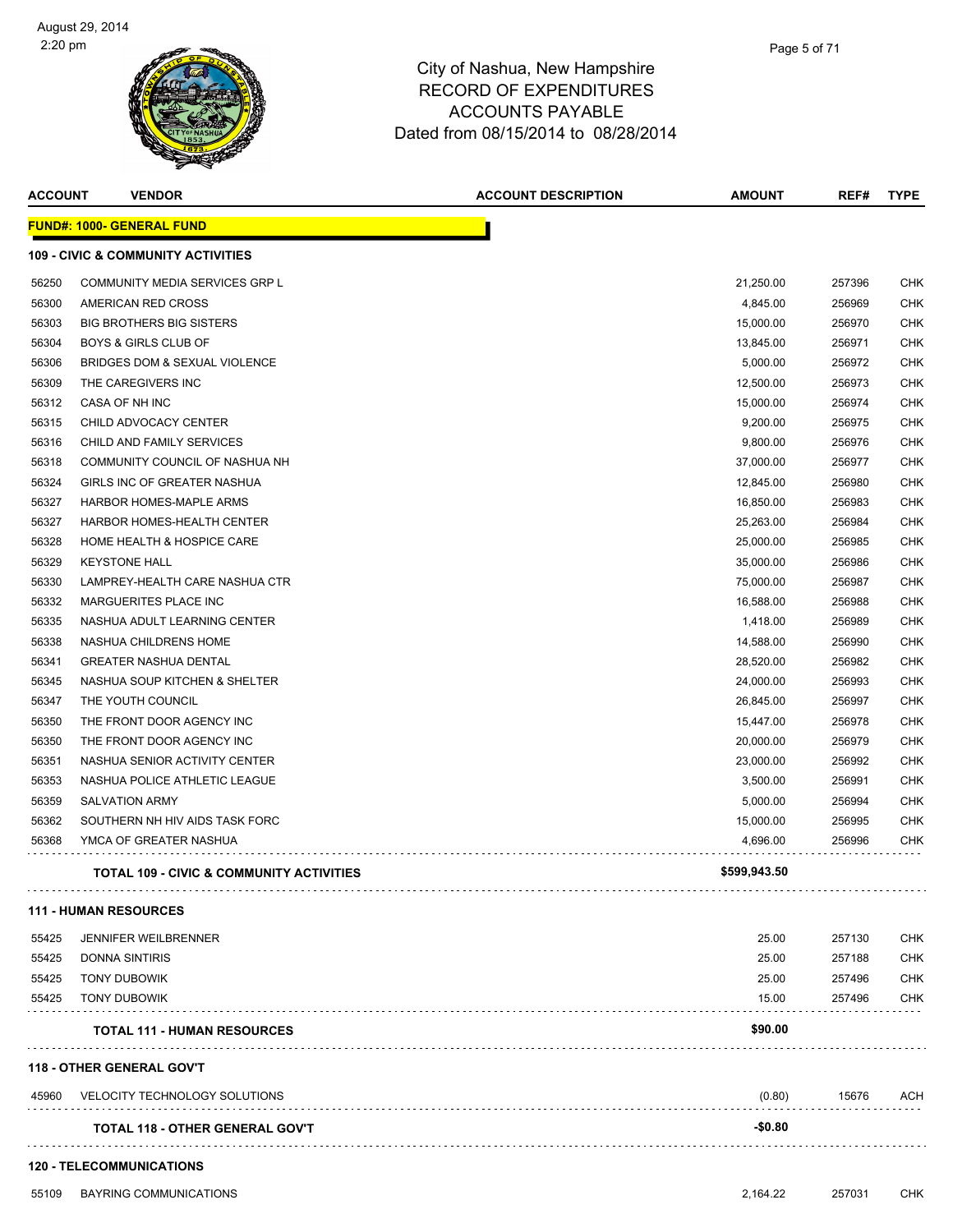

| <b>ACCOUNT</b> | <b>VENDOR</b>                             | <b>ACCOUNT DESCRIPTION</b> | <b>AMOUNT</b> | REF#   | <b>TYPE</b> |
|----------------|-------------------------------------------|----------------------------|---------------|--------|-------------|
|                | <b>FUND#: 1000- GENERAL FUND</b>          |                            |               |        |             |
|                | <b>120 - TELECOMMUNICATIONS</b>           |                            |               |        |             |
| 55109          | <b>FAIRPOINT COMMUNICATIONS</b>           |                            | 91.99         | 257036 | <b>CHK</b>  |
| 55109          | <b>FAIRPOINT COMMUNICATIONS</b>           |                            | 37.96         | 257428 | <b>CHK</b>  |
|                | <b>TOTAL 120 - TELECOMMUNICATIONS</b>     |                            | \$2,294.17    |        |             |
|                | <b>122 - INFORMATION TECHNOLOGY</b>       |                            |               |        |             |
| 54400          | SHI INTERNATIONAL CORP                    |                            | 3,400.00      | 257572 | <b>CHK</b>  |
| 54407          | @COMM CORPORATION                         |                            | 2,417.00      | 257061 | <b>CHK</b>  |
| 54407          | <b>COMPUTER SCIENCES CORP</b>             |                            | 27,615.92     | 257092 | <b>CHK</b>  |
| 54407          | <b>CDW GOVERNMENT</b>                     |                            | 755.00        | 257483 | <b>CHK</b>  |
| 54407          | SHI INTERNATIONAL CORP                    |                            | 675.00        | 257572 | <b>CHK</b>  |
| 54407          | SHI INTERNATIONAL CORP                    |                            | 5,600.00      | 257572 | <b>CHK</b>  |
| 54407          | <b>VMWARE INC</b>                         |                            | 12,793.00     | 257581 | <b>CHK</b>  |
| 54407          | HYLAND SOFTWARE INC                       |                            | 34,469.00     | 257734 | <b>CHK</b>  |
| 55118          | AT & T MOBILITY                           |                            | 31.91         | 257424 | <b>CHK</b>  |
| 55118          | AT & T MOBILITY                           |                            | 15.34         | 257424 | <b>CHK</b>  |
| 55118          | AT & T MOBILITY                           |                            | 107.42        | 257425 | <b>CHK</b>  |
| 55300          | <b>RICK PEARL</b>                         |                            | 643.20        | 257022 | <b>CHK</b>  |
| 61100          | AMAZON                                    |                            | 78.65         | 257030 | <b>CHK</b>  |
| 61607          | AMAZON                                    |                            | 83.28         | 257030 | <b>CHK</b>  |
| 71221          | AMAZON                                    |                            | 735.86        | 257030 | <b>CHK</b>  |
| 71221          | <b>VOLOGY DATA SYSTEMS</b>                |                            | 25.00         | 257207 | <b>CHK</b>  |
| 71228          | MHC SOFTWARE INC                          |                            | 1,000.00      | 257544 | <b>CHK</b>  |
|                | <b>TOTAL 122 - INFORMATION TECHNOLOGY</b> |                            | \$90,445.58   |        |             |
|                | <b>126 - FINANCIAL SERVICES</b>           |                            |               |        |             |
| 54828          | US BANK EQUIPMENT FINANCE                 |                            | 96.71         | 257054 | <b>CHK</b>  |
| 54828          | US BANK EQUIPMENT FINANCE                 |                            | 87.58         | 257055 | <b>CHK</b>  |
| 55200          | NH GOVERMENT FINANCE OFFICER              |                            | 150.00        | 257039 | CHK         |
| 61100          | WB MASON CO INC                           |                            | 493.55        | 257210 | <b>CHK</b>  |
| 61100          | WB MASON CO INC                           |                            | 35.25         | 257210 | <b>CHK</b>  |
| 61100          | WB MASON CO INC                           |                            | 3.59          | 257584 | <b>CHK</b>  |
|                | <b>TOTAL 126 - FINANCIAL SERVICES</b>     |                            | \$866.68      |        |             |
|                | <b>129 - CITY BUILDINGS</b>               |                            |               |        |             |
| 54100          | <b>PSNH-LARGE POWER</b>                   |                            | 5,588.81      | 257043 | <b>CHK</b>  |
| 54114          | <b>LIBERTY UTILITIES - NH</b>             |                            | 127.70        | 257432 | <b>CHK</b>  |
| 54243          | J LAWRENCE HALL INC                       |                            | 199.75        | 257525 | <b>CHK</b>  |
| 54280          | <b>B &amp; S LOCKSMITHS INC</b>           |                            | 43.40         | 257471 | <b>CHK</b>  |
| 54280          | HILLYARD/MANCHESTER                       |                            | 209.28        | 257518 | <b>CHK</b>  |
| 54280          | HUFF & GAUTHIER INC                       |                            | 591.08        | 257521 | <b>CHK</b>  |
| 54280          | J LAWRENCE HALL INC                       |                            | 2,056.55      | 257525 | <b>CHK</b>  |
| 54280          | M & M ELECTRICAL SUPPLY CO INC            |                            | 31.90         | 257531 | <b>CHK</b>  |
| 55118          | AT & T MOBILITY                           |                            | 37.06         | 257424 | <b>CHK</b>  |
| 55118          | AT & T MOBILITY                           |                            | 37.06         | 257424 | <b>CHK</b>  |
|                |                                           |                            |               |        |             |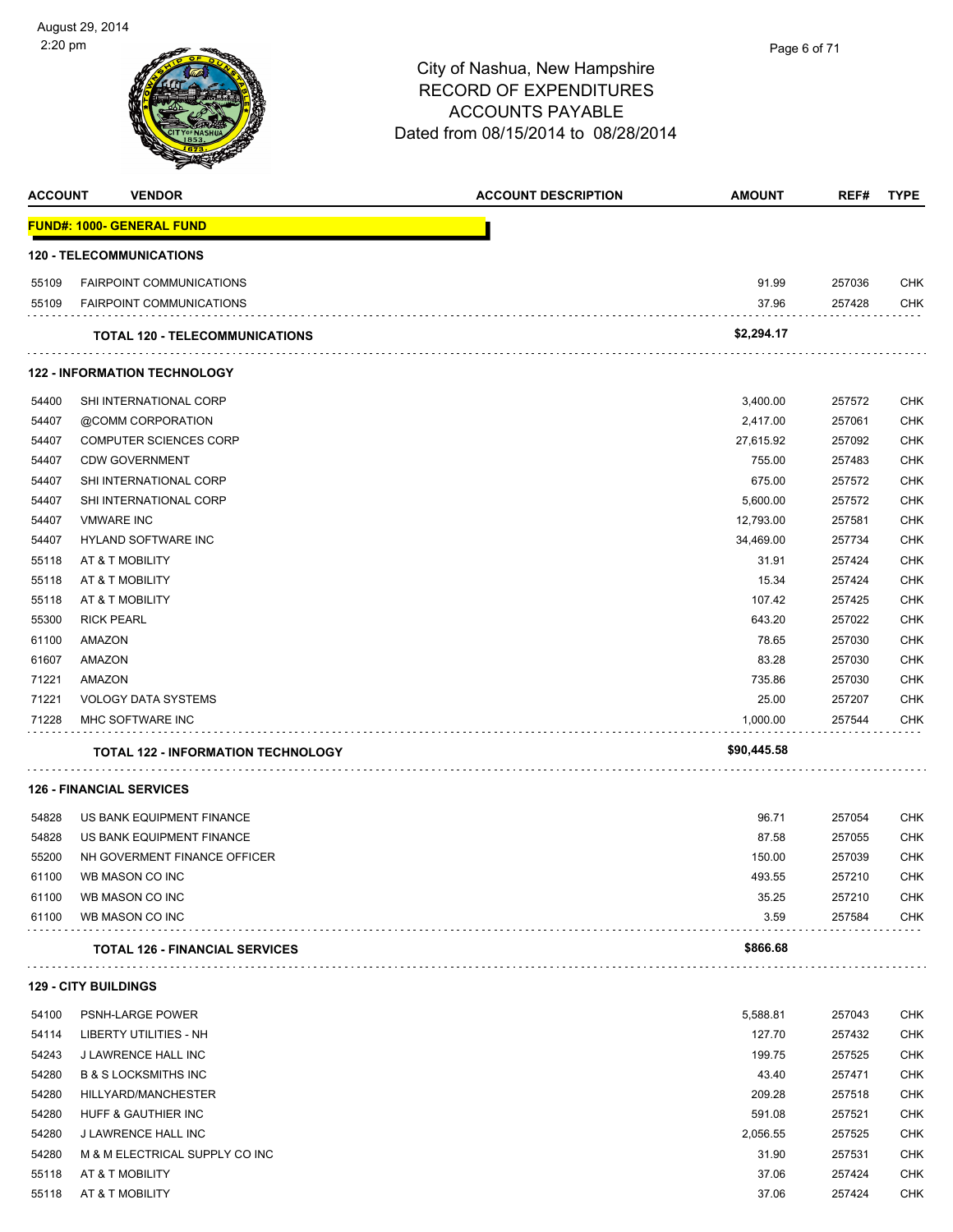

| <b>ACCOUNT</b> | <b>VENDOR</b>                        | <b>ACCOUNT DESCRIPTION</b> | <b>AMOUNT</b> | REF#   | <b>TYPE</b> |
|----------------|--------------------------------------|----------------------------|---------------|--------|-------------|
|                | <b>FUND#: 1000- GENERAL FUND</b>     |                            |               |        |             |
|                | <b>129 - CITY BUILDINGS</b>          |                            |               |        |             |
| 55118          | AT & T MOBILITY                      |                            | 56.49         | 257424 | <b>CHK</b>  |
| 61428          | NEW ENGLAND PAPER & SUPPLY           |                            | 1,040.81      | 257162 | <b>CHK</b>  |
| 61428          | <b>BLUE TARP FINANCIAL</b>           |                            | 8.98          | 257477 | CHK         |
|                | <b>TOTAL 129 - CITY BUILDINGS</b>    |                            | \$10,028.87   |        |             |
|                | <b>130 - PURCHASING</b>              |                            |               |        |             |
| 54828          | US BANK EQUIPMENT FINANCE            |                            | 376.75        | 257052 | CHK         |
| 55500          | THE TELEGRAPH                        |                            | 2,280.36      | 257455 | <b>CHK</b>  |
| 55500          | THE TELEGRAPH                        |                            | 287.96        | 257455 | <b>CHK</b>  |
| 55500          | THE TELEGRAPH                        |                            | 287.95        | 257455 | <b>CHK</b>  |
| 55500          | THE TELEGRAPH                        |                            | 123.27        | 257455 | <b>CHK</b>  |
| 55500          | UNION LEADER CORP -- 19828           |                            | 851.96        | 257456 | <b>CHK</b>  |
| 55500          | UNION LEADER CORP -- 19828           |                            | 132.72        | 257456 | <b>CHK</b>  |
| 55500          | UNION LEADER CORP -- 19828           |                            | 132.72        | 257456 | <b>CHK</b>  |
| 55500          | UNION LEADER CORP -- 19828           |                            | 132.72        | 257456 | <b>CHK</b>  |
| 55500          | MASSACHUSETTS MUNICIPAL ASSOC        |                            | 215.00        | 257536 | CHK         |
|                | <b>TOTAL 130 - PURCHASING</b>        |                            | \$4,821.41    |        |             |
|                | <b>132 - ASSESSING</b>               |                            |               |        |             |
| 54828          | US BANK EQUIPMENT FINANCE            |                            | 109.70        | 257056 | <b>CHK</b>  |
| 55200          | <b>NNEREN</b>                        |                            | 54.00         | 257555 | <b>CHK</b>  |
| 55421          | <b>NEARC</b>                         |                            | 410.00        | 257449 | <b>CHK</b>  |
| 61100          | WB MASON CO INC                      |                            | 82.00         | 257210 | <b>CHK</b>  |
|                | <b>TOTAL 132 - ASSESSING</b>         |                            | \$655.70      |        |             |
| 134 - GIS      |                                      |                            |               |        |             |
| 55421          | NEARC                                |                            | 350.00        | 257449 | CHK         |
|                | <b>TOTAL 134 - GIS</b>               |                            | \$350.00      |        |             |
|                | <b>142 - WOODLAWN CEMETERY</b>       |                            |               |        |             |
| 54280          | AMERICAN CEMETERY SUPPLIES INC       |                            | 45.88         | 257067 | CHK         |
| 54280          | HOME DEPOT CREDIT SERVICE 3065       |                            | 23.73         | 257118 | <b>CHK</b>  |
| 54280          | NASHUA WALLPAPER & PAINT CO          |                            | 581.88        | 257160 | <b>CHK</b>  |
| 54280          | HOME DEPOT CREDIT SERVICE 3065       |                            | 184.21        | 257519 | CHK         |
| 54280          | NASHUA WALLPAPER & PAINT CO          |                            | 242.45        | 257552 | <b>CHK</b>  |
| 54600          | MORIN ENGINE SERVICES LLC            |                            | 163.45        | 257421 | CHK         |
| 61300          | DENNIS K BURKE INC                   |                            | 550.87        | 257493 | <b>CHK</b>  |
|                | <b>TOTAL 142 - WOODLAWN CEMETERY</b> |                            | \$1,792.47    |        |             |
|                | <b>144 - EDGEWOOD CEMETERY</b>       |                            |               |        |             |
| 54141          | PENNICHUCK WATER WORKS INC           |                            | 125.75        | 257041 | CHK         |
| 54280          | HOME DEPOT CREDIT SERVICE 3065       |                            | 7.42          | 257118 | CHK         |

l,

l,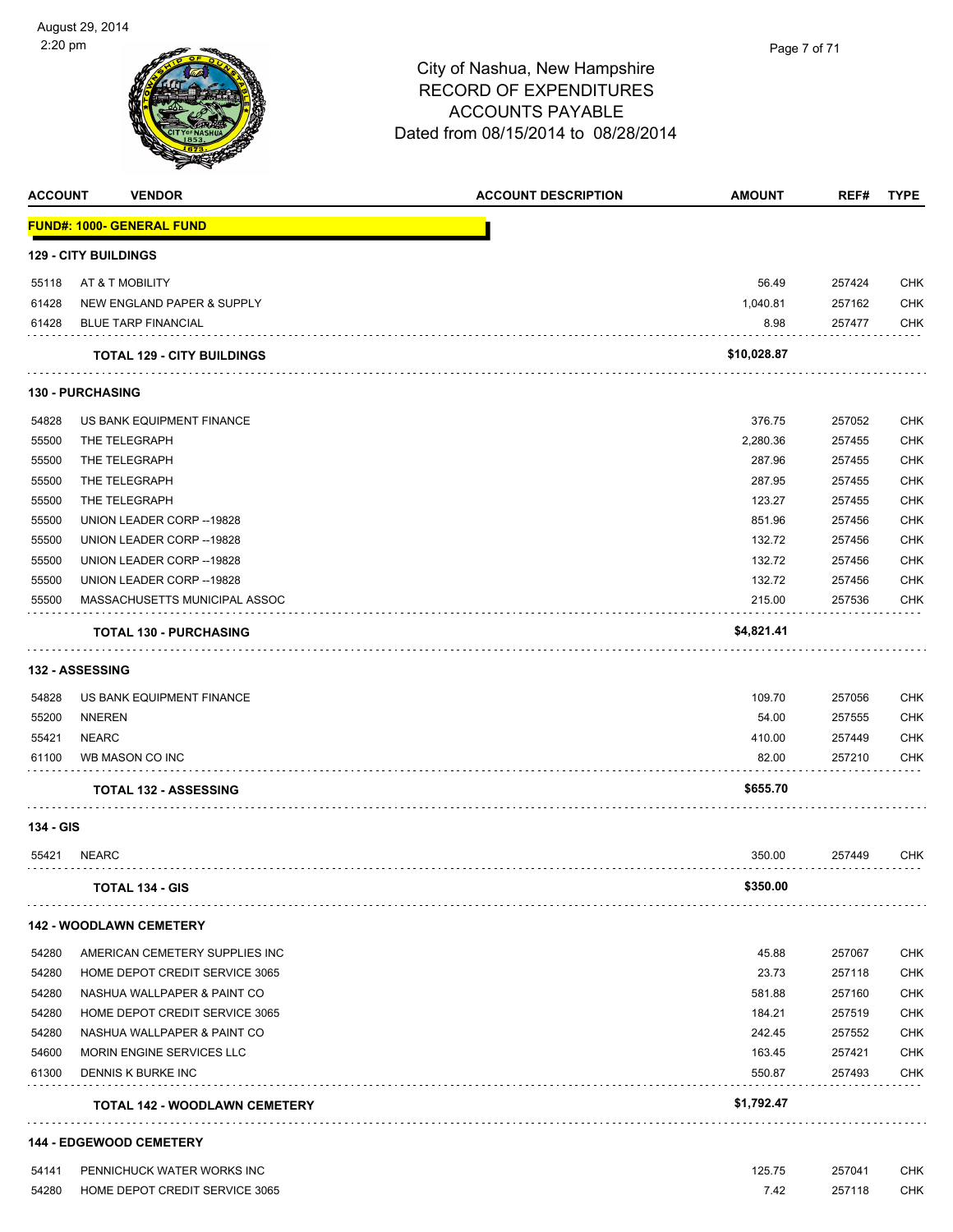| Page 8 of 71 |  |
|--------------|--|
|              |  |
|              |  |

| <b>ACCOUNT</b>      | <b>VENDOR</b>                        | <b>ACCOUNT DESCRIPTION</b> | <b>AMOUNT</b> | REF#   | <b>TYPE</b> |
|---------------------|--------------------------------------|----------------------------|---------------|--------|-------------|
|                     | <b>FUND#: 1000- GENERAL FUND</b>     |                            |               |        |             |
|                     | <b>144 - EDGEWOOD CEMETERY</b>       |                            |               |        |             |
| 54280               | NASHUA WALLPAPER & PAINT CO          |                            | 48.49         | 257552 | <b>CHK</b>  |
| 54600               | MAFFEES GARAGE INC                   |                            | 133.39        | 257146 | <b>CHK</b>  |
| 61300               | DENNIS K BURKE INC                   |                            | 727.35        | 257493 | <b>CHK</b>  |
| 61428               | NEW ENGLAND PAPER & SUPPLY           |                            | 36.70         | 257162 | <b>CHK</b>  |
|                     | <b>TOTAL 144 - EDGEWOOD CEMETERY</b> |                            | \$1,079.10    |        |             |
| <b>150 - POLICE</b> |                                      |                            |               |        |             |
| 52800               | <b>JOHN CINELLI</b>                  |                            | 480.00        | 257414 | <b>CHK</b>  |
| 53135               | ST JOSEPHS BUSINESS & HEALTH         |                            | 1,097.55      | 257192 | <b>CHK</b>  |
| 54100               | <b>PSNH</b>                          |                            | 360.76        | 257451 | <b>CHK</b>  |
| 54114               | LIBERTY UTILITIES - NH               |                            | 729.61        | 257434 | <b>CHK</b>  |
| 54114               | LIBERTY UTILITIES - NH               |                            | 7.95          | 257435 | <b>CHK</b>  |
| 54114               | LIBERTY UTILITIES - NH               |                            | 42.29         | 257444 | <b>CHK</b>  |
| 54141               | PENNICHUCK WATER WORKS INC           |                            | 23.80         | 257041 | <b>CHK</b>  |
| 54243               | <b>J LAWRENCE HALL INC</b>           |                            | 1,046.67      | 257126 | <b>CHK</b>  |
| 54243               | AIREX FILTER CORPORATION             |                            | 717.60        | 257465 | <b>CHK</b>  |
| 54243               | <b>J LAWRENCE HALL INC</b>           |                            | 321.00        | 257525 | <b>CHK</b>  |
| 54280               | HOME DEPOT CREDIT SERVICE 3073       |                            | 93.07         | 257119 | <b>CHK</b>  |
| 54280               | HOME DEPOT CREDIT SERVICE 3073       |                            | 145.58        | 257520 | <b>CHK</b>  |
| 54280               | <b>INNER CITY MATERIALS LLC</b>      |                            | 68.00         | 257524 | <b>CHK</b>  |
| 54280               | NORMAN E DAY INC                     |                            | 259.73        | 257556 | <b>CHK</b>  |
| 54600               | SULLIVAN TIRE COMPANY                |                            | 42.00         | 257195 | <b>CHK</b>  |
| 54600               | <b>BEST FORD</b>                     |                            | 1,031.91      | 257476 | <b>CHK</b>  |
| 54600               | DAVE ILLGS COLLISION REPAIR CE       |                            | 1,939.95      | 257492 | <b>CHK</b>  |
| 54600               | SULLIVAN TIRE INC                    |                            | 42.00         | 257576 | <b>CHK</b>  |
| 54828               | US BANK EQUIPMENT FINANCE            |                            | 1,385.98      | 257053 | <b>CHK</b>  |
| 54849               | <b>JOSHUA ST ONGE</b>                |                            | 45.96         | 257027 | <b>CHK</b>  |
| 54849               | COMCAST CABLE COMMUNICATIONS I       |                            | 127.85        | 257034 | <b>CHK</b>  |
| 54849               | <b>DIRECTV INC</b>                   |                            | 11.00         | 257035 | <b>CHK</b>  |
| 54849               | <b>FAIRPOINT COMMUNICATIONS</b>      |                            | 62.11         | 257036 | <b>CHK</b>  |
| 55118               | VERIZON WIRELESS-581499451           |                            | 459.47        | 257459 | <b>CHK</b>  |
| 55200               | CITY OF BOSTON                       |                            | 1,000.00      | 257032 | <b>CHK</b>  |
| 55307               | <b>DON WEISS</b>                     |                            | 44.80         | 257029 | <b>CHK</b>  |
| 55307               | <b>COREY GOBBI</b>                   |                            | 44.80         | 257417 | <b>CHK</b>  |
| 55400               | PETER CINFO                          |                            | 536.09        | 257013 | <b>CHK</b>  |
| 55400               | PUBLIC AGENCY TRAINING COUNCIL       |                            | 590.00        | 257044 | <b>CHK</b>  |
| 55600               | SOURCE 4 INC                         |                            | 346.24        | 257573 | <b>CHK</b>  |
| 55607               | USPS-CMRS-PB #14658595               |                            | 1,000.00      | 15671  | ACH         |
| 55607               | UNITED PARCEL SERVICE                |                            | 147.91        | 257050 | <b>CHK</b>  |
| 55607               | UNITED PARCEL SERVICE                |                            | 14.62         | 257457 | <b>CHK</b>  |
| 55699               | D & R TOWING INC                     |                            | 95.00         | 257096 | <b>CHK</b>  |
| 55699               | CANAL ART & FRAMING                  |                            | 274.00        | 257481 | <b>CHK</b>  |
| 55699               | CINTAS DOCUMENT MANAGEMENT           |                            | 60.00         | 257485 | <b>CHK</b>  |
| 61100               | CONWAY OFFICE SOLUTIONS              |                            | 471.97        | 257094 | <b>CHK</b>  |
| 61100               | WB MASON CO INC                      |                            | 1,509.83      | 257210 | <b>CHK</b>  |
| 61100               | <b>STATIONERS INC</b>                |                            | 235.20        | 257575 | <b>CHK</b>  |
|                     |                                      |                            |               |        |             |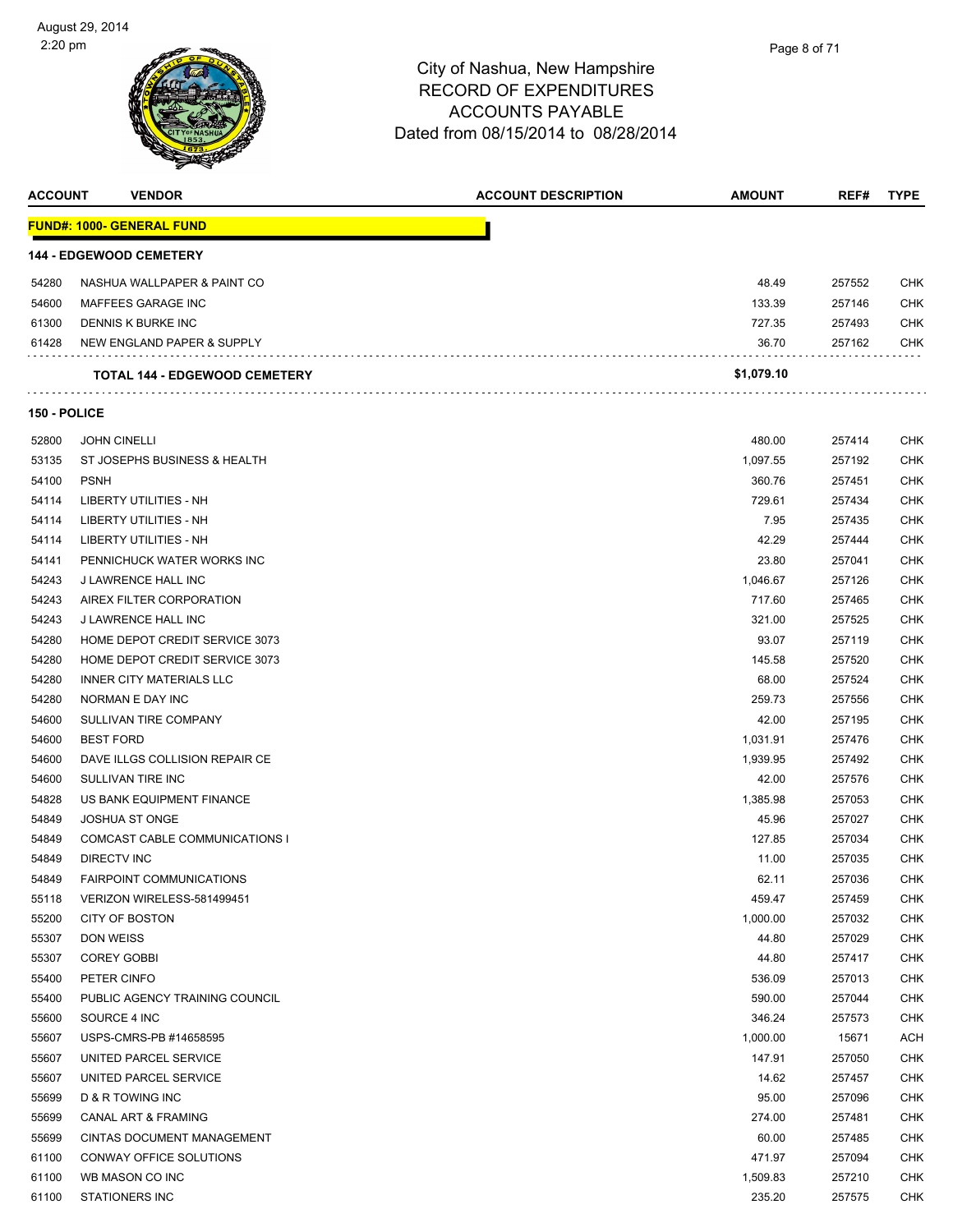

| <b>ACCOUNT</b>    | <b>VENDOR</b>                        | <b>ACCOUNT DESCRIPTION</b> | <b>AMOUNT</b> | REF#   | <b>TYPE</b> |
|-------------------|--------------------------------------|----------------------------|---------------|--------|-------------|
|                   | <b>FUND#: 1000- GENERAL FUND</b>     |                            |               |        |             |
| 150 - POLICE      |                                      |                            |               |        |             |
| 61100             | TAB PRODUCTS CO LLC                  |                            | 909.53        | 257578 | <b>CHK</b>  |
| 61100             | WB MASON CO INC                      |                            | 1,969.65      | 257584 | <b>CHK</b>  |
| 61107             | ALECS SHOE STORE INC                 |                            | 631.50        | 257065 | <b>CHK</b>  |
| 61107             | <b>BEN'S UNIFORMS</b>                |                            | 484.00        | 257080 | <b>CHK</b>  |
| 61107             | ALECS SHOE STORE INC                 |                            | 619.55        | 257466 | <b>CHK</b>  |
| 61107             | <b>BEN'S UNIFORMS</b>                |                            | 365.00        | 257474 | <b>CHK</b>  |
| 61185             | NAT'L LAW ENFORCEMENT SUPPLY         |                            | 315.31        | 257161 | <b>CHK</b>  |
| 61185             | NAT'L LAW ENFORCEMENT SUPPLY         |                            | 40.41         | 257161 | <b>CHK</b>  |
| 61428             | CENTRAL PAPER PRODUCTS CO            |                            | 290.60        | 257484 | <b>CHK</b>  |
| 61607             | <b>TESSCO INC</b>                    |                            | 283.51        | 257579 | <b>CHK</b>  |
| 61650             | WB MASON CO INC                      |                            | 196.78        | 257210 | CHK         |
| 61650             | WB MASON CO INC                      |                            | 378.60        | 257584 | <b>CHK</b>  |
| 61705             | <b>GOODYEAR TIRE &amp; RUBBER CO</b> |                            | 500.76        | 257508 | <b>CHK</b>  |
| 61799             | <b>CARPARTS OF NASHUA</b>            |                            | 49.85         | 257088 | <b>CHK</b>  |
| 61799             | FISHER AUTO PARTS INC                |                            | 42.50         | 257107 | <b>CHK</b>  |
| 61799             | HOME DEPOT CREDIT SERVICE 3073       |                            | 93.80         | 257119 | <b>CHK</b>  |
| 61799             | MACMULKIN CHEVROLET INC              |                            | 476.73        | 257145 | <b>CHK</b>  |
| 61799             | MHQ MUNICIPAL VEHICLES               |                            | 203.61        | 257152 | <b>CHK</b>  |
| 61799             | NORTHERN FOREIGN CAR PARTS INC       |                            | 884.39        | 257167 | <b>CHK</b>  |
| 61799             | QUIRK GM PARTS DEPOT                 |                            | 333.94        | 257179 | <b>CHK</b>  |
| 61799             | <b>BELLETETES INC</b>                |                            | 6.29          | 257473 | <b>CHK</b>  |
| 61799             | <b>BEST FORD</b>                     |                            | 1,312.61      | 257476 | <b>CHK</b>  |
| 61799             | CARPARTS OF NASHUA                   |                            | 291.10        | 257482 | <b>CHK</b>  |
| 61799             | DEPENDABLE LOCK SERVICE INC          |                            | 7.00          | 257494 | <b>CHK</b>  |
| 61799             | MACMULKIN CHEVROLET INC              |                            | 80.25         | 257533 | <b>CHK</b>  |
| 61799             | MANCHESTER HARLEY-DAVIDSON           |                            | 815.92        | 257534 | <b>CHK</b>  |
| 61799             | MAYNARD & LESIEUR INC                |                            | 369.00        | 257537 | <b>CHK</b>  |
| 61799             | <b>MHQ MUNICIPAL VEHICLES</b>        |                            | 903.00        | 257545 | <b>CHK</b>  |
| 61799             | NEW ENGLAND PARTS WAREHOUSE          |                            | 208.27        | 257554 | <b>CHK</b>  |
| 61799             | NORTHERN FOREIGN CAR PARTS INC       |                            | (41.92)       | 257557 | <b>CHK</b>  |
| 61799             | QUIRK GM PARTS DEPOT                 |                            | 38.21         | 257566 | <b>CHK</b>  |
| 61807             | THOMPSON INFORMATION SERVICES        |                            | 1,073.98      | 257046 | <b>CHK</b>  |
| 61910             | <b>BOB'S PIZZA</b>                   |                            | 5.18          | 257083 | <b>CHK</b>  |
| 71221             | <b>TESSCO INC</b>                    |                            | 0.00          | 257579 | <b>CHK</b>  |
| 71221             | WB MASON CO INC                      |                            | 299.99        | 257584 | <b>CHK</b>  |
| 71400             | AQUATIC SPECIALTIES LLC              |                            | 132.00        | 257070 | <b>CHK</b>  |
| 71999             | RILEYS SPORT SHOP INC                |                            | 615.00        | 257182 | <b>CHK</b>  |
|                   | <b>TOTAL 150 - POLICE</b>            |                            | \$32,098.20   |        |             |
| <b>152 - FIRE</b> |                                      |                            |               |        |             |
| 53135             | ST JOSEPHS BUSINESS & HEALTH         |                            | 513.70        | 257192 | <b>CHK</b>  |
|                   |                                      |                            |               |        |             |

| <b>UU IUU</b> | <u>ST JOSEF HS DOSINESS &amp; HEALTH</u> | <b>JIJ.IU</b> | 201192 | ◡᠁         |
|---------------|------------------------------------------|---------------|--------|------------|
| 53135         | ST JOSEPHS BUSINESS & HEALTH             | 1.006.80      | 257192 | CHK        |
| 54114         | LIBERTY UTILITIES - NH                   | 45.47         | 257431 | CHK        |
| 54114         | LIBERTY UTILITIES - NH                   | 177.76        | 257437 | <b>CHK</b> |
| 54114         | LIBERTY UTILITIES - NH                   | 56.76         | 257446 | <b>CHK</b> |
| 54114         | LIBERTY UTILITIES - NH                   | 136.95        | 257447 | <b>CHK</b> |
|               |                                          |               |        |            |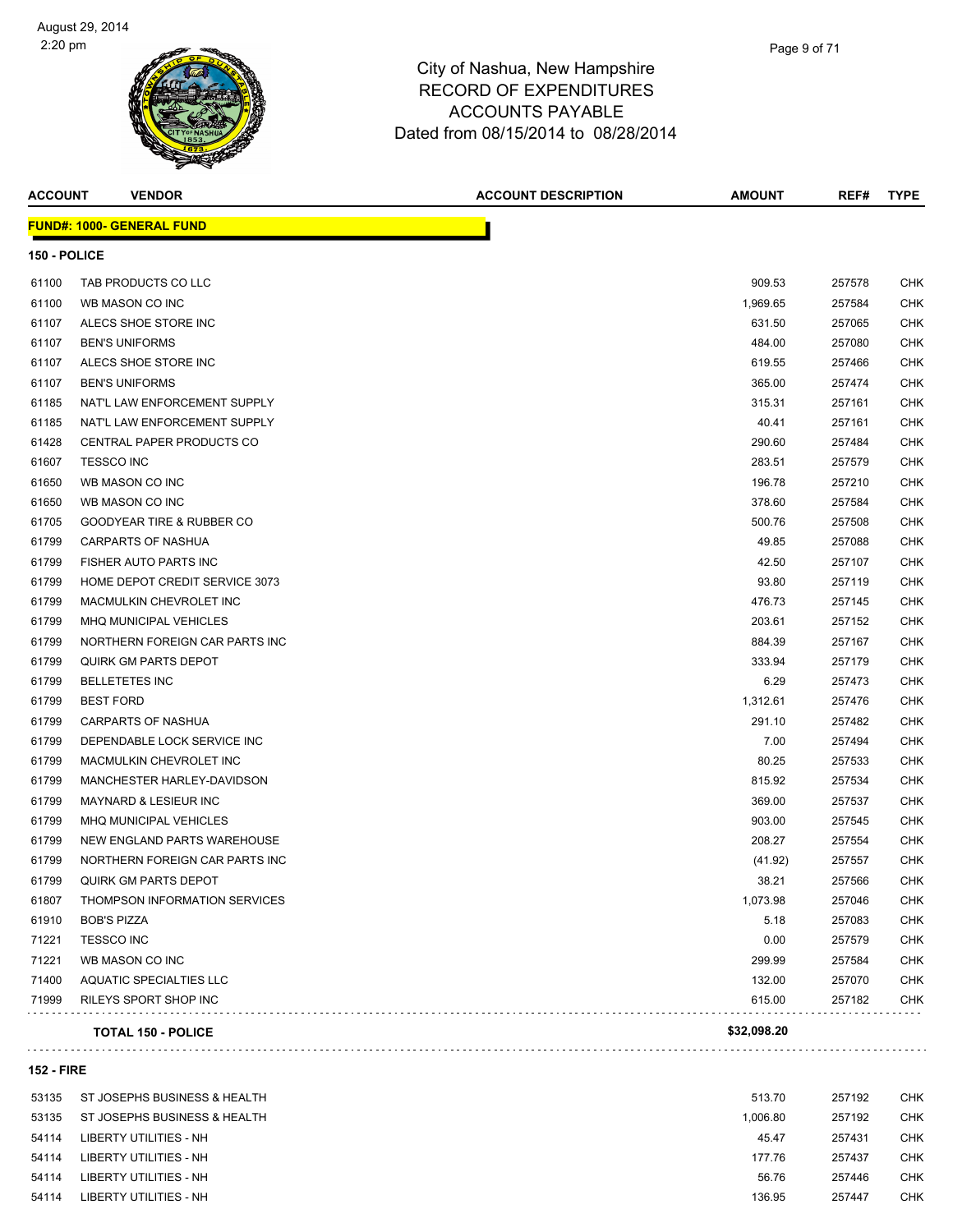

| <b>ACCOUNT</b>    | <b>VENDOR</b>                    | <b>ACCOUNT DESCRIPTION</b> | <b>AMOUNT</b> | REF#   | <b>TYPE</b> |
|-------------------|----------------------------------|----------------------------|---------------|--------|-------------|
|                   | <b>FUND#: 1000- GENERAL FUND</b> |                            |               |        |             |
| <b>152 - FIRE</b> |                                  |                            |               |        |             |
| 54141             | PENNICHUCK WATER WORKS INC       |                            | 484.94        | 257041 | CHK         |
| 54243             | AE MECHANICAL INC                |                            | 1,111.50      | 257464 | CHK         |
| 54280             | PETTY CASH                       |                            | 75.47         | 257023 | CHK         |
| 54280             | AE MECHANICAL INC                |                            | 1,858.28      | 257062 | CHK         |
| 54280             | HARRY W WELLS & SON INC          |                            | 327.52        | 257514 | <b>CHK</b>  |
| 54600             | SANEL AUTO PARTS CO              |                            | 88.98         | 257185 | CHK         |
| 54600             | <b>BELLETETES INC</b>            |                            | 63.17         | 257473 | CHK         |
| 55118             | AT & T MOBILITY                  |                            | 45.61         | 257424 | CHK         |
| 55118             | AT & T MOBILITY                  |                            | 38.11         | 257424 | CHK         |
| 55118             | AT & T MOBILITY                  |                            | 34.91         | 257424 | CHK         |
| 55118             | AT & T MOBILITY                  |                            | 51.91         | 257424 | CHK         |
| 55118             | VERIZON WIRELESS-842015493       |                            | 80.04         | 257461 | <b>CHK</b>  |
| 55607             | PETTY CASH                       |                            | 8.48          | 257023 | CHK         |
| 55699             | TRUE BLUE CLEANERS               |                            | 8.07          | 257200 | CHK         |
| 55699             | TRUE BLUE CLEANERS               |                            | 81.31         | 257201 | CHK         |
| 55699             | TRUE BLUE CLEANERS               |                            | 83.47         | 257202 | CHK         |
| 61100             | WB MASON CO INC                  |                            | 102.49        | 257210 | CHK         |
| 61110             | BERGERON PROTECTIVE CLOTHING     |                            | 1,052.39      | 257475 | CHK         |
| 61299             | <b>BATTERIES PLUS</b>            |                            | 89.28         | 257078 | CHK         |
| 61299             | <b>CVS WHOLESALE FLAGS</b>       |                            | 362.60        | 257490 | CHK         |
| 61428             | NEW ENGLAND PAPER & SUPPLY       |                            | 202.51        | 257162 | CHK         |
| 61428             | <b>WAL-MART</b>                  |                            | 120.61        | 257208 | CHK         |
| 61428             | WB MASON CO INC                  |                            | 51.99         | 257210 | CHK         |
| 61428             | NEW ENGLAND PAPER & SUPPLY       |                            | 180.91        | 257553 | CHK         |
| 61538             | <b>BIRCH HILL LANDSCAPING</b>    |                            | 526.00        | 257082 | CHK         |
| 61705             | <b>MAYNARD &amp; LESIEUR INC</b> |                            | 860.94        | 257538 | CHK         |
| 61799             | PETTY CASH                       |                            | 18.37         | 257023 | <b>CHK</b>  |
| 61799             | YANKEE TRUCK LLC                 |                            | 39.96         | 257211 | CHK         |
| 61799             | <b>MINUTEMAN TRUCKS INC</b>      |                            | 520.41        | 257548 | CHK         |
| 61799             | WD PERKINS FIRE PUMP SPECIALIS   |                            | 2,395.85      | 257585 | CHK         |
| 68337             | ST JOSEPHS BUSINESS & HEALTH     |                            | 1,000.00      | 257192 | <b>CHK</b>  |
| 71025             | SNAP ON TOOLS                    |                            | 180.00        | 257190 | <b>CHK</b>  |
| 71432             | FIRE TECH & SAFETY OF NEW ENGL   |                            | 498.00        | 257106 | <b>CHK</b>  |
| 71999             | AQUATIC SPECIALTIES LLC          |                            | 54.00         | 257469 | <b>CHK</b>  |
| 71999             | <b>RADIO SHACK CORP</b>          |                            | 259.98        | 257568 | <b>CHK</b>  |
|                   | <b>TOTAL 152 - FIRE</b>          |                            | \$14,895.50   |        |             |

**153 - BUILDING INSPECTION**

| 42314 | <b>HERITAGE PHCE</b>         | 22.50  | 257516 | <b>CHK</b> |
|-------|------------------------------|--------|--------|------------|
| 55118 | VERIZON WIRELESS-642044677   | 80.02  | 257462 | <b>CHK</b> |
| 55421 | <b>JEFFREY RICHARD</b>       | 168.00 | 257024 | <b>CHK</b> |
| 55421 | <b>JEFFREY RICHARD</b>       | 69.00  | 257024 | <b>CHK</b> |
| 61299 | EDUCATIONAL OUTFITTERS OF NH | 160.00 | 257500 | <b>CHK</b> |
| 61807 | <b>NFPA</b>                  | 8.95   | 257163 | <b>CHK</b> |
| 71900 | WB MASON CO INC              | 29.98  | 257210 | <b>CHK</b> |
|       |                              |        |        |            |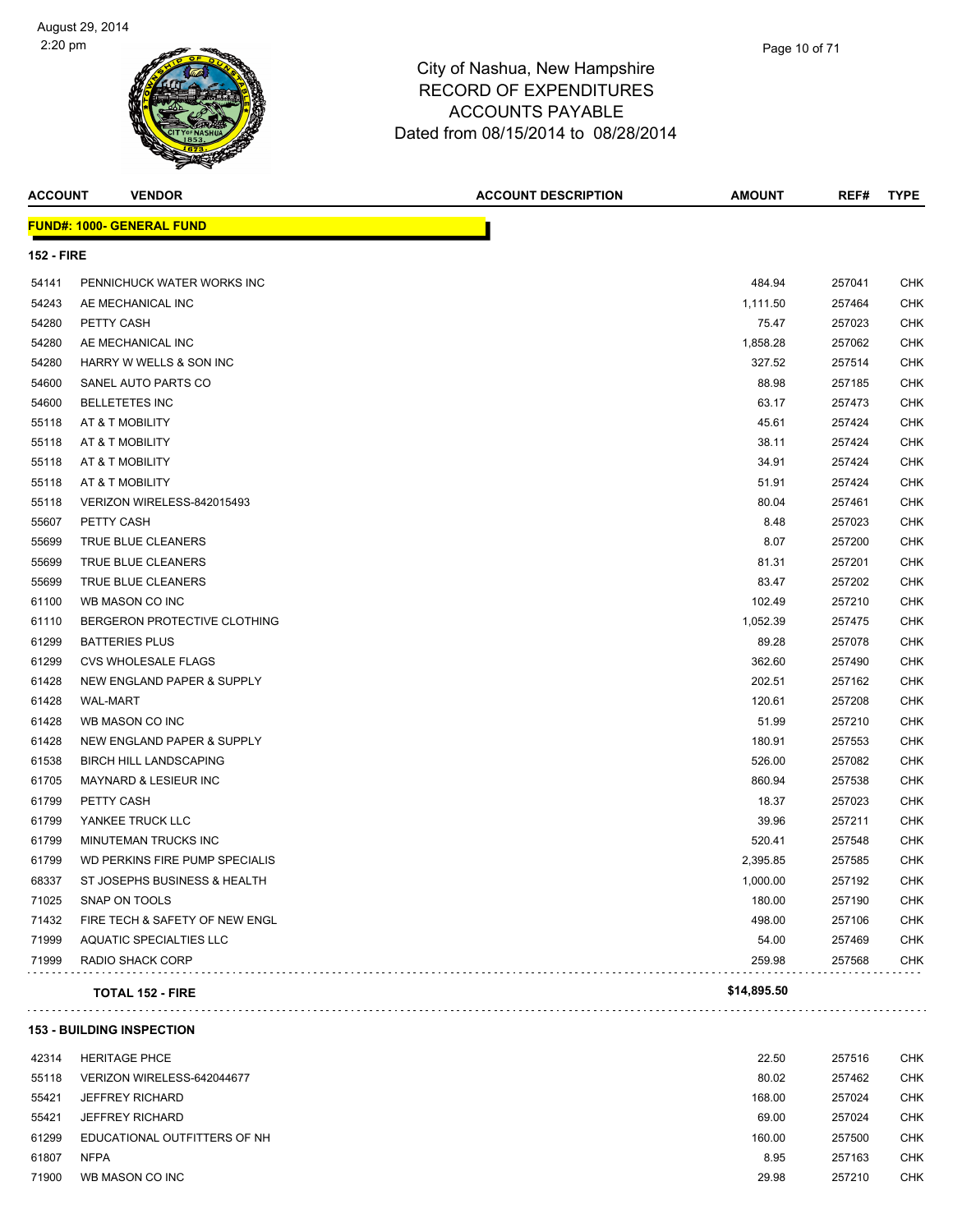| <b>ACCOUNT</b> | <b>VENDOR</b>                               | <b>ACCOUNT DESCRIPTION</b> | <b>AMOUNT</b> | REF#   | <b>TYPE</b> |
|----------------|---------------------------------------------|----------------------------|---------------|--------|-------------|
|                | <b>FUND#: 1000- GENERAL FUND</b>            |                            |               |        |             |
|                | <b>TOTAL 153 - BUILDING INSPECTION</b>      |                            | \$538.45      |        |             |
|                | <b>155 - CODE ENFORCEMENT</b>               |                            |               |        |             |
| 55118          | AT & T MOBILITY                             |                            | 31.91         | 257424 | CHK         |
| 55118          | AT & T MOBILITY                             |                            | 31.91         | 257424 | CHK         |
| 55118          | AT & T MOBILITY                             |                            | 35.17         | 257424 | <b>CHK</b>  |
| 55307          | <b>KYLE METCALF</b>                         |                            | 300.16        | 257420 | <b>CHK</b>  |
| 55421          | AACE                                        |                            | 1,275.00      | 257423 | CHK         |
|                | <b>TOTAL 155 - CODE ENFORCEMENT</b>         |                            | \$1,674.15    |        |             |
|                | <b>156 - EMERGENCY MANAGEMENT</b>           |                            |               |        |             |
| 55421          | <b>JUSTIN KATES</b>                         |                            | 429.68        | 257020 | CHK         |
|                | <b>TOTAL 156 - EMERGENCY MANAGEMENT</b>     |                            | \$429.68      |        |             |
|                | <b>157 - CITYWIDE COMMUNICATIONS</b>        |                            |               |        |             |
| 54100          | <b>PSNH</b>                                 |                            | 840.59        | 257451 | CHK         |
| 54435          | MOTOROLA SOLUTIONS INC                      |                            | 549.93        | 257038 | CHK         |
| 54435          | MOTOROLA SOLUTIONS INC                      |                            | 993.58        | 257448 | CHK         |
| 55118          | VERIZON WIRELESS-581499451                  |                            | 40.05         | 257459 | <b>CHK</b>  |
| 55400          | <b>BRIAN SHERMAN</b>                        |                            | 862.70        | 257394 | CHK         |
|                | <b>TOTAL 157 - CITYWIDE COMMUNICATIONS</b>  |                            | \$3,286.85    |        |             |
|                | <b>160 - PUBLIC WORKS-ADMIN/ENGINEERING</b> |                            |               |        |             |
| 54114          | LIBERTY UTILITIES - NH                      |                            | 16.84         | 257435 | CHK         |
| 54828          | US BANK EQUIPMENT FINANCE                   |                            | 198.72        | 257051 | <b>CHK</b>  |
| 55118          | AT & T MOBILITY                             |                            | 31.91         | 257424 | CHK         |
| 55118          | AT & T MOBILITY                             |                            | 31.77         | 257424 | <b>CHK</b>  |
| 55118          | AT & T MOBILITY                             |                            | 31.34         | 257424 | CHK         |
| 55118          | AT & T MOBILITY                             |                            | 5.25          | 257424 | <b>CHK</b>  |
| 55118          | AT & T MOBILITY                             |                            | 60.54         | 257424 | <b>CHK</b>  |
| 55118          | AT & T MOBILITY                             |                            | 31.70         | 257424 | <b>CHK</b>  |
| 55118          | AT & T MOBILITY                             |                            | 38.11         | 257425 | <b>CHK</b>  |
| 55307          | <b>ANTHONY SPIROU</b>                       |                            | 53.20         | 257011 | <b>CHK</b>  |
| 55307          | <b>SEAN CONNORS</b>                         |                            | 56.00         | 257017 | <b>CHK</b>  |
| 55307          | <b>WILLIAM TOOMEY</b>                       |                            | 375.76        | 257028 | <b>CHK</b>  |
| 55307          | LISA FAUTEUX                                |                            | 102.00        | 257416 | CHK         |
| 55400          | UNH PROF DEV & TRAINING                     |                            | 235.00        | 257049 | CHK         |
| 55400          | LISA FAUTEUX                                |                            | 258.65        | 257416 | <b>CHK</b>  |
| 55699          | HW STAFFING SOLUTIONS                       |                            | 497.70        | 257123 | <b>CHK</b>  |
| 55699          | HW STAFFING SOLUTIONS                       |                            | 504.00        | 257522 | <b>CHK</b>  |
| 61100          | WB MASON CO INC                             |                            | 182.96        | 257210 | CHK         |
| 61100          | WB MASON CO INC                             |                            | 22.44         | 257584 | <b>CHK</b>  |
| 61299          | STEPHEN DOOKRAN                             |                            | 11.20         | 257019 | CHK         |
| 61310          | AVSG LP                                     |                            | 453.67        | 257073 | <b>CHK</b>  |

l,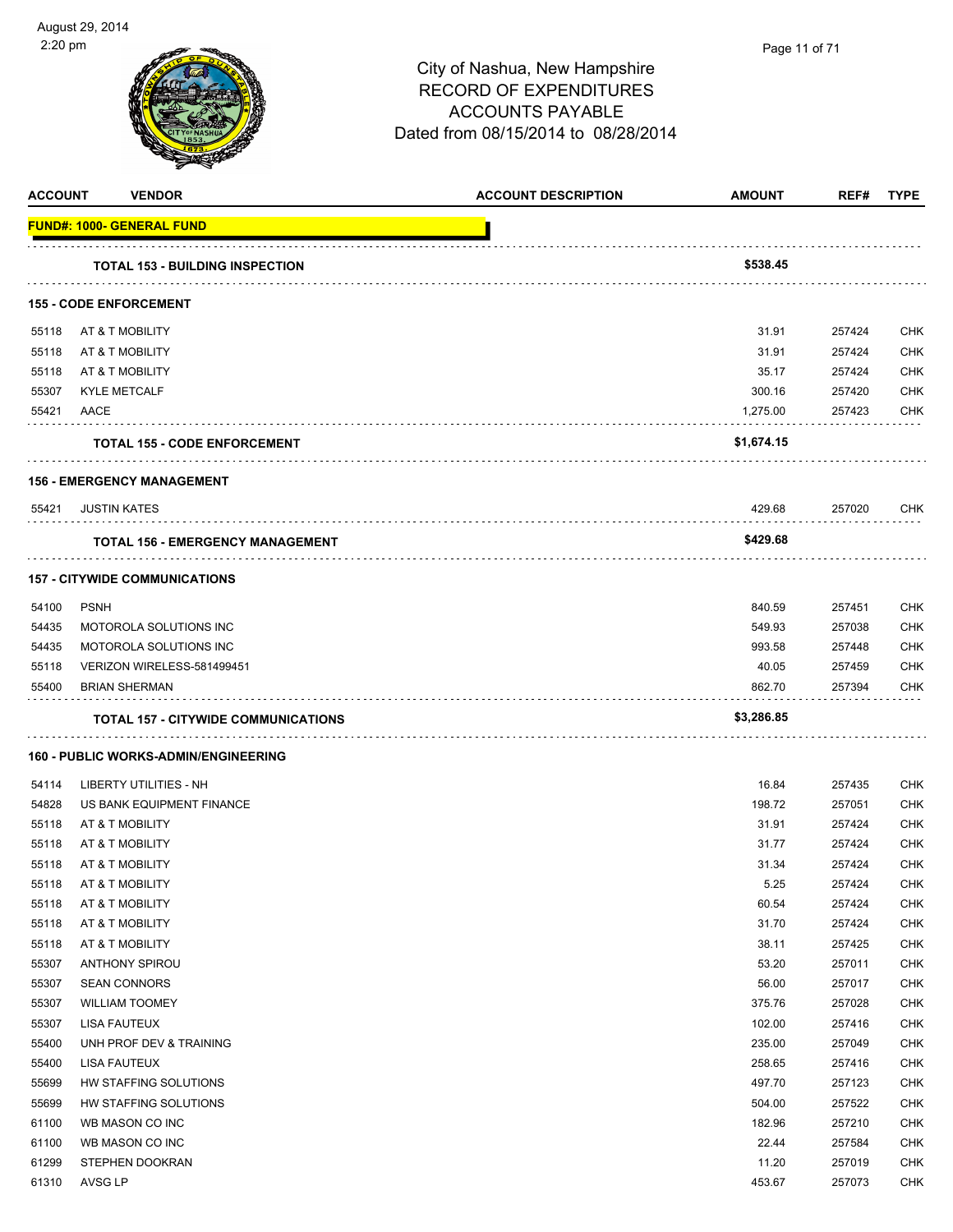

| <b>ACCOUNT</b> | <b>VENDOR</b>                                     | <b>ACCOUNT DESCRIPTION</b> | <b>AMOUNT</b> | REF#   | <b>TYPE</b> |
|----------------|---------------------------------------------------|----------------------------|---------------|--------|-------------|
|                | <b>FUND#: 1000- GENERAL FUND</b>                  |                            |               |        |             |
|                | <b>TOTAL 160 - PUBLIC WORKS-ADMIN/ENGINEERING</b> |                            | \$3,198.76    |        |             |
|                | 161 - STREETS                                     |                            |               |        |             |
| 54100          | <b>PSNH</b>                                       |                            | 128.00        | 257042 | CHK         |
| 54200          | JAN PRO CLEANING SYSTEMS NE                       |                            | 1,710.00      | 257128 | CHK         |
| 54228          | <b>JP PEST SERVICES</b>                           |                            | 68.00         | 257127 | CHK         |
| 54600          | AUTO ELECTRIC WAREHOUSE INC                       |                            | 150.00        | 257072 | CHK         |
| 54600          | <b>BEST FORD</b>                                  |                            | 210.58        | 257081 | CHK         |
| 54600          | DEWEY'S AUTO DETAILING                            |                            | 170.00        | 257099 | CHK         |
| 54600          | EASTERN NE HYDRAULICS INC                         |                            | 630.00        | 257101 | СНК         |
| 54600          | JOHNSON SUPPLY CO INC                             |                            | 169.73        | 257136 | CHK         |
| 54600          | MERRIMACK AUTO CENTER-NASHUA                      |                            | 50.00         | 257151 | <b>CHK</b>  |
| 54600          | NASHUA OUTDOOR POWER EQUIPMENT                    |                            | 75.00         | 257158 | CHK         |
| 54600          | ATLANTIC BROOM SERVICE INC                        |                            | 648.00        | 257470 | CHK         |
| 54600          | <b>BOBCAT OF NEW HAMPSHIRE</b>                    |                            | 485.97        | 257478 | <b>CHK</b>  |
| 54600          | CARPARTS OF NASHUA                                |                            | 180.43        | 257482 | <b>CHK</b>  |
| 54600          | DONOVAN EQUIPMENT CO INC                          |                            | 253.91        | 257495 | СНК         |
| 54600          | FREIGHTLINER OF NH INC                            |                            | 253.79        | 257505 | CHK         |
| 54600          | JOHNSON SUPPLY CO INC                             |                            | 42.53         | 257528 | CHK         |
| 54600          | MACMULKIN CHEVROLET INC                           |                            | 84.21         | 257533 | CHK         |
| 54600          | NAPA AUTO PARTS                                   |                            | 1,251.43      | 257550 | CHK         |
| 54600          | NUERA TRANSPORT INC                               |                            | 122.75        | 257558 | <b>CHK</b>  |
| 54600          | SANEL AUTO PARTS CO                               |                            | 183.64        | 257571 | CHK         |
| 54828          | US BANK EQUIPMENT FINANCE                         |                            | 109.70        | 257057 | CHK         |
| 55118          | AT & T MOBILITY                                   |                            | 32.97         | 257424 | СНК         |
| 55118          | AT & T MOBILITY                                   |                            | 32.55         | 257424 | CHK         |
| 55118          | AT & T MOBILITY                                   |                            | 31.91         | 257424 | CHK         |
| 55118          | AT & T MOBILITY                                   |                            | 31.97         | 257424 | CHK         |
| 55118          | AT & T MOBILITY                                   |                            | 32.15         | 257424 | CHK         |
| 55118          | AT & T MOBILITY                                   |                            | 31.34         | 257424 | CHK         |
| 55118          | AT & T MOBILITY                                   |                            | 31.34         | 257424 | CHK         |
| 55400          | UNH PROF DEV & TRAINING                           |                            | 470.00        | 257049 | <b>CHK</b>  |
| 61299          | <b>BELLETETES INC</b>                             |                            | 216.93        | 257079 | <b>CHK</b>  |
| 61299          | <b>BELLETETES INC</b>                             |                            | 71.30         | 257473 | <b>CHK</b>  |
| 61299          | <b>G H BERLIN OIL CO</b>                          |                            | 221.10        | 257506 | CHK         |
| 61299          | SANEL AUTO PARTS CO                               |                            | 35.88         | 257571 | CHK         |
| 61300          | DENNIS K BURKE INC                                |                            | 15,927.30     | 257098 | CHK         |
| 61307          | SHATTUCK MALONE OIL CO                            |                            | 18,204.90     | 257045 | CHK         |
| 61310          | AVSG LP                                           |                            | 1,869.22      | 257073 | CHK         |
| 61507          | CONTINENTAL PAVING INC                            |                            | 1,940.74      | 257093 | CHK         |
| 61507          | <b>BROX INDUSTRIES INC</b>                        |                            | 553.70        | 257479 | CHK         |
| 61507          | CONTINENTAL PAVING INC                            |                            | 1,174.14      | 257487 | CHK         |
| 61535          | <b>BROX INDUSTRIES INC</b>                        |                            | 99.16         | 257084 | CHK         |
| 61535          | <b>BROX INDUSTRIES INC</b>                        |                            | 106.80        | 257479 | CHK         |
| 61542          | <b>BLUE TARP FINANCIAL</b>                        |                            | 23.26         | 257477 | CHK         |
| 61542          | <b>FASTENAL CO</b>                                |                            | 397.66        | 257503 | CHK         |
| 61556          | M & M ELECTRICAL SUPPLY CO INC                    |                            | 75.93         | 257143 | CHK         |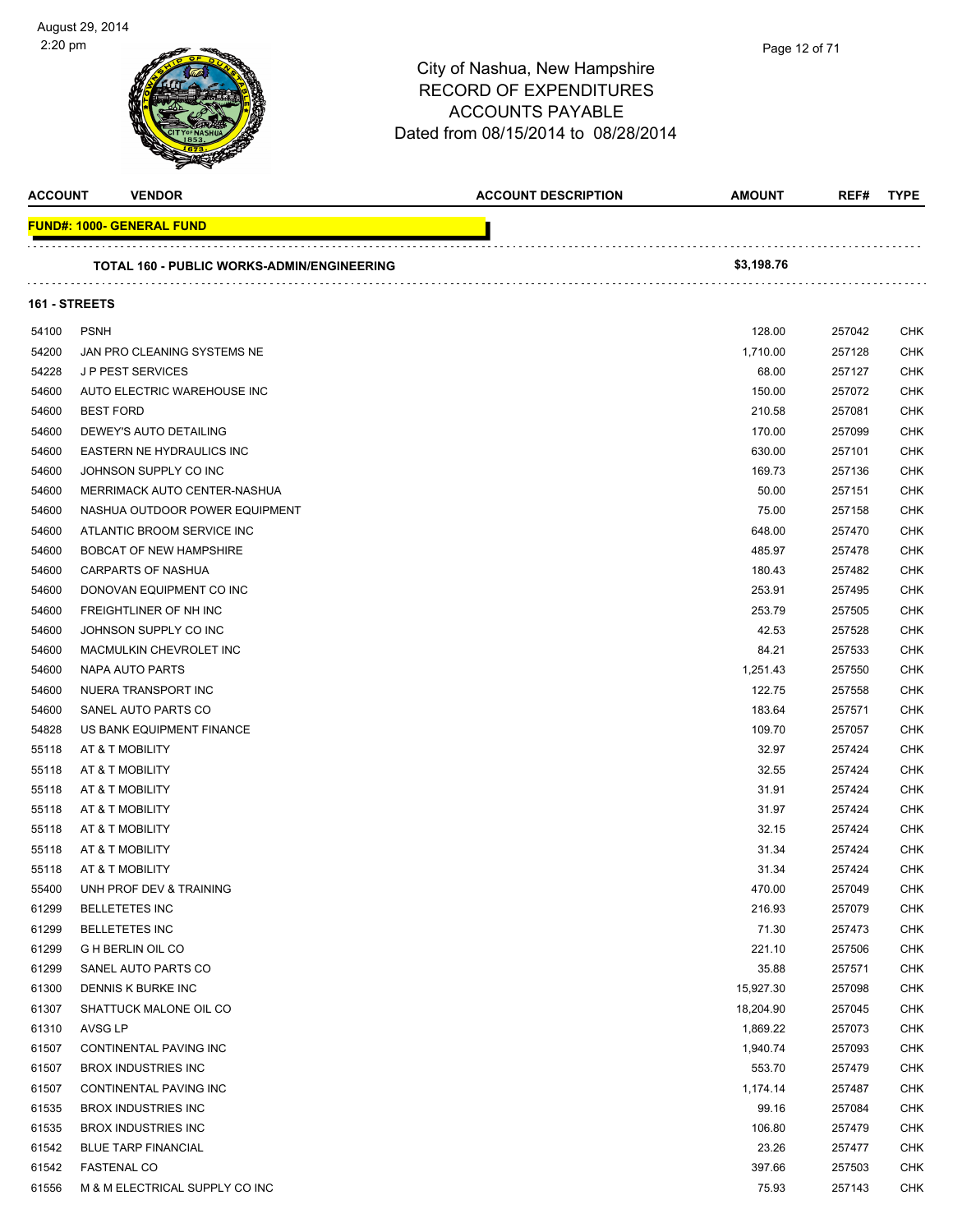

| <b>ACCOUNT</b> | <b>VENDOR</b>                           | <b>ACCOUNT DESCRIPTION</b> | <b>AMOUNT</b> | REF#   | <b>TYPE</b> |
|----------------|-----------------------------------------|----------------------------|---------------|--------|-------------|
|                | <b>FUND#: 1000- GENERAL FUND</b>        |                            |               |        |             |
| 161 - STREETS  |                                         |                            |               |        |             |
| 61560          | <b>BELLETETES INC</b>                   |                            | 24.48         | 257473 | <b>CHK</b>  |
| 61562          | <b>FASTENAL CO</b>                      |                            | 50.58         | 257503 | <b>CHK</b>  |
| 61705          | MAYNARD & LESIEUR INC                   |                            | 345.95        | 257539 | <b>CHK</b>  |
| 61709          | BOBCAT OF NEW HAMPSHIRE                 |                            | 155.44        | 257478 | CHK         |
| 61709          | CARPARTS OF NASHUA                      |                            | 20.64         | 257482 | <b>CHK</b>  |
| 61799          | CARPARTS OF NASHUA                      |                            | 7.60          | 257482 | <b>CHK</b>  |
| 61799          | NAPA AUTO PARTS                         |                            | 68.71         | 257550 | <b>CHK</b>  |
| 61799          | PINE MOTOR PARTS                        |                            | 6.02          | 257561 | <b>CHK</b>  |
| 61799          | SANEL AUTO PARTS CO                     |                            | 9.86          | 257571 | <b>CHK</b>  |
| 71025          | NAPA AUTO PARTS                         |                            | 4.06          | 257550 | <b>CHK</b>  |
| 71608          | MARLIN CONTROLS INC                     |                            | 27,350.00     | 257147 | <b>CHK</b>  |
| 71999          | <b>HOP SALES &amp; SERVICE</b>          |                            | 139.55        | 257121 | <b>CHK</b>  |
| 71999          | <b>JOE GRAFIX LLC</b>                   |                            | 300.00        | 257526 | <b>CHK</b>  |
| 71999          | MAYNARD & LESIEUR INC                   |                            | 1,191.90      | 257539 | <b>CHK</b>  |
|                | <b>TOTAL 161 - STREETS</b>              |                            | \$78,264.71   |        |             |
|                | <b>166 - PARKING LOTS</b>               |                            |               |        |             |
| 55607          | UNITED PARCEL SERVICE                   |                            | 15.87         | 257457 | <b>CHK</b>  |
| 55699          | <b>CALE AMERICA</b>                     |                            | 125.00        | 257087 | <b>CHK</b>  |
| 55699          | UNITED SITE SERVICES NORTHEAST          |                            | 54.97         | 257205 | <b>CHK</b>  |
| 61299          | HOME DEPOT CREDIT SERVICE 3065          |                            | 157.77        | 257519 | <b>CHK</b>  |
| 71600          | HOME DEPOT CREDIT SERVICE 3065          |                            | 68.94         | 257519 | <b>CHK</b>  |
|                | <b>TOTAL 166 - PARKING LOTS</b>         |                            | \$422.55      |        |             |
|                | <b>171 - COMMUNITY SERVICES</b>         |                            |               |        |             |
| 54100          | <b>PSNH</b>                             |                            | 1,215.95      | 257042 | <b>CHK</b>  |
| 54828          | US BANK EQUIPMENT FINANCE               |                            | 339.00        | 257059 | <b>CHK</b>  |
| 61100          | WB MASON CO INC                         |                            | 360.81        | 257210 | <b>CHK</b>  |
|                | <b>TOTAL 171 - COMMUNITY SERVICES</b>   |                            | \$1,915.76    |        |             |
|                | <b>172 - COMMUNITY HEALTH</b>           |                            |               |        |             |
| 55118          | AT & T MOBILITY                         |                            | 51.07         | 257424 | <b>CHK</b>  |
|                | <b>TOTAL 172 - COMMUNITY HEALTH</b>     |                            | \$51.07       |        |             |
|                | 173 - ENVIRONMENTAL HEALTH              |                            |               |        |             |
| 55118          | AT & T MOBILITY                         |                            | 32.33         | 257424 | <b>CHK</b>  |
| 55400          | YANKEE CONFERENCE                       |                            | 150.00        | 257060 | <b>CHK</b>  |
|                | <b>TOTAL 173 - ENVIRONMENTAL HEALTH</b> |                            | \$182.33      |        |             |
|                | <b>175 - WELFARE ASSISTANCE</b>         |                            |               |        |             |
| 55810          | 23-25 TEMPLE ST REALTY LLC              |                            | 300.24        | 257368 | <b>CHK</b>  |
| 55810          | 28-34 RAILROAD SQUARE LLC               |                            | 550.00        | 257369 | <b>CHK</b>  |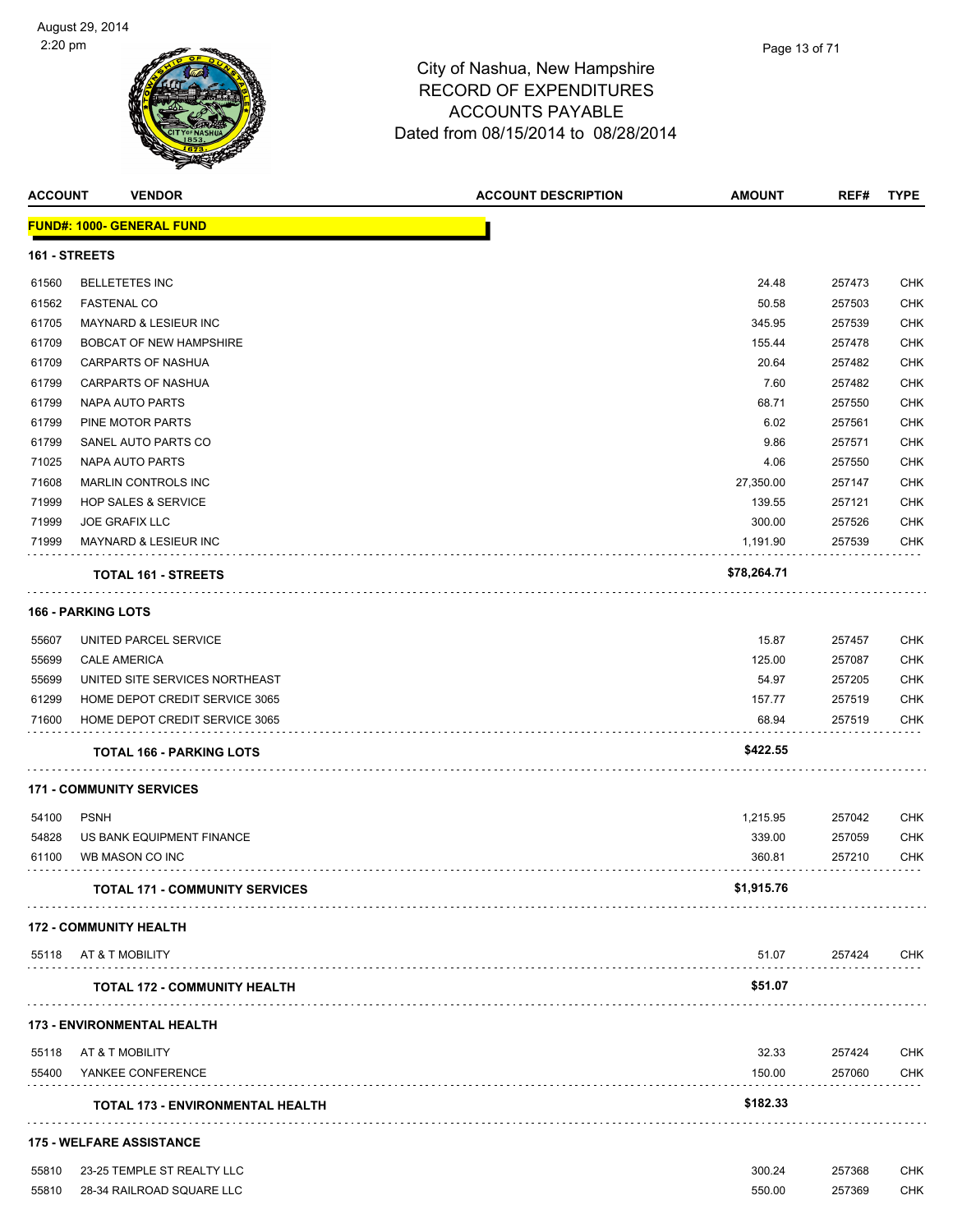

| <b>ACCOUNT</b> | <b>VENDOR</b>                         | <b>ACCOUNT DESCRIPTION</b> | <b>AMOUNT</b> | REF#   | <b>TYPE</b> |
|----------------|---------------------------------------|----------------------------|---------------|--------|-------------|
|                | <b>FUND#: 1000- GENERAL FUND</b>      |                            |               |        |             |
|                | <b>175 - WELFARE ASSISTANCE</b>       |                            |               |        |             |
| 55810          | <b>BCAD PROPERTIES</b>                |                            | 182.79        | 257370 | CHK         |
| 55810          | <b>ADRIAN E CRETE</b>                 |                            | 700.00        | 257371 | <b>CHK</b>  |
| 55810          | <b>ANIL D'SILVA</b>                   |                            | 595.00        | 257372 | <b>CHK</b>  |
| 55810          | <b>DIANE DUCHARME</b>                 |                            | 120.00        | 257373 | <b>CHK</b>  |
| 55810          | OTD REALTY LLC                        |                            | 680.00        | 257374 | CHK         |
| 55810          | <b>FERNAND POULIN</b>                 |                            | 524.79        | 257375 | <b>CHK</b>  |
| 55810          | <b>GILLES QUIRION</b>                 |                            | 402.97        | 257376 | <b>CHK</b>  |
| 55810          | <b>SCOTT ROGERS</b>                   |                            | 1,179.21      | 257378 | <b>CHK</b>  |
| 55810          | T 31 REAL ESTATE LLC                  |                            | 700.00        | 257379 | <b>CHK</b>  |
| 55810          | 13-19 DONNA ST LLC                    |                            | 500.00        | 257710 | <b>CHK</b>  |
| 55810          | 188 CONCORD ST LLC                    |                            | 518.00        | 257711 | CHK         |
| 55810          | 23-25 TEMPLE ST REALTY LLC            |                            | 720.00        | 257712 | <b>CHK</b>  |
| 55810          | 28-34 RAILROAD SQUARE LLC             |                            | 575.00        | 257713 | <b>CHK</b>  |
| 55810          | 49 HARBOR AVE LLC                     |                            | 545.00        | 257714 | <b>CHK</b>  |
| 55810          | <b>COUNTRY BARN MOTEL</b>             |                            | 1,491.00      | 257715 | <b>CHK</b>  |
| 55810          | <b>BUKKIAH GOLDEN</b>                 |                            | 270.05        | 257716 | <b>CHK</b>  |
| 55810          | <b>GP NASHUA LTD PARTNERSHIP</b>      |                            | 672.08        | 257717 | <b>CHK</b>  |
| 55810          | <b>LAMERAND ENTERPRISES</b>           |                            | 740.00        | 257718 | <b>CHK</b>  |
| 55810          | <b>LSB LIMITED PARTNERSHIP</b>        |                            | 596.81        | 257719 | <b>CHK</b>  |
| 55810          | NASHUA HOUSING AUTHORITY              |                            | 236.00        | 257720 | <b>CHK</b>  |
| 55810          | MIGRELA REALTY TRUST                  |                            | 698.85        | 257721 | CHK         |
| 55810          | WRN REAL ESTATE LLC                   |                            | 399.33        | 257722 | <b>CHK</b>  |
| 55812          | RITE AID ACCT#1009804                 |                            | 1,905.65      | 257377 | <b>CHK</b>  |
| 55814          | <b>LIBERTY UTILITIES</b>              |                            | 974.76        | 257366 | <b>CHK</b>  |
| 55814          | NORTHEAST UTILITIES                   |                            | 295.71        | 257367 | <b>CHK</b>  |
| 55814          | EASTERN PROPANE GAS INC               |                            | 156.41        | 257707 | CHK         |
| 55814          | <b>LIBERTY UTILITIES</b>              |                            | 1,579.69      | 257708 | <b>CHK</b>  |
| 55814          | NORTHEAST UTILITIES                   |                            | 637.84        | 257709 | <b>CHK</b>  |
|                | <b>TOTAL 175 - WELFARE ASSISTANCE</b> |                            | \$19,447.18   |        |             |
|                |                                       |                            |               |        |             |

#### **177 - PARKS & RECREATION**

| 54100 | <b>PSNH</b>                     | 120.58   | 257042 | <b>CHK</b> |
|-------|---------------------------------|----------|--------|------------|
| 54114 | LIBERTY UTILITIES - NH          | 41.19    | 257438 | <b>CHK</b> |
| 54114 | LIBERTY UTILITIES - NH          | 45.92    | 257445 | <b>CHK</b> |
| 54141 | PENNICHUCK WATER WORKS INC      | 7,079.62 | 257041 | <b>CHK</b> |
| 54141 | PENNICHUCK WATER WORKS INC      | 597.61   | 257450 | <b>CHK</b> |
| 54253 | PIONEER TREE SERVICE LLC        | 950.00   | 257175 | <b>CHK</b> |
| 54280 | AFFILIATED HVAC SERVICES LLC    | 1,517.00 | 257063 | <b>CHK</b> |
| 54280 | ASAP ALARM & ELECTRICAL LLC     | 281.00   | 257071 | <b>CHK</b> |
| 54280 | <b>B &amp; S LOCKSMITHS INC</b> | 19.88    | 257074 | <b>CHK</b> |
| 54280 | BANNER SYSTEMS OF MASSACHUSETT  | 300.00   | 257077 | <b>CHK</b> |
| 54280 | <b>BELLETETES INC</b>           | 379.60   | 257079 | <b>CHK</b> |
| 54280 | C J ROUSSEAU TRUCKING           | 525.00   | 257086 | <b>CHK</b> |
| 54280 | F W WEBB CO                     | 514.54   | 257103 | <b>CHK</b> |
| 54280 | GATE CITY FENCE CO INC          | 964.50   | 257109 | <b>CHK</b> |
| 54280 | <b>GEMPLER'S</b>                | 397.30   | 257110 | <b>CHK</b> |

l,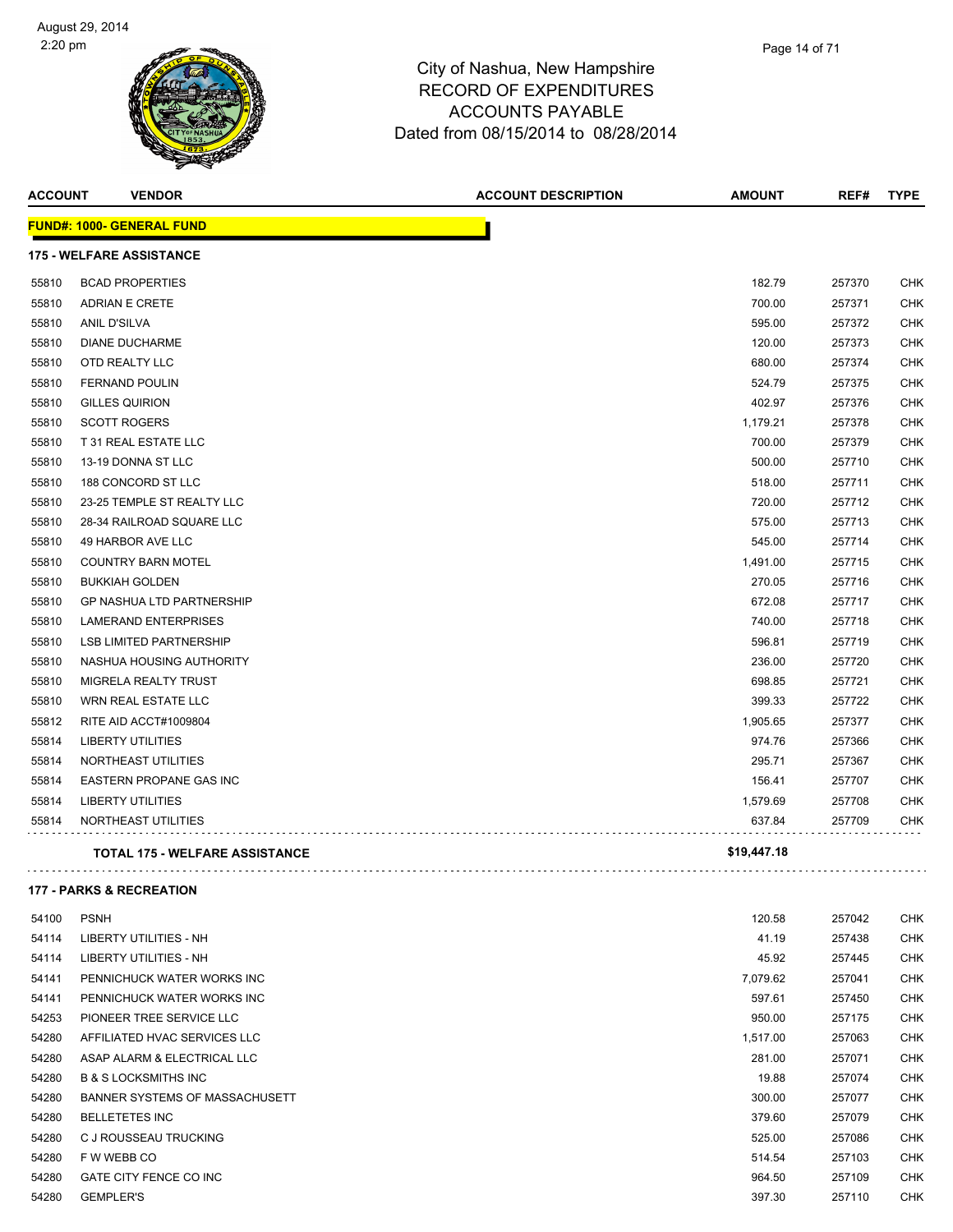

| <b>ACCOUNT</b> | <b>VENDOR</b>                             | <b>ACCOUNT DESCRIPTION</b> | <b>AMOUNT</b> | REF#   | <b>TYPE</b> |
|----------------|-------------------------------------------|----------------------------|---------------|--------|-------------|
|                | <b>FUND#: 1000- GENERAL FUND</b>          |                            |               |        |             |
|                | <b>177 - PARKS &amp; RECREATION</b>       |                            |               |        |             |
| 54280          | <b>GUITAR CENTER</b>                      |                            | 548.99        | 257114 | CHK         |
| 54280          | HOME DEPOT CREDIT SERVICE 3065            |                            | 1,532.99      | 257118 | CHK         |
| 54280          | JAN PRO CLEANING SYSTEMS NE               |                            | 300.00        | 257128 | CHK         |
| 54280          | JOHN DEERE LANDSCAPES LLC                 |                            | 1,290.36      | 257133 | CHK         |
| 54280          | JOHNSONS ELECTRIC INC                     |                            | 867.44        | 257137 | CHK         |
| 54280          | M & M ELECTRICAL SUPPLY CO INC            |                            | 17.56         | 257143 | CHK         |
| 54280          | NASHUA OUTDOOR POWER EQUIPMENT            |                            | 346.37        | 257158 | CHK         |
| 54280          | NASHUA WALLPAPER & PAINT CO               |                            | 473.83        | 257160 | <b>CHK</b>  |
| 54280          | PEABODY SUPPLY CO                         |                            | 370.17        | 257171 | CHK         |
| 54280          | PEABODY SUPPLY CO                         |                            | 138.77        | 257171 | CHK         |
| 54280          | SNOWSTORM SNOWMAKING                      |                            | 158.40        | 257191 | CHK         |
| 54280          | TIMS TURF & LANDSCAPING MATERI            |                            | 51.00         | 257198 | CHK         |
| 54280          | <b>TOWN OF MERRIMACK</b>                  |                            | 300.00        | 257199 | CHK         |
| 54280          | UNITED SITE SERVICES NORTHEAST            |                            | 1,429.22      | 257205 | CHK         |
| 54280          | JOHN DEERE LANDSCAPES LLC                 |                            | 409.52        | 257527 | CHK         |
| 54828          | US BANK EQUIPMENT FINANCE                 |                            | 83.85         | 257058 | CHK         |
| 55118          | AT & T MOBILITY                           |                            | 51.91         | 257424 | CHK         |
| 55118          | AT & T MOBILITY                           |                            | 31.91         | 257424 | CHK         |
| 55118          | AT & T MOBILITY                           |                            | 31.91         | 257424 | CHK         |
| 55118          | AT & T MOBILITY                           |                            | 51.34         | 257424 | CHK         |
| 55118          | AT & T MOBILITY                           |                            | 38.11         | 257425 | CHK         |
| 55400          | UNH PROF DEV & TRAINING                   |                            | 235.00        | 257049 | CHK         |
| 55654          | <b>SWANK MOTION PICTURES</b>              |                            | 449.00        | 257197 | <b>CHK</b>  |
| 61100          | CONWAY OFFICE SOLUTIONS                   |                            | 9.95          | 257094 | CHK         |
| 61107          | <b>M &amp; N SPORTS LLC</b>               |                            | 213.30        | 257144 | CHK         |
| 61107          | <b>PRO SALES</b>                          |                            | 334.50        | 257177 | CHK         |
| 61114          | FILLION ASSOCIATES INC                    |                            | 3,988.00      | 257105 | CHK         |
| 61114          | FILLION ASSOCIATES INC                    |                            | 90.00         | 257105 | CHK         |
| 61128          | <b>BSN SPORTS INC</b>                     |                            | 483.35        | 257085 | CHK         |
| 61300          | DENNIS K BURKE INC                        |                            | 2,501.57      | 257493 | CHK         |
| 61310          | AVSG LP                                   |                            | 1,114.39      | 257073 | CHK         |
| 61542          | MARSHALL SIGNS INC                        |                            | 876.50        | 257148 | <b>CHK</b>  |
| 61799          | FREIGHTLINER OF NH INC                    |                            | 22.79         | 257108 | <b>CHK</b>  |
| 61799          | LIONEL'S ALIGNMENT                        |                            | 95.95         | 257141 | <b>CHK</b>  |
| 61799          | MACMULKIN CHEVROLET INC                   |                            | 2,906.75      | 257145 | CHK         |
| 61799          | NAPA AUTO PARTS                           |                            | 148.78        | 257155 | <b>CHK</b>  |
| 61799          | RBG INC                                   |                            | 56.71         | 257181 | CHK         |
| 61799          | SANEL AUTO PARTS CO                       |                            | 53.24         | 257186 | <b>CHK</b>  |
| 61799          | CARPARTS OF NASHUA                        |                            | 81.05         | 257482 | <b>CHK</b>  |
| 61799          | LIBERTY INTNL TRUCKS OF NH LLC            |                            | 13.28         | 257530 | CHK         |
| 71625          | M E OBRIEN & SONS INC                     |                            | 1,050.00      | 257532 | CHK         |
|                | <b>TOTAL 177 - PARKS &amp; RECREATION</b> |                            | \$36,981.50   |        |             |
|                |                                           |                            |               |        |             |

#### **179 - LIBRARY**

| 54114 | LIBERTY UTILITIES - NH | 133.53   | 257433 | <b>CHK</b> |
|-------|------------------------|----------|--------|------------|
| 54243 | JOHNSON CONTROLS       | 3.911.50 | 257135 | <b>CHK</b> |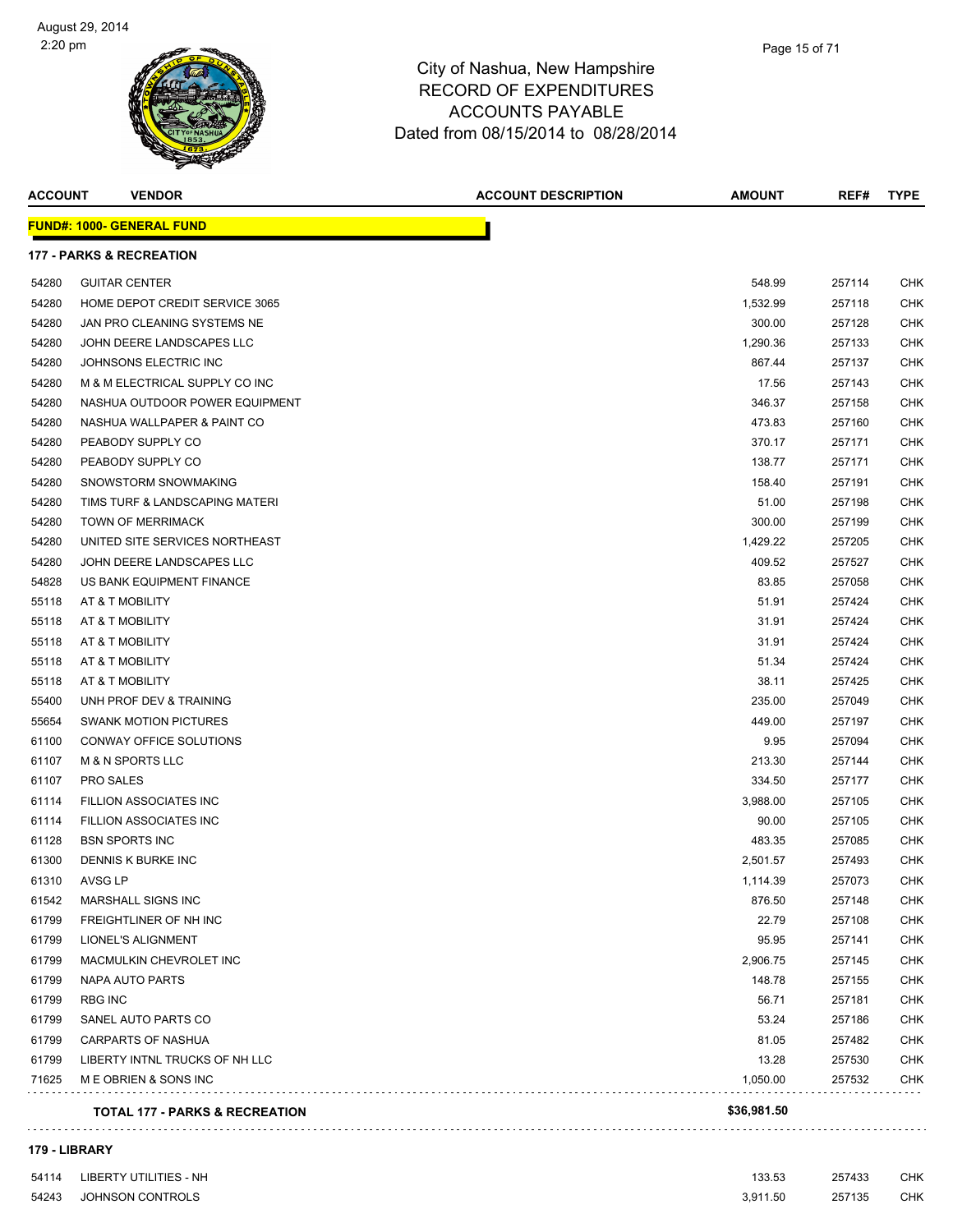

| <b>ACCOUNT</b> | <b>VENDOR</b>                            | <b>ACCOUNT DESCRIPTION</b> | <b>AMOUNT</b> | REF#   | <b>TYPE</b> |
|----------------|------------------------------------------|----------------------------|---------------|--------|-------------|
|                | <b>FUND#: 1000- GENERAL FUND</b>         |                            |               |        |             |
|                | 179 - LIBRARY                            |                            |               |        |             |
| 54280          | <b>PIANOARTS INC</b>                     |                            | 99.00         | 257173 | CHK         |
| 54280          | HOME DEPOT CREDIT SERVICE 3065           |                            | 52.80         | 257519 | CHK         |
| 54428          | COMCAST CABLE COMMUNICATIONS I           |                            | 102.90        | 257427 | <b>CHK</b>  |
| 55109          | AT & T MOBILITY                          |                            | 32.66         | 257424 | <b>CHK</b>  |
| 55200          | <b>ISABELLA STEWART GARDNER</b>          |                            | 195.00        | 257430 | CHK         |
| 61100          | WB MASON CO INC                          |                            | 106.36        | 257210 | CHK         |
| 61299          | AMAZON                                   |                            | 17.16         | 257030 | CHK         |
| 61299          | AMAZON                                   |                            | 176.97        | 257030 | CHK         |
| 61299          | <b>DEMCO</b>                             |                            | 814.85        | 257097 | CHK         |
| 61299          | <b>GENERAL BOOK COVERS</b>               |                            | 360.65        | 257111 | CHK         |
| 61428          | NEW ENGLAND PAPER & SUPPLY               |                            | 440.04        | 257162 | <b>CHK</b>  |
| 61807          | AMAZON                                   |                            | 95.13         | 257030 | CHK         |
| 61807          | <b>BAKER &amp; TAYLOR</b>                |                            | 1,745.54      | 257076 | CHK         |
| 61807          | <b>INGRAM LIBRARY SERVICES</b>           |                            | 463.39        | 257125 | CHK         |
| 61807          | COUNCIL OF STATE GOVERNMENTS             |                            | 58.50         | 257489 | <b>CHK</b>  |
| 61807          | <b>INGRAM LIBRARY SERVICES</b>           |                            | 202.48        | 257523 | CHK         |
| 61807          | MANUFACTURERS NEWS INC                   |                            | 150.45        | 257535 | CHK         |
| 61807          | <b>WEST PAYMENT CENTER</b>               |                            | 40.25         | 257586 | <b>CHK</b>  |
| 61814          | <b>BAKER &amp; TAYLOR</b>                |                            | 136.34        | 257076 | <b>CHK</b>  |
| 61814          | <b>MIDWEST TAPE</b>                      |                            | 603.13        | 257153 | CHK         |
| 61814          | MICRO MARKETING ASSOCIATES               |                            | 194.91        | 257546 | CHK         |
| 61814          | <b>MIDWEST TAPE</b>                      |                            | 902.75        | 257547 | CHK         |
| 61819          | AMAZON                                   |                            | 31.45         | 257030 | CHK         |
| 61819          | SOPHIE SMITH                             |                            | 100.00        | 257189 | CHK         |
| 61821          | THE BOSTON GLOBE                         |                            | 906.36        | 257426 | CHK         |
| 61821          | <b>GREY HOUSE PUBLISHING</b>             |                            | 468.95        | 257429 | <b>CHK</b>  |
| 61830          | <b>MORNINGSTAR</b>                       |                            | 1,792.00      | 257549 | CHK         |
|                | TOTAL 179 - LIBRARY                      |                            | \$14,335.05   |        |             |
|                | <b>181 - COMMUNITY DEVELOPMENT</b>       |                            |               |        |             |
| 54828          | US BANK EQUIPMENT FINANCE                |                            | 364.19        | 257051 | CHK         |
| 61100          | WB MASON CO INC                          |                            | 40.96         | 257210 | <b>CHK</b>  |
| 61100          | WB MASON CO INC                          |                            | 3.68          | 257210 | CHK         |
| 61100          | OFFICE ALTERNATIVES LLC                  |                            | 524.00        | 257559 | <b>CHK</b>  |
| 61100          | WB MASON CO INC                          |                            | 45.93         | 257584 | <b>CHK</b>  |
| 61650          | WB MASON CO INC                          |                            | 61.98         | 257210 | CHK         |
| 61650          | WB MASON CO INC                          |                            | 29.03         | 257210 | CHK         |
| 61650          | JOSEPH MERRITT & CO INC                  |                            | 135.47        | 257529 | CHK         |
| 61650          | WB MASON CO INC                          |                            | 29.03         | 257584 | CHK         |
| 61830          | THE TELEGRAPH                            |                            | 208.00        | 257454 | <b>CHK</b>  |
|                | <b>TOTAL 181 - COMMUNITY DEVELOPMENT</b> |                            | \$1,442.27    |        |             |
|                |                                          |                            |               |        |             |

#### **182 - PLANNING & ZONING**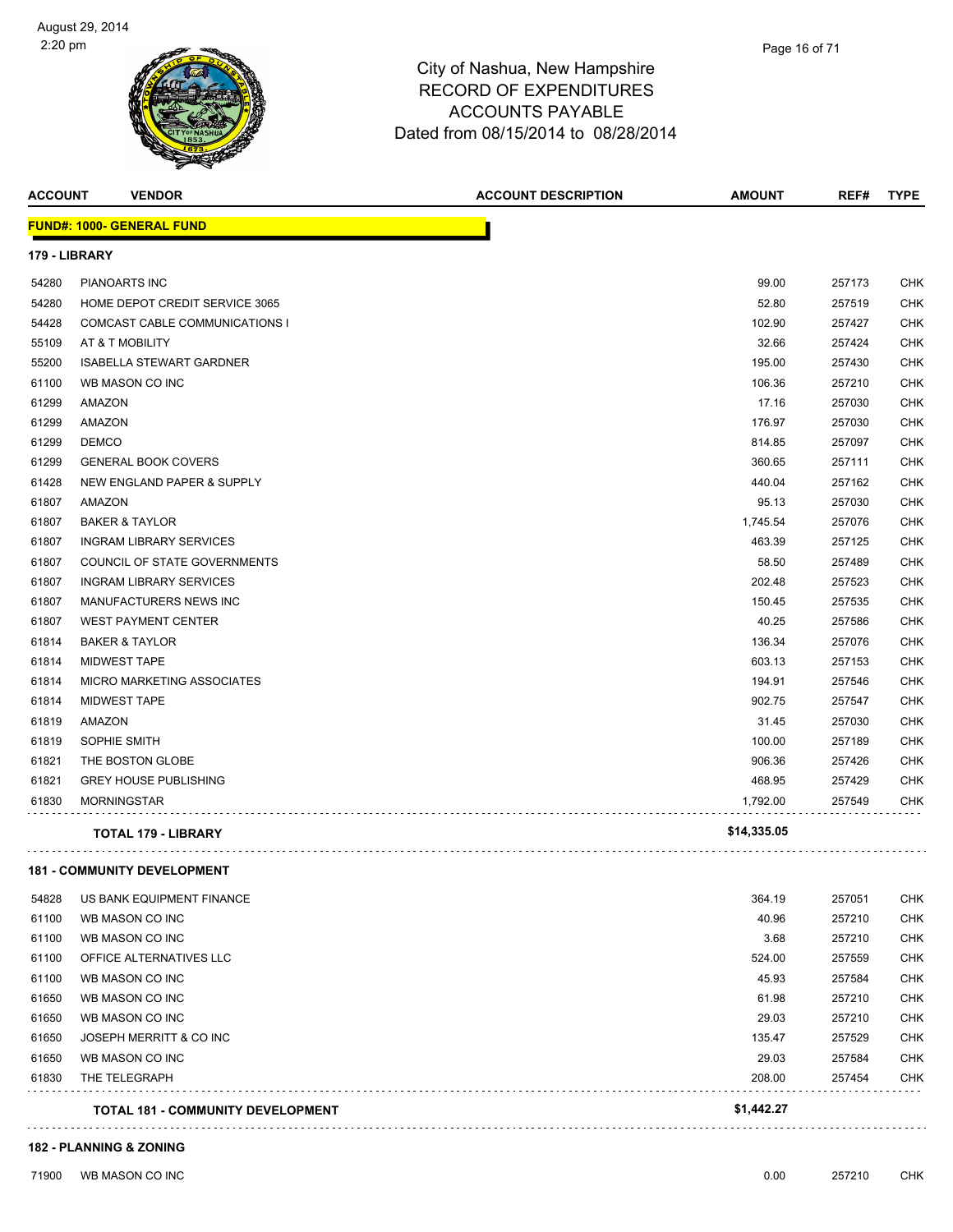

| <b>FUND#: 1000- GENERAL FUND</b><br>\$0.00<br><b>TOTAL 182 - PLANNING &amp; ZONING</b><br><b>183 - ECONOMIC DEVELOPMENT</b><br><b>TRACY WAMPLER</b><br>500.00<br>53400<br>257582<br>CHK<br>\$500.00<br><b>TOTAL 183 - ECONOMIC DEVELOPMENT</b><br><b>191 - SCHOOL</b><br>52300<br><b>GUARDIAN</b><br>2,935.53<br>257641<br><b>CHK</b><br>52300<br>UNUM LIFE INSURANCE<br>1,662.65<br>257686<br><b>CHK</b><br>52800<br><b>CHK</b><br><b>TANYA ACKERMAN</b><br>1,200.00<br>257223<br>53614<br>DONNA BRAND<br>215.00<br>257234<br><b>CHK</b><br><b>CHK</b><br>53614<br><b>DEBRA DESTEFANO</b><br>600.00<br>257245<br>53614<br>YMCA OF GREATER NASHUA<br>816.00<br>257692<br><b>CHK</b><br><b>CHK</b><br>53628<br>STATE OF NH CRIMINAL RECORDS<br>875.50<br>257218<br><b>CHK</b><br>53628<br><b>EMERITO ROLON</b><br>3,500.00<br>257302<br>53628<br><b>CHK</b><br><b>SERESC</b><br>2,200.00<br>257309<br>53628<br>TRI STATE FIRE PROTECTION LLC<br>120.00<br>257319<br><b>CHK</b><br>53628<br>AMERICAN SECURITY & FIRE PROTE<br>180.00<br>257600<br><b>CHK</b><br>53628<br><b>CHK</b><br><b>SETON DAVID SIFF</b><br>400.00<br>257683<br>54100<br><b>PSNH</b><br><b>CHK</b><br>3,719.43<br>257217<br>54100<br>PUBLIC SERVICE OF NH-LARGE POW<br>38,194.27<br>257297<br><b>CHK</b><br><b>CHK</b><br>PENNICHUCK WATER WORKS INC<br>3,233.79<br>257212<br>54141<br><b>CHK</b><br>54280<br>TREASURER STATE OF NH<br>100.00<br>257219<br>54280<br><b>B &amp; S LOCKSMITHS INC</b><br>1,379.64<br>257226<br><b>CHK</b><br>54280<br>RMG ENTERPRISE INC<br><b>CHK</b><br>1,443.00<br>257301<br>54280<br>SHIFFLER EQUIPMENT SALES INC<br>581.02<br>257312<br><b>CHK</b><br>54280<br>DONALD M THERIAULT<br>2,250.00<br>257315<br><b>CHK</b><br>54280<br><b>VIKING ROOFING INC</b><br>352.66<br>257324<br><b>CHK</b><br><b>GATE CITY ELECTRIC</b><br>54487<br>345.00<br>257256<br><b>CHK</b><br>54487<br>HILLYARD/MANCHESTER<br>211.50<br>257263<br><b>CHK</b><br>54487<br>90.00<br>257644<br><b>CHK</b><br>HILLYARD/MANCHESTER<br>647.34<br>54600<br><b>DMR SERVICES</b><br>257246<br><b>CHK</b><br>54600<br><b>CHK</b><br>HANSONS AUTOMOTIVE SERVICE<br>231.20<br>257262<br>41.90<br>54600<br>MAYNARD & LESIEUR INC<br>257276<br><b>CHK</b><br>54600<br><b>TOWERS MOTOR PARTS CORP</b><br>4.42<br>257318<br><b>CHK</b><br>274.66<br>54600<br>NAPA AUTO PARTS<br>257663<br><b>CHK</b><br>55109<br><b>EARTHLINK BUSINESS</b><br>817.90<br>257213<br><b>CHK</b><br>55109<br><b>FAIRPOINT COMMUNICATIONS</b><br>34.87<br>257215<br><b>CHK</b><br>55109<br>VERIZON WIRELESS 742005979<br>433.96<br>257220<br><b>CHK</b><br>55109<br><b>FAIRPOINT COMMUNICATIONS</b><br>1,780.71<br>257588<br><b>CHK</b><br>55109<br><b>JAY SHEEHY</b><br>404.65<br>257682<br><b>CHK</b><br>55200<br>NASHUA SCHOOL DISTRICT 42<br>50.00<br>15663<br><b>ACH</b><br>55200<br><b>NHASBO</b><br>369.00<br>257216<br><b>CHK</b><br>55200<br>ASCD<br>59.00<br>257225<br><b>CHK</b><br>55200<br><b>NHSAA</b><br>750.00<br>257287<br><b>CHK</b><br>55200<br>50.00<br>257591<br><b>CHK</b><br>NH SOCCER COACHES ASSN | <b>ACCOUNT</b> | <b>VENDOR</b> | <b>ACCOUNT DESCRIPTION</b> | <b>AMOUNT</b> | REF# | <b>TYPE</b> |
|-------------------------------------------------------------------------------------------------------------------------------------------------------------------------------------------------------------------------------------------------------------------------------------------------------------------------------------------------------------------------------------------------------------------------------------------------------------------------------------------------------------------------------------------------------------------------------------------------------------------------------------------------------------------------------------------------------------------------------------------------------------------------------------------------------------------------------------------------------------------------------------------------------------------------------------------------------------------------------------------------------------------------------------------------------------------------------------------------------------------------------------------------------------------------------------------------------------------------------------------------------------------------------------------------------------------------------------------------------------------------------------------------------------------------------------------------------------------------------------------------------------------------------------------------------------------------------------------------------------------------------------------------------------------------------------------------------------------------------------------------------------------------------------------------------------------------------------------------------------------------------------------------------------------------------------------------------------------------------------------------------------------------------------------------------------------------------------------------------------------------------------------------------------------------------------------------------------------------------------------------------------------------------------------------------------------------------------------------------------------------------------------------------------------------------------------------------------------------------------------------------------------------------------------------------------------------------------------------------------------------------------------------------------------------------------------------------------------------------------------------------------------------------------------------------------------------------------------------------------------------------------------------------------------------------------------------------------------------------------------------------------------------------------------------------------------------|----------------|---------------|----------------------------|---------------|------|-------------|
|                                                                                                                                                                                                                                                                                                                                                                                                                                                                                                                                                                                                                                                                                                                                                                                                                                                                                                                                                                                                                                                                                                                                                                                                                                                                                                                                                                                                                                                                                                                                                                                                                                                                                                                                                                                                                                                                                                                                                                                                                                                                                                                                                                                                                                                                                                                                                                                                                                                                                                                                                                                                                                                                                                                                                                                                                                                                                                                                                                                                                                                                         |                |               |                            |               |      |             |
|                                                                                                                                                                                                                                                                                                                                                                                                                                                                                                                                                                                                                                                                                                                                                                                                                                                                                                                                                                                                                                                                                                                                                                                                                                                                                                                                                                                                                                                                                                                                                                                                                                                                                                                                                                                                                                                                                                                                                                                                                                                                                                                                                                                                                                                                                                                                                                                                                                                                                                                                                                                                                                                                                                                                                                                                                                                                                                                                                                                                                                                                         |                |               |                            |               |      |             |
|                                                                                                                                                                                                                                                                                                                                                                                                                                                                                                                                                                                                                                                                                                                                                                                                                                                                                                                                                                                                                                                                                                                                                                                                                                                                                                                                                                                                                                                                                                                                                                                                                                                                                                                                                                                                                                                                                                                                                                                                                                                                                                                                                                                                                                                                                                                                                                                                                                                                                                                                                                                                                                                                                                                                                                                                                                                                                                                                                                                                                                                                         |                |               |                            |               |      |             |
|                                                                                                                                                                                                                                                                                                                                                                                                                                                                                                                                                                                                                                                                                                                                                                                                                                                                                                                                                                                                                                                                                                                                                                                                                                                                                                                                                                                                                                                                                                                                                                                                                                                                                                                                                                                                                                                                                                                                                                                                                                                                                                                                                                                                                                                                                                                                                                                                                                                                                                                                                                                                                                                                                                                                                                                                                                                                                                                                                                                                                                                                         |                |               |                            |               |      |             |
|                                                                                                                                                                                                                                                                                                                                                                                                                                                                                                                                                                                                                                                                                                                                                                                                                                                                                                                                                                                                                                                                                                                                                                                                                                                                                                                                                                                                                                                                                                                                                                                                                                                                                                                                                                                                                                                                                                                                                                                                                                                                                                                                                                                                                                                                                                                                                                                                                                                                                                                                                                                                                                                                                                                                                                                                                                                                                                                                                                                                                                                                         |                |               |                            |               |      |             |
|                                                                                                                                                                                                                                                                                                                                                                                                                                                                                                                                                                                                                                                                                                                                                                                                                                                                                                                                                                                                                                                                                                                                                                                                                                                                                                                                                                                                                                                                                                                                                                                                                                                                                                                                                                                                                                                                                                                                                                                                                                                                                                                                                                                                                                                                                                                                                                                                                                                                                                                                                                                                                                                                                                                                                                                                                                                                                                                                                                                                                                                                         |                |               |                            |               |      |             |
|                                                                                                                                                                                                                                                                                                                                                                                                                                                                                                                                                                                                                                                                                                                                                                                                                                                                                                                                                                                                                                                                                                                                                                                                                                                                                                                                                                                                                                                                                                                                                                                                                                                                                                                                                                                                                                                                                                                                                                                                                                                                                                                                                                                                                                                                                                                                                                                                                                                                                                                                                                                                                                                                                                                                                                                                                                                                                                                                                                                                                                                                         |                |               |                            |               |      |             |
|                                                                                                                                                                                                                                                                                                                                                                                                                                                                                                                                                                                                                                                                                                                                                                                                                                                                                                                                                                                                                                                                                                                                                                                                                                                                                                                                                                                                                                                                                                                                                                                                                                                                                                                                                                                                                                                                                                                                                                                                                                                                                                                                                                                                                                                                                                                                                                                                                                                                                                                                                                                                                                                                                                                                                                                                                                                                                                                                                                                                                                                                         |                |               |                            |               |      |             |
|                                                                                                                                                                                                                                                                                                                                                                                                                                                                                                                                                                                                                                                                                                                                                                                                                                                                                                                                                                                                                                                                                                                                                                                                                                                                                                                                                                                                                                                                                                                                                                                                                                                                                                                                                                                                                                                                                                                                                                                                                                                                                                                                                                                                                                                                                                                                                                                                                                                                                                                                                                                                                                                                                                                                                                                                                                                                                                                                                                                                                                                                         |                |               |                            |               |      |             |
|                                                                                                                                                                                                                                                                                                                                                                                                                                                                                                                                                                                                                                                                                                                                                                                                                                                                                                                                                                                                                                                                                                                                                                                                                                                                                                                                                                                                                                                                                                                                                                                                                                                                                                                                                                                                                                                                                                                                                                                                                                                                                                                                                                                                                                                                                                                                                                                                                                                                                                                                                                                                                                                                                                                                                                                                                                                                                                                                                                                                                                                                         |                |               |                            |               |      |             |
|                                                                                                                                                                                                                                                                                                                                                                                                                                                                                                                                                                                                                                                                                                                                                                                                                                                                                                                                                                                                                                                                                                                                                                                                                                                                                                                                                                                                                                                                                                                                                                                                                                                                                                                                                                                                                                                                                                                                                                                                                                                                                                                                                                                                                                                                                                                                                                                                                                                                                                                                                                                                                                                                                                                                                                                                                                                                                                                                                                                                                                                                         |                |               |                            |               |      |             |
|                                                                                                                                                                                                                                                                                                                                                                                                                                                                                                                                                                                                                                                                                                                                                                                                                                                                                                                                                                                                                                                                                                                                                                                                                                                                                                                                                                                                                                                                                                                                                                                                                                                                                                                                                                                                                                                                                                                                                                                                                                                                                                                                                                                                                                                                                                                                                                                                                                                                                                                                                                                                                                                                                                                                                                                                                                                                                                                                                                                                                                                                         |                |               |                            |               |      |             |
|                                                                                                                                                                                                                                                                                                                                                                                                                                                                                                                                                                                                                                                                                                                                                                                                                                                                                                                                                                                                                                                                                                                                                                                                                                                                                                                                                                                                                                                                                                                                                                                                                                                                                                                                                                                                                                                                                                                                                                                                                                                                                                                                                                                                                                                                                                                                                                                                                                                                                                                                                                                                                                                                                                                                                                                                                                                                                                                                                                                                                                                                         |                |               |                            |               |      |             |
|                                                                                                                                                                                                                                                                                                                                                                                                                                                                                                                                                                                                                                                                                                                                                                                                                                                                                                                                                                                                                                                                                                                                                                                                                                                                                                                                                                                                                                                                                                                                                                                                                                                                                                                                                                                                                                                                                                                                                                                                                                                                                                                                                                                                                                                                                                                                                                                                                                                                                                                                                                                                                                                                                                                                                                                                                                                                                                                                                                                                                                                                         |                |               |                            |               |      |             |
|                                                                                                                                                                                                                                                                                                                                                                                                                                                                                                                                                                                                                                                                                                                                                                                                                                                                                                                                                                                                                                                                                                                                                                                                                                                                                                                                                                                                                                                                                                                                                                                                                                                                                                                                                                                                                                                                                                                                                                                                                                                                                                                                                                                                                                                                                                                                                                                                                                                                                                                                                                                                                                                                                                                                                                                                                                                                                                                                                                                                                                                                         |                |               |                            |               |      |             |
|                                                                                                                                                                                                                                                                                                                                                                                                                                                                                                                                                                                                                                                                                                                                                                                                                                                                                                                                                                                                                                                                                                                                                                                                                                                                                                                                                                                                                                                                                                                                                                                                                                                                                                                                                                                                                                                                                                                                                                                                                                                                                                                                                                                                                                                                                                                                                                                                                                                                                                                                                                                                                                                                                                                                                                                                                                                                                                                                                                                                                                                                         |                |               |                            |               |      |             |
|                                                                                                                                                                                                                                                                                                                                                                                                                                                                                                                                                                                                                                                                                                                                                                                                                                                                                                                                                                                                                                                                                                                                                                                                                                                                                                                                                                                                                                                                                                                                                                                                                                                                                                                                                                                                                                                                                                                                                                                                                                                                                                                                                                                                                                                                                                                                                                                                                                                                                                                                                                                                                                                                                                                                                                                                                                                                                                                                                                                                                                                                         |                |               |                            |               |      |             |
|                                                                                                                                                                                                                                                                                                                                                                                                                                                                                                                                                                                                                                                                                                                                                                                                                                                                                                                                                                                                                                                                                                                                                                                                                                                                                                                                                                                                                                                                                                                                                                                                                                                                                                                                                                                                                                                                                                                                                                                                                                                                                                                                                                                                                                                                                                                                                                                                                                                                                                                                                                                                                                                                                                                                                                                                                                                                                                                                                                                                                                                                         |                |               |                            |               |      |             |
|                                                                                                                                                                                                                                                                                                                                                                                                                                                                                                                                                                                                                                                                                                                                                                                                                                                                                                                                                                                                                                                                                                                                                                                                                                                                                                                                                                                                                                                                                                                                                                                                                                                                                                                                                                                                                                                                                                                                                                                                                                                                                                                                                                                                                                                                                                                                                                                                                                                                                                                                                                                                                                                                                                                                                                                                                                                                                                                                                                                                                                                                         |                |               |                            |               |      |             |
|                                                                                                                                                                                                                                                                                                                                                                                                                                                                                                                                                                                                                                                                                                                                                                                                                                                                                                                                                                                                                                                                                                                                                                                                                                                                                                                                                                                                                                                                                                                                                                                                                                                                                                                                                                                                                                                                                                                                                                                                                                                                                                                                                                                                                                                                                                                                                                                                                                                                                                                                                                                                                                                                                                                                                                                                                                                                                                                                                                                                                                                                         |                |               |                            |               |      |             |
|                                                                                                                                                                                                                                                                                                                                                                                                                                                                                                                                                                                                                                                                                                                                                                                                                                                                                                                                                                                                                                                                                                                                                                                                                                                                                                                                                                                                                                                                                                                                                                                                                                                                                                                                                                                                                                                                                                                                                                                                                                                                                                                                                                                                                                                                                                                                                                                                                                                                                                                                                                                                                                                                                                                                                                                                                                                                                                                                                                                                                                                                         |                |               |                            |               |      |             |
|                                                                                                                                                                                                                                                                                                                                                                                                                                                                                                                                                                                                                                                                                                                                                                                                                                                                                                                                                                                                                                                                                                                                                                                                                                                                                                                                                                                                                                                                                                                                                                                                                                                                                                                                                                                                                                                                                                                                                                                                                                                                                                                                                                                                                                                                                                                                                                                                                                                                                                                                                                                                                                                                                                                                                                                                                                                                                                                                                                                                                                                                         |                |               |                            |               |      |             |
|                                                                                                                                                                                                                                                                                                                                                                                                                                                                                                                                                                                                                                                                                                                                                                                                                                                                                                                                                                                                                                                                                                                                                                                                                                                                                                                                                                                                                                                                                                                                                                                                                                                                                                                                                                                                                                                                                                                                                                                                                                                                                                                                                                                                                                                                                                                                                                                                                                                                                                                                                                                                                                                                                                                                                                                                                                                                                                                                                                                                                                                                         |                |               |                            |               |      |             |
|                                                                                                                                                                                                                                                                                                                                                                                                                                                                                                                                                                                                                                                                                                                                                                                                                                                                                                                                                                                                                                                                                                                                                                                                                                                                                                                                                                                                                                                                                                                                                                                                                                                                                                                                                                                                                                                                                                                                                                                                                                                                                                                                                                                                                                                                                                                                                                                                                                                                                                                                                                                                                                                                                                                                                                                                                                                                                                                                                                                                                                                                         |                |               |                            |               |      |             |
|                                                                                                                                                                                                                                                                                                                                                                                                                                                                                                                                                                                                                                                                                                                                                                                                                                                                                                                                                                                                                                                                                                                                                                                                                                                                                                                                                                                                                                                                                                                                                                                                                                                                                                                                                                                                                                                                                                                                                                                                                                                                                                                                                                                                                                                                                                                                                                                                                                                                                                                                                                                                                                                                                                                                                                                                                                                                                                                                                                                                                                                                         |                |               |                            |               |      |             |
|                                                                                                                                                                                                                                                                                                                                                                                                                                                                                                                                                                                                                                                                                                                                                                                                                                                                                                                                                                                                                                                                                                                                                                                                                                                                                                                                                                                                                                                                                                                                                                                                                                                                                                                                                                                                                                                                                                                                                                                                                                                                                                                                                                                                                                                                                                                                                                                                                                                                                                                                                                                                                                                                                                                                                                                                                                                                                                                                                                                                                                                                         |                |               |                            |               |      |             |
|                                                                                                                                                                                                                                                                                                                                                                                                                                                                                                                                                                                                                                                                                                                                                                                                                                                                                                                                                                                                                                                                                                                                                                                                                                                                                                                                                                                                                                                                                                                                                                                                                                                                                                                                                                                                                                                                                                                                                                                                                                                                                                                                                                                                                                                                                                                                                                                                                                                                                                                                                                                                                                                                                                                                                                                                                                                                                                                                                                                                                                                                         |                |               |                            |               |      |             |
|                                                                                                                                                                                                                                                                                                                                                                                                                                                                                                                                                                                                                                                                                                                                                                                                                                                                                                                                                                                                                                                                                                                                                                                                                                                                                                                                                                                                                                                                                                                                                                                                                                                                                                                                                                                                                                                                                                                                                                                                                                                                                                                                                                                                                                                                                                                                                                                                                                                                                                                                                                                                                                                                                                                                                                                                                                                                                                                                                                                                                                                                         |                |               |                            |               |      |             |
|                                                                                                                                                                                                                                                                                                                                                                                                                                                                                                                                                                                                                                                                                                                                                                                                                                                                                                                                                                                                                                                                                                                                                                                                                                                                                                                                                                                                                                                                                                                                                                                                                                                                                                                                                                                                                                                                                                                                                                                                                                                                                                                                                                                                                                                                                                                                                                                                                                                                                                                                                                                                                                                                                                                                                                                                                                                                                                                                                                                                                                                                         |                |               |                            |               |      |             |
|                                                                                                                                                                                                                                                                                                                                                                                                                                                                                                                                                                                                                                                                                                                                                                                                                                                                                                                                                                                                                                                                                                                                                                                                                                                                                                                                                                                                                                                                                                                                                                                                                                                                                                                                                                                                                                                                                                                                                                                                                                                                                                                                                                                                                                                                                                                                                                                                                                                                                                                                                                                                                                                                                                                                                                                                                                                                                                                                                                                                                                                                         |                |               |                            |               |      |             |
|                                                                                                                                                                                                                                                                                                                                                                                                                                                                                                                                                                                                                                                                                                                                                                                                                                                                                                                                                                                                                                                                                                                                                                                                                                                                                                                                                                                                                                                                                                                                                                                                                                                                                                                                                                                                                                                                                                                                                                                                                                                                                                                                                                                                                                                                                                                                                                                                                                                                                                                                                                                                                                                                                                                                                                                                                                                                                                                                                                                                                                                                         |                |               |                            |               |      |             |
|                                                                                                                                                                                                                                                                                                                                                                                                                                                                                                                                                                                                                                                                                                                                                                                                                                                                                                                                                                                                                                                                                                                                                                                                                                                                                                                                                                                                                                                                                                                                                                                                                                                                                                                                                                                                                                                                                                                                                                                                                                                                                                                                                                                                                                                                                                                                                                                                                                                                                                                                                                                                                                                                                                                                                                                                                                                                                                                                                                                                                                                                         |                |               |                            |               |      |             |
|                                                                                                                                                                                                                                                                                                                                                                                                                                                                                                                                                                                                                                                                                                                                                                                                                                                                                                                                                                                                                                                                                                                                                                                                                                                                                                                                                                                                                                                                                                                                                                                                                                                                                                                                                                                                                                                                                                                                                                                                                                                                                                                                                                                                                                                                                                                                                                                                                                                                                                                                                                                                                                                                                                                                                                                                                                                                                                                                                                                                                                                                         |                |               |                            |               |      |             |
|                                                                                                                                                                                                                                                                                                                                                                                                                                                                                                                                                                                                                                                                                                                                                                                                                                                                                                                                                                                                                                                                                                                                                                                                                                                                                                                                                                                                                                                                                                                                                                                                                                                                                                                                                                                                                                                                                                                                                                                                                                                                                                                                                                                                                                                                                                                                                                                                                                                                                                                                                                                                                                                                                                                                                                                                                                                                                                                                                                                                                                                                         |                |               |                            |               |      |             |
|                                                                                                                                                                                                                                                                                                                                                                                                                                                                                                                                                                                                                                                                                                                                                                                                                                                                                                                                                                                                                                                                                                                                                                                                                                                                                                                                                                                                                                                                                                                                                                                                                                                                                                                                                                                                                                                                                                                                                                                                                                                                                                                                                                                                                                                                                                                                                                                                                                                                                                                                                                                                                                                                                                                                                                                                                                                                                                                                                                                                                                                                         |                |               |                            |               |      |             |
|                                                                                                                                                                                                                                                                                                                                                                                                                                                                                                                                                                                                                                                                                                                                                                                                                                                                                                                                                                                                                                                                                                                                                                                                                                                                                                                                                                                                                                                                                                                                                                                                                                                                                                                                                                                                                                                                                                                                                                                                                                                                                                                                                                                                                                                                                                                                                                                                                                                                                                                                                                                                                                                                                                                                                                                                                                                                                                                                                                                                                                                                         |                |               |                            |               |      |             |
|                                                                                                                                                                                                                                                                                                                                                                                                                                                                                                                                                                                                                                                                                                                                                                                                                                                                                                                                                                                                                                                                                                                                                                                                                                                                                                                                                                                                                                                                                                                                                                                                                                                                                                                                                                                                                                                                                                                                                                                                                                                                                                                                                                                                                                                                                                                                                                                                                                                                                                                                                                                                                                                                                                                                                                                                                                                                                                                                                                                                                                                                         |                |               |                            |               |      |             |
|                                                                                                                                                                                                                                                                                                                                                                                                                                                                                                                                                                                                                                                                                                                                                                                                                                                                                                                                                                                                                                                                                                                                                                                                                                                                                                                                                                                                                                                                                                                                                                                                                                                                                                                                                                                                                                                                                                                                                                                                                                                                                                                                                                                                                                                                                                                                                                                                                                                                                                                                                                                                                                                                                                                                                                                                                                                                                                                                                                                                                                                                         |                |               |                            |               |      |             |
|                                                                                                                                                                                                                                                                                                                                                                                                                                                                                                                                                                                                                                                                                                                                                                                                                                                                                                                                                                                                                                                                                                                                                                                                                                                                                                                                                                                                                                                                                                                                                                                                                                                                                                                                                                                                                                                                                                                                                                                                                                                                                                                                                                                                                                                                                                                                                                                                                                                                                                                                                                                                                                                                                                                                                                                                                                                                                                                                                                                                                                                                         |                |               |                            |               |      |             |
|                                                                                                                                                                                                                                                                                                                                                                                                                                                                                                                                                                                                                                                                                                                                                                                                                                                                                                                                                                                                                                                                                                                                                                                                                                                                                                                                                                                                                                                                                                                                                                                                                                                                                                                                                                                                                                                                                                                                                                                                                                                                                                                                                                                                                                                                                                                                                                                                                                                                                                                                                                                                                                                                                                                                                                                                                                                                                                                                                                                                                                                                         |                |               |                            |               |      |             |
|                                                                                                                                                                                                                                                                                                                                                                                                                                                                                                                                                                                                                                                                                                                                                                                                                                                                                                                                                                                                                                                                                                                                                                                                                                                                                                                                                                                                                                                                                                                                                                                                                                                                                                                                                                                                                                                                                                                                                                                                                                                                                                                                                                                                                                                                                                                                                                                                                                                                                                                                                                                                                                                                                                                                                                                                                                                                                                                                                                                                                                                                         |                |               |                            |               |      |             |
|                                                                                                                                                                                                                                                                                                                                                                                                                                                                                                                                                                                                                                                                                                                                                                                                                                                                                                                                                                                                                                                                                                                                                                                                                                                                                                                                                                                                                                                                                                                                                                                                                                                                                                                                                                                                                                                                                                                                                                                                                                                                                                                                                                                                                                                                                                                                                                                                                                                                                                                                                                                                                                                                                                                                                                                                                                                                                                                                                                                                                                                                         |                |               |                            |               |      |             |
|                                                                                                                                                                                                                                                                                                                                                                                                                                                                                                                                                                                                                                                                                                                                                                                                                                                                                                                                                                                                                                                                                                                                                                                                                                                                                                                                                                                                                                                                                                                                                                                                                                                                                                                                                                                                                                                                                                                                                                                                                                                                                                                                                                                                                                                                                                                                                                                                                                                                                                                                                                                                                                                                                                                                                                                                                                                                                                                                                                                                                                                                         |                |               |                            |               |      |             |
|                                                                                                                                                                                                                                                                                                                                                                                                                                                                                                                                                                                                                                                                                                                                                                                                                                                                                                                                                                                                                                                                                                                                                                                                                                                                                                                                                                                                                                                                                                                                                                                                                                                                                                                                                                                                                                                                                                                                                                                                                                                                                                                                                                                                                                                                                                                                                                                                                                                                                                                                                                                                                                                                                                                                                                                                                                                                                                                                                                                                                                                                         |                |               |                            |               |      |             |
|                                                                                                                                                                                                                                                                                                                                                                                                                                                                                                                                                                                                                                                                                                                                                                                                                                                                                                                                                                                                                                                                                                                                                                                                                                                                                                                                                                                                                                                                                                                                                                                                                                                                                                                                                                                                                                                                                                                                                                                                                                                                                                                                                                                                                                                                                                                                                                                                                                                                                                                                                                                                                                                                                                                                                                                                                                                                                                                                                                                                                                                                         |                |               |                            |               |      |             |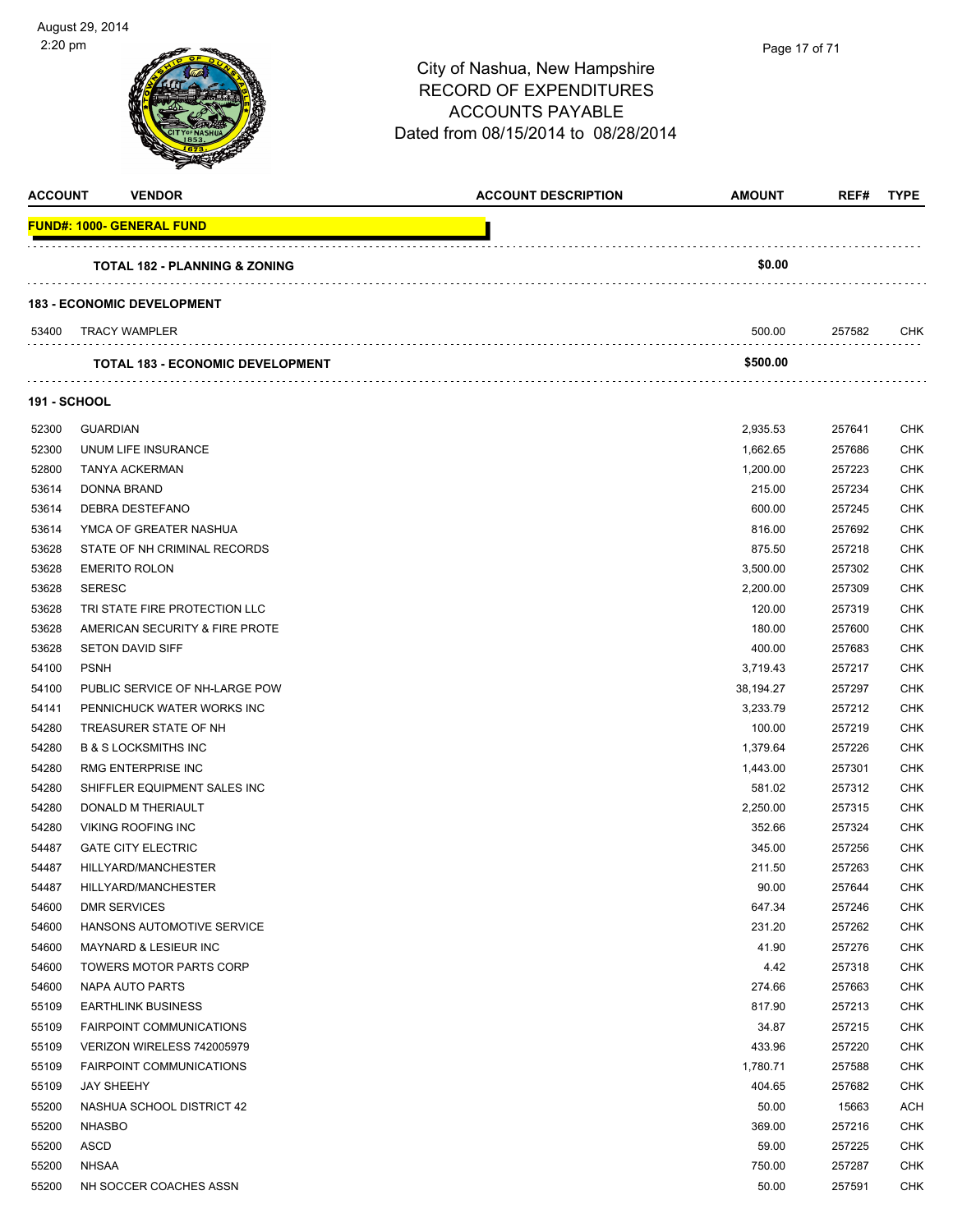

| ACCOUNT             | <b>VENDOR</b>                         | <b>ACCOUNT DESCRIPTION</b> | <b>AMOUNT</b> | REF#   | <b>TYPE</b> |
|---------------------|---------------------------------------|----------------------------|---------------|--------|-------------|
|                     | <u> FUND#: 1000- GENERAL FUND</u>     |                            |               |        |             |
| <b>191 - SCHOOL</b> |                                       |                            |               |        |             |
| 55200               | NH SOCCER COACHES ASSN                |                            | 50.00         | 257591 | CHK         |
| 55200               | <b>NHASP</b>                          |                            | 19,755.00     | 257592 | CHK         |
| 55200               | <b>NHIAA</b>                          |                            | 100.00        | 257593 | CHK         |
| 55200               | <b>DIVISION 1 LEAGUE</b>              |                            | 70.00         | 257624 | CHK         |
| 55200               | <b>DICK DUMAIS</b>                    |                            | 97.50         | 257626 | CHK         |
| 55200               | <b>DICK DUMAIS</b>                    |                            | 97.50         | 257626 | CHK         |
| 55200               | <b>DICK DUMAIS</b>                    |                            | 32.50         | 257626 | CHK         |
| 55200               | <b>DICK DUMAIS</b>                    |                            | 32.50         | 257626 | CHK         |
| 55200               | <b>DICK DUMAIS</b>                    |                            | 32.50         | 257626 | CHK         |
| 55300               | NASHUA SCHOOL DISTRICT 42             |                            | 250.00        | 15663  | <b>ACH</b>  |
| 55300               | ELITE SPIRIT OFFICIALS OF NH          |                            | 50.00         | 257248 | CHK         |
| 55300               | AMANDA GILMAN                         |                            | 25.00         | 257257 | CHK         |
| 55300               | <b>NHIAA</b>                          |                            | 275.00        | 257593 | CHK         |
| 55300               | <b>BRANDI DUTTON</b>                  |                            | 25.00         | 257627 | CHK         |
| 55307               | <b>SUSAN ANGEL</b>                    |                            | 40.32         | 257601 | CHK         |
| 55307               | <b>JANICE ARCARO</b>                  |                            | 121.24        | 257602 | <b>CHK</b>  |
| 55307               | <b>JASON LONERGAN</b>                 |                            | 16.24         | 257652 | CHK         |
| 55500               | THE TELEGRAPH                         |                            | 318.68        | 257455 | CHK         |
| 55600               | ACCURATE LABEL DESIGNS INC            |                            | 534.95        | 257221 | CHK         |
| 55600               | THE COPY SHOP                         |                            | 377.85        | 257619 | CHK         |
| 55600               | PREMIER AGENDAS                       |                            | 20.00         | 257673 | CHK         |
| 55607               | <b>JENNIFER SCARPATI</b>              |                            | 220.50        | 257304 | CHK         |
| 55607               | <b>USPS HASLER</b>                    |                            | 200.00        | 257322 | CHK         |
| 55607               | <b>FAIRGROUNDS MIDDLE SCH PETTY C</b> |                            | 22.40         | 257587 | CHK         |
| 55607               | NHS SOUTH PETTY CASH                  |                            | 3.45          | 257594 | CHK         |
| 55607               | RESERVE ACCOUNT                       |                            | 2,000.00      | 257595 | CHK         |
| 55607               | CMRS-POC                              |                            | 2,000.00      | 257615 | CHK         |
| 55635               | NASHUA SCHOOL DISTRICT 42             |                            | 1,175.00      | 15663  | <b>ACH</b>  |
| 55642               | DONALD FORTIER                        |                            | 36.00         | 257636 | CHK         |
| 55642               | <b>JOHN JASKOLKA</b>                  |                            | 43.00         | 257645 | CHK         |
| 55642               | <b>CORETTA LEE</b>                    |                            | 36.00         | 257649 | <b>CHK</b>  |
| 55642               | CARMINE LOCONTE                       |                            | 36.00         | 257651 | <b>CHK</b>  |
| 55649               | <b>ALISON RISCH</b>                   |                            | 130.00        | 257300 | CHK         |
| 55649               | <b>ALISON RISCH</b>                   |                            | 65.00         | 257300 | CHK         |
| 55691               | <b>SARAH WINSLOW</b>                  |                            | 113.34        | 257691 | CHK         |
| 55694               | HUDSON SCHOOL DISTRICT                |                            | 9,364.32      | 257589 | CHK         |
| 55699               | <b>ALISON RISCH</b>                   |                            | 70.00         | 257300 | CHK         |
| 61100               | CARTRIDGE WORLD NASHUA                |                            | 23.99         | 257236 | CHK         |
| 61100               | WB MASON CO INC                       |                            | 179.53        | 257326 | CHK         |
| 61100               | <b>VIRGINIA ESSON</b>                 |                            | 350.18        | 257629 | <b>CHK</b>  |
| 61100               | LYNNE JOSEPH                          |                            | 184.28        | 257646 | CHK         |
| 61100               | <b>JACQUELINE OKONAK</b>              |                            | 116.28        | 257668 | <b>CHK</b>  |
| 61100               | WB MASON CO INC                       |                            | 197.22        | 257690 | CHK         |
| 61135               | <b>EASY ENGLISH NEWS</b>              |                            | 240.00        | 257214 | <b>CHK</b>  |
| 61135               | <b>BELLETETES INC</b>                 |                            | 44.99         | 257229 | CHK         |
| 61135               | <b>BLICK ART MATERIALS</b>            |                            | 44.10         | 257230 | <b>CHK</b>  |
| 61135               | <b>DEMCO</b>                          |                            | 144.26        | 257244 | <b>CHK</b>  |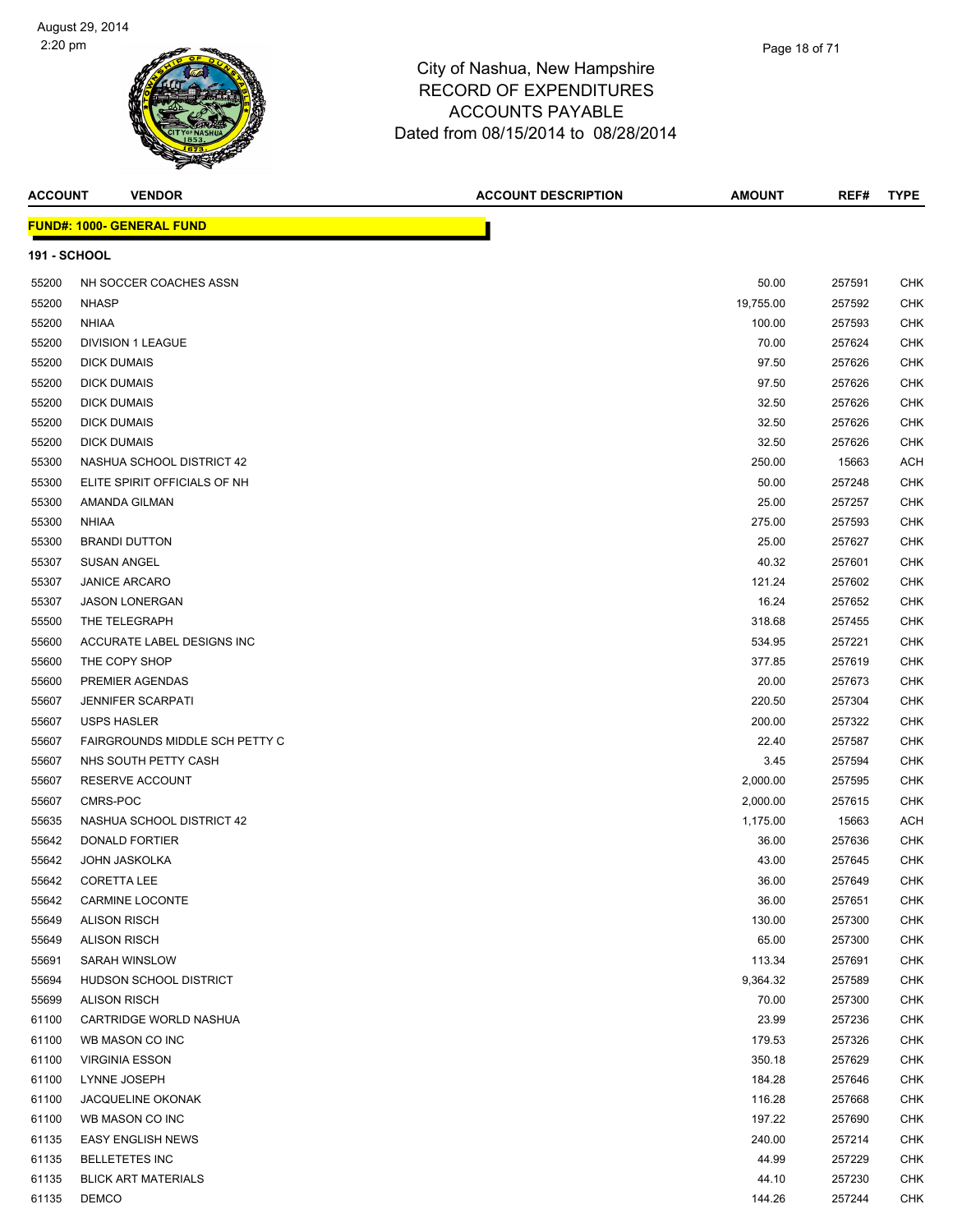# City of Nashua, New Hampshire

Page 19 of 71

# RECORD OF EXPENDITURES ACCOUNTS PAYABLE Dated from 08/15/2014 to 08/28/2014

| <b>ACCOUNT</b>      | <b>VENDOR</b>                     | <b>ACCOUNT DESCRIPTION</b> | AMOUNT    | REF#   | <b>TYPE</b> |
|---------------------|-----------------------------------|----------------------------|-----------|--------|-------------|
|                     | <u> FUND#: 1000- GENERAL FUND</u> |                            |           |        |             |
| <b>191 - SCHOOL</b> |                                   |                            |           |        |             |
| 61135               | <b>HODGE PRODUCTS INC</b>         |                            | 279.00    | 257264 | CHK         |
| 61135               | HOUGHTON MIFFLIN HARCOURT PUB.    |                            | 878.40    | 257266 | CHK         |
| 61135               | HOUGHTON MIFFLIN HARCOURT PUB.    |                            | 92.25     | 257266 | CHK         |
| 61135               | <b>JULIA KILLEY</b>               |                            | 110.64    | 257270 | CHK         |
| 61135               | LAZEL                             |                            | 5,936.70  | 257272 | CHK         |
| 61135               | MCINTIRE BUSINESS PRODUCTS INC    |                            | 229.90    | 257277 | CHK         |
| 61135               | MCINTIRE BUSINESS PRODUCTS INC    |                            | 91.96     | 257277 | <b>CHK</b>  |
| 61135               | MCINTIRE BUSINESS PRODUCTS INC    |                            | 45.98     | 257277 | CHK         |
| 61135               | MCINTIRE BUSINESS PRODUCTS INC    |                            | 183.92    | 257277 | CHK         |
| 61135               | MCINTIRE BUSINESS PRODUCTS INC    |                            | 827.64    | 257277 | CHK         |
| 61135               | MCINTIRE BUSINESS PRODUCTS INC    |                            | 275.88    | 257277 | CHK         |
| 61135               | MCINTIRE BUSINESS PRODUCTS INC    |                            | 183.92    | 257277 | CHK         |
| 61135               | MCINTIRE BUSINESS PRODUCTS INC    |                            | 689.70    | 257277 | CHK         |
| 61135               | MCINTIRE BUSINESS PRODUCTS INC    |                            | 689.70    | 257277 | CHK         |
| 61135               | MCINTIRE BUSINESS PRODUCTS INC    |                            | 919.60    | 257277 | CHK         |
| 61135               | MCINTIRE BUSINESS PRODUCTS INC    |                            | 597.74    | 257277 | CHK         |
| 61135               | MCINTIRE BUSINESS PRODUCTS INC    |                            | 459.80    | 257277 | CHK         |
| 61135               | MCINTIRE BUSINESS PRODUCTS INC    |                            | 459.80    | 257277 | CHK         |
| 61135               | MCINTIRE BUSINESS PRODUCTS INC    |                            | 965.58    | 257277 | CHK         |
| 61135               | MCINTIRE BUSINESS PRODUCTS INC    |                            | 919.60    | 257277 | CHK         |
| 61135               | <b>MUSIC IN MOTION</b>            |                            | 137.45    | 257280 | CHK         |
| 61135               | NEWBRIDGE CO                      |                            | 127.05    | 257285 | CHK         |
| 61135               | PLANK ROAD PUBLISHING INC         |                            | 375.20    | 257294 | CHK         |
| 61135               | PLANK ROAD PUBLISHING INC         |                            | 5.00      | 257294 | CHK         |
| 61135               | REALLY GOOD STUFF INC             |                            | 334.48    | 257298 | CHK         |
| 61135               | REALLY GOOD STUFF INC             |                            | (50.00)   | 257298 | CHK         |
| 61135               | <b>MARGARET REYNOLDS</b>          |                            | 100.16    | 257299 | CHK         |
| 61135               | MARGARET REYNOLDS                 |                            | 100.16    | 257299 | CHK         |
| 61135               | <b>SCANTRON CORP</b>              |                            | 171.00    | 257303 | CHK         |
| 61135               | <b>SCANTRON CORP</b>              |                            | 11.05     | 257303 | CHK         |
| 61135               | <b>KARYN SCHNEIDER</b>            |                            | 50.95     | 257305 | CHK         |
| 61135               | <b>SCHOOL SPECIALTY</b>           |                            | 18,836.60 | 257308 | CHK         |
| 61135               | <b>SCHOOL SPECIALTY</b>           |                            | 188.87    | 257308 | CHK         |
| 61135               | SHEET MUSIC PLUS                  |                            | 26.98     | 257310 | CHK         |
| 61135               | TJ'S DELI & CATERING              |                            | 419.76    | 257316 | CHK         |
| 61135               | TJ'S DELI & CATERING              |                            | 419.76    | 257316 | CHK         |
| 61135               | <b>WAL-MART</b>                   |                            | 110.50    | 257325 | CHK         |
| 61135               | WB MASON CO INC                   |                            | 928.35    | 257326 | CHK         |
| 61135               | FAIRGROUNDS MIDDLE SCH PETTY C    |                            | 19.17     | 257587 | CHK         |
| 61135               | NHS SOUTH PETTY CASH              |                            | 163.59    | 257594 | CHK         |
| 61135               | RANDY CALHOUN                     |                            | 69.37     | 257608 | CHK         |
| 61135               | CARD TECH ID                      |                            | 1,149.26  | 257609 | CHK         |
| 61135               | DISCOUNT SCHOOL SUPPLY            |                            | 72.42     | 257623 | CHK         |
| 61135               | FOLLETT SCHOOL SOLUTIONS INC      |                            | 2,774.30  | 257634 | CHK         |
| 61135               | FOLLETT SCHOOL SOLUTIONS INC      |                            | 2,060.77  | 257635 | CHK         |
| 61135               | FREESTYLE PHOTOGRAPHIC SUPPLIE    |                            | 2,306.77  | 257638 | CHK         |
| 61135               | <b>LIBRARY STORE</b>              |                            | 29.46     | 257650 | CHK         |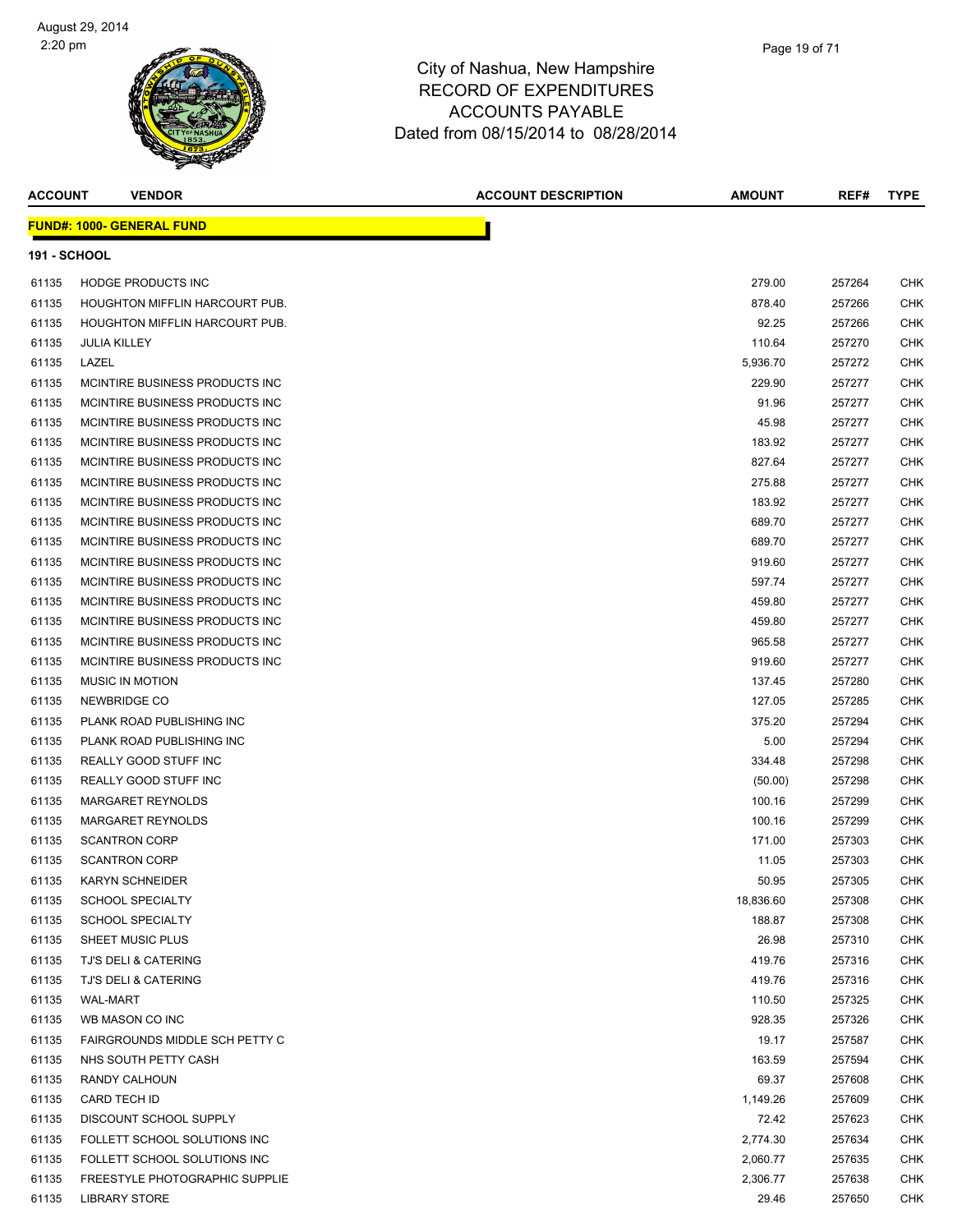

| <b>ACCOUNT</b>      | <b>VENDOR</b>                        | <b>ACCOUNT DESCRIPTION</b> | AMOUNT   | REF#   | <b>TYPE</b> |
|---------------------|--------------------------------------|----------------------------|----------|--------|-------------|
|                     | <b>FUND#: 1000- GENERAL FUND</b>     |                            |          |        |             |
| <b>191 - SCHOOL</b> |                                      |                            |          |        |             |
| 61135               | <b>ROBIN LYLE</b>                    |                            | 152.05   | 257653 | CHK         |
| 61135               | DAVID MCKEAN                         |                            | 34.85    | 257659 | CHK         |
| 61135               | MICHAELA MCMENAMIN                   |                            | 63.37    | 257660 | CHK         |
| 61135               | MOORE MEDICAL LLC                    |                            | 539.75   | 257662 | CHK         |
| 61135               | MOORE MEDICAL LLC                    |                            | 40.20    | 257662 | CHK         |
| 61135               | POCKET NURSE                         |                            | 727.35   | 257672 | CHK         |
| 61135               | <b>SCHOLASTIC INC</b>                |                            | 90.46    | 257679 | CHK         |
| 61135               | <b>SCHOOL SPECIALTY</b>              |                            | 1,679.67 | 257681 | CHK         |
| 61135               | <b>SNAKECLAMP</b>                    |                            | 186.02   | 257684 | <b>CHK</b>  |
| 61135               | <b>WAL-MART</b>                      |                            | 145.19   | 257688 | CHK         |
| 61135               | <b>WARD'S NATURAL SCIENCE</b>        |                            | 341.03   | 257689 | CHK         |
| 61135               | WB MASON CO INC                      |                            | 444.33   | 257690 | CHK         |
| 61142               | PATTERSON MEDICAL SUPPLY INC         |                            | 4,657.42 | 257291 | CHK         |
| 61142               | LISA GINGRAS                         |                            | 269.43   | 257639 | CHK         |
| 61142               | PATTERSON MEDICAL SUPPLY INC         |                            | 510.82   | 257669 | CHK         |
| 61299               | <b>BELLETETES INC</b>                |                            | 392.94   | 257229 | CHK         |
| 61299               | <b>BLUE TARP FINANCIAL</b>           |                            | 1,040.38 | 257231 | CHK         |
| 61299               | COMPUTER HUT dba IT INSIDERS         |                            | 84.88    | 257243 | CHK         |
| 61299               | <b>FASTENAL CO</b>                   |                            | 62.43    | 257250 | CHK         |
| 61299               | HOME DEPOT CREDIT SERVICES           |                            | 79.00    | 257265 | CHK         |
| 61299               | <b>TARA KINSELLA</b>                 |                            | 65.92    | 257271 | CHK         |
| 61299               | LINEN & SHADE BIN INC                |                            | 175.00   | 257273 | CHK         |
| 61299               | MERRIMACK BUILDING SUPPLY INC        |                            | 1,549.73 | 257278 | CHK         |
| 61299               | <b>MILL METALS CORP</b>              |                            | 48.00    | 257279 | <b>CHK</b>  |
| 61299               | NASHUA WALLPAPER & PAINT CO          |                            | 357.06   | 257282 | CHK         |
| 61299               | TREASURER STATE OF NH                |                            | 497.32   | 257597 | CHK         |
| 61299               | <b>AEGIS CONTAINER</b>               |                            | 74.55    | 257598 | CHK         |
| 61299               | <b>BELLETETES INC</b>                |                            | 5.92     | 257603 | CHK         |
| 61299               | <b>BLUE TARP FINANCIAL</b>           |                            | 1,742.44 | 257605 | CHK         |
| 61299               | COMPUTER HUT dba IT INSIDERS         |                            | 56.89    | 257618 | CHK         |
| 61299               | <b>FASTENAL CO</b>                   |                            | 29.17    | 257632 | CHK         |
| 61299               | MARKET BASKET ACCT 2589096           |                            | 57.80    | 257656 | <b>CHK</b>  |
| 61407               | <b>INTERSTATE ALL BATTERY CENTER</b> |                            | 149.00   | 257268 | CHK         |
| 61407               | M & M ELECTRICAL SUPPLY CO INC       |                            | 2,590.15 | 257274 | CHK         |
| 61407               | CED                                  |                            | 3,311.00 | 257610 | CHK         |
| 61407               | M & M ELECTRICAL SUPPLY CO INC       |                            | 58.00    | 257654 | <b>CHK</b>  |
| 61407               | REXEL                                |                            | 2,552.75 | 257676 | CHK         |
| 61414               | F W WEBB CO                          |                            | 635.96   | 257249 | CHK         |
| 61414               | <b>GRANITE GROUP</b>                 |                            | 918.08   | 257260 | <b>CHK</b>  |
| 61414               | PEABODY SUPPLY CO                    |                            | 1,263.36 | 257293 | CHK         |
| 61414               | TOTAL AIR SUPPLY INC                 |                            | 75.59    | 257317 | CHK         |
| 61414               | F W WEBB CO                          |                            | 7,133.57 | 257631 | CHK         |
| 61414               | PEABODY SUPPLY CO                    |                            | 2,226.45 | 257670 | CHK         |
| 61421               | ARCSOURCE INC                        |                            | 144.00   | 257224 | CHK         |
| 61421               | CAPP INC                             |                            | 1,836.00 | 257235 | CHK         |
| 61421               | <b>GRAINGER</b>                      |                            | 4,267.96 | 257259 | <b>CHK</b>  |
| 61421               | <b>GRAINGER</b>                      |                            | 1,299.91 | 257640 | <b>CHK</b>  |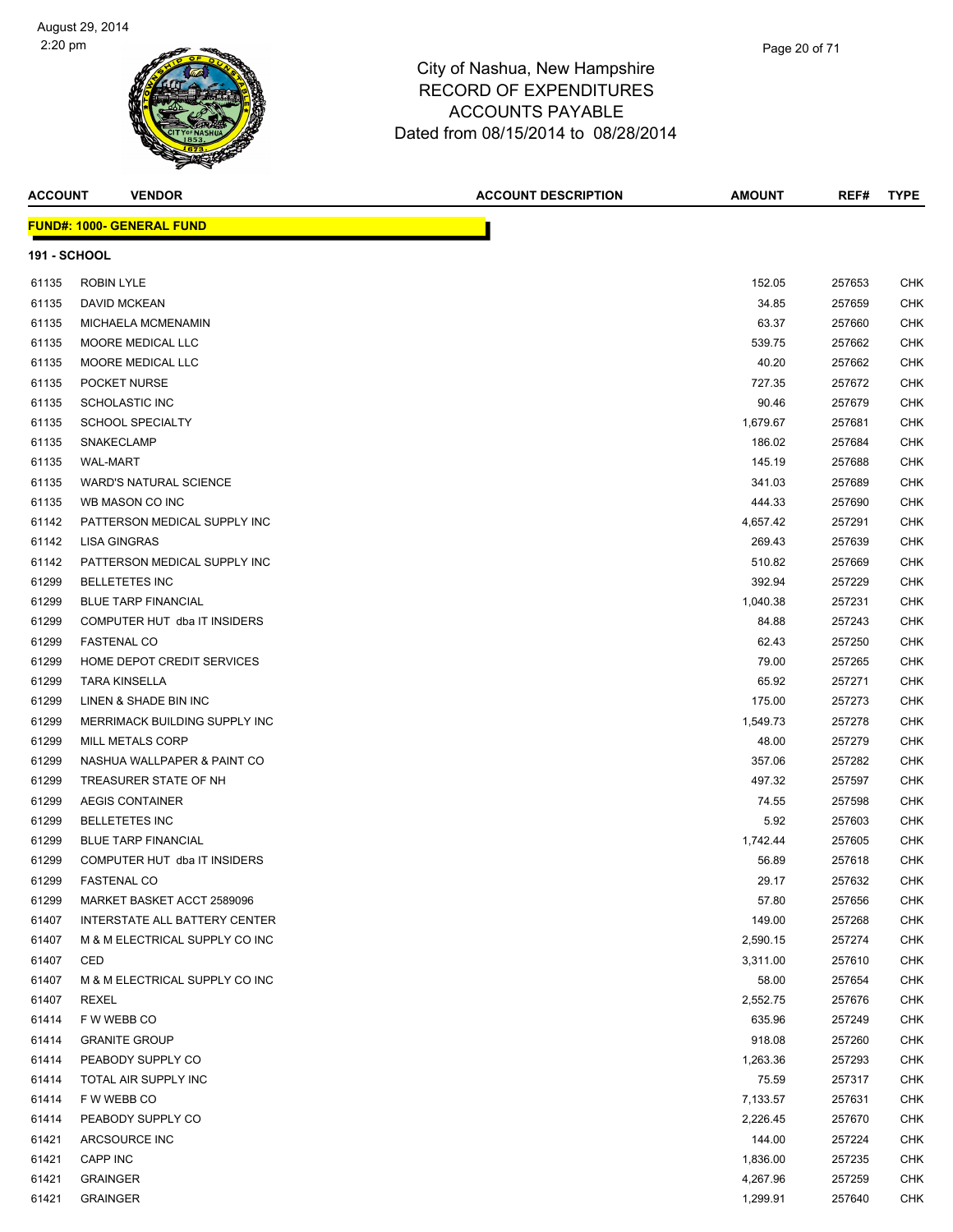

| <b>ACCOUNT</b>      | <b>VENDOR</b>                     | <b>ACCOUNT DESCRIPTION</b> | <b>AMOUNT</b> | REF#   | <b>TYPE</b> |
|---------------------|-----------------------------------|----------------------------|---------------|--------|-------------|
|                     | <b>FUND#: 1000- GENERAL FUND</b>  |                            |               |        |             |
| <b>191 - SCHOOL</b> |                                   |                            |               |        |             |
| 61421               | HEATING SPECIALTIES OF NH INC     |                            | 3,300.00      | 257642 | CHK         |
| 61428               | CENTRAL PAPER PRODUCTS CO         |                            | 13,912.52     | 257239 | CHK         |
| 61428               | NATIONWIDE SALES & SERVICE        |                            | 206.44        | 257283 | <b>CHK</b>  |
| 61428               | <b>CHEMSEARCHFE</b>               |                            | 286.11        | 257612 | <b>CHK</b>  |
| 61428               | NATIONWIDE SALES & SERVICE        |                            | 3,966.65      | 257665 | <b>CHK</b>  |
| 61599               | <b>BALCOM BROS INC</b>            |                            | 2,700.00      | 257228 | <b>CHK</b>  |
| 61599               | <b>FRANKLIN PAINT CO INC</b>      |                            | 3,688.05      | 257254 | <b>CHK</b>  |
| 61599               | HAMMOND TRACTOR COMPANY           |                            | 121.99        | 257261 | CHK         |
| 61599               | NASHUA OUTDOOR POWER EQUIPMENT    |                            | 8.47          | 257281 | <b>CHK</b>  |
| 61599               | FRANKLIN PAINT CO INC             |                            | 171.85        | 257637 | <b>CHK</b>  |
| 61599               | NASHUA OUTDOOR POWER EQUIPMENT    |                            | 263.92        | 257664 | CHK         |
| 61607               | <b>SCHOOL SPECIALTY</b>           |                            | 173.84        | 257308 | <b>CHK</b>  |
| 61814               | FOLLETT SCHOOL SOLUTIONS INC      |                            | 1,843.87      | 257252 | <b>CHK</b>  |
| 61814               | FOLLETT SCHOOL SOLUTIONS INC      |                            | 936.78        | 257253 | <b>CHK</b>  |
| 61814               | <b>SCHOOL SPECIALTY</b>           |                            | 60.89         | 257308 | <b>CHK</b>  |
| 61814               | JUNIOR LIBRARY GUILD              |                            | 171.00        | 257647 | <b>CHK</b>  |
| 61821               | <b>EBSCO INFORMATION SERVICES</b> |                            | 830.91        | 257247 | <b>CHK</b>  |
| 61821               | <b>SCHOLASTIC INC</b>             |                            | 630.85        | 257306 | <b>CHK</b>  |
| 61821               | <b>EBSCO INFORMATION SERVICES</b> |                            | 384.49        | 257628 | <b>CHK</b>  |
| 61830               | <b>TEACHING STRATEGIES INC</b>    |                            | 2,913.75      | 257314 | <b>CHK</b>  |
| 61830               | <b>SCHOLASTIC INC</b>             |                            | 197.78        | 257680 | <b>CHK</b>  |
| 61875               | <b>SCHOOL SPECIALTY</b>           |                            | 186.00        | 257308 | CHK         |
| 61875               | <b>HEINEMANN</b>                  |                            | 456.30        | 257643 | <b>CHK</b>  |
| 71221               | NEWEGG.COM                        |                            | 15,708.50     | 257286 | <b>CHK</b>  |
| 71228               | NAVIANCE, INC                     |                            | 21,825.00     | 257284 | <b>CHK</b>  |
| 71800               | <b>SCHOOL SPECIALTY</b>           |                            | 1,234.31      | 257308 | <b>CHK</b>  |
| 71999               | PRO AV SYSTEMS INC                |                            | 1,146.00      | 257296 | <b>CHK</b>  |
| 71999               | LYNNE JOSEPH                      |                            | 99.00         | 257646 | CHK         |
|                     | <b>TOTAL 191 - SCHOOL</b>         |                            | \$279,780.78  |        |             |

### **TOTAL FUND 1000 - GENERAL FUND \$1,728,057.96**

# **FUND#: 1001- GF-CAPITAL IMPROVEMENTS**

#### **161 - STREETS-CAP IMP**

| 81100 | <b>GRANITE STATE CONCRETE CO INC.</b> | 3.417.00 | 257510 | <b>CHK</b> |
|-------|---------------------------------------|----------|--------|------------|
| 81100 | <b>BROX INDUSTRIES INC</b>            | 61.63    | 257084 | <b>CHK</b> |
| 81100 | <b>BELLETETES INC</b>                 | 501.95   | 257473 | <b>CHK</b> |
| 81100 | <b>BLUE TARP FINANCIAL</b>            | 8.98     | 257477 | <b>CHK</b> |
| 81100 | <b>BROX INDUSTRIES INC</b>            | 493.04   | 257479 | <b>CHK</b> |
| 81100 | <b>GRANITE STATE CONCRETE CO INC.</b> | 4,800.00 | 257510 | <b>CHK</b> |
| 81100 | HOME DEPOT CREDIT SERVICE 3065        | 70.08    | 257519 | <b>CHK</b> |
| 81100 | M & M ELECTRICAL SUPPLY CO INC        | 916.87   | 257531 | <b>CHK</b> |
| 81100 | SWENSON GRANITE WORKS                 | 3,828.84 | 257577 | <b>CHK</b> |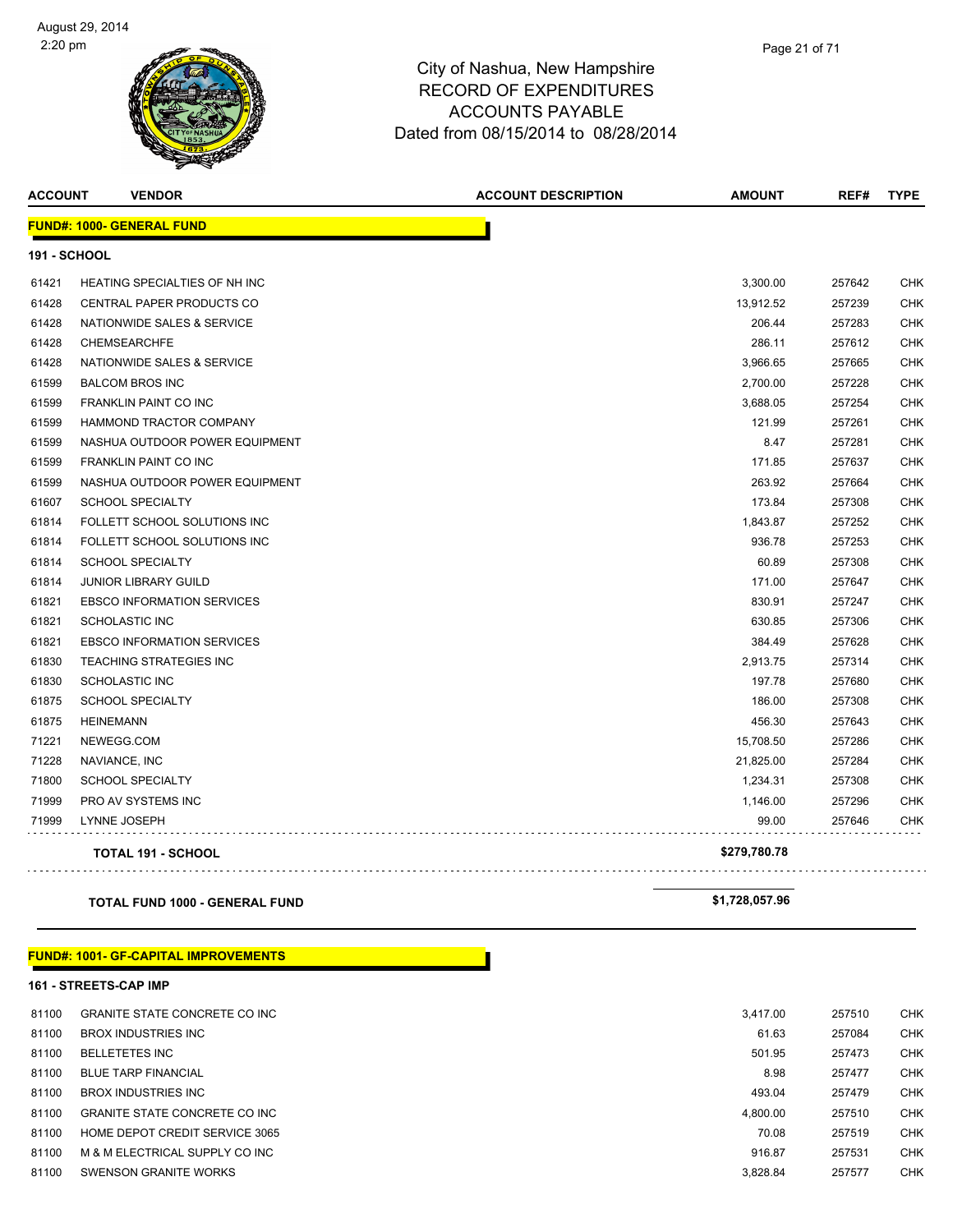| <b>ACCOUNT</b> | <b>VENDOR</b>                                        | <b>ACCOUNT DESCRIPTION</b> | <b>AMOUNT</b>            | REF#   | <b>TYPE</b>              |
|----------------|------------------------------------------------------|----------------------------|--------------------------|--------|--------------------------|
|                | <b>FUND#: 1001- GF-CAPITAL IMPROVEMENTS</b>          |                            |                          |        |                          |
|                | <b>TOTAL 161 - STREETS-CAP IMP</b>                   |                            | \$14,098.39              |        |                          |
|                | 166 - PARKING-CAP IMP                                |                            |                          |        |                          |
| 81100          | <b>CALE AMERICA</b>                                  |                            | 915.76                   | 257480 | CHK                      |
|                | <b>TOTAL 166 - PARKING-CAP IMP</b>                   |                            | \$915.76                 |        |                          |
|                | TOTAL FUND 1001 - GF-CAPITAL IMPROVEMENTS            |                            | \$15,014.15              |        |                          |
|                | <b>FUND#: 1010- GF-PRIOR YEAR ESCROWS/EXPENSES</b>   |                            |                          |        |                          |
|                | <b>130 - PURCHASING-ESCROWS</b>                      |                            |                          |        |                          |
|                | 61242 PAPERGRAPHICS PRINT & COPY INC                 |                            | 571.53                   | 257170 | CHK                      |
|                | <b>TOTAL 130 - PURCHASING-ESCROWS</b>                |                            | \$571.53                 |        |                          |
|                | <b>150 - POLICE-PRIOR YEAR</b>                       |                            |                          |        |                          |
| 71407          | RILEYS SPORT SHOP INC                                |                            | 4,755.00                 | 257182 | <b>CHK</b>               |
|                | <b>TOTAL 150 - POLICE-PRIOR YEAR</b>                 |                            | \$4,755.00               |        |                          |
|                | <b>161 - STREETS-PRIOR YEAR</b>                      |                            |                          |        |                          |
| 54275          | HI-WAY SAFETY SYSTEMS INC                            |                            | 6,030.99                 | 257117 | CHK                      |
|                | <b>TOTAL 161 - STREETS-PRIOR YEAR</b>                |                            | \$6,030.99               |        |                          |
|                | <b>177 - PARKS &amp; RECREATION-PRIOR YEAR</b>       |                            |                          |        |                          |
| 54487          | <b>SUNTECH TINTING</b>                               |                            | 500.00                   | 257196 | CHK                      |
|                | <b>TOTAL 177 - PARKS &amp; RECREATION-PRIOR YEAR</b> |                            | \$500.00                 |        |                          |
|                | 182 - PLANNING/ZONING-PRIOR YEAR                     |                            |                          |        |                          |
| 54280          | GATE CITY FENCE CO INC                               |                            | 950.00                   | 257109 | <b>CHK</b>               |
| 81650          | P & L LANDSCAPING LLC                                |                            | 216.21                   | 257169 | <b>CHK</b>               |
| 81650          | P & L LANDSCAPING LLC                                |                            | 275.00                   | 257560 | <b>CHK</b>               |
|                | <b>TOTAL 182 - PLANNING/ZONING-PRIOR YEAR</b>        |                            | \$1,441.21               |        |                          |
| 191 - SCHOOL   |                                                      |                            |                          |        |                          |
| 53628          | <b>CLARITY WATER TECHNOLOGIES LLC</b>                |                            | 822.92                   | 257242 | <b>CHK</b>               |
| 55600          | PREMIER AGENDAS                                      |                            | 2,730.00                 | 257673 | <b>CHK</b>               |
| 61135          | PREMIER AGENDAS                                      |                            | 4,656.00                 | 257295 | <b>CHK</b>               |
| 61599<br>61875 | URBAN TREE SERVICE<br>FOLLETT SCHOOL SOLUTIONS INC   |                            | 145.00                   | 257321 | <b>CHK</b><br><b>CHK</b> |
|                |                                                      |                            | 36,376.36<br>\$44,730.28 | 257634 |                          |
|                | <b>TOTAL 191 - SCHOOL</b>                            |                            |                          |        |                          |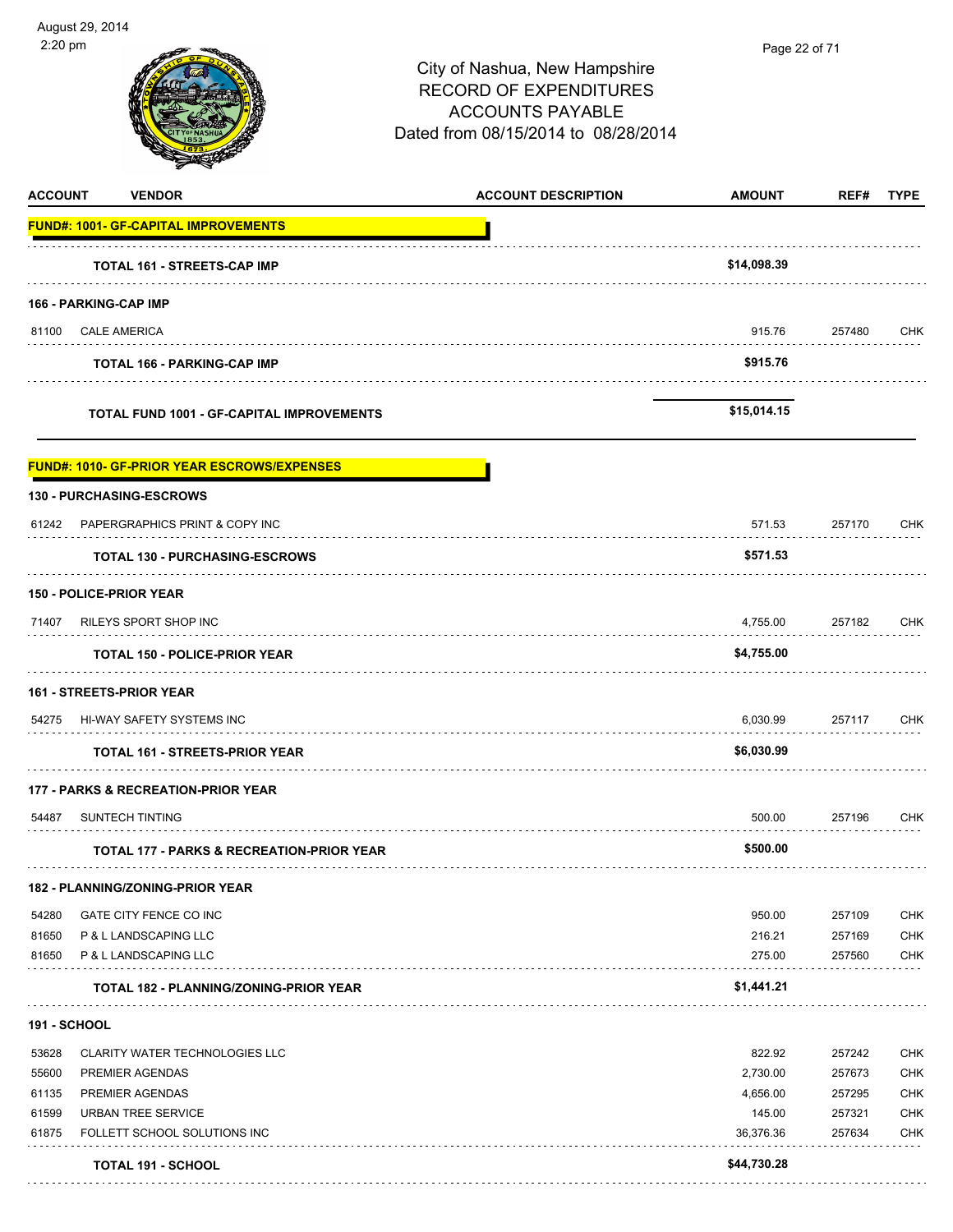| <b>ACCOUNT</b> | <b>VENDOR</b>                                    | <b>ACCOUNT DESCRIPTION</b> | <b>AMOUNT</b> | REF#   | <b>TYPE</b> |
|----------------|--------------------------------------------------|----------------------------|---------------|--------|-------------|
|                | TOTAL FUND 1010 - GF-PRIOR YEAR ESCROWS/EXPENSES |                            | \$58,029.01   |        |             |
|                | <b>FUND#: 2100- FOOD SERVICES FUND</b>           |                            |               |        |             |
| 44503          | REDDY CHENNAIHGARI                               |                            | 58.25         | 257613 | CHK         |
| 44503          | <b>AMELIA MOORE</b>                              |                            | 20.50         | 257661 | CHK         |
| 44503          | ANGELA UPLINGER                                  |                            | 13.40         | 257687 | <b>CHK</b>  |
| 53628          | PCS REVENUE CONTROL SYSTEMS IN                   |                            | 7,289.75      | 257292 | <b>CHK</b>  |
| 53628          | TRI STATE HOOD & DUCT LLC                        |                            | 2,775.00      | 257320 | <b>CHK</b>  |
| 53628          | TRI STATE FIRE PROTECTION LLC                    |                            | 555.00        | 257685 | <b>CHK</b>  |
| 54487          | AFFILIATED HVAC SERVICES LLC                     |                            | 136.50        | 257599 | <b>CHK</b>  |
| 55400          | SNA LOCKBOX CREDENTIALING                        |                            | 117.25        | 257596 | <b>CHK</b>  |
| 55600          | ACE PRINTING CO                                  |                            | 4,061.10      | 257222 | CHK         |
| 55600          | ANN HOVEY                                        |                            | 19.87         | 257267 | CHK         |
| 61100          | <b>KARYN LAWLESS</b>                             |                            | 33.12         | 257648 | <b>CHK</b>  |
| 61214          | AMY CASSIDY                                      |                            | 112.27        | 257238 | <b>CHK</b>  |
| 61214          | <b>BIMBO FOODS BAKERIES INC</b>                  |                            | 574.70        | 257604 | <b>CHK</b>  |
| 61214          | COCA COLA BOTTLING CO                            |                            | 1,713.60      | 257616 | <b>CHK</b>  |
| 61214          | COSTA FRUIT & PRODUCE CO INC                     |                            | 31,293.46     | 257620 | <b>CHK</b>  |
| 61214          | COSTA FRUIT & PRODUCE CO INC                     |                            | 824.91        | 257620 | CHK         |
| 61214          | COSTA FRUIT & PRODUCE CO INC                     |                            | 901.98        | 257620 | <b>CHK</b>  |
| 61214          | COSTA FRUIT & PRODUCE CO INC                     |                            | 638.22        | 257620 | <b>CHK</b>  |
| 61214          | COSTA FRUIT & PRODUCE CO INC                     |                            | 809.71        | 257620 | <b>CHK</b>  |
| 61214          | COSTA FRUIT & PRODUCE CO INC                     |                            | 1,197.21      | 257620 | <b>CHK</b>  |
| 61214          | COSTA FRUIT & PRODUCE CO INC                     |                            | 1,318.77      | 257620 | CHK         |
| 61214          | COSTA FRUIT & PRODUCE CO INC                     |                            | 1,401.27      | 257620 | <b>CHK</b>  |
| 61214          | COSTA FRUIT & PRODUCE CO INC                     |                            | 809.71        | 257620 | CHK         |
| 61214          | COSTA FRUIT & PRODUCE CO INC                     |                            | 850.97        | 257620 | CHK         |
| 61214          | COSTA FRUIT & PRODUCE CO INC                     |                            | 574.18        | 257620 | CHK         |
| 61214          | COSTA FRUIT & PRODUCE CO INC                     |                            | 701.18        | 257620 | <b>CHK</b>  |
| 61214          | M SAUNDERS INC                                   |                            | 3,473.86      | 257655 | CHK         |
| 61214          | NEW ENGLAND ICE CREAM                            |                            | 407.85        | 257666 | CHK         |
| 61299          | CENTRAL PAPER PRODUCTS CO                        |                            | 6,363.58      | 257611 | CHK         |
| 71800          | OFFICE ALTERNATIVES LLC                          |                            | 634.00        | 257290 | <b>CHK</b>  |
|                | <b>TOTAL FUND 2100 - FOOD SERVICES FUND</b>      |                            | \$69,681.17   |        |             |
|                | <b>FUND#: 2120- SUMMER FEEDING PROGRAM FUND</b>  |                            |               |        |             |
|                |                                                  |                            |               |        |             |
| 61214          | <b>GARELICK FARMS LYNN</b>                       |                            | 622.35        | 257255 | CHK         |
| 61299          | LISA BORDELEAU                                   |                            | 140.00        | 257233 | <b>CHK</b>  |
|                | TOTAL FUND 2120 - SUMMER FEEDING PROGRAM FUND    |                            | \$762.35      |        |             |
|                | <b>FUND#: 2201- DRIVERS EDUCATION FUND</b>       |                            |               |        |             |
| 55300          | <b>VERONICA BODDEN</b>                           |                            | 66.50         | 257232 | <b>CHK</b>  |
| 71221          | COMPUTER HUT dba IT INSIDERS                     |                            | 699.95        | 257243 | CHK         |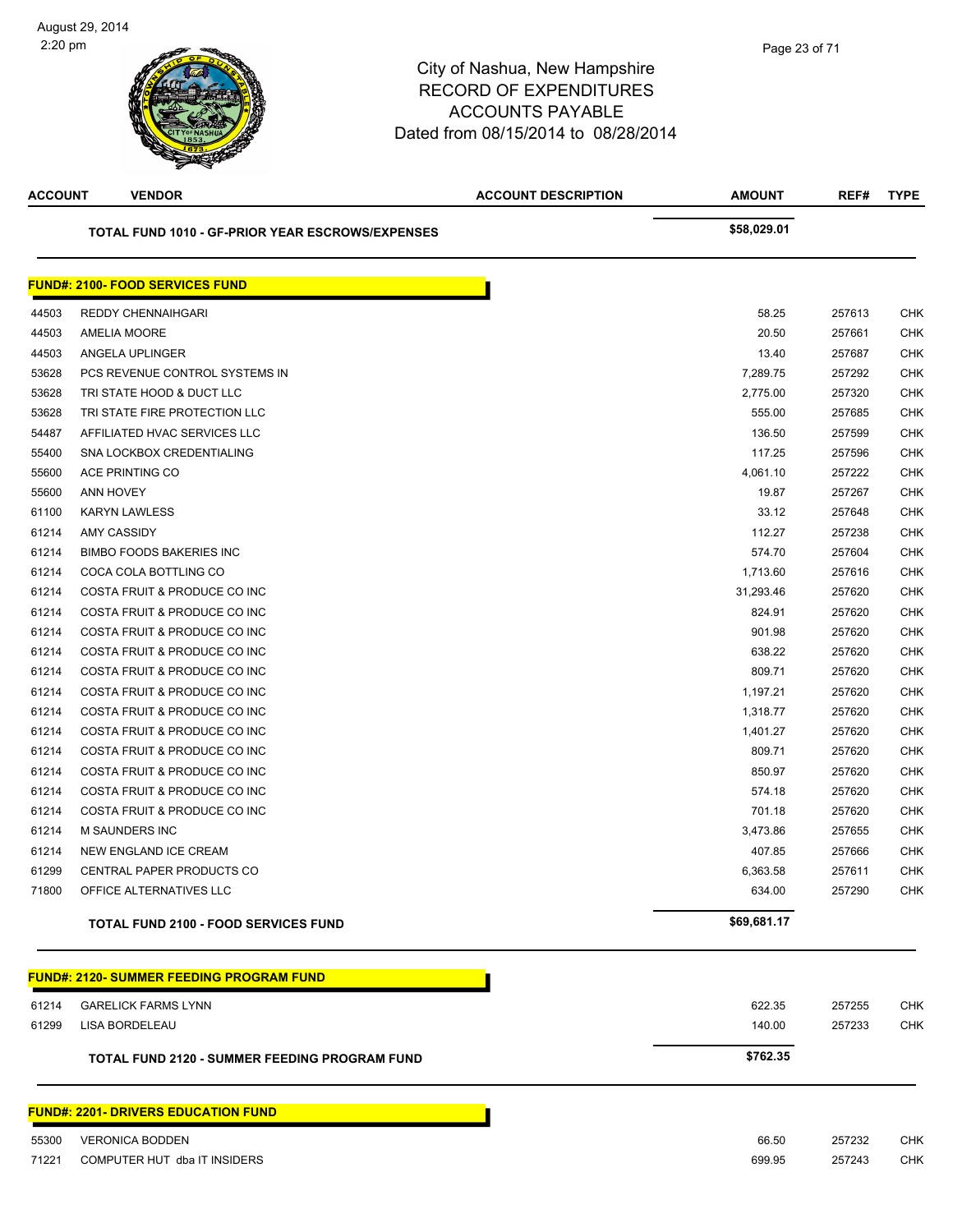| <b>ACCOUNT</b> | <b>VENDOR</b>                                           | <b>ACCOUNT DESCRIPTION</b> | <b>AMOUNT</b> | REF#   | <b>TYPE</b> |
|----------------|---------------------------------------------------------|----------------------------|---------------|--------|-------------|
|                | <b>TOTAL FUND 2201 - DRIVERS EDUCATION FUND</b>         |                            | \$766.45      |        |             |
|                | <u> FUND#: 2204- SUMMER SCHOOL</u>                      |                            |               |        |             |
| 44600          | <b>THOMAS KEMP</b>                                      |                            | 200.00        | 257269 | CHK         |
|                | <b>TOTAL FUND 2204 - SUMMER SCHOOL</b>                  |                            | \$200.00      |        |             |
|                | <b>FUND#: 2212- ATHLETICS REVENUE FUND</b>              |                            |               |        |             |
| 61107          | CHAMPIONS CHOICE INC                                    |                            | 3,312.50      | 257240 | CHK         |
| 61299          | WB MASON CO INC                                         |                            | 28.78         | 257326 | <b>CHK</b>  |
| 61299          | NATHAN MAZEROLLE                                        |                            | 24.32         | 257658 | <b>CHK</b>  |
| 71999          | <b>LISA GINGRAS</b>                                     |                            | 551.17        | 257258 | <b>CHK</b>  |
|                | <b>TOTAL FUND 2212 - ATHLETICS REVENUE FUND</b>         |                            | \$3,916.77    |        |             |
|                | <b>FUND#: 2222- AFTER SCHOOL PROGRAM</b>                |                            |               |        |             |
| 53614          | <b>BOYS &amp; GIRLS CLUB OF</b>                         |                            | 5,025.00      | 257607 | <b>CHK</b>  |
| 53628          | ROYAL PALACE DANCE STUDIO LLC                           |                            | 1,500.00      | 257678 | <b>CHK</b>  |
| 55300          | <b>HEATHER BOUCHER</b>                                  |                            | 23.22         | 257606 | <b>CHK</b>  |
| 55300          | <b>CATHERINE COGSWELL</b>                               |                            | 25.00         | 257617 | <b>CHK</b>  |
| 55300          | <b>AMY CREAR</b>                                        |                            | 115.53        | 257622 | <b>CHK</b>  |
| 61299          | CATHERINE COGSWELL                                      |                            | 182.90        | 257617 | <b>CHK</b>  |
|                | <b>TOTAL FUND 2222 - AFTER SCHOOL PROGRAM</b>           |                            | \$6,871.65    |        |             |
|                | <u> FUND#: 2501- PUBLIC HEALTH CLIENT FEES FUND</u>     |                            |               |        |             |
| 55845          | TREASURER STATE OF NH                                   |                            | 537.00        | 257048 | <b>CHK</b>  |
|                | <b>TOTAL FUND 2501 - PUBLIC HEALTH CLIENT FEES FUND</b> |                            | \$537.00      |        |             |
|                | <b>FUND#: 2503- PARKS &amp; REC PROGRAMS FUND</b>       |                            |               |        |             |
| 44549          | <b>BHADRAN SIMMI</b>                                    |                            | 90.00         | 257327 | <b>CHK</b>  |
| 51400          | ALYSSA BOTTARI                                          |                            | 300.00        | 257328 | <b>CHK</b>  |
| 51400          | JOANNE COLLINS                                          |                            | 225.00        | 257329 | CHK         |
| 51400          | <b>HOLLY GAUDET</b>                                     |                            | 540.00        | 257330 | CHK         |
| 51400          | <b>VICTORIA GRADY</b>                                   |                            | 450.00        | 257331 | <b>CHK</b>  |
| 51400          | <b>BRIDGET MURPHY</b>                                   |                            | 80.00         | 257332 | <b>CHK</b>  |
| 51400          | SAMANTHA NARDONE                                        |                            | 90.00         | 257333 | <b>CHK</b>  |
| 51400          | ALECXIA RIDDELL                                         |                            | 150.00        | 257334 | CHK         |
| 51400          | <b>JESSICA SCHUYLER</b>                                 |                            | 150.00        | 257335 | CHK         |
| 51400          | RONNIE SILVA                                            |                            | 300.00        | 257336 | <b>CHK</b>  |
| 51400          | <b>GRACE TAMPOSI</b>                                    |                            | 240.00        | 257337 | CHK         |
| 51400          | <b>KRISTINE M TINGLEY</b>                               |                            | 270.00        | 257338 | <b>CHK</b>  |
| 51400          | <b>JESSICA K WILLIAMS</b>                               |                            | 300.00        | 257339 | CHK         |
| 51400          | JACK A H BARNES                                         |                            | 300.00        | 257693 | <b>CHK</b>  |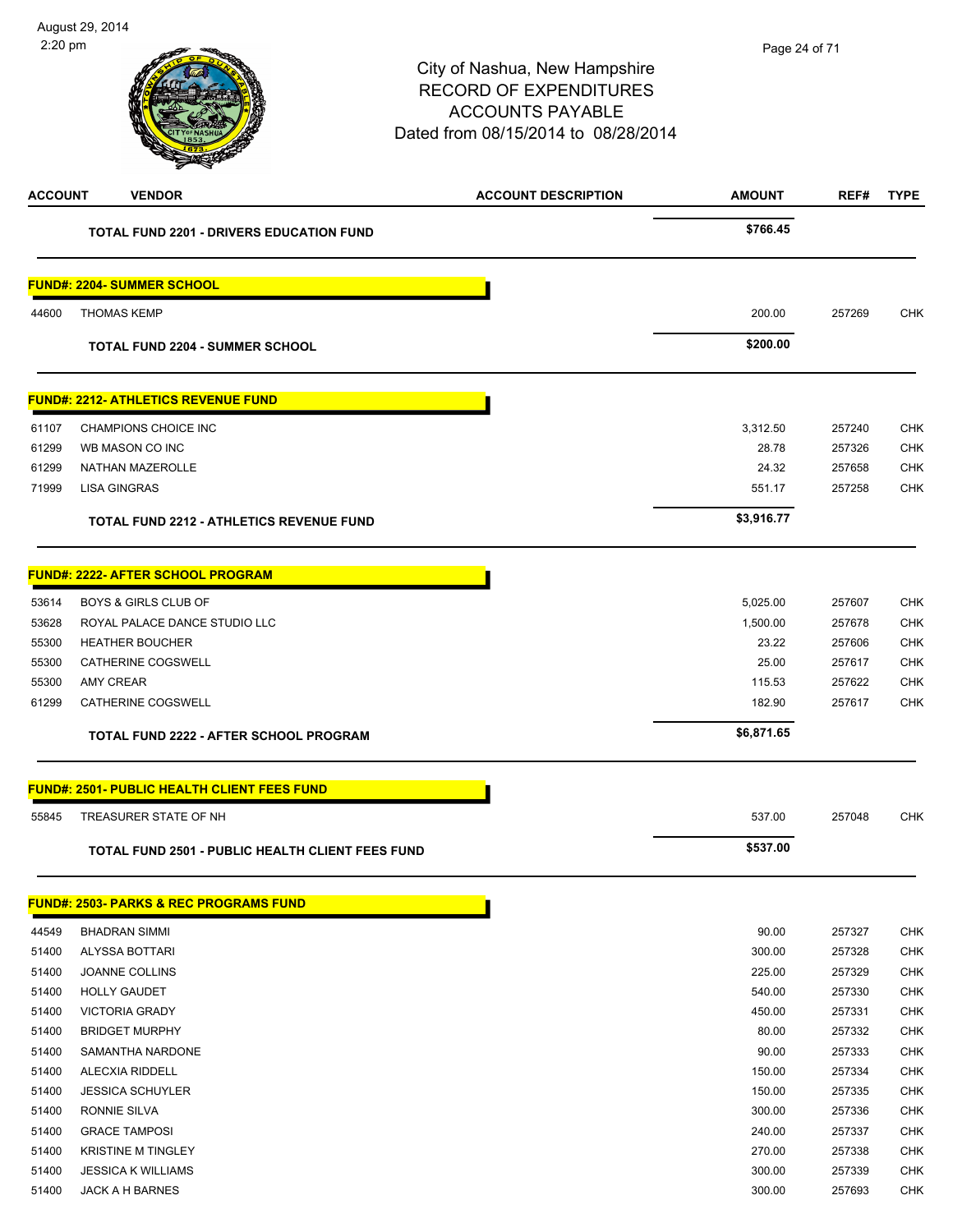

| <b>ACCOUNT</b> | <b>VENDOR</b>                                               | <b>ACCOUNT DESCRIPTION</b> | <b>AMOUNT</b>  | REF#             | <b>TYPE</b>       |
|----------------|-------------------------------------------------------------|----------------------------|----------------|------------------|-------------------|
|                | <b>FUND#: 2503- PARKS &amp; REC PROGRAMS FUND</b>           |                            |                |                  |                   |
| 51400          | <b>BRENDAN BARRETT</b>                                      |                            | 300.00         | 257694           | <b>CHK</b>        |
| 51400          | <b>JUSTIN COREY CARTER</b>                                  |                            | 450.00         | 257695           | <b>CHK</b>        |
| 51400          | <b>RICHARD A CONSTANT</b>                                   |                            | 300.00         | 257696           | CHK               |
| 51400          | <b>NATHAN HALE</b>                                          |                            | 300.00         | 257697           | <b>CHK</b>        |
| 51400          | <b>BRENNAN KASTENS</b>                                      |                            | 300.00         | 257698           | <b>CHK</b>        |
| 51400          | <b>JORDAN LATES</b>                                         |                            | 300.00         | 257699           | <b>CHK</b>        |
| 51400          | <b>JAKE MADEN</b>                                           |                            | 450.00         | 257700           | <b>CHK</b>        |
| 51400          | <b>SAMUEL MCCARTHY</b>                                      |                            | 300.00         | 257701           | <b>CHK</b>        |
| 51400          | DANIEL G MCCOY V                                            |                            | 300.00         | 257702           | <b>CHK</b>        |
| 51400          | MICHAEL R OSGOOD                                            |                            | 300.00         | 257703           | <b>CHK</b>        |
| 51400          | <b>BRANDON RODRIGUEZ</b>                                    |                            | 300.00         | 257704           | CHK               |
| 51400          | DREW T SHERIDAN                                             |                            | 300.00         | 257705           | <b>CHK</b>        |
| 51400          | <b>RONNIE SILVA</b>                                         |                            | 300.00         | 257706           | <b>CHK</b>        |
| 53600          | THE CULINARY PLAYGROUND LLC                                 |                            | 2,990.00       | 257095           | <b>CHK</b>        |
| 55658          | THE COACH CO                                                |                            | 945.00         | 257033           | CHK               |
|                | <b>TOTAL FUND 2503 - PARKS &amp; REC PROGRAMS FUND</b>      |                            | \$11,620.00    |                  |                   |
|                | <u> FUND#: 2504- HOLMAN STADIUM EVENTS FUND</u>             |                            |                |                  |                   |
| 55699          | <b>STRAN BEVERAGE</b>                                       |                            | 260.97         | 257194           | CHK               |
|                | <b>TOTAL FUND 2504 - HOLMAN STADIUM EVENTS FUND</b>         |                            | \$260.97       |                  |                   |
|                | <b>FUND#: 2505- GOVT &amp; EDUCATION CHANNELS FUND</b>      |                            |                |                  |                   |
|                |                                                             |                            |                |                  |                   |
| 53470          | MIKE JEYNES                                                 |                            | 225.00         | 257131           | CHK               |
| 53470          | <b>JIM MCLEAN</b>                                           |                            | 350.00         | 257149           | <b>CHK</b>        |
| 53470          | <b>TIM O'NEIL</b>                                           |                            | 475.00         | 257168           | <b>CHK</b>        |
| 53470<br>54114 | FRANK J WALLENT<br><b>LIBERTY UTILITIES - NH</b>            |                            | 400.00<br>4.68 | 257209<br>257435 | <b>CHK</b><br>CHK |
| 55699          | AARDVARK THE DEAN OF CLEAN                                  |                            | 195.00         | 257463           | CHK               |
| 71000          | COMCAST CABLE COMMUNICATIONS I                              |                            | 10.40          | 257034           | <b>CHK</b>        |
|                |                                                             |                            |                |                  |                   |
|                | <b>TOTAL FUND 2505 - GOVT &amp; EDUCATION CHANNELS FUND</b> |                            | \$1,660.08     |                  |                   |
|                | <u> FUND#: 2506- HUNT BLDG SPECIAL REVENUE FUND</u>         |                            |                |                  |                   |
| 54200          | ERICKSON CLEANING SERVICES LLC                              |                            | 240.00         | 257501           | CHK               |
| 54200          | PROTECTION ONE ALARM MONTORING                              |                            | 54.00          | 257565           | <b>CHK</b>        |
|                | TOTAL FUND 2506 - HUNT BLDG SPECIAL REVENUE FUND            |                            | \$294.00       |                  |                   |
|                | <u> FUND#: 3030- EMERGENCY MGMT GRANTS FUND</u>             |                            |                |                  |                   |
| 61299          | <b>M &amp; N SPORTS LLC</b>                                 |                            | 2,612.00       | 257144           | CHK               |
|                | <b>TOTAL FUND 3030 - EMERGENCY MGMT GRANTS FUND</b>         |                            | \$2,612.00     |                  |                   |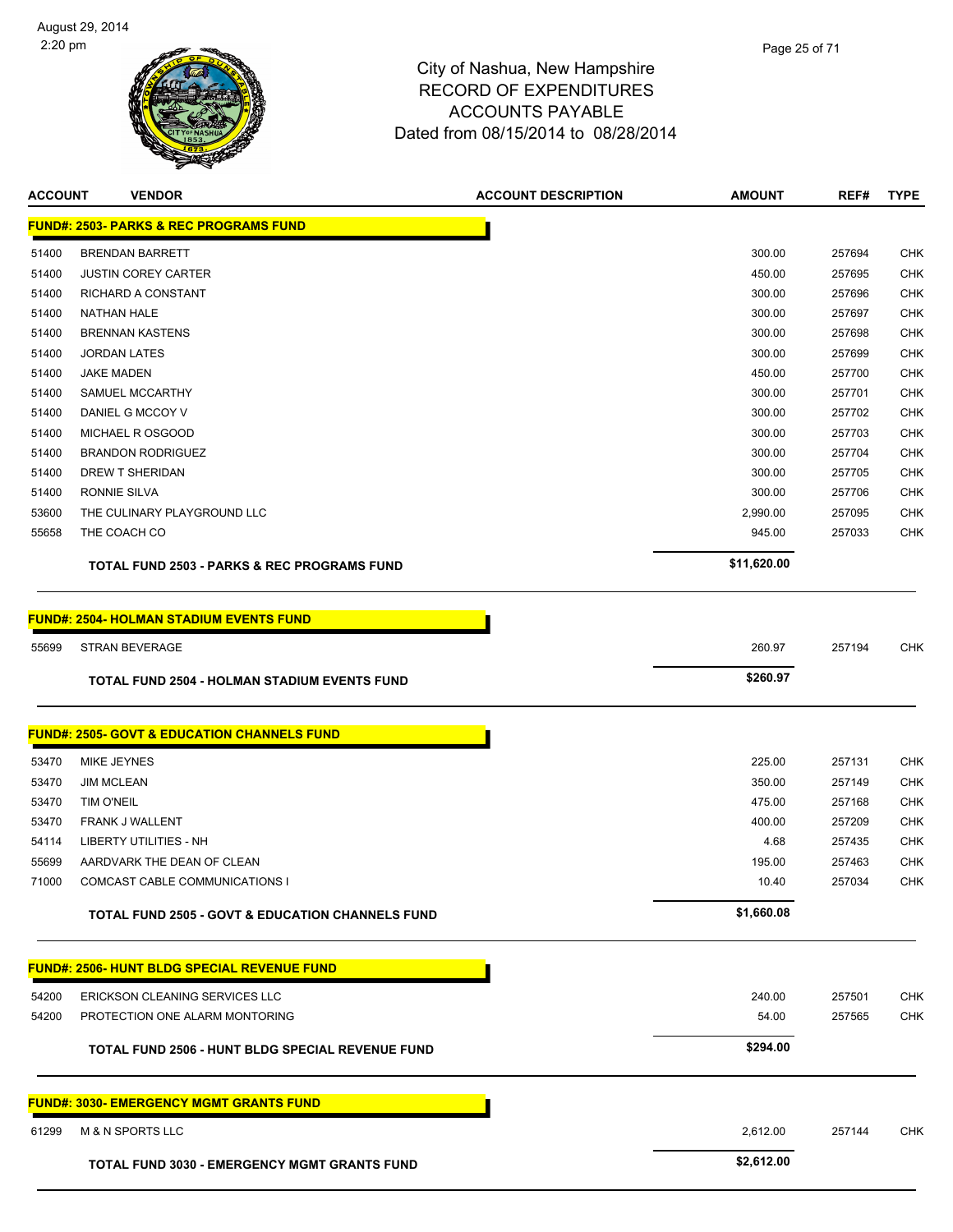

| <b>ACCOUNT</b> | <b>VENDOR</b>                                           | <b>ACCOUNT DESCRIPTION</b> | <b>AMOUNT</b> | REF#   | <b>TYPE</b> |
|----------------|---------------------------------------------------------|----------------------------|---------------|--------|-------------|
|                | <b>FUND#: 3068- COMMUNITY SERVICES GRANTS FUND</b>      |                            |               |        |             |
| 55100          | AT & T MOBILITY                                         |                            | 38.11         | 257424 | CHK         |
| 55100          | AT & T MOBILITY                                         |                            | 38.11         | 257424 | <b>CHK</b>  |
| 55300          | <b>ASHLEY CONLEY</b>                                    |                            | 183.40        | 257016 | <b>CHK</b>  |
| 55300          | PATRICIA CROOKER                                        |                            | 63.84         | 257018 | <b>CHK</b>  |
| 55421          | KINO LORBER INC                                         |                            | 250.00        | 257138 | <b>CHK</b>  |
| 55699          | SOUTHERN NH HIV AIDS TASK FORC                          |                            | 7,390.00      | 257574 | CHK         |
| 55810          | <b>HARBOR HOMES INC</b>                                 |                            | 33,900.00     | 257513 | <b>CHK</b>  |
| 61135          | POSITIVE PROMOTIONS INC                                 |                            | 985.80        | 257562 | CHK         |
| 68235          | <b>HARBOR HOMES INC</b>                                 |                            | 2,443.00      | 257513 | <b>CHK</b>  |
| 68235          | SOUTHERN NH HIV AIDS TASK FORC                          |                            | 515.00        | 257574 | <b>CHK</b>  |
| 69025          | <b>HARBOR HOMES INC</b>                                 |                            | 1,000.00      | 257513 | <b>CHK</b>  |
| 69025          | SOUTHERN NH HIV AIDS TASK FORC                          |                            | (25.00)       | 257574 | CHK         |
|                | <b>TOTAL FUND 3068 - COMMUNITY SERVICES GRANTS FUND</b> |                            | \$46,782.26   |        |             |
|                | <u> FUND#: 3070- COMMUNITY HEALTH GRANTS FUND</u>       |                            |               |        |             |
| 55699          | ALEXANDER GRANOK MD                                     |                            | 800.00        | 257113 | CHK         |
|                | TOTAL FUND 3070 - COMMUNITY HEALTH GRANTS FUND          |                            | \$800.00      |        |             |
|                | <b>FUND#: 3080- COMMUNITY DEVELOPMENT GRANTS</b>        |                            |               |        |             |
| 54210          | P & L LANDSCAPING LLC                                   |                            | 3,500.00      | 257560 | CHK         |
|                | <b>TOTAL FUND 3080 - COMMUNITY DEVELOPMENT GRANTS</b>   |                            | \$3,500.00    |        |             |
|                | <b>FUND#: 3090- URBAN PROGRAM GRANTS FUND</b>           |                            |               |        |             |
| 54225          | ALCHEMY LEAD MANAGMENT                                  |                            | 448.00        | 257064 | CHK         |
| 55118          | AT & T MOBILITY                                         |                            | 31.91         | 257424 | CHK         |
| 55421          | AACE                                                    |                            | 425.00        | 257423 | CHK         |
| 68345          | PETER ROBERTS                                           |                            | 400.00        | 257025 | <b>CHK</b>  |
| 68345          | DAVID ROY                                               |                            | 400.00        | 257026 | <b>CHK</b>  |
| 68345          | MOTEL 6                                                 |                            | 298.97        | 257037 | <b>CHK</b>  |
| 69025          | <b>GREATER NASHUA HABITAT</b>                           |                            | 9,791.98      | 257511 | <b>CHK</b>  |
| 69025          | LAURIE ALLARD & IDEAL PROPERTY                          |                            | 18,000.00     | 257418 | <b>CHK</b>  |
|                | TOTAL FUND 3090 - URBAN PROGRAM GRANTS FUND             |                            | \$29,795.86   |        |             |
|                | <u> FUND#: 3120- TRANSIT GRANTS FUND</u>                |                            |               |        |             |
| 54114          | LIBERTY UTILITIES - NH                                  |                            | 17.30         | 257435 | <b>CHK</b>  |
| 54114          | LIBERTY UTILITIES - NH                                  |                            | 45.31         | 257436 | CHK         |
| 54600          | <b>GILLIG LLC</b>                                       |                            | 1,141.75      | 257112 | <b>CHK</b>  |

 54600 GILLIG LLC 651.92 257507 CHK 54600 NAPA AUTO PARTS 1,038.05 257551 CHK 54600 D & R TOWING INC 495.00 257491 CHK 55118 AT & T MOBILITY 24.93 257424 CHK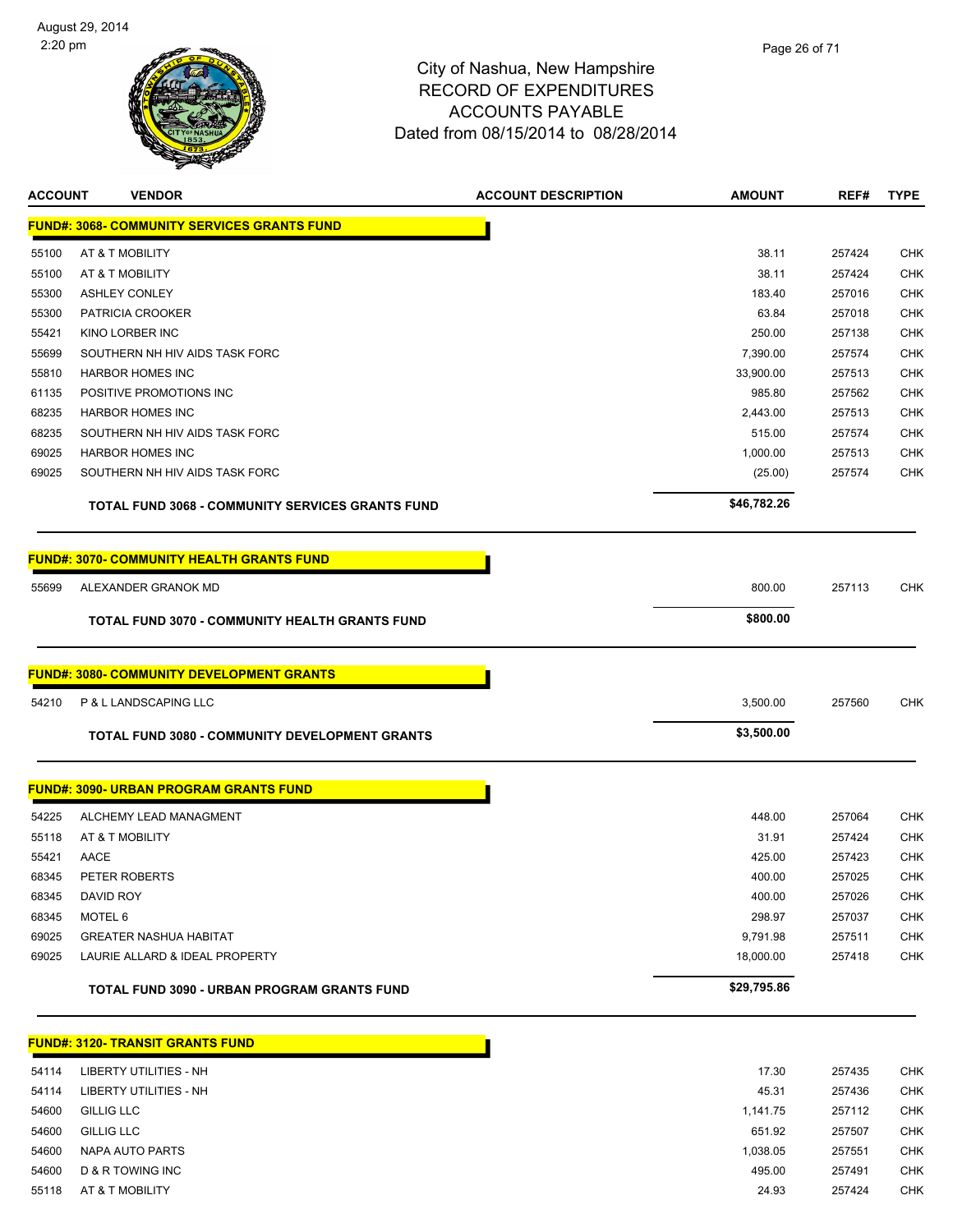

| <b>ACCOUNT</b> | <b>VENDOR</b>                           | <b>ACCOUNT DESCRIPTION</b> | <b>AMOUNT</b> | REF#   | <b>TYPE</b> |
|----------------|-----------------------------------------|----------------------------|---------------|--------|-------------|
|                | <b>FUND#: 3120- TRANSIT GRANTS FUND</b> |                            |               |        |             |
| 55118          | AT & T MOBILITY                         |                            | 28.61         | 257424 | CHK         |
| 55118          | AT & T MOBILITY                         |                            | 31.91         | 257424 | CHK         |
| 55118          | AT & T MOBILITY                         |                            | 31.91         | 257424 | CHK         |
| 55118          | AT & T MOBILITY                         |                            | 31.91         | 257424 | CHK         |
| 55118          | AT & T MOBILITY                         |                            | 31.91         | 257424 | CHK         |
| 55699          | <b>CINTAS UNIFORMS</b>                  |                            | 131.88        | 257486 | <b>CHK</b>  |
| 61299          | WB MASON CO INC                         |                            | 25.42         | 257210 | <b>CHK</b>  |
| 61299          | WB MASON CO INC                         |                            | 37.19         | 257210 | CHK         |
| 61299          | AIREX FILTER CORPORATION                |                            | 63.36         | 257465 | <b>CHK</b>  |
| 61307          | <b>EAST RIVER ENERGY INC</b>            |                            | 31,083.11     | 257100 | CHK         |
| 61310          | <b>AVSG LP</b>                          |                            | 48.71         | 257073 | CHK         |
| 61705          | PETE'S TIRE BARNS INC                   |                            | 1,768.48      | 257172 | CHK         |
| 61799          | COHEN STEEL SUPPLY INC                  |                            | 27.96         | 257091 | CHK         |
| 61799          | <b>GILLIG LLC</b>                       |                            | 96.25         | 257112 | CHK         |
| 61799          | ALLIANCE BUS GROUP INC                  |                            | 138.09        | 257467 | CHK         |
| 61799          | <b>NAPA AUTO PARTS</b>                  |                            | 59.80         | 257156 | <b>CHK</b>  |
| 61799          | ALLIANCE BUS GROUP INC                  |                            | 95.94         | 257467 | <b>CHK</b>  |
| 61799          | NAPA AUTO PARTS                         |                            | 261.91        | 257551 | CHK         |
| 61799          | QUIRK GM PARTS DEPOT                    |                            | 515.01        | 257566 | CHK         |
| 61799          | ALLIANCE BUS GROUP INC                  |                            | 9.95          | 257467 | CHK         |
| 61799          | COHEN STEEL SUPPLY INC                  |                            | (15.00)       | 257091 | CHK         |
| 61799          | <b>FASTENAL CO</b>                      |                            | 11.18         | 257104 | CHK         |
| 61799          | <b>RYDER FLEET PRODUCTS</b>             |                            | 104.99        | 257183 | CHK         |
| 61799          | HOME DEPOT CREDIT SERVICE 3065          |                            | 78.21         | 257519 | CHK         |
| 61799          | <b>NAPA AUTO PARTS</b>                  |                            | 91.14         | 257551 | <b>CHK</b>  |
| 61799          | NAPA AUTO PARTS                         |                            | 71.01         | 257551 | <b>CHK</b>  |
| 68240          | PURE WATERS OF NEW ENGLAND LLC          |                            | 31.50         | 257178 | <b>CHK</b>  |
|                | TOTAL FUND 3120 - TRANSIT GRANTS FUND   |                            | \$38,306.60   |        |             |

#### **FUND#: 3800- SCHOOL GRANTS FUND**

| 53607 | <b>GAYLE R ESTERLY</b>         | 955.52    | 257630 | <b>CHK</b> |
|-------|--------------------------------|-----------|--------|------------|
| 53607 | DAVID W MARTIN                 | 2,750.00  | 257657 | <b>CHK</b> |
| 53628 | PAMELA L CLARK PHD             | 13,000.00 | 257614 | <b>CHK</b> |
| 53628 | <b>MARJORIE M PETIT</b>        | 1,225.00  | 257671 | <b>CHK</b> |
| 53628 | <b>MARJORIE M PETIT</b>        | 1,885.12  | 257671 | <b>CHK</b> |
| 53628 | NORTHEAST FOUNDATION FOR CHILD | 19,000.00 | 257667 | <b>CHK</b> |
| 55300 | ADAM MARCOUX                   | 44.80     | 257275 | <b>CHK</b> |
| 55300 | <b>TRAVIS COTE</b>             | 927.87    | 257621 | <b>CHK</b> |
| 55300 | <b>WILLIAM DUBOIS</b>          | 1,176.53  | 257625 | <b>CHK</b> |
| 55300 | DAVID PURINGTON                | 975.87    | 257674 | <b>CHK</b> |
| 55300 | <b>ALEXIS BAKER</b>            | 1,181.76  | 257227 | <b>CHK</b> |
| 55300 | <b>JOSEF LAMBERT</b>           | 165.45    | 257590 | <b>CHK</b> |
| 55400 | ADAM MARCOUX                   | 249.00    | 257275 | <b>CHK</b> |
| 55400 | NORTH COUNTRY EDUCATION SERVIC | 1,500.00  | 257288 | <b>CHK</b> |
| 55400 | <b>ALEXIS BAKER</b>            | 495.00    | 257227 | <b>CHK</b> |
| 55500 | FED EX OFFICE                  | 1,865.00  | 257251 | <b>CHK</b> |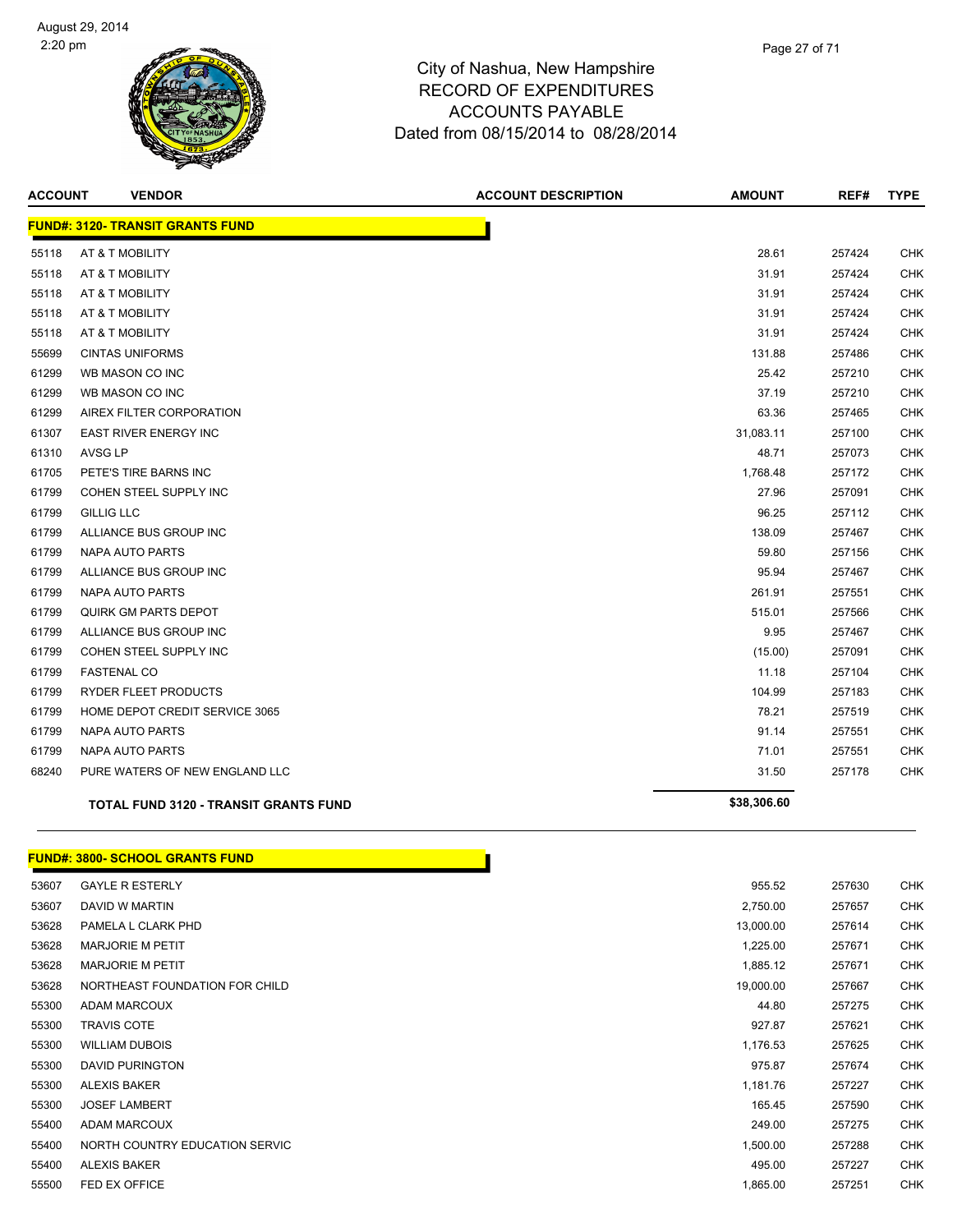

**ACCOUNT VENDOR ACCOUNT DESCRIPTION AMOUNT REF# TYPE**

|       | <b>FUND#: 3800- SCHOOL GRANTS FUND</b>                |             |        |            |
|-------|-------------------------------------------------------|-------------|--------|------------|
| 55699 | FIRST STUDENT INC                                     | 552.42      | 257633 | CHK        |
| 61135 | <b>STEPHANIE SMART</b>                                | 33.16       | 257313 | CHK        |
| 61135 | WB MASON CO INC                                       | 6.29        | 257326 | <b>CHK</b> |
| 61135 | <b>RESOURCES FOR EDUCATORS</b>                        | 154.00      | 257675 | CHK        |
| 61135 | WB MASON CO INC                                       | 150.85      | 257690 | <b>CHK</b> |
| 61135 | CHANNING BETE CO INC                                  | 167.50      | 257241 | <b>CHK</b> |
| 61135 | SCHOLASTIC INCORPORATED                               | 247.01      | 257307 | CHK        |
| 61135 | <b>RESOURCES FOR EDUCATORS</b>                        | 328.00      | 257675 | <b>CHK</b> |
| 61299 | <b>MARGARET REYNOLDS</b>                              | 141.30      | 257677 | CHK        |
| 61299 | <b>TRACEY A CASSADY</b>                               | 143.16      | 257237 | <b>CHK</b> |
| 61299 | <b>STEPHANIE SMART</b>                                | 74.74       | 257313 | CHK        |
| 61299 | DENISE USSEGLIO                                       | 31.62       | 257323 | CHK        |
| 61299 | WB MASON CO INC                                       | 23.57       | 257326 | CHK        |
|       | <b>TOTAL FUND 3800 - SCHOOL GRANTS FUND</b>           | \$49,450.54 |        |            |
|       | <b>FUND#: 4005- TRAFFIC VIOLATIONS FUND</b>           |             |        |            |
| 45400 | <b>JENNIFER ARCHAMBAULT</b>                           | 10.00       | 257129 | CHK        |
| 45400 | JJ CIAMPA & SON INC                                   | 35.00       | 257132 | CHK        |
| 45400 | NORMAN R SAUCIER JR                                   | 10.00       | 257164 | <b>CHK</b> |
| 55607 | UNITED PARCEL SERVICE                                 | 7.56        | 257457 | <b>CHK</b> |
| 55699 | VERIZON WIRELESS-742016226                            | 192.62      | 257460 | <b>CHK</b> |
| 55699 | D & R TOWING INC                                      | 125.00      | 257491 | CHK        |
| 61799 | DAVE ILLGS COLLISION REPAIR CE                        | 347.00      | 257492 | <b>CHK</b> |
| 61799 | MACMULKIN CHEVROLET INC                               | 126.86      | 257533 | CHK        |
|       | <b>TOTAL FUND 4005 - TRAFFIC VIOLATIONS FUND</b>      | \$854.04    |        |            |
|       | <b>FUND#: 4010- MOTOR VEHICLE ADMIN FUND</b>          |             |        |            |
| 55699 | CINTAS DOCUMENT MANAGEMENT                            | 43.28       | 257089 | CHK        |
|       | <b>TOTAL FUND 4010 - MOTOR VEHICLE ADMIN FUND</b>     | \$43.28     |        |            |
|       | <b>FUND#: 4020- POLICE DRUG ENFORCEMENT FUND</b>      |             |        |            |
| 54899 | LAW REALTY CO INC                                     | 416.67      | 257139 | <b>CHK</b> |
| 54899 | LITCHFIELD VANTAGE LLC                                | 1,583.33    | 257142 | CHK        |
|       | <b>TOTAL FUND 4020 - POLICE DRUG ENFORCEMENT FUND</b> | \$2,000.00  |        |            |
|       |                                                       |             |        |            |
|       | <b>FUND#: 4025- DOJ DRUG FORFEITURE FUND</b>          |             |        |            |
| 54100 | <b>PSNH</b>                                           | 322.79      | 257042 | CHK        |
| 55118 | VERIZON WIRELESS-785728687                            | 710.25      | 257458 | <b>CHK</b> |
| 55400 | <b>NEOA</b>                                           | 3,000.00    | 257021 | <b>CHK</b> |
| 55699 | HOOP DREAMS WITH CHRIS HERREN                         | 4,200.00    | 257120 | <b>CHK</b> |

61299 HOME DEPOT CREDIT SERVICE 3073 62.55 257119 CHK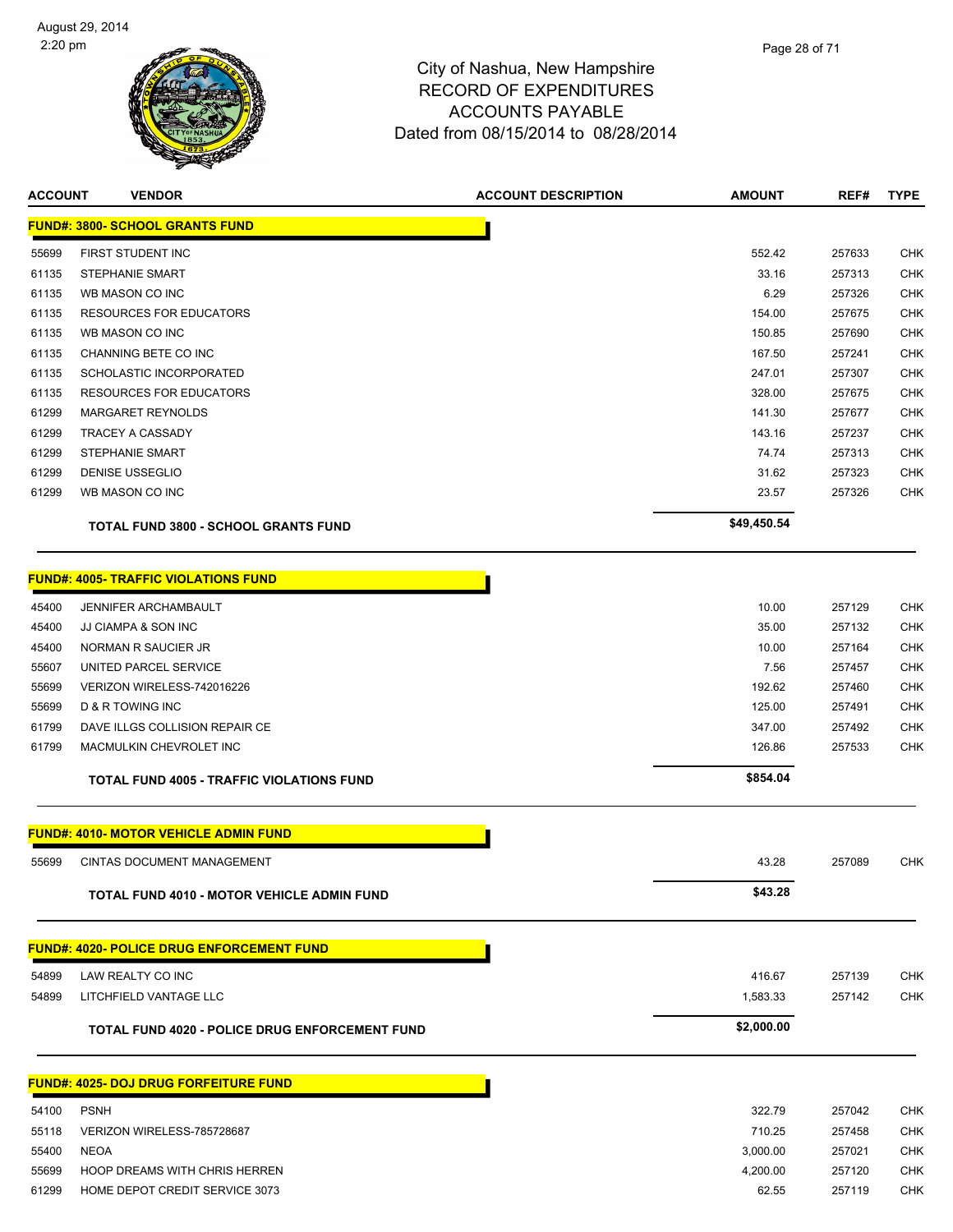

| <b>ACCOUNT</b> | <b>VENDOR</b>                                      | <b>ACCOUNT DESCRIPTION</b> | AMOUNT       | REF#   | <b>TYPE</b> |
|----------------|----------------------------------------------------|----------------------------|--------------|--------|-------------|
|                | <u> FUND#: 4025- DOJ DRUG FORFEITURE FUND</u>      |                            |              |        |             |
| 61799          | <b>B &amp; S LOCKSMITHS INC</b>                    |                            | 29.75        | 257074 | <b>CHK</b>  |
| 61799          | <b>CARPARTS OF NASHUA</b>                          |                            | 2.21         | 257482 | <b>CHK</b>  |
| 61799          | MACMULKIN CHEVROLET INC                            |                            | 43.91        | 257533 | <b>CHK</b>  |
| 61799          | NORTHERN FOREIGN CAR PARTS INC                     |                            | 163.20       | 257557 | <b>CHK</b>  |
| 68343          | <b>CASH</b>                                        |                            | 9,500.00     | 257413 | <b>CHK</b>  |
|                | TOTAL FUND 4025 - DOJ DRUG FORFEITURE FUND         |                            | \$18,034.66  |        |             |
|                | <u> FUND#: 4085- RIVERFRONT PROMENADE TIF FUND</u> |                            |              |        |             |
| 54280          | <b>GREENSCAPE INC</b>                              |                            | 8,572.00     | 257512 | CHK         |
|                | TOTAL FUND 4085 - RIVERFRONT PROMENADE TIF FUND    |                            | \$8,572.00   |        |             |
|                | FUND#: 4090- LIB-LOST/DAMAGED BOOK FINES           |                            |              |        |             |
| 55699          | UNIQUE MANAGEMENT SERVICES INC                     |                            | 420.65       | 257204 | <b>CHK</b>  |
| 61814          | AMAZON                                             |                            | 39.00        | 257030 | CHK         |
| 61814          | <b>MIDWEST TAPE</b>                                |                            | 155.12       | 257153 | <b>CHK</b>  |
| 61875          | <b>BAKER &amp; TAYLOR</b>                          |                            | 107.71       | 257076 | <b>CHK</b>  |
| 61875          | <b>INGRAM LIBRARY SERVICES</b>                     |                            | 93.12        | 257125 | <b>CHK</b>  |
| 61875          | <b>INGRAM LIBRARY SERVICES</b>                     |                            | 39.85        | 257523 | <b>CHK</b>  |
|                | TOTAL FUND 4090 - LIB-LOST/DAMAGED BOOK FINES      |                            | \$855.45     |        |             |
|                | <u> FUND#: 5010- CAP PROJECTS-INFO TECHNOLOGY</u>  |                            |              |        |             |
| 81342          | VELOCITY TECHNOLOGY SOLUTIONS                      |                            | 368,788.80   | 15676  | <b>ACH</b>  |
| 81342          | VELOCITY TECHNOLOGY SOLUTIONS                      |                            | 231,212.00   | 15676  | <b>ACH</b>  |
| 81342          | INFOR (US) INC                                     |                            | 240.00       | 257124 | <b>CHK</b>  |
| 81342          | HYLAND SOFTWARE INC                                |                            | 4,657.51     | 257734 | CHK         |
|                | TOTAL FUND 5010 - CAP PROJECTS-INFO TECHNOLOGY     |                            | \$604,898.31 |        |             |
|                | <u> FUND#: 5200- CAPITAL PROJECTS-STREETS</u>      |                            |              |        |             |
| 81700          | JOHN TURNER CONSULTING INC                         |                            | 450.00       | 257134 | <b>CHK</b>  |
| 81700          | R S AUDLEY INC                                     |                            | 122,946.01   | 257180 | CHK         |
|                | TOTAL FUND 5200 - CAPITAL PROJECTS-STREETS         |                            | \$123,396.01 |        |             |
|                | <b>FUND#: 5700- CAP PROJECTS-BROAD ST PKWY</b>     |                            |              |        |             |
| 81700          | E D SWETT INC                                      |                            | 428,062.76   | 257497 | <b>CHK</b>  |
| 81700          | E D SWETT INC                                      |                            | 55,723.00    | 257497 | <b>CHK</b>  |

81700 WB MASON CO INC 6. THE STATE OF THE STATE OF THE STATE OF THE STATE OF THE STATE OF THE STATE OF THE STATE OF THE STATE OF THE STATE OF THE STATE OF THE STATE OF THE STATE OF THE STATE OF THE STATE OF THE STATE OF TH 81700 R S AUDLEY INC 865,200.65 257567 CHK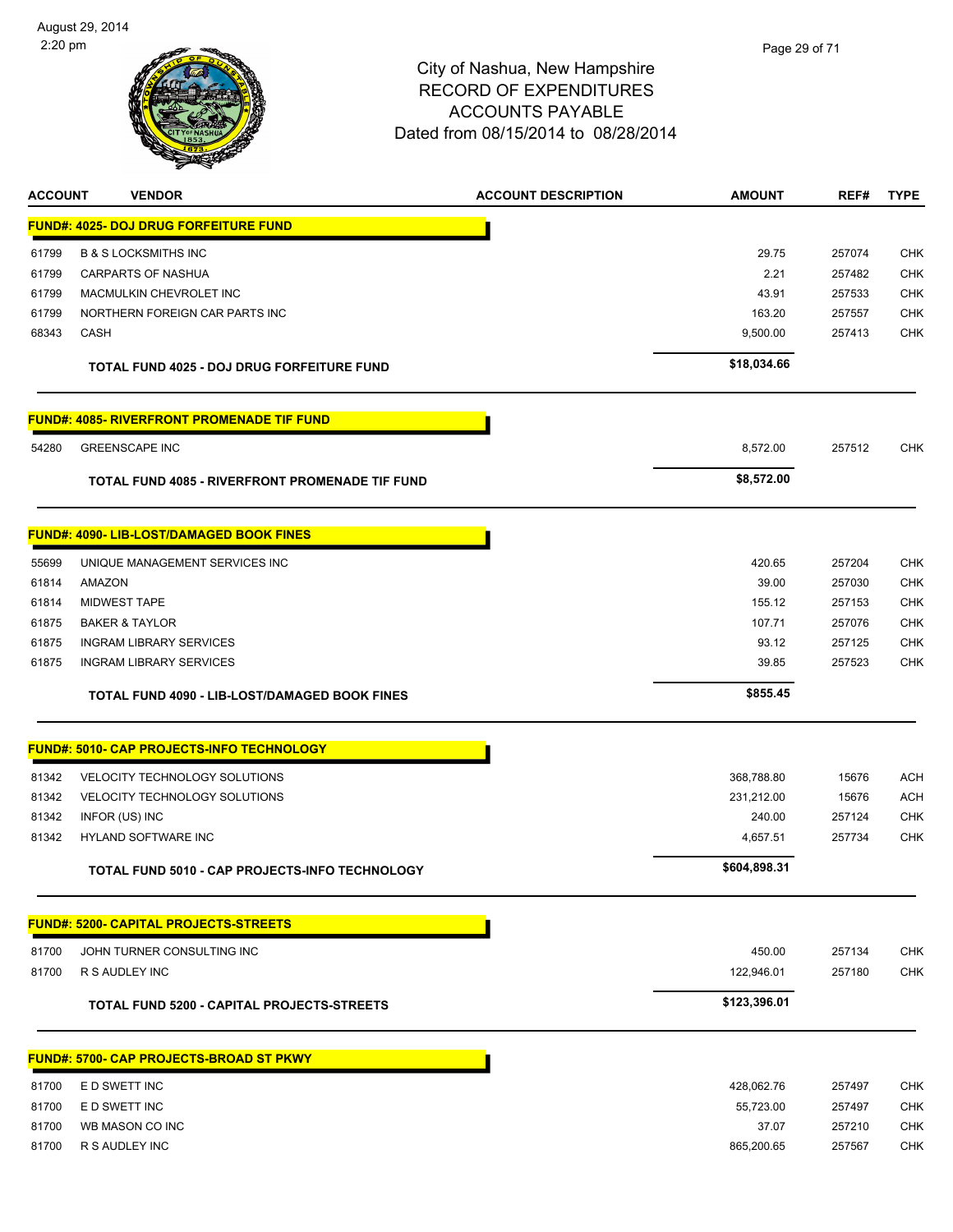| <b>ACCOUNT</b> | <b>VENDOR</b>                                | <b>ACCOUNT DESCRIPTION</b> | <b>AMOUNT</b>  | REF#   | <b>TYPE</b> |
|----------------|----------------------------------------------|----------------------------|----------------|--------|-------------|
|                | TOTAL FUND 5700 - CAP PROJECTS-BROAD ST PKWY |                            | \$1,349,023.48 |        |             |
|                | <b>FUND#: 6000- SOLID WASTE FUND</b>         |                            |                |        |             |
| 53114          | MELANSON HEATH & CO PC                       |                            | 4,450.00       | 257542 | CHK         |
| 53467          | UNITED PARCEL SERVICE                        |                            | 3.73           | 257050 | CHK         |
| 54100          | <b>PSNH</b>                                  |                            | 565.14         | 257451 | CHK         |
| 54280          | <b>BELLETETES INC</b>                        |                            | 19.13          | 257079 | CHK         |
| 54280          | HOME DEPOT CREDIT SERVICE 3065               |                            | 199.29         | 257118 | CHK         |
| 54600          | MCNEILUS TRUCK & MANUFACTURING               |                            | 205.41         | 257150 | <b>CHK</b>  |
| 54600          | NORTH AMERICAN EQUIP UPFITTERS               |                            | 269.70         | 257165 | <b>CHK</b>  |
| 54600          | <b>POWERPLAN</b>                             |                            | 734.67         | 257176 | <b>CHK</b>  |
| 54600          | MCDEVITT TRUCKS INC                          |                            | 121.17         | 257540 | CHK         |
| 54600          | MCNEILUS TRUCK & MANUFACTURING               |                            | 977.50         | 257541 | CHK         |
| 54600          | <b>POWERPLAN</b>                             |                            | 1,863.84       | 257564 | CHK         |
| 55109          | <b>FAIRPOINT COMMUNICATIONS</b>              |                            | 32.62          | 257428 | CHK         |
| 55118          | AT & T MOBILITY                              |                            | 38.11          | 257425 | <b>CHK</b>  |
| 55400          | UNH PROF DEV & TRAINING                      |                            | 235.00         | 257049 | CHK         |
| 55400          | LISA FAUTEUX                                 |                            | 36.95          | 257416 | <b>CHK</b>  |
| 55699          | HW STAFFING SOLUTIONS                        |                            | 106.65         | 257123 | CHK         |
| 55699          | LIBERTY TIRE RECYCLING LLC                   |                            | 1,155.33       | 257140 | CHK         |
| 55699          | UNIVERSAL RECYCLING TECH                     |                            | 2,773.12       | 257206 | <b>CHK</b>  |
| 55699          | HW STAFFING SOLUTIONS                        |                            | 108.00         | 257522 | CHK         |
| 55699          | SANBORN HEAD & ASSOC INC                     |                            | 3,000.00       | 257570 | <b>CHK</b>  |
| 61100          | WB MASON CO INC                              |                            | 84.14          | 257584 | CHK         |
| 61107          | UNIFIRST CORPORATION                         |                            | 162.35         | 257203 | <b>CHK</b>  |
| 61107          | UNIFIRST CORPORATION                         |                            | 182.24         | 257580 | CHK         |
| 61307          | SHATTUCK MALONE OIL CO                       |                            | 1,014.66       | 257045 | CHK         |
| 61307          | SHATTUCK MALONE OIL CO                       |                            | 882.31         | 257045 | CHK         |
| 61307          | SHATTUCK MALONE OIL CO                       |                            | 308.82         | 257045 | CHK         |
| 61307          | SHATTUCK MALONE OIL CO                       |                            | 752.93         | 257452 | CHK         |
| 61307          | SHATTUCK MALONE OIL CO                       |                            | 654.73         | 257452 | CHK         |
| 61307          | SHATTUCK MALONE OIL CO                       |                            | 229.16         | 257452 | <b>CHK</b>  |
| 61310          | AVSG LP                                      |                            | 2,076.65       | 257073 | <b>CHK</b>  |
| 61310          | AVSG LP                                      |                            | 12,300.60      | 257073 | <b>CHK</b>  |
| 61428          | NEW ENGLAND PAPER & SUPPLY                   |                            | 352.94         | 257162 | <b>CHK</b>  |
| 71000          | HOME DEPOT CREDIT SERVICE 3065               |                            | 543.66         | 257118 | <b>CHK</b>  |
| 71000          | POWER WASHER SALES LLC                       |                            | 488.25         | 257563 | <b>CHK</b>  |
| 81100          | NORTHEAST EARTH MECHANICS INC                |                            | 80,640.00      | 257166 | <b>CHK</b>  |
|                | TOTAL FUND 6000 - SOLID WASTE FUND           |                            | \$117,568.80   |        |             |

#### **FUND#: 6200- WASTEWATER FUND**

| 53107 | FLOW ASSESSMENT SERVICES LLC | 4.291.66  |
|-------|------------------------------|-----------|
| 53114 | MELANSON HEATH & CO PC       | 1.550.00  |
| 53467 | PENNICHUCK WATER WORKS INC   | 9.312.66  |
| 54100 | <b>PSNH-LARGE POWER</b>      | 37.233.41 |
| 54114 | LIBERTY UTILITIES - NH       | 123.58    |
|       |                              |           |

П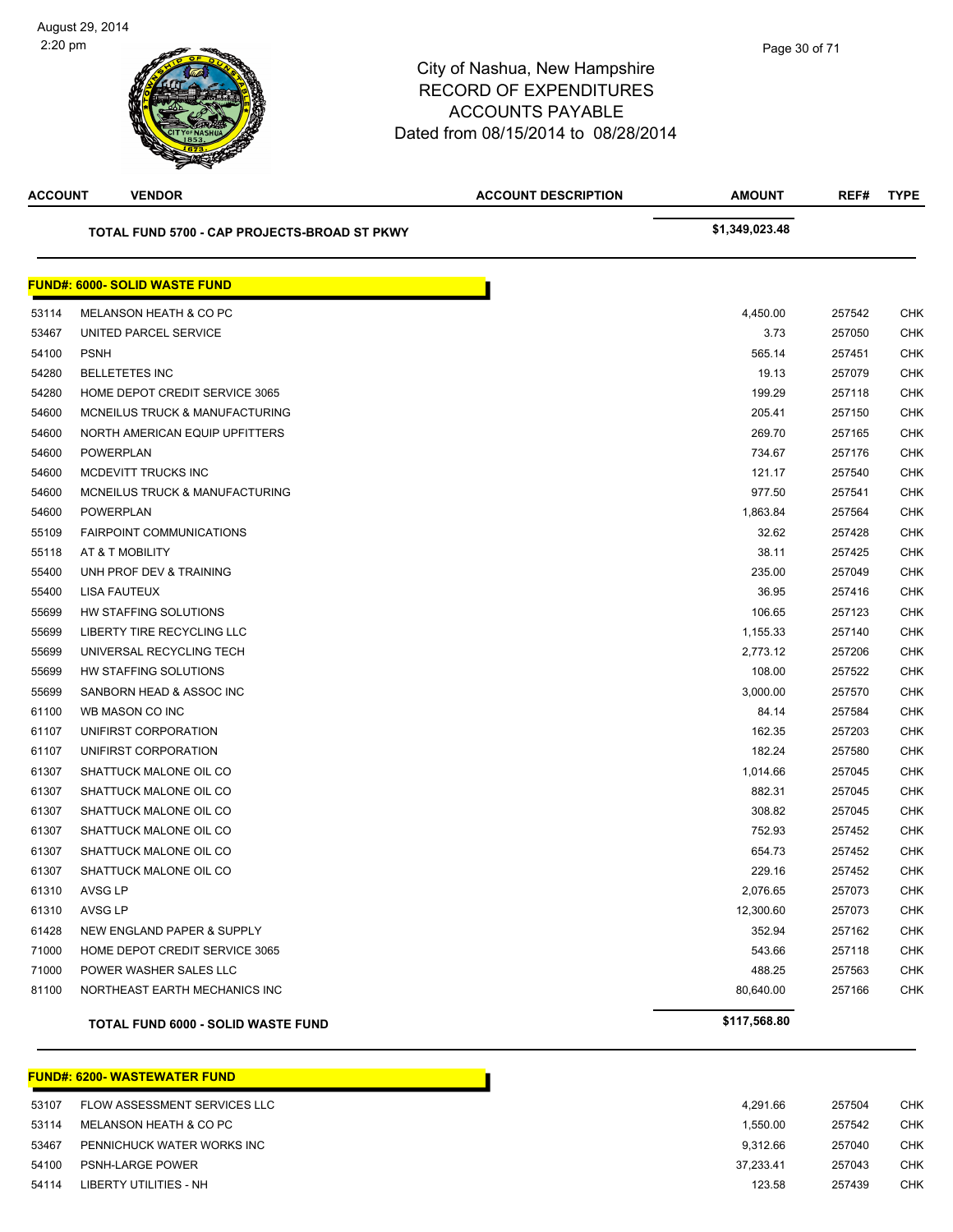

| <b>ACCOUNT</b> | <b>VENDOR</b>                       | <b>ACCOUNT DESCRIPTION</b> | <b>AMOUNT</b> | REF#   | <b>TYPE</b> |
|----------------|-------------------------------------|----------------------------|---------------|--------|-------------|
|                | <b>FUND#: 6200- WASTEWATER FUND</b> |                            |               |        |             |
| 54114          | LIBERTY UTILITIES - NH              |                            | 307.20        | 257440 | CHK         |
| 54114          | <b>LIBERTY UTILITIES - NH</b>       |                            | 127.01        | 257441 | CHK         |
| 54114          | LIBERTY UTILITIES - NH              |                            | 43.73         | 257442 | CHK         |
| 54114          | LIBERTY UTILITIES - NH              |                            | 43.38         | 257443 | CHK         |
| 54114          | LIBERTY UTILITIES - NH              |                            | 41.19         | 257447 | CHK         |
| 54141          | PENNICHUCK WATER WORKS INC          |                            | 182.00        | 257041 | CHK         |
| 54200          | ALL GREEN COMMERCIAL JANITORS       |                            | 693.33        | 257066 | CHK         |
| 54280          | J LAWRENCE HALL INC                 |                            | 860.25        | 257126 | CHK         |
| 54300          | CRISP CONTRACTING LLC               |                            | 3,975.00      | 257415 | CHK         |
| 54300          | CORRIVEAU ROUTHIER INC              |                            | 217.91        | 257488 | CHK         |
| 54300          | ROBERT W CHAMPAGNE                  |                            | 5,300.00      | 257569 | CHK         |
| 54487          | F W WEBB CO                         |                            | 101.81        | 257103 | CHK         |
| 54487          | <b>FASTENAL CO</b>                  |                            | 446.00        | 257104 | CHK         |
| 54487          | HOME DEPOT CREDIT SERVICE 3065      |                            | 192.57        | 257118 | CHK         |
| 54487          | M & M ELECTRICAL SUPPLY CO INC      |                            | 1,059.14      | 257143 | CHK         |
| 54487          | NASHUA FARMERS EXCHANGE INC         |                            | 386.00        | 257157 | CHK         |
| 54487          | PEABODY SUPPLY CO                   |                            | 16.58         | 257171 | CHK         |
| 54487          | PINE MOTOR PARTS                    |                            | 47.98         | 257174 | CHK         |
| 54487          | SANEL AUTO PARTS CO                 |                            | 40.76         | 257187 | CHK         |
| 54487          | EASTERN INDUSTRIAL AUTOMATION       |                            | 562.89        | 257499 | CHK         |
| 54487          | F W WEBB CO                         |                            | 621.91        | 257502 | CHK         |
| 54487          | <b>GRAINGER</b>                     |                            | 782.55        | 257509 | CHK         |
| 54487          | <b>HAYES PUMPS INC</b>              |                            | 9,787.85      | 257515 | CHK         |
| 54487          | <b>HIGHLAND POWER</b>               |                            | 3,980.90      | 257517 | CHK         |
| 54487          | WASHBURN-GARFIELD CORPORATION       |                            | 378.00        | 257583 | CHK         |
| 54487          | WASHBURN-GARFIELD CORPORATION       |                            | 21.98         | 257583 | CHK         |
| 54600          | CN WOOD CO INC                      |                            | 71.79         | 257090 | CHK         |
| 54600          | NAPA AUTO PARTS                     |                            | 72.59         | 257154 | CHK         |
| 55109          | <b>BAYRING COMMUNICATIONS</b>       |                            | 60.21         | 257031 | CHK         |
| 55118          | AT & T MOBILITY                     |                            | 676.57        | 257424 | CHK         |
| 55118          | AT & T MOBILITY                     |                            | 31.91         | 257424 | CHK         |
| 55118          | AT & T MOBILITY                     |                            | 74.09         | 257424 | CHK         |
| 55118          | AT & T MOBILITY                     |                            | 32.10         | 257424 | <b>CHK</b>  |
| 55118          | AT & T MOBILITY                     |                            | 31.36         | 257424 | CHK         |
| 55118          | AT & T MOBILITY                     |                            | 29.82         | 257424 | CHK         |
| 55118          | AT & T MOBILITY                     |                            | 38.11         | 257425 | CHK         |
| 55400          | LISA FAUTEUX                        |                            | 36.95         | 257416 | CHK         |
| 55400          | LISA FAUTEUX                        |                            | 36.95         | 257416 | CHK         |
| 55618          | <b>CITIZENS BANK</b>                |                            | 1,531.54      | 15640  | <b>ACH</b>  |
| 55618          | <b>CITIZENS BANK</b>                |                            | 673.78        | 15641  | <b>ACH</b>  |
| 55699          | ANSWERING SERVICES OF NH LLC        |                            | 82.70         | 257068 | CHK         |
| 55699          | HW STAFFING SOLUTIONS               |                            | 106.65        | 257123 | CHK         |
| 55699          | HW STAFFING SOLUTIONS               |                            | 108.00        | 257522 | CHK         |
| 61149          | EASTERN ANALYTICAL INC              |                            | 1,041.75      | 257498 | CHK         |
| 61156          | HARCROS CHEMICALS INC               |                            | 7,101.00      | 257115 | CHK         |
| 61156          | <b>BASF CORP</b>                    |                            | 4,739.04      | 257472 | CHK         |
| 61299          | <b>FASTENAL CO</b>                  |                            | 968.55        | 257104 | CHK         |
| 61299          | HOME DEPOT CREDIT SERVICE 3065      |                            | 41.94         | 257118 | CHK         |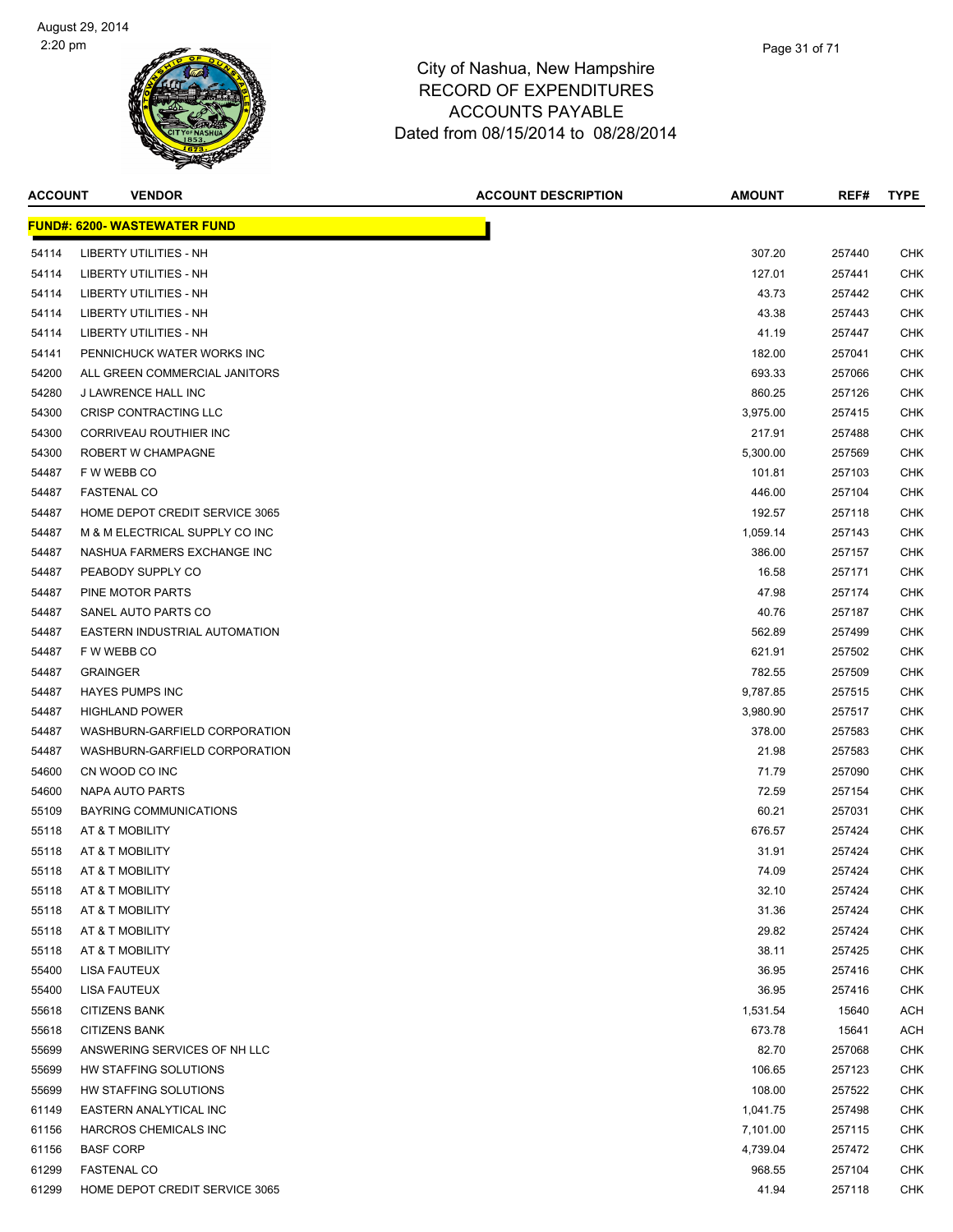

| <b>ACCOUNT</b> | <b>VENDOR</b>                       | <b>ACCOUNT DESCRIPTION</b> | <b>AMOUNT</b> | REF#   | <b>TYPE</b> |
|----------------|-------------------------------------|----------------------------|---------------|--------|-------------|
|                | <b>FUND#: 6200- WASTEWATER FUND</b> |                            |               |        |             |
| 61300          | DENNIS K BURKE INC                  |                            | 787.87        | 257098 | <b>CHK</b>  |
| 61300          | DENNIS K BURKE INC                  |                            | 787.87        | 257098 | <b>CHK</b>  |
| 61310          | AVSG LP                             |                            | 822.64        | 257073 | <b>CHK</b>  |
| 71000          | <b>FASTENAL CO</b>                  |                            | 144.71        | 257104 | <b>CHK</b>  |
| 71000          | HOME DEPOT CREDIT SERVICE 3065      |                            | 119.00        | 257118 | <b>CHK</b>  |
| 71000          | M & M ELECTRICAL SUPPLY CO INC      |                            | 3.95          | 257143 | <b>CHK</b>  |
| 71025          | M & M ELECTRICAL SUPPLY CO INC      |                            | 29.95         | 257143 | <b>CHK</b>  |
| 71025          | PINE MOTOR PARTS                    |                            | 49.95         | 257174 | <b>CHK</b>  |
| 81700          | <b>FLOW ASSESSMENT SERVICES LLC</b> |                            | 460.00        | 257504 | <b>CHK</b>  |
|                | TOTAL FUND 6200 - WASTEWATER FUND   |                            | \$103,522.57  |        |             |

П

#### **FUND#: 6500- PROPERTY & CASUALTY FUND**

| 54267 | TREASURER STATE OF NH                 | 50.00    | 257047 | <b>CHK</b> |
|-------|---------------------------------------|----------|--------|------------|
| 54267 | STANLEY ELEVATOR CO INC               | 118.66   | 257193 | <b>CHK</b> |
| 55118 | AT & T MOBILITY                       | 2.05     | 257424 | CHK        |
| 59120 | HUB INT'L NEW ENGLAND LLC             | 312.39   | 15675  | <b>ACH</b> |
| 59207 | <b>CPTE NASHUA</b>                    | 195.00   | 257380 | <b>CHK</b> |
| 59207 | <b>CULLENCOLLIMORE PLLC</b>           | 70.00    | 257381 | <b>CHK</b> |
| 59207 | DEVINE MILLIMET & BRANCH PA           | 100.45   | 257382 | CHK        |
| 59207 | FLEISCHER SPINE PLLC                  | 749.29   | 257383 | <b>CHK</b> |
| 59207 | FOUNDATION MEDICAL PARTNERS           | 154.00   | 257384 | <b>CHK</b> |
| 59207 | FOUR SEASONS ORTHOPEDIC CENTER        | 1,389.00 | 257385 | <b>CHK</b> |
| 59207 | <b>GRANITE STATE ANESTHESIOLOGIST</b> | 1,080.00 | 257387 | CHK        |
| 59207 | MEDICINE WORLD INC                    | 451.11   | 257388 | <b>CHK</b> |
| 59207 | NASHUA RADIOLOGY PA                   | 94.00    | 257389 | <b>CHK</b> |
| 59207 | PERFORMANCE REHAB INC                 | 305.00   | 257390 | <b>CHK</b> |
| 59207 | <b>KENNETH D POLIVY</b>               | 1,150.00 | 257391 | <b>CHK</b> |
| 59207 | SO NH REGIONAL MEDICAL CENTER         | 1,197.13 | 257393 | CHK        |
| 59207 | CAPE MEDICAL SUPPLY INC               | 75.77    | 257723 | <b>CHK</b> |
| 59207 | CONCORD ORTHOPAEDICS PA               | 116.00   | 257724 | <b>CHK</b> |
| 59207 | DARTMOUTH HITCHCOCK CLINIC            | 362.00   | 257725 | <b>CHK</b> |
| 59207 | NASHUA AMBULATORY SURGICAL CTR        | 9,880.00 | 257727 | CHK        |
| 59207 | PERFORMANCE REHAB INC                 | 710.00   | 257728 | <b>CHK</b> |
| 59207 | ST JOSEPHS HOSPITAL                   | 3,470.50 | 257731 | <b>CHK</b> |
| 59207 | STONERIVER PHARMACY SOLUTIONS         | 1,101.14 | 257732 | <b>CHK</b> |
| 59207 | THE SURGERY CENTER OF GREATER         | 3,562.13 | 257733 | CHK        |
| 59225 | <b>CULLENCOLLIMORE PLLC</b>           | 3,463.35 | 257381 | <b>CHK</b> |
| 59225 | <b>RICHARD MORIN</b>                  | 154.64   | 257392 | <b>CHK</b> |
| 59275 | <b>CULLENCOLLIMORE PLLC</b>           | 367.50   | 257381 | <b>CHK</b> |
| 59275 | GATE CITY FENCE CO INC                | 150.00   | 257386 | CHK        |
| 59275 | <b>ILLG AUTOMOTIVE CORP</b>           | 2,315.06 | 257726 | CHK        |
| 59275 | PORTLAND GLASS                        | 769.83   | 257729 | <b>CHK</b> |
| 59275 | RICK LABRIE APPRAISALS                | 120.00   | 257730 | CHK        |
| 59290 | <b>BACTES</b>                         | 44.20    | 257075 | <b>CHK</b> |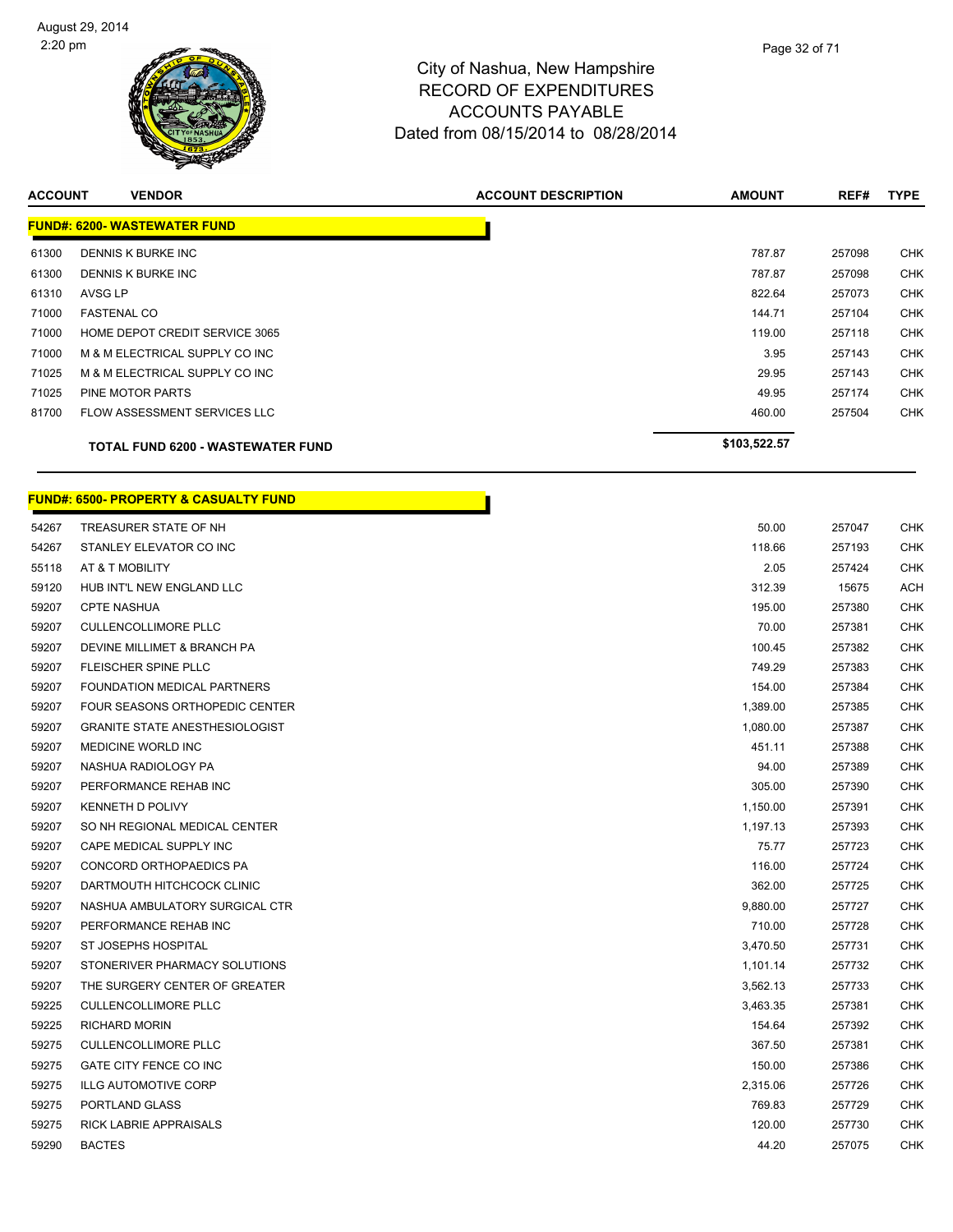

| <b>ACCOUNT</b> | <b>VENDOR</b>                                       | <b>ACCOUNT DESCRIPTION</b> | <b>AMOUNT</b>  | REF#   | <b>TYPE</b> |
|----------------|-----------------------------------------------------|----------------------------|----------------|--------|-------------|
|                | TOTAL FUND 6500 - PROPERTY & CASUALTY FUND          |                            | \$34,080.20    |        |             |
|                | <b>FUND#: 6600- BENEFITS SELF INSURANCE FUND</b>    |                            |                |        |             |
| 21500          | <b>ITT HARTFORD</b>                                 |                            | 35,878.22      | 15667  | <b>ACH</b>  |
| 21516          | BOSTON MUTUAL LIFE INSURANCE                        |                            | 9,890.99       | 15673  | <b>ACH</b>  |
| 21520          | SUN LIFE ASSURANCE CO OF CANAD                      |                            | 14,369.18      | 15670  | <b>ACH</b>  |
| 21575          | NORTHEAST DELTA DENTAL                              |                            | 161,245.33     | 15668  | <b>ACH</b>  |
| 45623          | <b>CITIZENS BANK</b>                                |                            | 3,000.00       | 257014 | <b>CHK</b>  |
| 59500          | ANTHEM BCBS OF NE                                   |                            | 39,631.95      | 15664  | <b>ACH</b>  |
| 59500          | ANTHEM BCBS OF NE                                   |                            | 47,919.08      | 15664  | <b>ACH</b>  |
| 59500          | HARVARD PILGRIM HEALTH CARE                         |                            | 9,105.04       | 15666  | <b>ACH</b>  |
| 59500          | HARVARD PILGRIM HEALTH CARE                         |                            | 13,593.44      | 15666  | <b>ACH</b>  |
| 59500          | NORTHEAST DELTA DENTAL                              |                            | 7,467.20       | 15668  | <b>ACH</b>  |
| 59500          | NORTHEAST DELTA DENTAL                              |                            | 4,789.06       | 15668  | <b>ACH</b>  |
| 59507          | ANTHEM BCBS OF NE                                   |                            | 240,575.42     | 15664  | <b>ACH</b>  |
| 59507          | ANTHEM BCBS OF NE                                   |                            | 207,254.35     | 15664  | <b>ACH</b>  |
| 59507          | ANTHEM BCBS OF NE                                   |                            | 11,489.30      | 15664  | <b>ACH</b>  |
| 59507          | ANTHEM BCBS OF NE                                   |                            | 16,178.38      | 15664  | <b>ACH</b>  |
| 59507          | ANTHEM BCBS OF NE                                   |                            | 44,418.03      | 15664  | <b>ACH</b>  |
| 59507          | HARVARD PILGRIM HEALTH CARE                         |                            | 34,443.68      | 15666  | <b>ACH</b>  |
| 59507          | HARVARD PILGRIM HEALTH CARE                         |                            | 57,098.02      | 15666  | <b>ACH</b>  |
| 59525          | NORTHEAST DELTA DENTAL                              |                            | 32,541.02      | 15668  | <b>ACH</b>  |
| 59525          | NORTHEAST DELTA DENTAL                              |                            | 18,123.73      | 15668  | <b>ACH</b>  |
|                | TOTAL FUND 6600 - BENEFITS SELF INSURANCE FUND      |                            | \$1,009,011.42 |        |             |
|                | <b>FUND#: 7020- UAW EDUCATIONAL ASSISTANCE</b>      |                            |                |        |             |
| 51607          | <b>LINDA PANNY</b>                                  |                            | 720.00         | 257419 | CHK         |
|                | <b>TOTAL FUND 7020 - UAW EDUCATIONAL ASSISTANCE</b> |                            | \$720.00       |        |             |
|                | <b>FUND#: 7052- MINE FALLS PARK ETF</b>             |                            |                |        |             |
| 54280          | AQUATIC CONTROL TECHNOLOGY INC                      |                            | 19,535.00      | 257069 | <b>CHK</b>  |
| 54280          | HOME DEPOT CREDIT SERVICE 3065                      |                            | 111.63         | 257118 | <b>CHK</b>  |
| 54280          | NASHUA WALLPAPER & PAINT CO                         |                            | 1,480.93       | 257160 | <b>CHK</b>  |
| 54280          | UNITED SITE SERVICES NORTHEAST                      |                            | 164.91         | 257205 | CHK         |
|                | <b>TOTAL FUND 7052 - MINE FALLS PARK ETF</b>        |                            | \$21,292.47    |        |             |
|                | <b>FUND#: 7076- REG VOC ED CAPITAL RESERVE</b>      |                            |                |        |             |
| 71000          | COMPUTER HUT dba IT INSIDERS                        |                            | 8,164.63       | 257243 | <b>CHK</b>  |
| 71000          | NORTH SCULPTURE COMPANY                             |                            | 3,333.00       | 257289 | <b>CHK</b>  |
| 71000          | PRO AV SYSTEMS INC                                  |                            | 4,901.00       | 257296 | <b>CHK</b>  |
| 71000          | SHI INTERNATIONAL CORP                              |                            | 5,310.00       | 257311 | <b>CHK</b>  |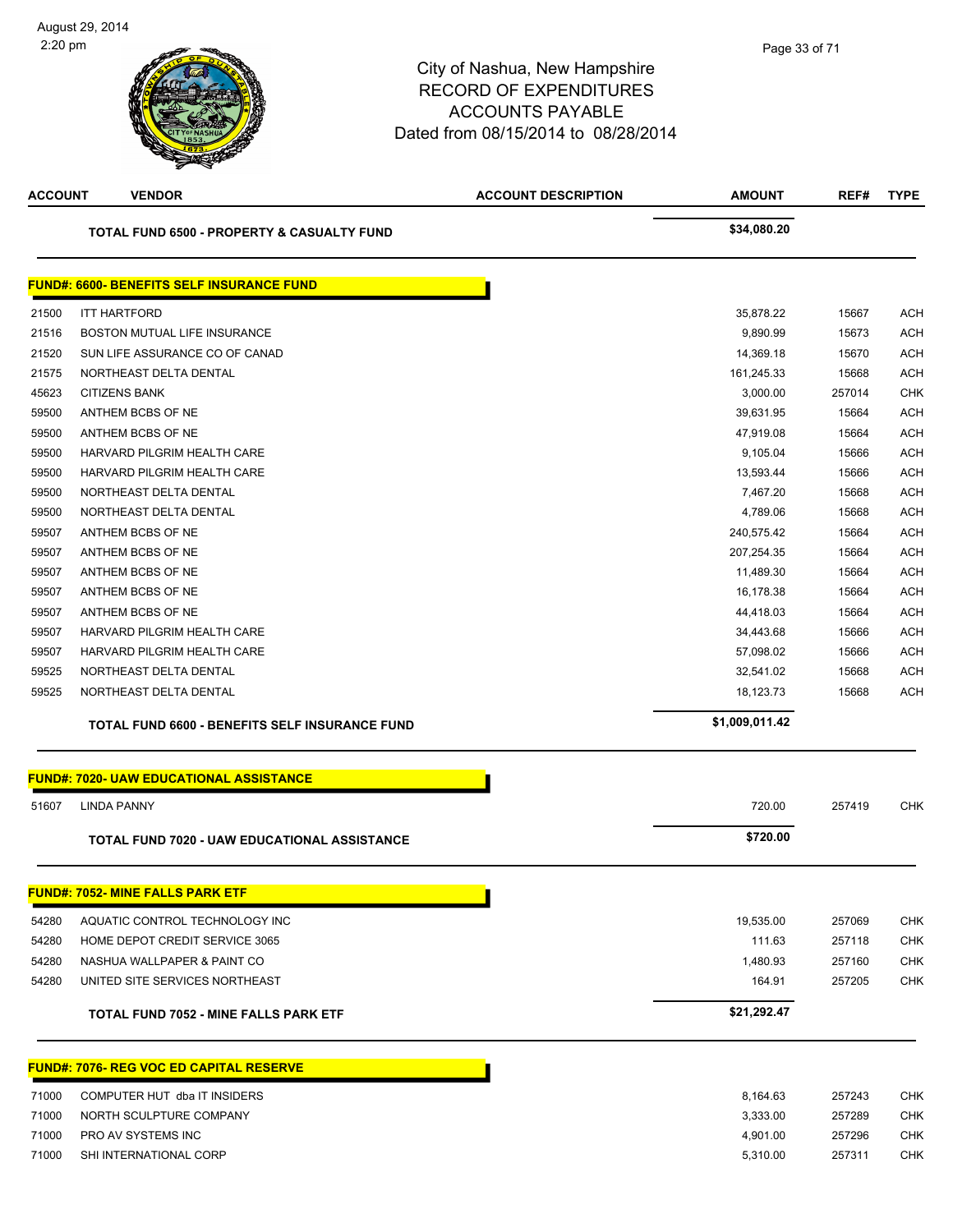| <b>ACCOUNT</b> | <b>VENDOR</b>                                          | <b>ACCOUNT DESCRIPTION</b> | <b>AMOUNT</b> | REF#   | <b>TYPE</b> |
|----------------|--------------------------------------------------------|----------------------------|---------------|--------|-------------|
|                | TOTAL FUND 7076 - REG VOC ED CAPITAL RESERVE           |                            | \$21,708.63   |        |             |
|                | <b>FUND#: 7504- ETF CONTRIB EDGEWOOD-DEED FUND</b>     |                            |               |        |             |
| 45121          | ELIZABETH SIKORA                                       |                            | 300.00        | 257102 | CHK         |
|                | TOTAL FUND 7504 - ETF CONTRIB EDGEWOOD-DEED FUND       |                            | \$300.00      |        |             |
|                | <u> FUND#: 7506- ETF CONTRIB-WOODLAWN CEMETERY</u>     |                            |               |        |             |
| 61299          | <b>HARDY DORIC INC</b>                                 |                            | 585.00        | 257116 | CHK         |
|                | TOTAL FUND 7506 - ETF CONTRIB-WOODLAWN CEMETERY        |                            | \$585.00      |        |             |
|                | <b>FUND#: 7546- LIB-VIRGINIA CARR BLOOMFIELD</b>       |                            |               |        |             |
| 55699          | MESH INTERACTIVE AGENCY                                |                            | 3,000.00      | 257543 | CHK         |
|                | <b>TOTAL FUND 7546 - LIB-VIRGINIA CARR BLOOMFIELD</b>  |                            | \$3,000.00    |        |             |
|                | <u> FUND#: 7551- P&amp;R-SUMMERFUN</u>                 |                            |               |        |             |
| 61299          | SAM'S CLUB DIRECT-0860                                 |                            | 337.64        | 257184 | <b>CHK</b>  |
|                | TOTAL FUND 7551 - P&R-SUMMERFUN                        |                            | \$337.64      |        |             |
|                | <b>FUND#: 8007- EDGEWOOD CEMETERY PERP-CARE</b>        |                            |               |        |             |
| 44338          | ELIZABETH SIKORA                                       |                            | 500.00        | 257102 | <b>CHK</b>  |
|                | TOTAL FUND 8007 - EDGEWOOD CEMETERY PERP-CARE          |                            | \$500.00      |        |             |
|                | <b>FUND#: 8010- EDGEWOOD CEMETERY FLOWER FUND</b>      |                            |               |        |             |
| 44345          | ELIZABETH SIKORA                                       |                            | 200.00        | 257102 | <b>CHK</b>  |
|                | <b>TOTAL FUND 8010 - EDGEWOOD CEMETERY FLOWER FUND</b> |                            | \$200.00      |        |             |
|                | <b>FUND#: 8063- LIBRARY-HENRY STEARNS FUND</b>         |                            |               |        |             |
| 61807          | <b>BAKER &amp; TAYLOR</b>                              |                            | 97.18         | 257076 | <b>CHK</b>  |
| 61807          | <b>INGRAM LIBRARY SERVICES</b>                         |                            | 8.99          | 257523 | <b>CHK</b>  |
|                | TOTAL FUND 8063 - LIBRARY-HENRY STEARNS FUND           |                            | \$106.17      |        |             |
|                | <b>FUND#: 8613- WILLIAM H &amp; EDITH E KEENAN</b>     |                            |               |        |             |
| 68370          | <b>KATRINA DESROSIERS</b>                              |                            | 500.00        | 257395 | <b>CHK</b>  |
|                | TOTAL FUND 8613 - WILLIAM H & EDITH E KEENAN           |                            | \$500.00      |        |             |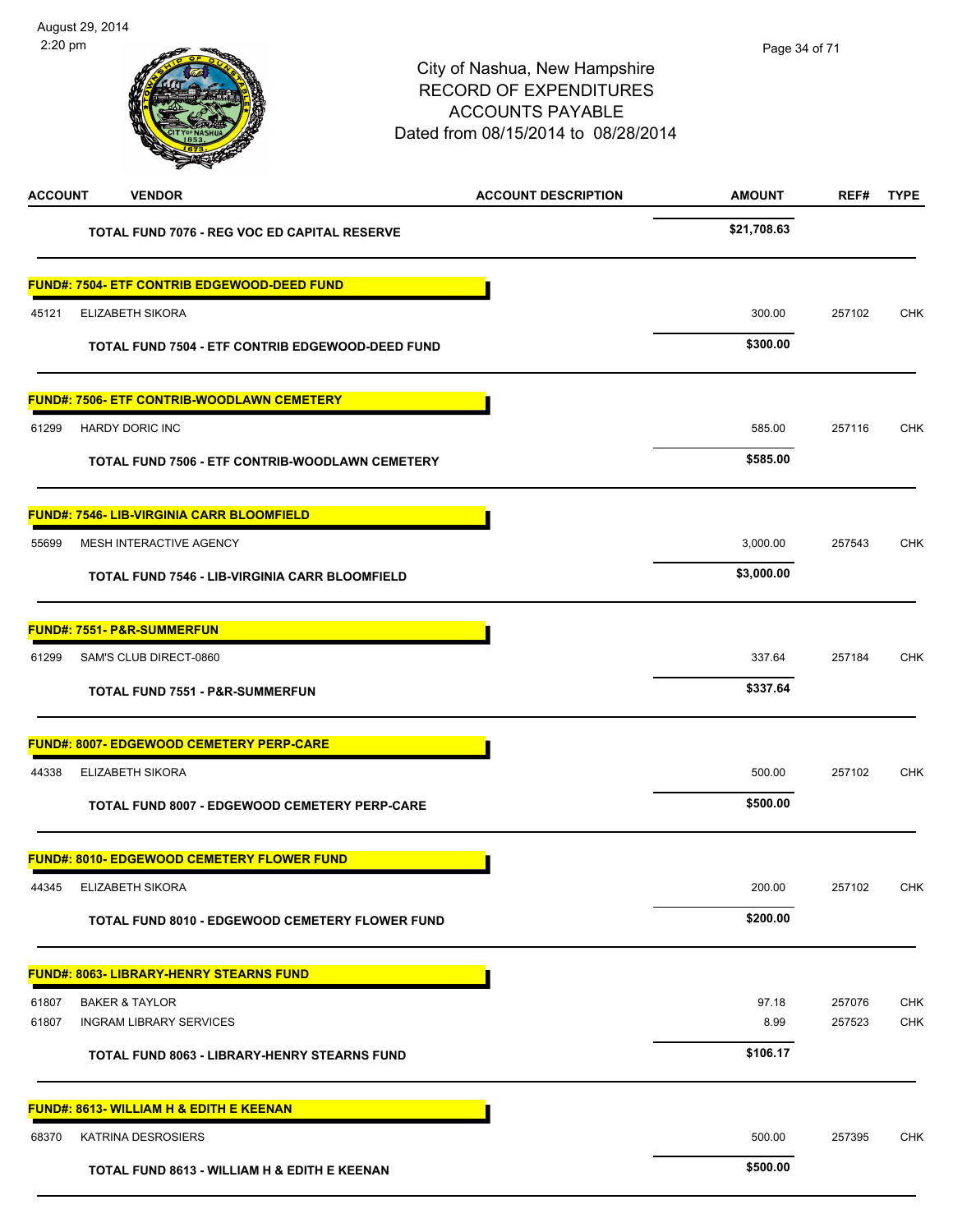**Grand Total:**

**\$5,490,028.95**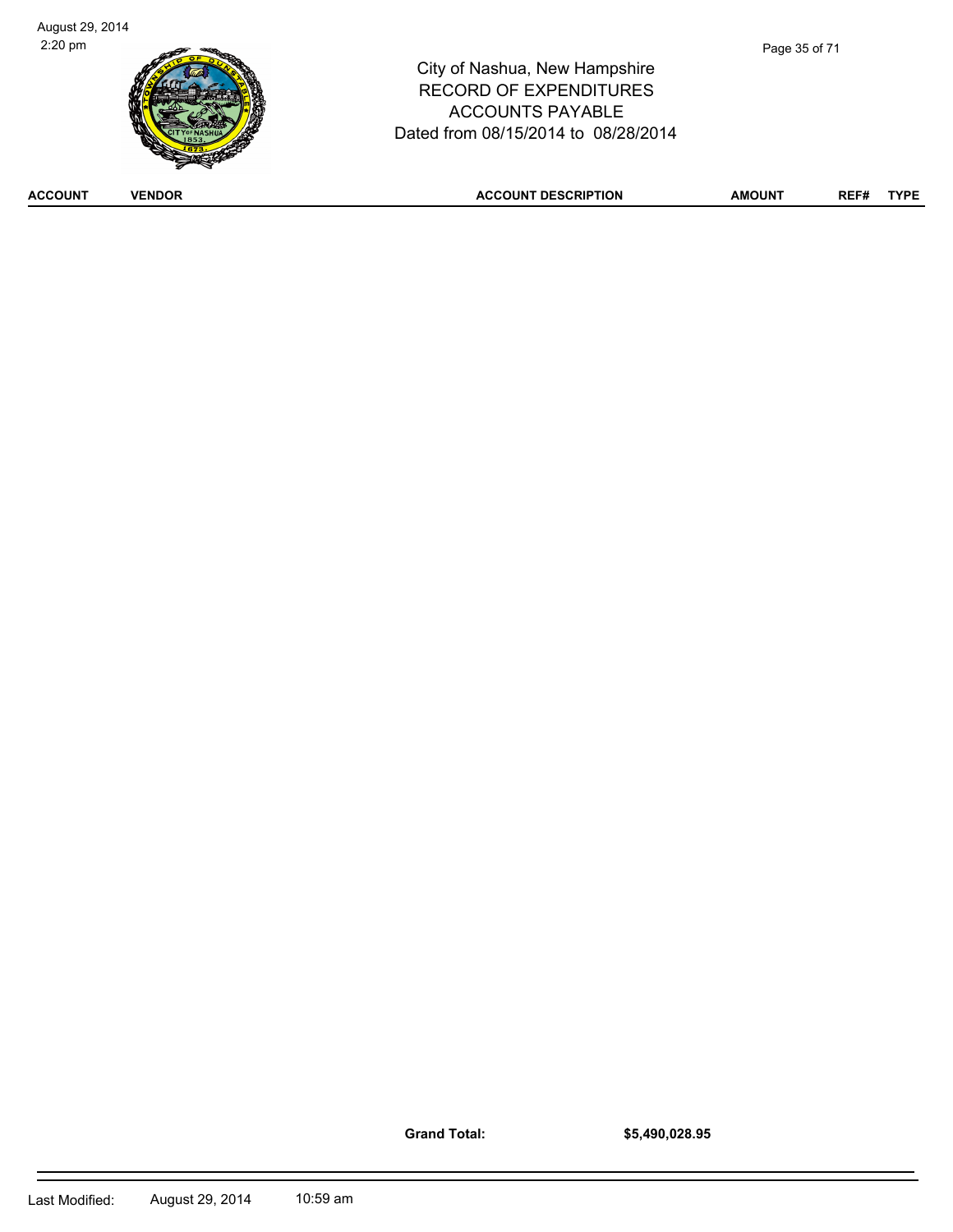Page 36 of 71

| <b>START COLLEGE</b> |                                   |                               |                                |               |  |
|----------------------|-----------------------------------|-------------------------------|--------------------------------|---------------|--|
|                      | <b>PAY DATE</b>                   | <b>ACCOUNT</b>                | <b>DESCRIPTION</b>             | <b>AMOUNT</b> |  |
|                      | <b>FUND#: 1000 - GENERAL FUND</b> |                               |                                |               |  |
|                      |                                   |                               |                                |               |  |
| 101                  | <b>MAYOR</b>                      |                               |                                |               |  |
|                      |                                   |                               |                                | 903.15        |  |
|                      | 8/28/14                           | 51100                         | CITIZEN SERVICES DIRECTOR      |               |  |
|                      | 8/21/14                           | 51100                         | <b>COMMUNICATIONS DIRECTOR</b> | 852.15        |  |
|                      | 8/28/14                           | 51100                         | <b>COMMUNICATIONS DIRECTOR</b> | 852.15        |  |
|                      | 8/21/14                           | 51100                         | <b>EXECUTIVE SECRETARY AA</b>  | 903.15        |  |
|                      | 8/28/14                           | 51100                         | <b>EXECUTIVE SECRETARY AA</b>  | 903.15        |  |
|                      | 8/28/14                           | 51100                         | SECRETARY RECEPTIONIST         | 565.55        |  |
|                      | 8/21/14                           | 51500                         | <b>MAYOR</b>                   | 2,115.95      |  |
|                      | 8/28/14                           | 51500                         | MAYOR                          | 2,115.95      |  |
|                      | 8/28/14                           | 55118                         | TELEPHONE-CELLULAR             | 50.00         |  |
|                      | <b>TOTAL 101 - MAYOR</b>          |                               |                                | \$9,261.20    |  |
|                      |                                   |                               |                                |               |  |
| 102                  | <b>BOARD OF ALDERMEN</b>          |                               |                                |               |  |
|                      | 8/21/14                           | 51100                         | ALDERMANIC LEGISLATION MANAGER | 1,446.40      |  |
|                      | 8/28/14                           | 51100                         | ALDERMANIC LEGISLATION MANAGER | 1,446.40      |  |
|                      | 8/21/14                           | 51200                         | LEGISLATIVE TRANSCRIPTION SPEC | 370.35        |  |
|                      | 8/28/14                           | 51200                         | LEGISLATIVE TRANSCRIPTION SPEC | 357.73        |  |
|                      |                                   | TOTAL 102 - BOARD OF ALDERMEN |                                | \$3,620.88    |  |
|                      |                                   |                               |                                |               |  |
| 103                  | <b>LEGAL</b>                      |                               |                                | 1,364.20      |  |
|                      | 8/21/14                           | 51100                         | ASSISTANT CORP COUNSEL         |               |  |
|                      | 8/28/14                           | 51100                         | ASSISTANT CORP COUNSEL         | 1,364.20      |  |
|                      | 8/21/14                           | 51100                         | <b>CORPORATION COUNSEL</b>     | 2,229.60      |  |
|                      | 8/28/14                           | 51100                         | <b>CORPORATION COUNSEL</b>     | 2,229.60      |  |
|                      | 8/21/14                           | 51100                         | DEPUTY CORPORATION COUNSEL     | 2,028.40      |  |
|                      | 8/28/14                           | 51100                         | DEPUTY CORPORATION COUNSEL     | 2,028.40      |  |
|                      | 8/21/14                           | 51100                         | <b>LEGAL ASSISTANT</b>         | 1,901.05      |  |
|                      | 8/28/14                           | 51100                         | <b>LEGAL ASSISTANT</b>         | 1,901.05      |  |
|                      | 8/28/14                           | 55118                         | TELEPHONE-CELLULAR             | 100.00        |  |
|                      | <b>TOTAL 103 - LEGAL</b>          |                               |                                | \$15,146.50   |  |
| 105                  | <b>CITI-STAT</b>                  |                               |                                |               |  |
|                      | 7/10/14                           | 51100                         | OPERATIONS ANALYST             | (143.25)      |  |
|                      | <b>TOTAL 105 - CITI-STAT</b>      |                               |                                | $-$ \$143.25  |  |
| 107                  | <b>CITY CLERK</b>                 |                               |                                |               |  |
|                      | 8/21/14                           | 51100                         | <b>CITY CLERK</b>              | 1,823.90      |  |
|                      | 8/28/14                           | 51100                         | <b>CITY CLERK</b>              | 1,823.90      |  |
|                      | 8/21/14                           |                               | <b>CLERK VITAL RECORDS II</b>  | 1,463.25      |  |
|                      | 8/28/14                           | 51100                         | <b>CLERK VITAL RECORDS II</b>  | 1,463.25      |  |
|                      |                                   | 51100                         |                                |               |  |
|                      | 8/21/14                           | 51100                         | DEPARTMENT COORDINATOR, CC     | 791.45        |  |
|                      | 8/28/14                           | 51100                         | DEPARTMENT COORDINATOR, CC     | 791.45        |  |
|                      | 8/21/14                           | 51100                         | DEPUTY CITY CLERK              | 1,411.70      |  |
|                      | 8/28/14                           | 51100                         | DEPUTY CITY CLERK              | 1,411.70      |  |
|                      | 8/21/14                           | 51300                         | OVERTIME-REGULAR               | 7.42          |  |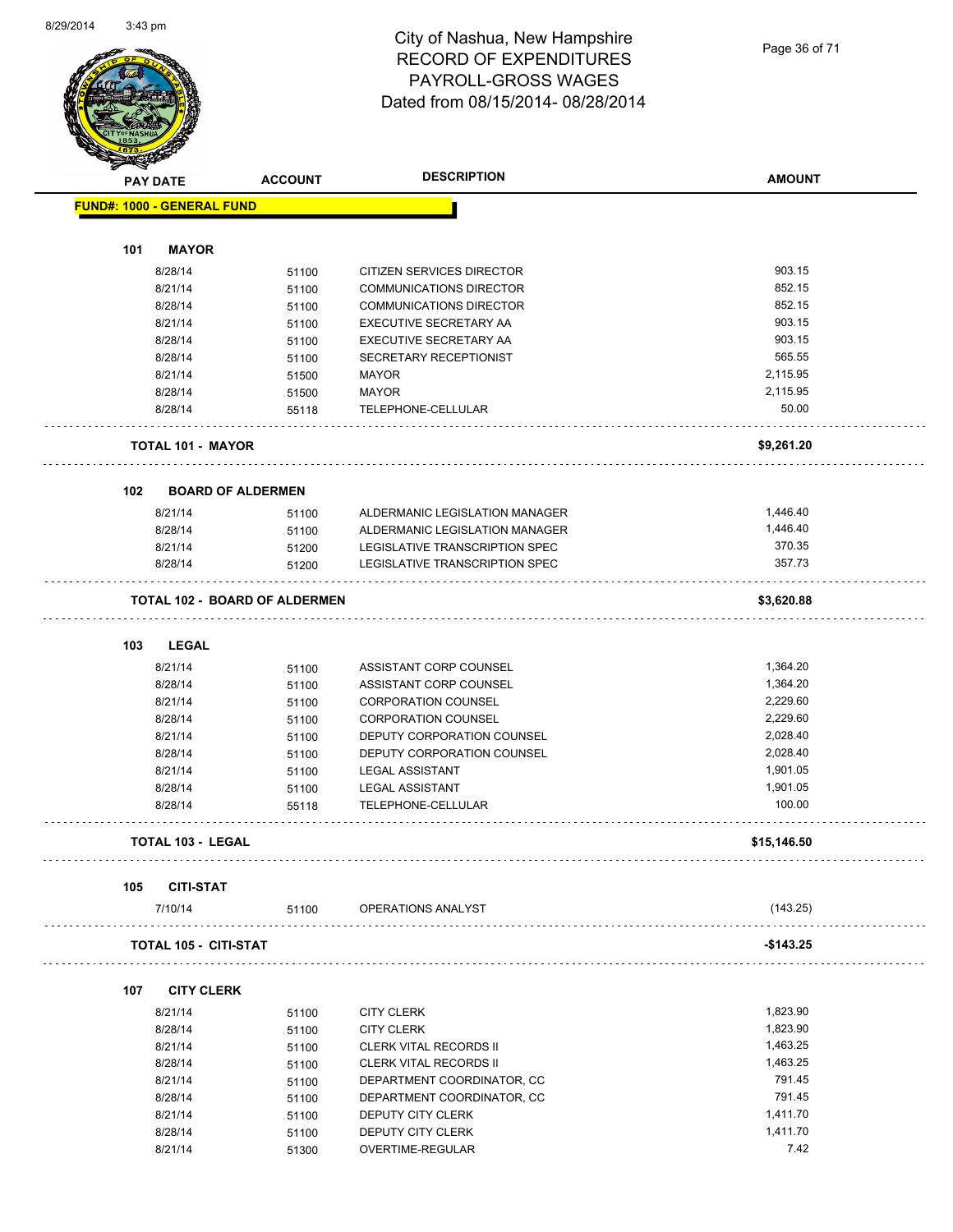| 8/29/2014 | 3:43 pm |                                   |                                      | City of Nashua, New Hampshire<br><b>RECORD OF EXPENDITURES</b><br><b>PAYROLL-GROSS WAGES</b><br>Dated from 08/15/2014-08/28/2014 | Page 37 of 71        |
|-----------|---------|-----------------------------------|--------------------------------------|----------------------------------------------------------------------------------------------------------------------------------|----------------------|
|           |         | <b>PAY DATE</b>                   | <b>ACCOUNT</b>                       | <b>DESCRIPTION</b>                                                                                                               | <b>AMOUNT</b>        |
|           |         | <b>FUND#: 1000 - GENERAL FUND</b> |                                      |                                                                                                                                  |                      |
|           |         |                                   |                                      |                                                                                                                                  |                      |
|           | 107     | <b>CITY CLERK</b>                 |                                      |                                                                                                                                  | 37.10                |
|           |         | 8/28/14                           | 51300                                | OVERTIME-REGULAR                                                                                                                 |                      |
|           |         | <b>TOTAL 107 - CITY CLERK</b>     |                                      |                                                                                                                                  | \$11,025.12          |
|           |         |                                   |                                      |                                                                                                                                  |                      |
|           | 111     |                                   | <b>HUMAN RESOURCES</b>               |                                                                                                                                  |                      |
|           |         | 8/21/14<br>8/28/14                | 51100                                | <b>HR ANALYST</b>                                                                                                                | 1,044.70<br>1,044.70 |
|           |         | 8/21/14                           | 51100                                | <b>HR ANALYST</b><br>HR SPEC                                                                                                     | 858.45               |
|           |         | 8/28/14                           | 51100                                | HR SPEC                                                                                                                          | 858.45               |
|           |         | 8/21/14                           | 51100<br>51100                       | HUMAN RESOURCES DIRECTOR                                                                                                         | 1,592.50             |
|           |         | 8/28/14                           | 51100                                | HUMAN RESOURCES DIRECTOR                                                                                                         | 1,592.50             |
|           |         | 8/21/14                           |                                      | ADMINISTRATIVE ASSISTANT I                                                                                                       | 273.40               |
|           |         | 8/28/14                           | 51200<br>51200                       | ADMINISTRATIVE ASSISTANT I                                                                                                       | 276.82               |
|           |         | 8/28/14                           | 55118                                | TELEPHONE-CELLULAR                                                                                                               | 50.00                |
|           |         |                                   |                                      |                                                                                                                                  |                      |
|           |         |                                   | <b>TOTAL 111 - HUMAN RESOURCES</b>   |                                                                                                                                  | \$7,591.52           |
|           |         |                                   |                                      |                                                                                                                                  |                      |
|           |         |                                   |                                      |                                                                                                                                  |                      |
|           | 115     |                                   | <b>CITYWIDE PENSIONS</b>             |                                                                                                                                  |                      |
|           |         | 8/28/14                           | 52120                                | PENSION DISTRIBUTIONS                                                                                                            | 50.00                |
|           |         |                                   | <b>TOTAL 115 - CITYWIDE PENSIONS</b> |                                                                                                                                  | \$50.00              |
|           |         |                                   |                                      |                                                                                                                                  |                      |
|           | 122     |                                   | <b>INFORMATION TECHNOLOGY</b>        |                                                                                                                                  |                      |
|           |         | 8/21/14                           | 51100                                | ADMIN ASSISTANT II                                                                                                               | 665.60               |
|           |         | 8/28/14                           | 51100                                | ADMIN ASSISTANT II                                                                                                               | 665.60               |
|           |         | 8/21/14                           | 51100                                | <b>ENTERPRISE SYS ADMINISTRATOR</b>                                                                                              | 1,364.20             |
|           |         | 8/28/14                           | 51100                                | <b>ENTERPRISE SYS ADMINISTRATOR</b>                                                                                              | 1,364.20             |
|           |         | 8/21/14                           | 51100                                | ERP SYSTEM ADMIN DBA                                                                                                             | 1,670.35             |
|           |         | 8/28/14                           | 51100                                | ERP SYSTEM ADMIN DBA                                                                                                             | 1,670.35             |
|           |         | 8/21/14                           | 51100                                | INTER INTRA APPL DEV PROJ LDR                                                                                                    | 1,626.11             |
|           |         | 8/28/14                           | 51100                                | INTER INTRA APPL DEV PROJ LDR                                                                                                    | 1,626.10             |
|           |         | 8/21/14                           | 51100                                | IT APPLICATIONS ANALYST                                                                                                          | 1,143.65             |
|           |         | 8/28/14                           | 51100                                | IT APPLICATIONS ANALYST                                                                                                          | 1,143.65             |
|           |         | 8/21/14                           | 51100                                | IT DIVISION DIRECTOR                                                                                                             | 2,028.40             |
|           |         | 8/28/14                           | 51100                                | IT DIVISION DIRECTOR                                                                                                             | 2,028.40             |
|           |         | 8/21/14                           | 51100                                | IT INFRASTRUCTURE ANALYST                                                                                                        | 1,194.35             |
|           |         | 8/28/14                           | 51100                                | IT INFRASTRUCTURE ANALYST                                                                                                        | 1,194.36             |
|           |         | 8/21/14                           | 51100                                | IT INFRASTRUCTURE TEAM LEADER                                                                                                    | 1,823.89             |
|           |         | 8/28/14                           | 51100                                | IT INFRASTRUCTURE TEAM LEADER                                                                                                    | 1,823.90             |
|           |         | 8/21/14                           | 51100                                | SYSTEMS ADM DATABASE ADM                                                                                                         | 1,611.15             |
|           |         | 8/28/14                           | 51100                                | SYSTEMS ADM DATABASE ADM                                                                                                         | 1,611.15             |
|           |         | 8/21/14                           | 51100                                | TECH SUPPORT TEAM LEADER                                                                                                         | 1,537.40             |
|           |         | 8/28/14                           | 51100                                | TECH SUPPORT TEAM LEADER                                                                                                         | 1,537.40             |
|           |         | 8/21/14                           | 51100                                | TECHNICAL SPEC II NET SUPPORT                                                                                                    | 1,086.15             |
|           |         | 8/28/14                           | 51100                                | TECHNICAL SPEC II NET SUPPORT                                                                                                    | 1,086.15             |
|           |         | 8/21/14                           | 51100                                | <b>TECHNICAL SPECIALIST I</b>                                                                                                    | 687.75               |
|           |         | 8/28/14                           | 51100                                | <b>TECHNICAL SPECIALIST I</b>                                                                                                    | 687.75               |
|           |         | 8/21/14                           | 51100                                | <b>WEB DESIGNER</b>                                                                                                              | 633.45               |
|           |         | 8/28/14                           | 51100                                | <b>WEB DESIGNER</b>                                                                                                              | 633.45               |

8/29/2014 3:43 pm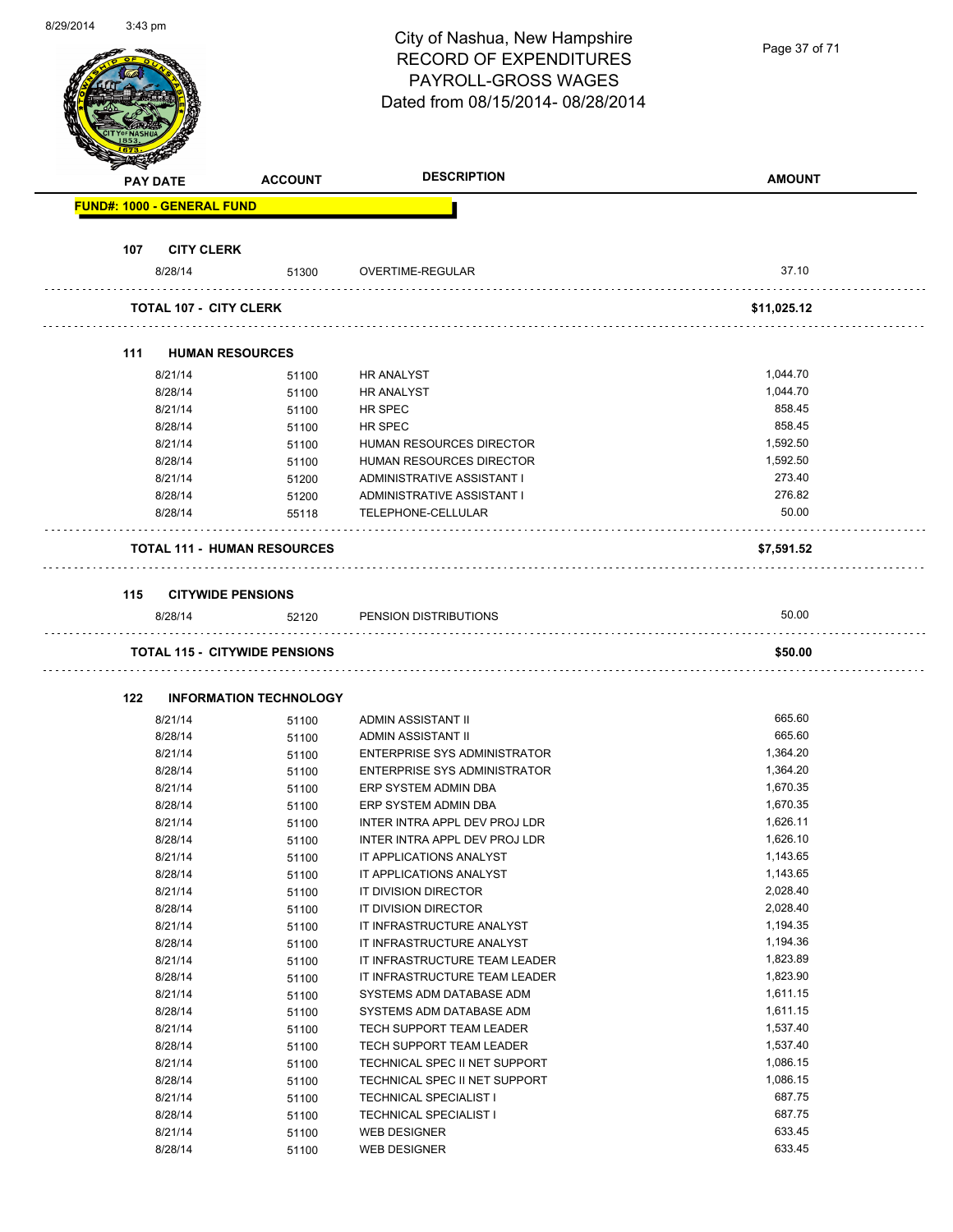| 8/29/2014 | 3:43 pm                           |                                           |                                                |                  |
|-----------|-----------------------------------|-------------------------------------------|------------------------------------------------|------------------|
|           |                                   |                                           | City of Nashua, New Hampshire                  | Page 38 of 71    |
|           |                                   |                                           | <b>RECORD OF EXPENDITURES</b>                  |                  |
|           |                                   |                                           | <b>PAYROLL-GROSS WAGES</b>                     |                  |
|           |                                   |                                           | Dated from 08/15/2014-08/28/2014               |                  |
|           |                                   |                                           |                                                |                  |
|           |                                   |                                           |                                                |                  |
|           |                                   |                                           |                                                |                  |
|           |                                   |                                           |                                                |                  |
|           | <b>PAY DATE</b>                   | <b>ACCOUNT</b>                            | <b>DESCRIPTION</b>                             | <b>AMOUNT</b>    |
|           | <b>FUND#: 1000 - GENERAL FUND</b> |                                           |                                                |                  |
|           |                                   |                                           |                                                |                  |
|           |                                   |                                           |                                                |                  |
|           | 122                               | <b>INFORMATION TECHNOLOGY</b>             |                                                |                  |
|           | 8/28/14                           | 55118                                     | TELEPHONE-CELLULAR                             | 317.00           |
|           |                                   |                                           |                                                |                  |
|           |                                   | <b>TOTAL 122 - INFORMATION TECHNOLOGY</b> |                                                | \$34,461.91      |
|           |                                   |                                           |                                                |                  |
|           |                                   |                                           |                                                |                  |
|           | 126                               | <b>FINANCIAL SERVICES</b>                 |                                                |                  |
|           | 8/21/14                           | 51100                                     | ACCOUNTING COMPLIANCE MGR                      | 1,105.45         |
|           | 8/28/14                           | 51100                                     | ACCOUNTING COMPLIANCE MGR                      | 1,105.45         |
|           | 8/21/14                           | 51100                                     | ACCOUNTS PAYABLE COORDINATOR                   | 2,192.90         |
|           | 8/28/14                           | 51100                                     | ACCOUNTS PAYABLE COORDINATOR                   | 2,192.90         |
|           | 8/21/14                           | 51100                                     | ACCOUNTS PAYABLE SUPV                          | 957.30           |
|           | 8/28/14                           | 51100                                     | ACCOUNTS PAYABLE SUPV                          | 957.30           |
|           | 8/21/14                           | 51100                                     | ADMINISTRATIVE ASSISTANT I                     | 226.38           |
|           | 8/28/14                           | 51100                                     | ADMINISTRATIVE ASSISTANT I                     | 765.05           |
|           | 8/21/14                           | 51100                                     | CFO COMPTROLLER                                | 2,059.25         |
|           | 8/28/14                           | 51100                                     | CFO COMPTROLLER                                | 2,059.25         |
|           | 8/21/14                           | 51100                                     | <b>CLERK VITAL RECORDS II</b>                  | 481.25           |
|           | 8/28/14                           | 51100                                     | <b>CLERK VITAL RECORDS II</b>                  | 481.25           |
|           | 8/21/14                           | 51100                                     | <b>COMPENSATION MANAGER</b>                    | 1,579.20         |
|           | 8/28/14                           | 51100                                     | <b>COMPENSATION MANAGER</b>                    | 1,579.20         |
|           | 8/21/14                           | 51100                                     | DEP TREASURER TAX COLLECTOR                    | 1,098.80         |
|           | 8/28/14                           | 51100                                     | DEP TREASURER TAX COLLECTOR                    | 1,098.80         |
|           | 8/21/14                           | 51100                                     | <b>FINANCE AND ADMIN MANAGER</b>               | 766.80           |
|           | 8/28/14                           | 51100                                     | FINANCE AND ADMIN MANAGER                      | 766.80           |
|           | 8/21/14                           | 51100                                     | FINANCIAL MANAGER GENERAL GOVT                 | 1,408.20         |
|           | 8/28/14                           | 51100                                     | FINANCIAL MANAGER GENERAL GOVT                 | 1,408.20         |
|           | 8/21/14                           | 51100                                     | FINANCIAL SERVICES COORDINATOR                 | 964.35           |
|           | 8/28/14                           | 51100                                     | FINANCIAL SERVICES COORDINATOR                 | 964.35           |
|           | 8/21/14                           | 51100                                     | MOTOR VEHICLE COORDINATOR                      | 646.80           |
|           | 8/28/14                           | 51100                                     | MOTOR VEHICLE COORDINATOR                      | 646.80           |
|           | 8/21/14                           | 51100                                     | MV CLERK II REGISTRATION                       | 632.00<br>632.00 |
|           | 8/28/14<br>7/10/14                | 51100                                     | MV CLERK II REGISTRATION<br>OPERATIONS ANALYST | 143.25           |
|           | 8/21/14                           | 51100                                     | OPERATIONS ANALYST                             | 716.25           |
|           | 8/28/14                           | 51100<br>51100                            | OPERATIONS ANALYST                             | 716.25           |
|           | 8/21/14                           | 51100                                     | PAYROLL ANALYST                                | 1,883.90         |
|           | 8/28/14                           | 51100                                     | PAYROLL ANALYST                                | 1,883.90         |
|           | 8/21/14                           | 51100                                     | REVENUE COORDINATOR                            | 961.60           |
|           | 8/28/14                           | 51100                                     | REVENUE COORDINATOR                            | 961.60           |
|           | 8/21/14                           | 51100                                     | SENIOR ACCOUNTANT                              | 1,013.95         |
|           | 8/28/14                           | 51100                                     | SENIOR ACCOUNTANT                              | 1,013.95         |
|           | 8/21/14                           | 51100                                     | SENIOR FINANCIAL ANALYST                       | 1,100.45         |
|           | 8/28/14                           | 51100                                     | SENIOR FINANCIAL ANALYST                       | 1,100.44         |
|           | 8/21/14                           | 51100                                     | SUPV VEHICLE REGISTRATION                      | 1,075.60         |
|           | 8/28/14                           | 51100                                     | SUPV VEHICLE REGISTRATION                      | 1,075.60         |
|           | 8/21/14                           | 51100                                     | TREASURER TAX COLLECTOR                        | 1,823.90         |
|           | 8/28/14                           | 51100                                     | TREASURER TAX COLLECTOR                        | 1,823.90         |
|           | 8/21/14                           | 51100                                     | <b>VEHICLE REGISTRATION CLERK</b>              | 1,629.95         |
|           | 8/28/14                           | 51100                                     | <b>VEHICLE REGISTRATION CLERK</b>              | 1,657.83         |
|           | 8/21/14                           | 51200                                     | TRUST ACCOUNTANT PT                            | 670.87           |
|           | 8/28/14                           | 51200                                     | TRUST ACCOUNTANT PT                            | 670.88           |
|           | 8/14/14                           | 51300                                     | OVERTIME-REGULAR                               | (239.43)         |
|           |                                   |                                           |                                                |                  |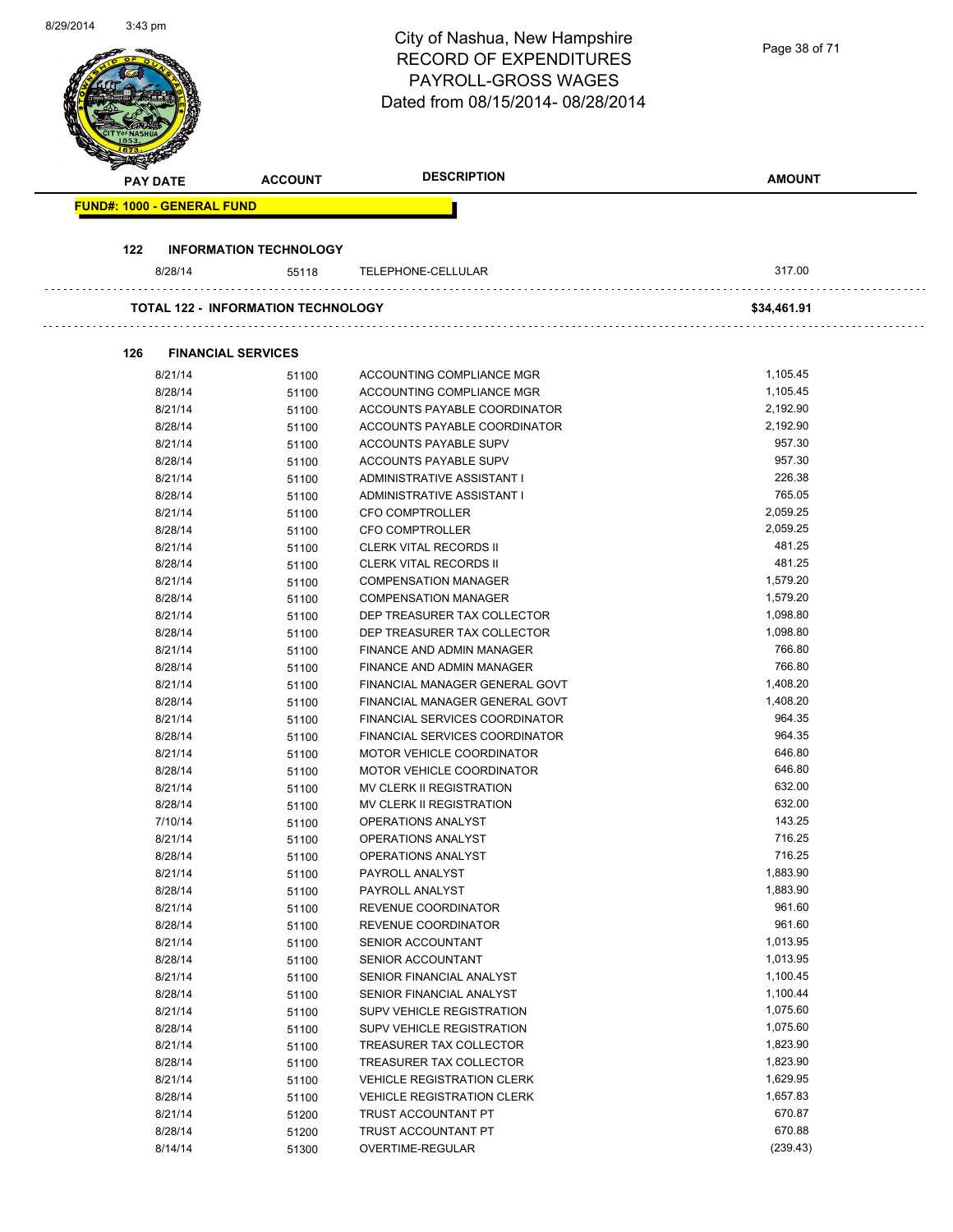| 8/29/2014 | 3:43 pm                           |                                       |                                         |                   |
|-----------|-----------------------------------|---------------------------------------|-----------------------------------------|-------------------|
|           |                                   |                                       | City of Nashua, New Hampshire           |                   |
|           |                                   |                                       | <b>RECORD OF EXPENDITURES</b>           | Page 39 of 71     |
|           |                                   |                                       | PAYROLL-GROSS WAGES                     |                   |
|           |                                   |                                       |                                         |                   |
|           |                                   |                                       | Dated from 08/15/2014-08/28/2014        |                   |
|           |                                   |                                       |                                         |                   |
|           |                                   |                                       |                                         |                   |
|           |                                   |                                       |                                         |                   |
|           | <b>PAY DATE</b>                   | <b>ACCOUNT</b>                        | <b>DESCRIPTION</b>                      | <b>AMOUNT</b>     |
|           |                                   |                                       |                                         |                   |
|           | <b>FUND#: 1000 - GENERAL FUND</b> |                                       |                                         |                   |
|           |                                   |                                       |                                         |                   |
|           | 126                               | <b>FINANCIAL SERVICES</b>             |                                         |                   |
|           | 8/21/14                           | 51300                                 | OVERTIME-REGULAR                        | 230.49            |
|           | 8/28/14                           |                                       | OVERTIME-REGULAR                        | 201.91            |
|           | 8/28/14                           | 51300                                 | TELEPHONE-CELLULAR                      | 50.00             |
|           |                                   | 55118                                 |                                         |                   |
|           |                                   | <b>TOTAL 126 - FINANCIAL SERVICES</b> |                                         |                   |
|           |                                   |                                       |                                         | \$50,943.07       |
|           |                                   |                                       |                                         |                   |
|           | 129                               | <b>CITY BUILDINGS</b>                 |                                         |                   |
|           | 8/21/14                           |                                       | <b>BUILDING MANAGER</b>                 | 811.80            |
|           | 8/28/14                           | 51100                                 | <b>BUILDING MANAGER</b>                 | 811.80            |
|           | 8/21/14                           | 51100                                 | <b>CUSTODIAN I</b>                      | 1,166.85          |
|           | 8/28/14                           | 51100                                 | <b>CUSTODIAN I</b>                      | 1,166.85          |
|           |                                   | 51100                                 |                                         | 663.85            |
|           | 8/21/14                           | 51100                                 | MAINTENANCE SPEC                        |                   |
|           | 8/28/14                           | 51100                                 | MAINTENANCE SPEC                        | 663.85            |
|           | 8/21/14                           | 51200                                 | <b>CUSTODIAN I</b>                      | 306.75            |
|           | 8/28/14                           | 51200                                 | <b>CUSTODIAN I</b>                      | 306.75            |
|           |                                   |                                       |                                         |                   |
|           |                                   | <b>TOTAL 129 - CITY BUILDINGS</b>     |                                         | \$5,898.50        |
|           |                                   |                                       |                                         |                   |
|           | 130                               | <b>PURCHASING</b>                     |                                         |                   |
|           | 8/21/14                           | 51100                                 | PRINTING TECH MAIL DIST                 | 972.30            |
|           | 8/28/14                           |                                       | PRINTING TECH MAIL DIST                 | 972.30            |
|           | 8/21/14                           | 51100<br>51100                        | PURCHASING AGENT I                      | 661.95            |
|           | 8/28/14                           | 51100                                 | PURCHASING AGENT I                      | 661.95            |
|           | 8/21/14                           |                                       | PURCHASING AGENT II                     | 1,020.45          |
|           |                                   | 51100                                 |                                         |                   |
|           | 8/28/14<br>8/21/14                | 51100                                 | PURCHASING AGENT II<br>OVERTIME-REGULAR | 1,020.45<br>37.23 |
|           |                                   | 51300                                 |                                         | 6.21              |
|           | 8/28/14                           | 51300                                 | OVERTIME-REGULAR                        |                   |
|           |                                   |                                       |                                         |                   |
|           |                                   | <b>TOTAL 130 - PURCHASING</b>         |                                         | \$5,352.84        |
|           |                                   |                                       |                                         |                   |
|           | 131                               | <b>HUNT BUILDING</b>                  |                                         |                   |
|           | 8/21/14                           | 51200                                 | HUNT BUILDING ADMINISTRATOR             | 243.93            |
|           | 8/28/14                           | 51200                                 | HUNT BUILDING ADMINISTRATOR             | 326.63            |
|           |                                   |                                       |                                         |                   |
|           |                                   | <b>TOTAL 131 - HUNT BUILDING</b>      |                                         | \$570.56          |
|           |                                   |                                       |                                         |                   |
|           |                                   |                                       |                                         |                   |
|           | 132                               | <b>ASSESSING</b>                      |                                         |                   |
|           | 8/21/14                           | 51100                                 | APPRAISER I                             | 853.70            |
|           | 8/28/14                           | 51100                                 | <b>APPRAISER I</b>                      | 853.70            |
|           | 8/21/14                           | 51100                                 | <b>APPRAISER II</b>                     | 1,020.45          |
|           | 8/28/14                           | 51100                                 | <b>APPRAISER II</b>                     | 1,020.45          |
|           | 8/21/14                           | 51100                                 | <b>APPRAISER III</b>                    | 1,162.45          |
|           | 8/28/14                           | 51100                                 | <b>APPRAISER III</b>                    | 1,162.45          |
|           | 8/21/14                           | 51100                                 | ASSESSING ADMIN SPEC I CSR              | 603.39            |
|           | 8/28/14                           | 51100                                 | ASSESSING ADMIN SPEC I CSR              | 603.40            |
|           | 8/21/14                           | 51100                                 | ASSESSING ADMIN SPEC II CSR             | 699.35            |
|           | 8/28/14                           | 51100                                 | ASSESSING ADMIN SPEC II CSR             | 699.35            |

8/21/14 51100 ASSESSING ADMIN SPEC III CSR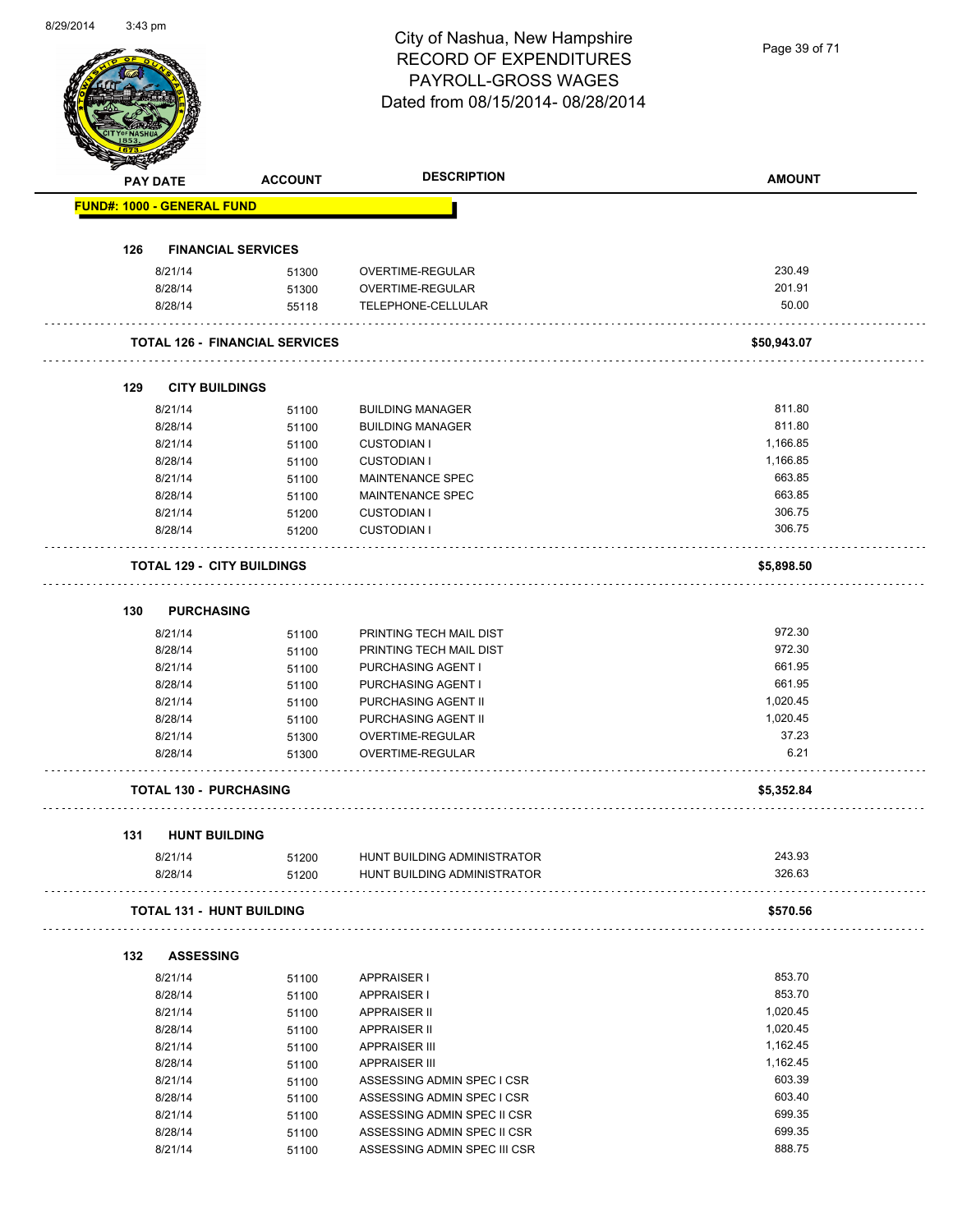Page 40 of 71

|     | <b>PAY DATE</b>                   | <b>ACCOUNT</b>                       | <b>DESCRIPTION</b>               | <b>AMOUNT</b> |
|-----|-----------------------------------|--------------------------------------|----------------------------------|---------------|
|     | <b>FUND#: 1000 - GENERAL FUND</b> |                                      |                                  |               |
| 132 | <b>ASSESSING</b>                  |                                      |                                  |               |
|     | 8/28/14                           |                                      | ASSESSING ADMIN SPEC III CSR     | 888.75        |
|     | 8/21/14                           | 51100                                | CHIEF ASSESSOR GIS MANAGER       | 2,120.90      |
|     |                                   | 51100                                | CHIEF ASSESSOR GIS MANAGER       | 2,120.90      |
|     | 8/28/14                           | 51100                                | DEPARTMENT COORDINATOR           | 844.04        |
|     | 8/21/14                           | 51100                                | DEPARTMENT COORDINATOR           | 844.04        |
|     | 8/28/14<br>8/21/14                | 51100                                | DEPUTY MANAGER APPRAISER IV      | 1,493.05      |
|     |                                   | 51100                                | DEPUTY MANAGER APPRAISER IV      | 1,493.05      |
|     | 8/28/14<br>8/28/14                | 51100<br>51512                       | <b>WAGES APPOINTED OFFICIALS</b> | 375.00        |
|     | <b>TOTAL 132 - ASSESSING</b>      |                                      |                                  | \$19,747.17   |
| 134 | <b>GIS</b>                        |                                      |                                  |               |
|     | 8/21/14                           | 51100                                | GIS TECHNICIAN II                | 1,042.60      |
|     | 8/28/14                           | 51100                                | <b>GIS TECHNICIAN II</b>         | 1.042.60      |
|     | <b>TOTAL 134 - GIS</b>            |                                      |                                  | \$2,085.20    |
| 140 |                                   | <b>PINEWOOD CEMETERY</b>             |                                  |               |
|     | 8/28/14                           | 55314                                | FIXED RATE MILEAGE ALLOWANCE     | 100.00        |
|     |                                   | <b>TOTAL 140 - PINEWOOD CEMETERY</b> |                                  | \$100.00      |
| 142 |                                   | <b>WOODLAWN CEMETERY</b>             |                                  |               |
|     | 8/21/14                           | 51100                                | <b>GROUNDSKEEPER CEMETERY</b>    | 1,301.50      |
|     | 8/28/14                           | 51100                                | <b>GROUNDSKEEPER CEMETERY</b>    | 1,301.50      |
|     | 8/21/14                           | 51100                                | <b>SUBFOREMAN CEMETERY</b>       | 744.15        |
|     | 8/28/14                           | 51100                                | SUBFOREMAN CEMETERY              | 744.15        |
|     | 8/21/14                           | 51100                                | SUPERINTENDENT CEMETERY I        | 1,044.70      |
|     | 8/28/14                           | 51100                                | SUPERINTENDENT CEMETERY I        | 1,044.70      |
|     | 8/21/14                           | 51300                                | OVERTIME-REGULAR                 | 97.61         |
|     | 8/21/14                           | 51400                                | <b>WAGES TEMP-SEASONAL</b>       | 1,290.00      |
|     | 8/28/14                           | 51400                                | WAGES TEMP-SEASONAL              | 1,520.00      |
|     |                                   | <b>TOTAL 142 - WOODLAWN CEMETERY</b> |                                  | \$9,088.31    |
| 144 |                                   | <b>EDGEWOOD CEMETERY</b>             |                                  |               |
|     | 8/21/14                           | 51100                                | <b>GROUNDSKEEPER CEMETERY</b>    | 1,123.73      |
|     | 8/28/14                           | 51100                                | <b>GROUNDSKEEPER CEMETERY</b>    | 1,127.15      |
|     | 8/21/14                           | 51100                                | SUBFOREMAN CEMETERY              | 811.80        |
|     | 8/28/14                           | 51100                                | SUBFOREMAN CEMETERY              | 811.80        |
|     | 8/21/14                           | 51100                                | SUPERINTENDENT CEMETERY II       | 1,148.25      |
|     | 8/28/14                           | 51100                                | SUPERINTENDENT CEMETERY II       | 1,148.25      |
|     | 8/21/14                           | 51400                                | WAGES TEMP-SEASONAL              | 1,760.00      |
|     | 8/28/14                           | 51400                                | <b>WAGES TEMP-SEASONAL</b>       | 1,440.00      |
|     | 8/28/14                           | 55314                                | FIXED RATE MILEAGE ALLOWANCE     | 100.00        |
|     |                                   |                                      |                                  |               |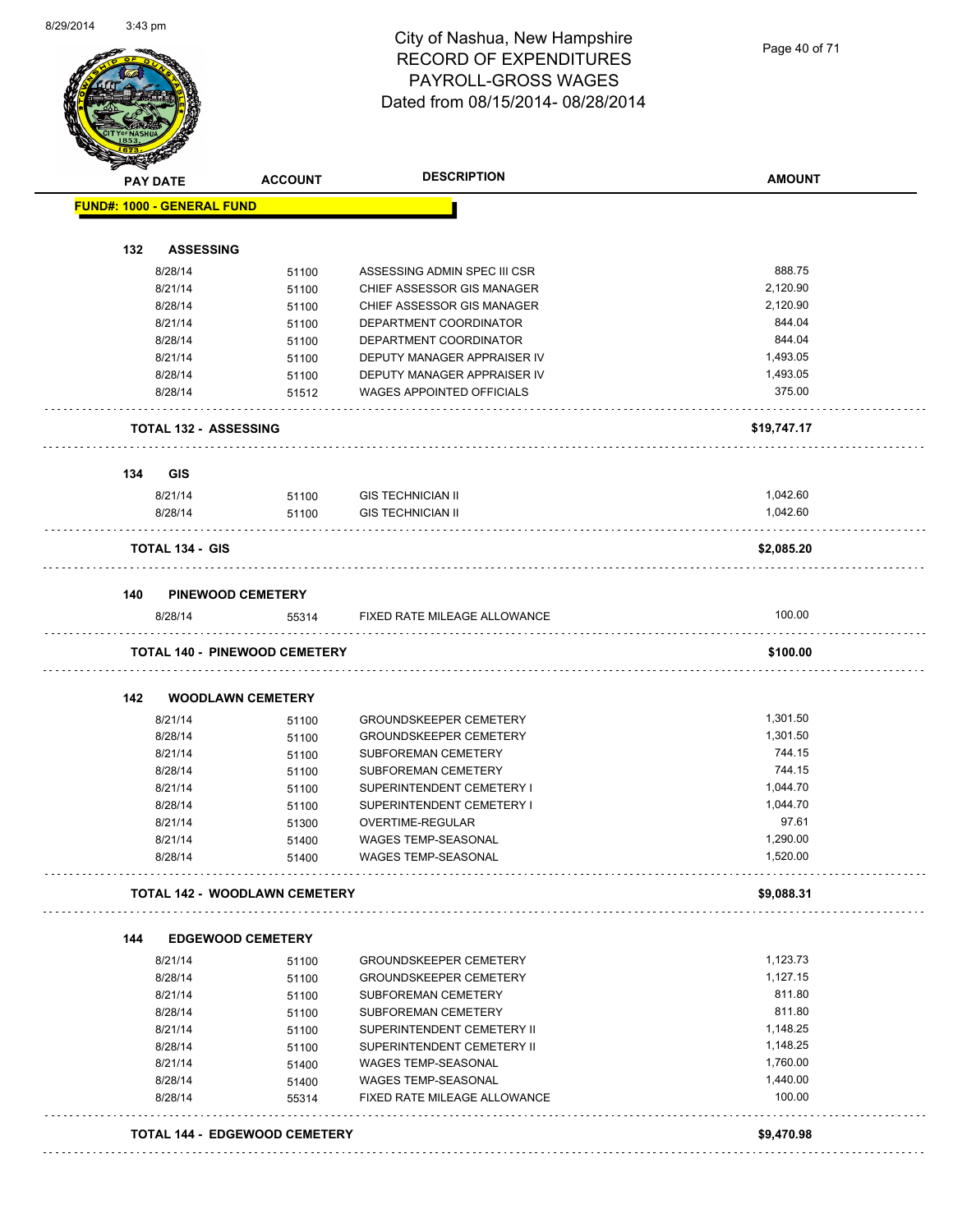

Page 41 of 71

**AMOUNT**

| <b>FUND#: 1000 - GENERAL FUND</b> |               |                |                                  |                      |
|-----------------------------------|---------------|----------------|----------------------------------|----------------------|
|                                   |               |                |                                  |                      |
| 150                               | <b>POLICE</b> |                |                                  |                      |
| 8/21/14                           |               | 51100          | <b>1ST YEAR OFFICERS</b>         | 5,719.20             |
| 8/28/14                           |               | 51100          | <b>1ST YEAR OFFICERS</b>         | 5,719.20             |
| 8/21/14                           |               | 51100          | <b>ACCOUNT CLERK III</b>         | 2,090.85             |
| 8/28/14                           |               | 51100          | <b>ACCOUNT CLERK III</b>         | 2,090.87             |
| 8/21/14                           |               | 51100          | ADMINISTRATIVE PROJECT SPEC      | 1,248.00             |
| 8/28/14                           |               | 51100          | ADMINISTRATIVE PROJECT SPEC      | 1,248.00             |
| 8/21/14                           |               | 51100          | ANIMAL CONTROL OFFICER           | 927.40               |
| 8/28/14                           |               | 51100          | ANIMAL CONTROL OFFICER           | 927.40               |
| 8/21/14                           |               | 51100          | AUTO MECHANIC 1ST CLASS          | 1,550.60             |
| 8/28/14                           |               | 51100          | AUTO MECHANIC 1ST CLASS          | 1,550.60             |
| 8/21/14                           |               | 51100          | <b>BUILDING MAINTENANCE SUPV</b> | 962.00               |
| 8/28/14                           |               | 51100          | <b>BUILDING MAINTENANCE SUPV</b> | 962.00               |
| 8/21/14                           |               | 51100          | <b>CAPTAIN</b>                   | 14,341.25            |
| 8/28/14                           |               | 51100          | <b>CAPTAIN</b>                   | 14,341.25            |
| 8/21/14                           |               | 51100          | CHIEF OF POLICE                  | 2,524.30             |
| 8/28/14                           |               | 51100          | CHIEF OF POLICE                  | 2,524.30             |
| 8/21/14                           |               | 51100          | COMM TECH ALL DESIGNATIONS       | 8,530.85             |
| 8/28/14                           |               | 51100          | COMM TECH ALL DESIGNATIONS       | 8,530.86             |
| 8/21/14                           |               | 51100          | COMMUNITY POLICE COORD CEMD      | 1,266.80             |
| 8/28/14                           |               | 51100          | COMMUNITY POLICE COORD CEMD      | 1,266.80             |
| 8/21/14                           |               | 51100          | <b>CRIME ANALYST</b>             | 1,199.75             |
| 8/28/14                           |               | 51100          | <b>CRIME ANALYST</b>             | 1,199.75             |
| 8/21/14                           |               | 51100          | <b>CUSTODIAN II</b>              | 723.40               |
| 8/28/14                           |               | 51100          | <b>CUSTODIAN II</b>              | 723.40               |
| 8/21/14                           |               | 51100          | <b>CUSTODIAN III</b>             | 1,414.00             |
| 8/28/14                           |               | 51100          | <b>CUSTODIAN III</b>             | 1,414.00             |
| 8/21/14                           |               | 51100          | DEPUTY CHIEF OF POLICE           | 4,575.00             |
| 8/28/14                           |               | 51100          | DEPUTY CHIEF OF POLICE           | 4,575.00             |
| 8/21/14                           |               | 51100          | DETENTION SPEC                   | 817.20               |
| 8/28/14                           |               | 51100          | DETENTION SPEC                   | 817.20               |
| 8/21/14                           |               | 51100          | DISPATCHERS ALL DESIGNATIONS     | 6,901.31             |
| 8/28/14                           |               | 51100          | DISPATCHERS ALL DESIGNATIONS     | 6,901.32             |
| 8/21/14                           |               | 51100          | FLEET MAINTENANCE ASST SUPV      | 900.80               |
| 8/28/14                           |               | 51100          | FLEET MAINTENANCE ASST SUPV      | 900.80               |
| 8/21/14                           |               | 51100          | IT MANAGER/SOFTWARE SPECIALIST   | 1,616.40             |
| 8/28/14                           |               | 51100          | IT MANAGER/SOFTWARE SPECIALIST   | 1,616.40             |
| 8/21/14                           |               | 51100          | <b>LEGAL SECRETARY</b>           | 661.85               |
| 8/28/14                           |               | 51100          | <b>LEGAL SECRETARY</b>           | 661.85               |
| 8/21/14                           |               | 51100          | LIEUTENANT                       | 15,632.55            |
| 8/28/14                           |               | 51100          | LIEUTENANT                       | 15,632.55            |
| 8/21/14                           |               | 51100          | NPD BUSINESS COORDINATOR         | 962.00               |
| 8/28/14                           |               | 51100          | NPD BUSINESS COORDINATOR         | 962.00               |
| 8/21/14                           |               | 51100          | NPD BUSINESS MANAGER             | 1,709.65             |
| 8/28/14                           |               | 51100          | NPD BUSINESS MANAGER             | 1,709.65             |
| 8/21/14                           |               | 51100          | NPD NETWORK ADMINISTRATOR        | 1,288.45<br>1,288.45 |
| 8/28/14                           |               | 51100          | NPD NETWORK ADMINISTRATOR        |                      |
| 8/21/14                           |               | 51100          | PARALEGAL                        | 925.55<br>925.55     |
| 8/28/14<br>8/21/14                |               | 51100          | PARALEGAL<br>PATROLMAN ALL RANKS | 152,618.68           |
| 8/28/14                           |               | 51100          | PATROLMAN ALL RANKS              | 152,751.44           |
| 8/21/14                           |               | 51100          | POLICE ATTORNEY                  | 1,561.60             |
| 8/28/14                           |               | 51100<br>51100 | POLICE ATTORNEY                  | 1,561.60             |
|                                   |               |                |                                  |                      |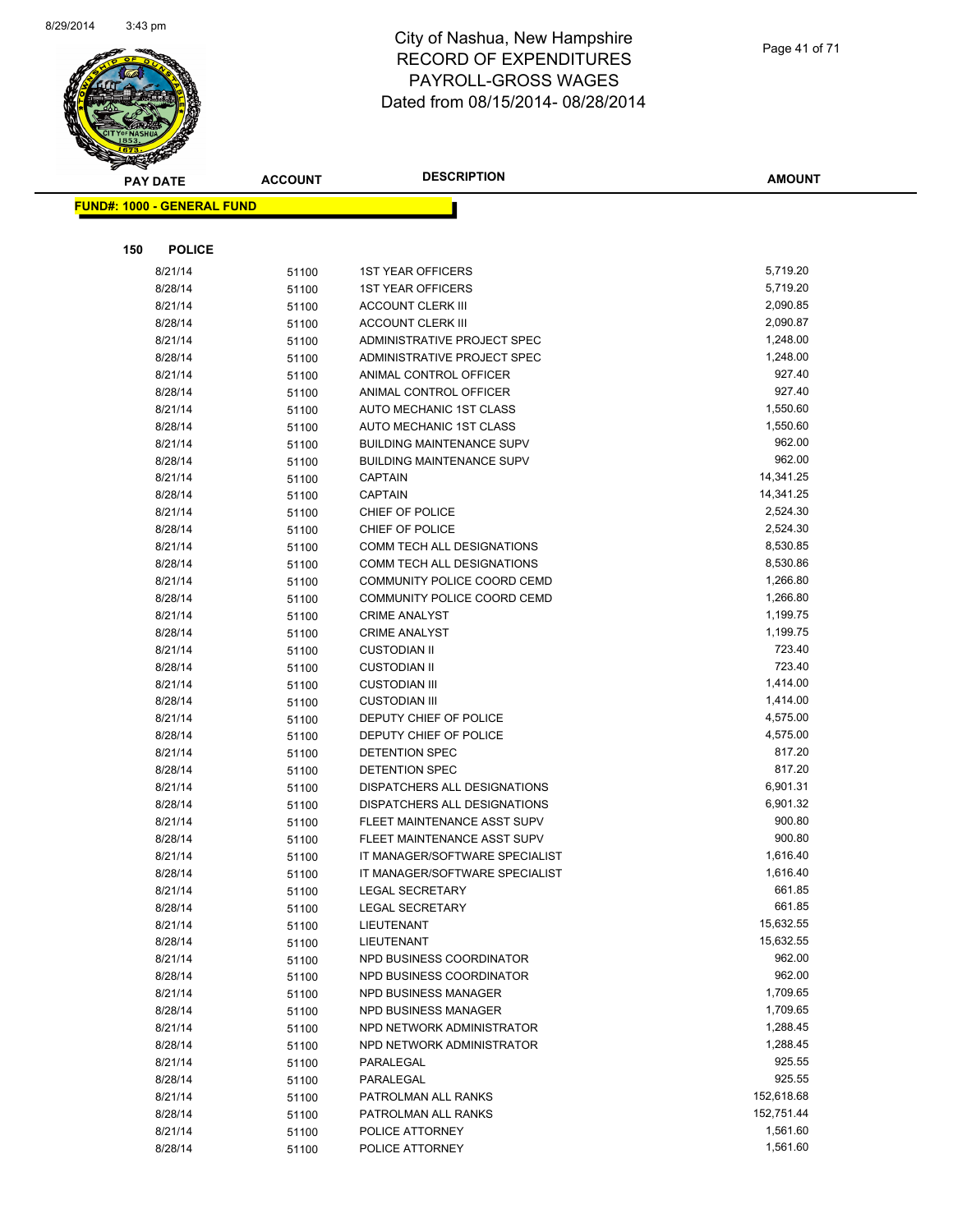

| <b>PAY DATE</b>                   | <b>ACCOUNT</b> | <b>DESCRIPTION</b>             | <b>AMOUNT</b> |
|-----------------------------------|----------------|--------------------------------|---------------|
| <b>FUND#: 1000 - GENERAL FUND</b> |                |                                |               |
|                                   |                |                                |               |
| 150<br><b>POLICE</b>              |                |                                |               |
| 8/21/14                           | 51100          | <b>RECORDS MANAGER</b>         | 1,230.00      |
| 8/28/14                           | 51100          | <b>RECORDS MANAGER</b>         | 1,230.00      |
| 8/21/14                           | 51100          | <b>RECORDS TECHNICIAN I</b>    | 1,853.95      |
| 8/28/14                           | 51100          | <b>RECORDS TECHNICIAN I</b>    | 1,853.95      |
| 8/21/14                           | 51100          | RECORDS TECHNICIAN II          | 1,608.00      |
| 8/28/14                           | 51100          | <b>RECORDS TECHNICIAN II</b>   | 1,608.00      |
| 8/21/14                           | 51100          | SEC DOMESTIC VIOLENCE UNIT     | 683.95        |
| 8/28/14                           | 51100          | SEC DOMESTIC VIOLENCE UNIT     | 683.95        |
| 8/21/14                           | 51100          | SECRETARIAL SUPV DET BUREAU    | 882.80        |
| 8/28/14                           | 51100          | SECRETARIAL SUPV DET BUREAU    | 882.80        |
| 8/21/14                           | 51100          | <b>SECRETARY III</b>           | 2,662.40      |
| 8/28/14                           | 51100          | <b>SECRETARY III</b>           | 2,662.40      |
| 8/21/14                           | 51100          | <b>SECRETARY V</b>             | 3,159.19      |
| 8/28/14                           | 51100          | <b>SECRETARY V</b>             | 3,159.20      |
| 8/21/14                           | 51100          | <b>SERGEANT</b>                | 36,533.12     |
| 8/28/14                           | 51100          | <b>SERGEANT</b>                | 85,531.19     |
| 8/21/14                           | 51100          | <b>SUPV POLICE FLEET</b>       | 1,222.00      |
| 8/28/14                           | 51100          | <b>SUPV POLICE FLEET</b>       | 1,222.00      |
| 8/21/14                           | 51200          | <b>ACCREDITATION MANAGER</b>   | 1,017.76      |
| 8/28/14                           | 51200          | <b>ACCREDITATION MANAGER</b>   | 1,017.76      |
| 8/21/14                           | 51200          | DETENTION SPEC                 | 699.16        |
| 8/28/14                           | 51200          | DETENTION SPEC                 | 699.16        |
| 8/21/14                           | 51200          | POLICE ATTORNEY PT             | 1,208.96      |
| 8/28/14                           | 51200          | POLICE ATTORNEY PT             | 1,208.96      |
| 8/21/14                           | 51200          | PRISONER TRANSPORT OFFICER     | 726.00        |
| 8/28/14                           | 51200          | PRISONER TRANSPORT OFFICER     | 726.00        |
| 8/21/14                           | 51300          | OVERTIME-REGULAR               | 1,898.42      |
| 8/28/14                           | 51300          | OVERTIME-REGULAR               | 3,422.63      |
| 8/21/14                           | 51309          | <b>OVERTIME-TRAINING</b>       | 121.44        |
| 8/21/14                           | 51315          | <b>OVERTIME-WITNESS</b>        | 3,185.64      |
| 8/28/14                           | 51315          | <b>OVERTIME-WITNESS</b>        | 3,488.38      |
| 8/21/14                           | 51322          | OVERTIME-INVESTIGATIVE         | 7,963.74      |
| 8/28/14                           | 51322          | OVERTIME-INVESTIGATIVE         | 12,217.43     |
| 8/21/14                           | 51330          | OVERTIME-COVERAGE              | 13,198.09     |
| 8/28/14                           | 51330          | OVERTIME-COVERAGE              | 15,692.77     |
| 8/21/14                           | 51412          | <b>WAGES PER DIEM</b>          | 1,280.00      |
| 8/28/14                           | 51412          | <b>WAGES PER DIEM</b>          | 1,280.00      |
| 8/21/14                           | 51600          | LONGEVITY                      | 3,200.00      |
| 8/28/14                           | 55118          | TELEPHONE-CELLULAR             | 117.00        |
| 8/21/14                           | 61107          | <b>CLOTHING &amp; UNIFORMS</b> | 1,130.86      |
| 8/28/14                           | 61107          | <b>CLOTHING &amp; UNIFORMS</b> | 1,068.84      |
| <b>TOTAL 150 - POLICE</b>         |                |                                | \$690,709.58  |

#### **152 FIRE**

 $\mathbb{Z}^2$  .  $\mathbb{Z}^2$ 

| 8/21/14 | 51100 | ADMINISTRATIVE ASSISTANT II    | 2.206.25 |
|---------|-------|--------------------------------|----------|
| 8/28/14 | 51100 | ADMINISTRATIVE ASSISTANT II    | 2.206.25 |
| 8/21/14 | 51100 | ASST FIRE CHIEF                | 2.075.08 |
| 8/28/14 | 51100 | ASST FIRE CHIFF                | 2.075.08 |
| 8/21/14 | 51100 | ASST SUPERINTENDENT FIRE ALARM | 1.605.36 |
| 8/28/14 | 51100 | ASST SUPERINTENDENT FIRE ALARM | 1.605.36 |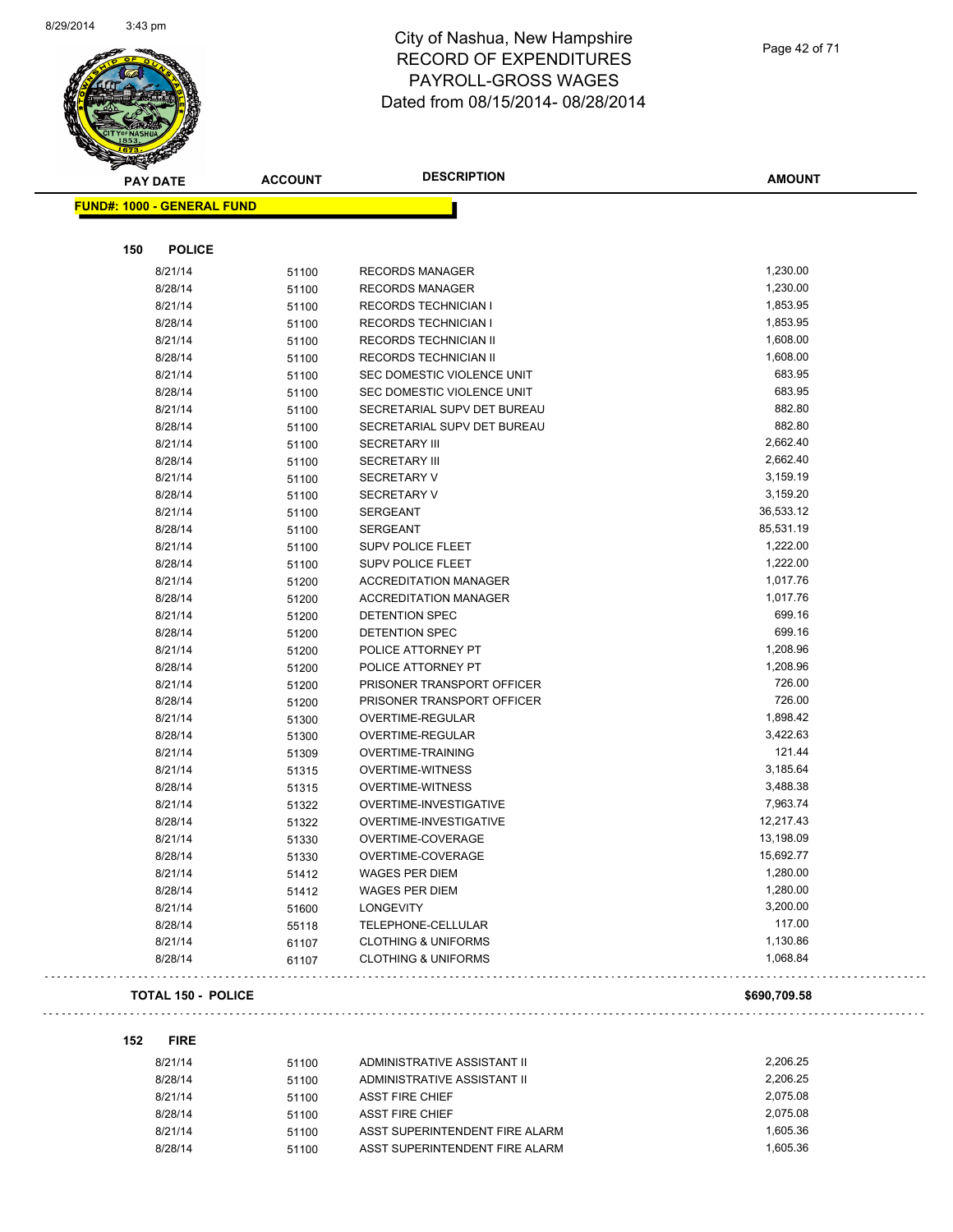

**FUND#: 1000 - GENERAL FUND**

#### City of Nashua, New Hampshire RECORD OF EXPENDITURES PAYROLL-GROSS WAGES Dated from 08/15/2014- 08/28/2014

| 152<br><b>FIRE</b> |                            |                                       |              |
|--------------------|----------------------------|---------------------------------------|--------------|
| 8/21/14            | 51100                      | ASST SUPERINTENDENT FIRE FLEET        | 861.22       |
| 8/28/14            | 51100                      | ASST SUPERINTENDENT FIRE FLEET        | 861.22       |
| 8/21/14            | 51100                      | ASST SUPERINTENDENT PREVENTION        | 3,010.52     |
| 8/28/14            | 51100                      | ASST SUPERINTENDENT PREVENTION        | 3,010.52     |
| 8/21/14            | 51100                      | <b>CAPTAIN</b>                        | 12,179.14    |
| 8/28/14            | 51100                      | <b>CAPTAIN</b>                        | 12,179.18    |
| 8/21/14            | 51100                      | CAPTAIN FIRE TRAINING SAFETY          | 1,704.12     |
| 8/28/14            | 51100                      | CAPTAIN FIRE TRAINING SAFETY          | 1,704.12     |
| 8/21/14            | 51100                      | DEPUTY FIRE CHIEF                     | 7,506.72     |
| 8/28/14            | 51100                      | DEPUTY FIRE CHIEF                     | 7,506.70     |
| 8/21/14            | 51100                      | <b>EXEC ASST BUSINESS COORD</b>       | 1,041.35     |
| 8/28/14            | 51100                      | <b>EXEC ASST BUSINESS COORD</b>       | 1,041.35     |
| 8/21/14            | 51100                      | FIRE ALARM LINEMAN                    | 1,327.88     |
| 8/28/14            | 51100                      | FIRE ALARM LINEMAN                    | 1,327.88     |
| 8/21/14            | 51100                      | <b>FIRE CHIEF</b>                     | 2,380.24     |
| 8/28/14            | 51100                      | <b>FIRE CHIEF</b>                     | 2,380.24     |
| 8/21/14            | 51100                      | FIRE DISPATCH ALL RANKS               | 7,107.05     |
| 8/28/14            | 51100                      | FIRE DISPATCH ALL RANKS               | 7,272.12     |
| 8/21/14            | 51100                      | FIRE DISPATCHER CLERK TRAINER         | 1,531.02     |
| 8/28/14            | 51100                      | FIRE DISPATCHER CLERK TRAINER         | 1,084.47     |
| 8/21/14            | 51100                      | <b>FIRE LIEUTENANT</b>                | 37,561.80    |
| 8/28/14            | 51100                      | <b>FIRE LIEUTENANT</b>                | 37,489.30    |
| 8/21/14            | 51100                      | <b>FIRE MECHANIC</b>                  | 1,341.20     |
| 8/28/14            | 51100                      | <b>FIRE MECHANIC</b>                  | 1,341.20     |
| 8/21/14            | 51100                      | FIRE TRAINING OFFICER                 | 1,605.36     |
| 8/28/14            | 51100                      | FIRE TRAINING OFFICER                 | 1,605.36     |
| 8/21/14            | 51100                      | <b>FIREFIGHTERS ALL RANKS</b>         | 115,525.71   |
| 8/28/14            | 51100                      | FIREFIGHTERS ALL RANKS                | 116,180.04   |
| 8/21/14            | 51100                      | SUPERINTENDENT FIRE ALARM             | 960.56       |
| 8/28/14            | 51100                      | SUPERINTENDENT FIRE ALARM             | 960.56       |
| 8/21/14            | 51100                      | SUPERINTENDENT FIRE FLEET             | 1,670.56     |
| 8/28/14            | 51100                      | SUPERINTENDENT FIRE FLEET             | 1,670.56     |
| 8/21/14            | 51100                      | SUPERINTENDENT FIRE PREVENTION        | 1,629.80     |
| 8/28/14            | 51100                      | SUPERINTENDENT FIRE PREVENTION        | 1,629.80     |
| 8/21/14            | 51300                      | OVERTIME-REGULAR                      | 1,534.30     |
| 8/28/14            | 51300                      | OVERTIME-REGULAR                      | 2,205.44     |
| 8/21/14            | 51330                      | OVERTIME-COVERAGE                     | 18,114.83    |
| 8/28/14            | 51330                      | OVERTIME-COVERAGE                     | 13,316.15    |
| 8/21/14            | 51650                      | <b>ADDITIONAL HOURS</b>               | 43,696.52    |
| 8/28/14            | 51650                      | <b>ADDITIONAL HOURS</b>               | 32,815.10    |
| 8/21/14            | 51700                      | <b>STIPENDS</b>                       | 4,487.93     |
| 8/28/14            | 51700                      | <b>STIPENDS</b>                       | 4,501.56     |
| 8/28/14            | 55118                      | TELEPHONE-CELLULAR                    | 352.00       |
| 8/21/14            | 61107                      | <b>CLOTHING &amp; UNIFORMS</b>        | 600.00       |
| 8/28/14            | 61107                      | <b>CLOTHING &amp; UNIFORMS</b>        | 79.50        |
| TOTAL 152 - FIRE   |                            |                                       | \$531,665.58 |
| 153                | <b>BUILDING INSPECTION</b> |                                       |              |
| 8/21/14            | 51100                      | <b>BUILDING AND UTILITIES INSPCTR</b> | 3,224.39     |
| 8/28/14            | 51100                      | <b>BUILDING AND UTILITIES INSPCTR</b> | 3,224.41     |

Page 43 of 71

**AMOUNT**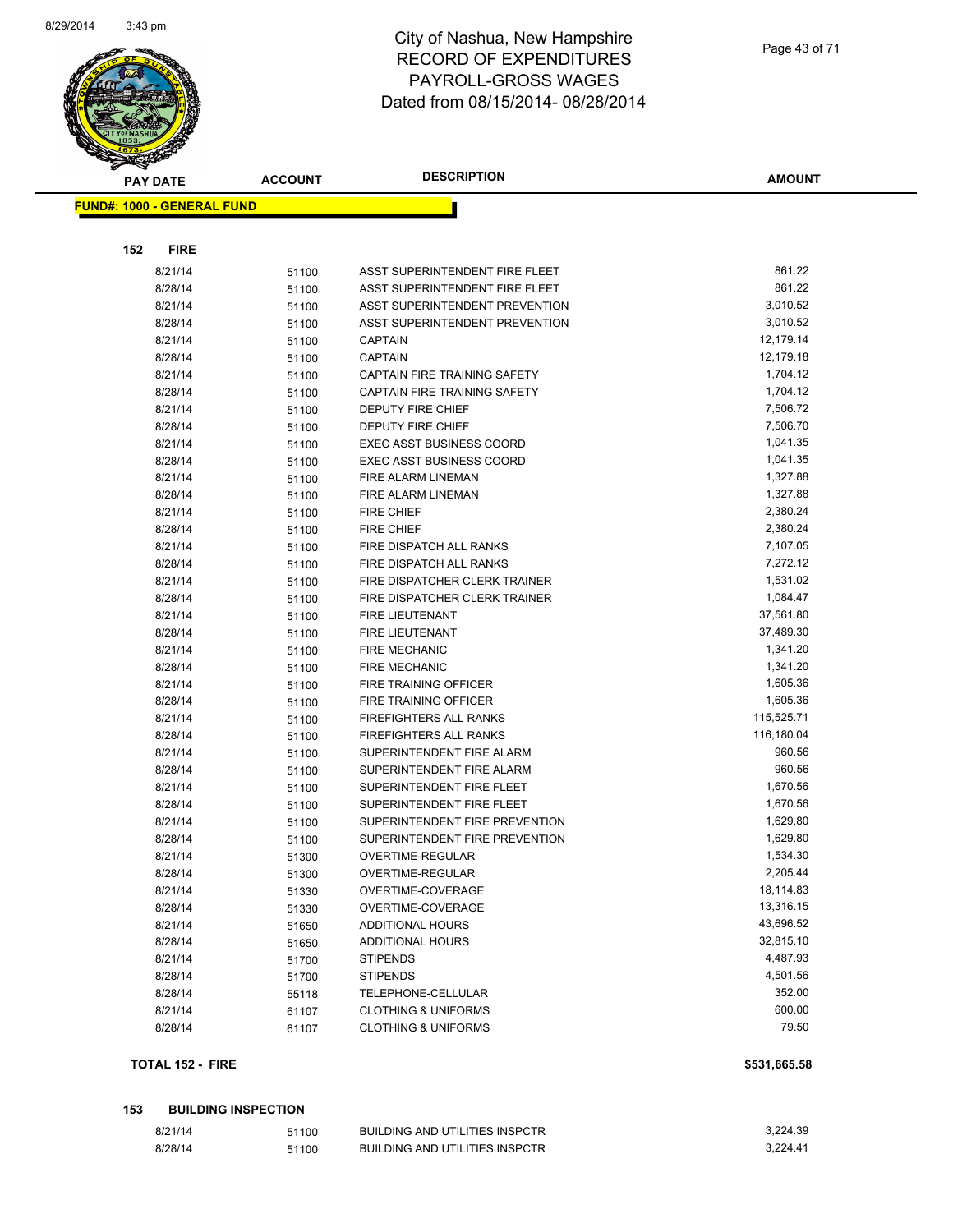Page 44 of 71

|     | <b>PAY DATE</b>                   | <b>ACCOUNT</b>                             | <b>DESCRIPTION</b>                                     | <b>AMOUNT</b>      |
|-----|-----------------------------------|--------------------------------------------|--------------------------------------------------------|--------------------|
|     | <b>FUND#: 1000 - GENERAL FUND</b> |                                            |                                                        |                    |
|     |                                   |                                            |                                                        |                    |
| 153 |                                   | <b>BUILDING INSPECTION</b>                 |                                                        |                    |
|     | 8/21/14                           | 51100                                      | <b>BUILDING DEPARTMENT MANAGER</b>                     | 1,408.20           |
|     | 8/28/14                           | 51100                                      | <b>BUILDING DEPARTMENT MANAGER</b>                     | 1,408.20           |
|     | 8/21/14                           | 51100                                      | PERMIT TECHNICIAN I                                    | 601.55             |
|     | 8/28/14                           | 51100                                      | PERMIT TECHNICIAN I                                    | 601.55             |
|     | 8/21/14                           | 51100                                      | PERMIT TECHNICIAN III                                  | 734.80             |
|     | 8/28/14                           | 51100                                      | PERMIT TECHNICIAN III                                  | 734.81             |
|     | 8/21/14                           | 51100                                      | <b>PLANS EXAMINER</b>                                  | 1,131.51           |
|     | 8/28/14                           | 51100                                      | <b>PLANS EXAMINER</b>                                  | 1,131.50           |
|     | 8/21/14                           | 51200                                      | <b>BUILDING AND UTILITIES INSPCTR</b>                  | 768.60             |
|     | 8/28/14                           | 51200                                      | <b>BUILDING AND UTILITIES INSPCTR</b>                  | 794.22             |
|     |                                   | <b>TOTAL 153 - BUILDING INSPECTION</b>     |                                                        | \$15,763.74        |
| 155 |                                   | <b>CODE ENFORCEMENT</b>                    |                                                        |                    |
|     | 8/21/14                           | 51100                                      | <b>CODE ENFORCEMENT OFFICER II</b>                     | 2,026.65           |
|     | 8/28/14                           | 51100                                      | <b>CODE ENFORCEMENT OFFICER II</b>                     | 2,026.65           |
|     | 8/21/14                           | 51100                                      | MGR CODE ENFORCEMENT DEPT                              | 1,328.20           |
|     | 8/28/14                           | 51100                                      | MGR CODE ENFORCEMENT DEPT                              | 1,328.20           |
|     |                                   |                                            |                                                        |                    |
|     |                                   | <b>TOTAL 155 - CODE ENFORCEMENT</b>        |                                                        | \$6,709.70         |
| 156 |                                   | <b>EMERGENCY MANAGEMENT</b>                |                                                        |                    |
|     | 8/21/14                           | 51100                                      | <b>EMERGENCY MANAGEMENT DIRECTOR</b>                   | 1,485.70           |
|     | 8/28/14                           | 51100                                      | <b>EMERGENCY MANAGEMENT DIRECTOR</b>                   | 1,485.70           |
|     | 8/28/14                           | 55118                                      | TELEPHONE-CELLULAR                                     | 50.00              |
|     |                                   |                                            |                                                        |                    |
|     |                                   | <b>TOTAL 156 - EMERGENCY MANAGEMENT</b>    |                                                        | \$3,021.40         |
|     |                                   |                                            |                                                        |                    |
| 157 |                                   | <b>CITYWIDE COMMUNICATIONS</b>             |                                                        |                    |
|     | 8/21/14                           | 51100                                      | <b>COMM SYS ENGR TECH</b>                              | 1,512.40           |
|     | 8/28/14                           | 51100                                      | <b>COMM SYS ENGR TECH</b>                              | 1,512.40           |
|     | 8/21/14                           | 51200                                      | RADIO SYSTEMS MANAGER                                  | 1,283.52           |
|     | 8/28/14<br>8/28/14                | 51200<br>55118                             | RADIO SYSTEMS MANAGER<br>TELEPHONE-CELLULAR            | 1,283.52<br>100.00 |
|     |                                   | <b>TOTAL 157 - CITYWIDE COMMUNICATIONS</b> |                                                        | \$5,691.84         |
|     |                                   |                                            |                                                        |                    |
| 160 |                                   | <b>PUBLIC WORKS-ADMIN/ENGINEERING</b>      |                                                        |                    |
|     | 8/21/14                           | 51100                                      | ADMINISTRATIVE ASSISTANT II                            | 665.60             |
|     | 8/28/14                           | 51100                                      | ADMINISTRATIVE ASSISTANT II                            | 665.60             |
|     | 8/21/14                           | 51100                                      | CITIZEN SERVICES COORDINATOR                           | 721.90             |
|     | 8/28/14                           | 51100                                      | CITIZEN SERVICES COORDINATOR                           | 721.90             |
|     | 8/21/14                           | 51100                                      | <b>CITY ENGINEER</b>                                   | 1,014.20           |
|     | 8/28/14                           | 51100                                      | <b>CITY ENGINEER</b>                                   | 1,014.20           |
|     | 8/21/14                           | 51100                                      | DEPUTY MANAGER OF ENGINEERING                          | 690.10             |
|     | 8/28/14<br>8/21/14                | 51100<br>51100                             | DEPUTY MANAGER OF ENGINEERING<br>DIRECTOR PUBLIC WORKS | 690.10<br>1,484.40 |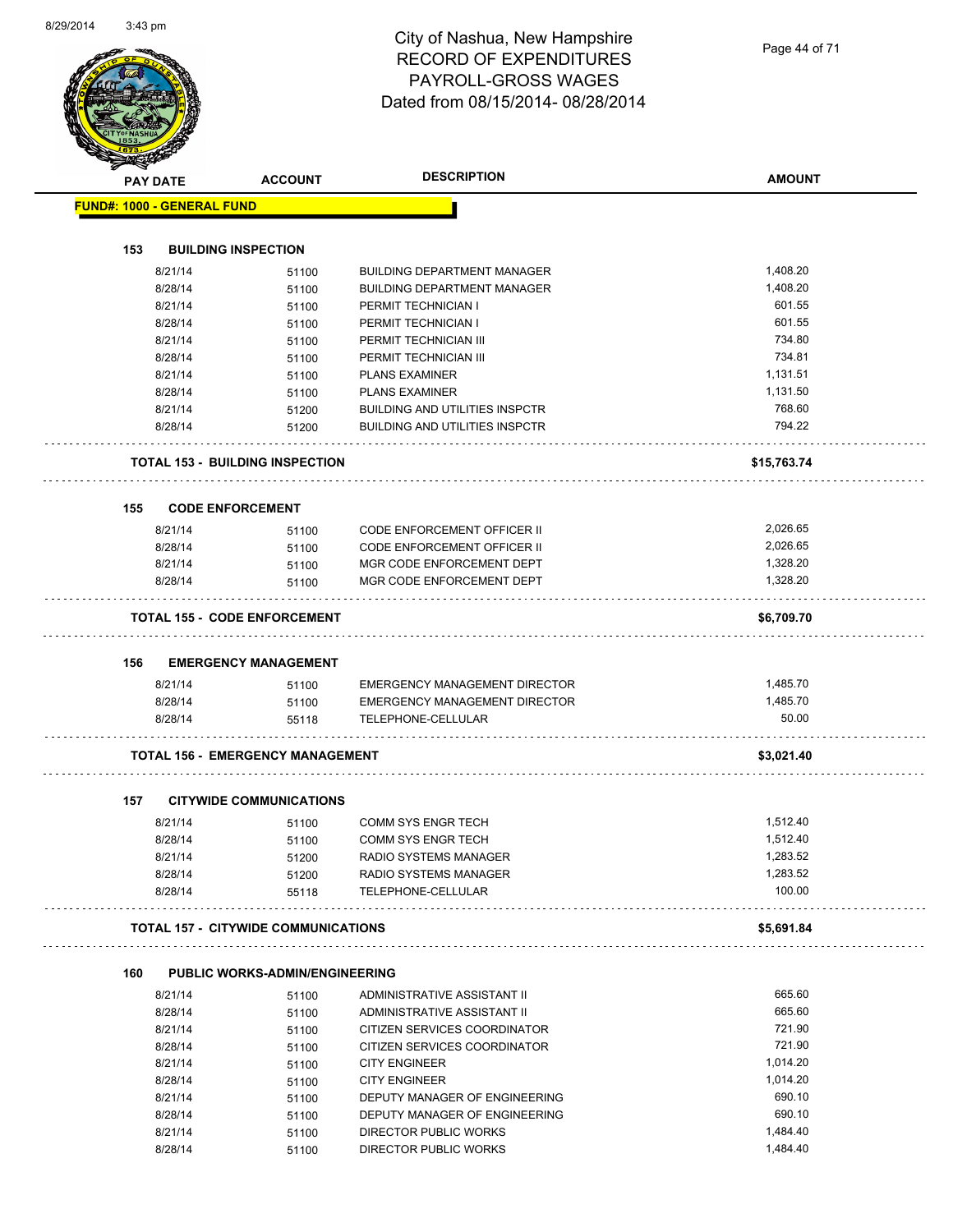| <b>PAY DATE</b>                   | <b>ACCOUNT</b>                             | <b>DESCRIPTION</b>                     | <b>AMOUNT</b>   |
|-----------------------------------|--------------------------------------------|----------------------------------------|-----------------|
| <b>FUND#: 1000 - GENERAL FUND</b> |                                            |                                        |                 |
|                                   |                                            |                                        |                 |
| 160                               | <b>PUBLIC WORKS-ADMIN/ENGINEERING</b>      |                                        |                 |
| 8/21/14                           | 51100                                      | <b>DIVISION OPERATIONS MANAGER</b>     | 1,413.40        |
| 8/28/14                           | 51100                                      | DIVISION OPERATIONS MANAGER            | 1,413.40        |
| 8/21/14                           | 51100                                      | DPW CONTRACT ADMINISTRATOR             | 324.85          |
| 8/28/14                           | 51100                                      | DPW CONTRACT ADMINISTRATOR             | 324.85          |
| 8/21/14                           | 51100                                      | <b>ENGINEERING INSPECTORS</b>          | 1,805.20        |
| 8/28/14                           | 51100                                      | <b>ENGINEERING INSPECTORS</b>          | 1,805.20        |
| 8/21/14                           | 51100                                      | <b>SENIOR FOREMAN</b>                  | 1,285.00        |
| 8/28/14                           | 51100                                      | <b>SENIOR FOREMAN</b>                  | 1,284.99        |
| 8/21/14                           | 51100                                      | SENIOR STAFF ENGINEER                  | 2,475.55        |
| 8/28/14                           | 51100                                      | SENIOR STAFF ENGINEER                  | 2,475.55        |
| 8/21/14                           | 51100                                      | SENIOR TRAFFIC ENGINEER                | 1,579.20        |
| 8/28/14                           | 51100                                      | SENIOR TRAFFIC ENGINEER                | 1,579.20        |
| 8/21/14                           | 51100                                      | STREET CONSTRUCTION ENGINEER           | 1,312.00        |
| 8/28/14                           | 51100                                      | STREET CONSTRUCTION ENGINEER           | 1,312.00        |
| 8/21/14                           | 51100                                      | <b>SURVEY TECHNICIAN</b>               | 1,096.65        |
| 8/28/14                           | 51100                                      | <b>SURVEY TECHNICIAN</b>               | 1,096.65        |
| 8/28/14<br>8/28/14                | 51300<br>55118                             | OVERTIME-REGULAR<br>TELEPHONE-CELLULAR | 48.18<br>234.00 |
|                                   | TOTAL 160 - PUBLIC WORKS-ADMIN/ENGINEERING |                                        | \$32,018.27     |
| <b>STREETS</b><br>161             |                                            |                                        |                 |
| 8/21/14                           | 51100                                      | ADMINISTRATIVE ASSISTANT III           | 953.25          |
| 8/28/14                           | 51100                                      | ADMINISTRATIVE ASSISTANT III           | 953.25          |
| 8/21/14                           | 51100                                      | AUTO MECH 1ST CLASS NIGHTS             |                 |
|                                   |                                            |                                        | 2,029.83        |
| 8/28/14                           |                                            | AUTO MECH 1ST CLASS NIGHTS             | 2,022.40        |
| 8/21/14                           | 51100                                      | AUTO MECH 2ND CLASS                    | 1,818.40        |
| 8/28/14                           | 51100<br>51100                             | AUTO MECH 2ND CLASS                    | 2,295.51        |
| 8/21/14                           | 51100                                      | AUTO MECH 2ND CLASS NIGHTS             | 921.20          |
| 8/28/14                           | 51100                                      | AUTO MECH 2ND CLASS NIGHTS             | 921.20          |
| 8/21/14                           | 51100                                      | AUTO MECHANIC 1ST CLASS                | 2,993.60        |
| 8/28/14                           | 51100                                      | AUTO MECHANIC 1ST CLASS                | 2,993.60        |
| 8/21/14                           | 51100                                      | EQUIP OPR STREET REPAIR                | 7,557.43        |
| 8/28/14                           | 51100                                      | EQUIP OPR STREET REPAIR                | 7,345.38        |
| 8/21/14                           | 51100                                      | FLEET MAINTENANCE FOREMAN              | 1,096.65        |
| 8/28/14                           | 51100                                      | FLEET MAINTENANCE FOREMAN              | 1,096.65        |
| 8/21/14                           | 51100                                      | FLEET MANAGER STREET DEPT              | 1,087.50        |
| 8/28/14                           | 51100                                      | FLEET MANAGER STREET DEPT              | 1,087.50        |
| 8/21/14                           | 51100                                      | <b>MASON PIPELAYER</b>                 | 1,739.20        |
| 8/28/14                           | 51100                                      | <b>MASON PIPELAYER</b>                 | 1,761.11        |
| 8/21/14                           | 51100                                      | OPERATIONS COORDINATOR                 | 788.05          |
| 8/28/14                           | 51100                                      | OPERATIONS COORDINATOR                 | 788.04          |
| 8/21/14                           | 51100                                      | <b>SIGN MAINTENANCE</b>                | 865.60          |
| 8/28/14                           | 51100                                      | <b>SIGN MAINTENANCE</b>                | 865.60          |
| 8/21/14                           | 51100                                      | SIGN MAINTENANCE ASSISTANT             | 807.21          |
| 8/28/14                           | 51100                                      | SIGN MAINTENANCE ASSISTANT             | 807.20          |
| 8/21/14                           | 51100                                      | STOREKEEPER PWD                        | 895.65          |
| 8/28/14                           | 51100                                      | STOREKEEPER PWD                        | 895.65          |
| 8/21/14                           | 51100                                      | STR CONSTR RPR AND PERMT COORD         | 1,075.15        |
| 8/28/14                           | 51100                                      | STR CONSTR RPR AND PERMT COORD         | 1,075.15        |
| 8/21/14                           | 51100                                      | STREET FOREMAN                         | 4,616.59        |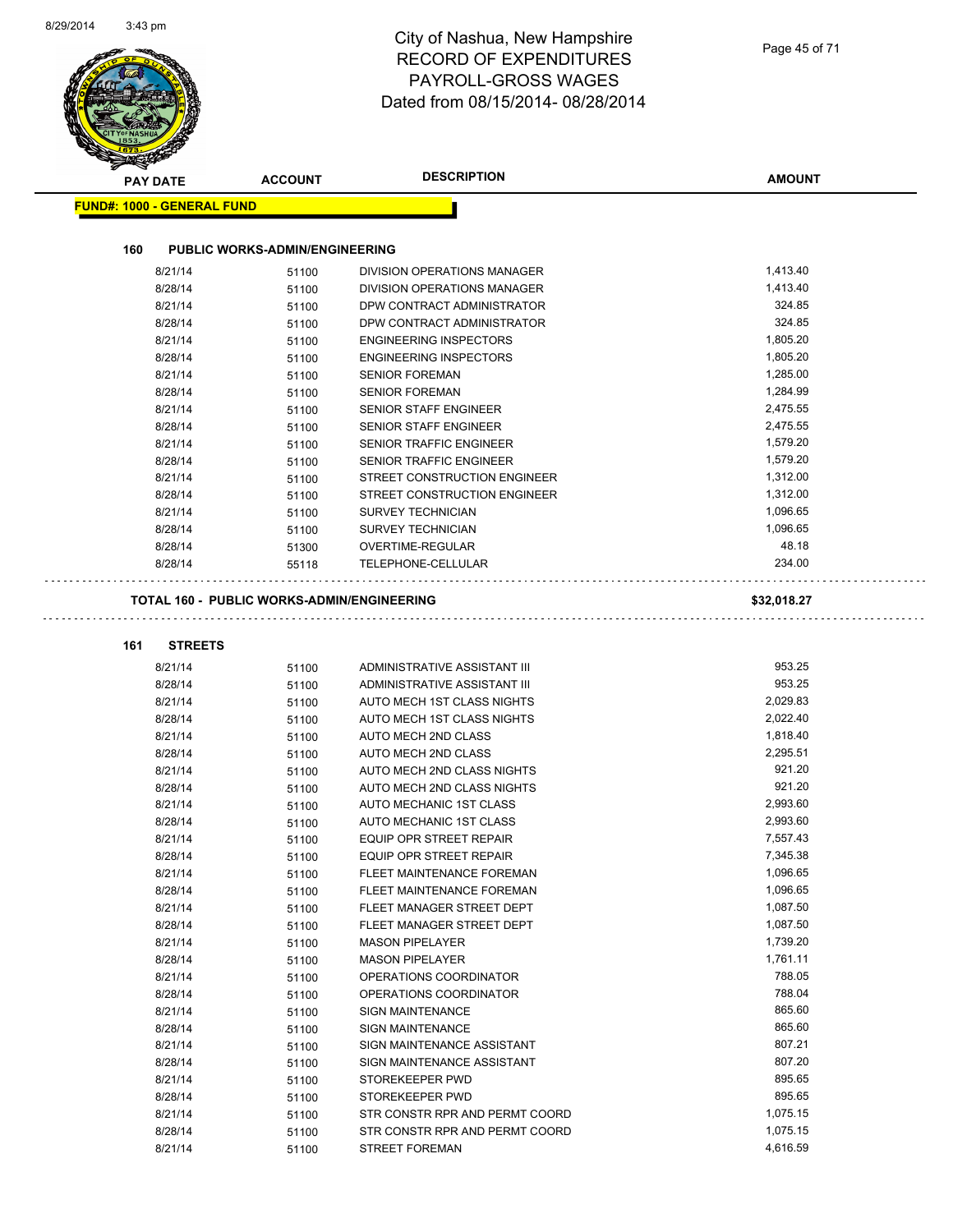

Page 46 of 71

|     | <b>PAY DATE</b>    | <b>ACCOUNT</b>                        | <b>DESCRIPTION</b>                     | <b>AMOUNT</b>   |
|-----|--------------------|---------------------------------------|----------------------------------------|-----------------|
|     |                    | <b>FUND#: 1000 - GENERAL FUND</b>     |                                        |                 |
|     |                    |                                       |                                        |                 |
| 161 | <b>STREETS</b>     |                                       |                                        |                 |
|     | 8/28/14            | 51100                                 | <b>STREET FOREMAN</b>                  | 4,789.71        |
|     | 8/21/14            | 51100                                 | SUPERINTENDENT OF STREETS              | 1,771.20        |
|     | 8/28/14            | 51100                                 | SUPERINTENDENT OF STREETS              | 1,771.20        |
|     | 8/21/14            | 51100                                 | TRAFFIC MAINTENANCE ASSISTANT          | 860.80          |
|     | 8/28/14            | 51100                                 | TRAFFIC MAINTENANCE ASSISTANT          | 860.80          |
|     | 8/21/14            | 51100                                 | <b>TRAFFIC MANAGER</b>                 | 1,371.00        |
|     | 8/28/14            | 51100                                 | <b>TRAFFIC MANAGER</b>                 | 1,371.00        |
|     | 8/21/14            | 51100                                 | <b>TRAFFIC TECHNICIAN I</b>            | 2,071.20        |
|     | 8/28/14            | 51100                                 | <b>TRAFFIC TECHNICIAN I</b>            | 2,071.20        |
|     | 8/21/14            | 51100                                 | TRUCK DRIVER STREET REPAIR             | 15,494.00       |
|     | 8/28/14            | 51100                                 | TRUCK DRIVER STREET REPAIR             | 15,523.23       |
|     | 8/21/14            | 51100                                 | <b>WELDER FIRST CLASS</b>              | 1,996.80        |
|     | 8/28/14            | 51100                                 | <b>WELDER FIRST CLASS</b>              | 1,984.80        |
|     | 8/21/14            | 51300                                 | OVERTIME-REGULAR                       | 1,364.32        |
|     | 8/28/14            | 51300                                 | OVERTIME-REGULAR                       | 1,559.27        |
|     | 8/21/14            | 51600                                 | LONGEVITY                              | 2,200.00        |
|     | 8/28/14            | 55118                                 | TELEPHONE-CELLULAR                     | 67.00           |
|     |                    | <b>TOTAL 161 - STREETS</b>            |                                        | \$111,281.08    |
|     |                    |                                       |                                        |                 |
| 166 |                    | <b>PARKING LOTS</b>                   |                                        |                 |
|     | 8/21/14            | 51100                                 | ADMINISTRATIVE ASSISTANT II            | 665.60          |
|     | 8/28/14            | 51100                                 | ADMINISTRATIVE ASSISTANT II            | 665.60          |
|     | 8/21/14            | 51100                                 | PARKING MAINTENANCE                    | 1,315.20        |
|     | 8/28/14            | 51100                                 | PARKING MAINTENANCE                    | 1,315.20        |
|     | 8/21/14            | 51300                                 | OVERTIME-REGULAR                       | 253.43          |
|     | 8/28/14<br>8/28/14 | 51300<br>55118                        | OVERTIME-REGULAR<br>TELEPHONE-CELLULAR | 267.75<br>51.00 |
|     |                    |                                       |                                        |                 |
|     |                    | <b>TOTAL 166 - PARKING LOTS</b>       |                                        | \$4,533.78      |
| 171 |                    | <b>COMMUNITY SERVICES</b>             |                                        |                 |
|     | 8/21/14            | 51100                                 | ADMINISTRATIVE ASSISTANT II            | 707.24          |
|     | 8/28/14            | 51100                                 | ADMINISTRATIVE ASSISTANT II            | 697.25          |
|     | 8/21/14            | 51100                                 | DIRECTOR HEALTH AND COMM SVS           | 1,726.90        |
|     | 8/28/14            | 51100                                 | DIRECTOR HEALTH AND COMM SVS           | 1,726.90        |
|     | 8/21/14            | 51100                                 | PROGRAM ASSISTANT                      | 435.30          |
|     | 8/28/14            | 51100                                 | PROGRAM ASSISTANT                      | 435.30          |
|     | 8/21/14            | 51100                                 | PROGRAM COORDINATOR                    | 929.80          |
|     | 8/28/14            | 51100                                 | PROGRAM COORDINATOR                    | 929.80          |
|     | 8/28/14            | 55118                                 | TELEPHONE-CELLULAR                     | 150.00          |
|     |                    | <b>TOTAL 171 - COMMUNITY SERVICES</b> |                                        | \$7,738.49      |
| 172 |                    | <b>COMMUNITY HEALTH</b>               |                                        |                 |
|     | 8/21/14            | 51100                                 | ADMINISTRATIVE ASSISTANT II            | 717.24          |
|     | 8/28/14            | 51100                                 | ADMINISTRATIVE ASSISTANT II            | 717.25          |
|     | 8/21/14            | 51100                                 | <b>BILINGUAL OUTREACH WORKER</b>       | 764.30          |
|     | 8/28/14            | 51100                                 | BILINGUAL OUTREACH WORKER              | 764.30          |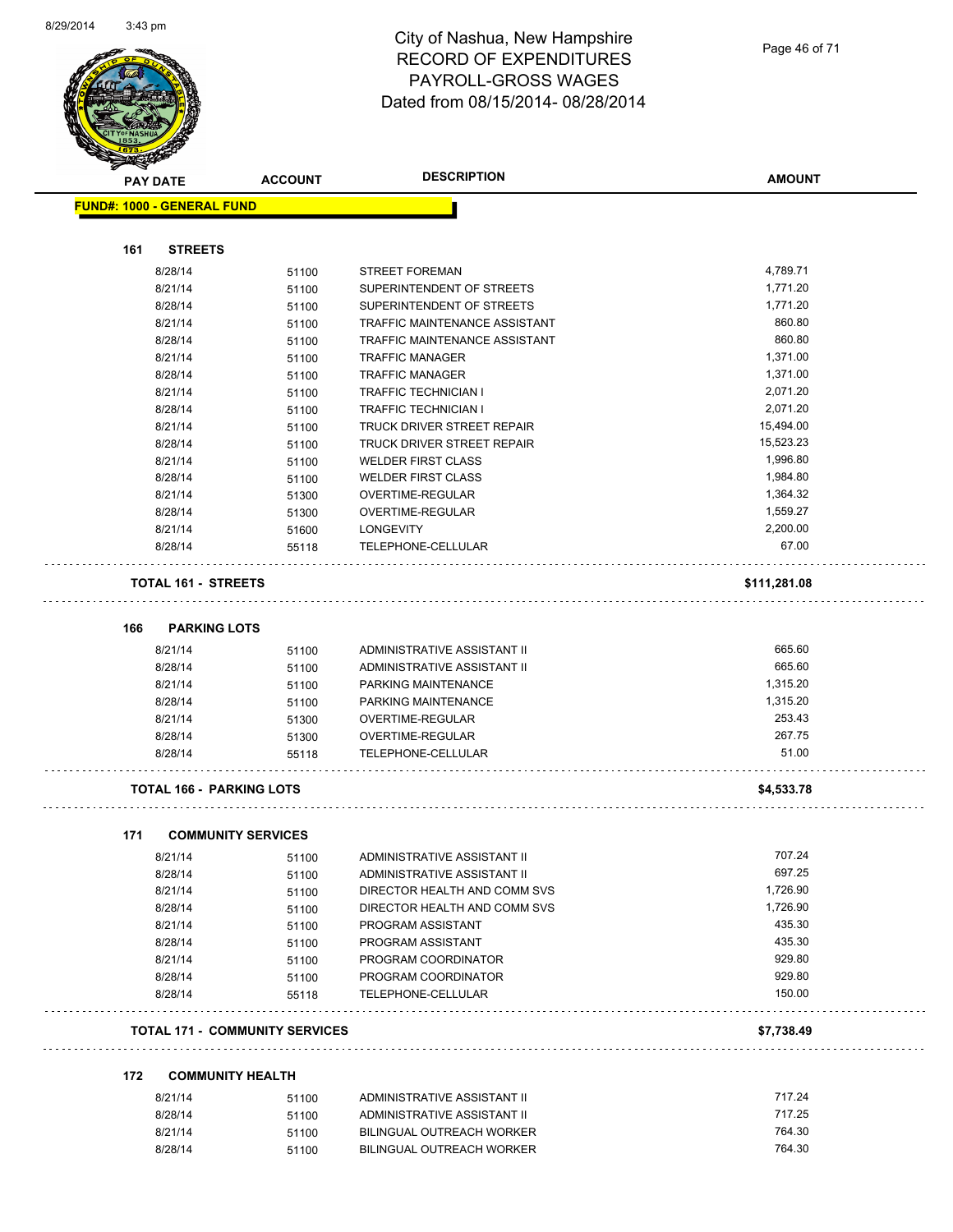Page 47 of 71

| <b>PAY DATE</b>                   | <b>ACCOUNT</b>                            | <b>DESCRIPTION</b>                                            | <b>AMOUNT</b>     |
|-----------------------------------|-------------------------------------------|---------------------------------------------------------------|-------------------|
| <b>FUND#: 1000 - GENERAL FUND</b> |                                           |                                                               |                   |
|                                   |                                           |                                                               |                   |
| 172                               | <b>COMMUNITY HEALTH</b>                   |                                                               |                   |
| 8/21/14                           | 51100                                     | PUB HEALTH NURSE                                              | 2,229.45          |
| 8/28/14                           | 51100                                     | PUB HEALTH NURSE                                              | 2,229.45          |
| 8/21/14                           | 51412                                     | <b>WAGES PER DIEM</b>                                         | 83.33             |
| 8/28/14                           | 51412                                     | <b>WAGES PER DIEM</b>                                         | 83.33             |
|                                   | <b>TOTAL 172 - COMMUNITY HEALTH</b>       |                                                               | \$7,588.65        |
|                                   |                                           |                                                               |                   |
| 173                               | <b>ENVIRONMENTAL HEALTH</b>               |                                                               | 1,645.25          |
| 8/21/14<br>8/28/14                | 51100                                     | <b>ENVIRONMENTAL HEALTH SPEC I</b>                            | 1,680.67          |
| 8/21/14                           | 51100                                     | ENVIRONMENTAL HEALTH SPEC I<br>ENVIRONMENTAL HEALTH SPEC II   | 1,075.15          |
| 8/28/14                           | 51100                                     | <b>ENVIRONMENTAL HEALTH SPEC II</b>                           | 1,075.15          |
| 8/21/14                           | 51100                                     | ENVIRONMENTAL TECH OFFICE MGR                                 | 992.85            |
| 8/28/14                           | 51100                                     | ENVIRONMENTAL TECH OFFICE MGR                                 | 992.85            |
|                                   | 51100                                     |                                                               |                   |
| 8/21/14                           | 51100                                     | LABORATORY DIRECTOR                                           | 988.20            |
| 8/28/14                           | 51100                                     | <b>LABORATORY DIRECTOR</b>                                    | 988.20            |
| 8/21/14                           | 51100                                     | MANAGER ENVIRONMENTAL HEALTH                                  | 1,446.40          |
| 8/28/14                           | 51100                                     | MANAGER ENVIRONMENTAL HEALTH                                  | 1,446.40          |
| 8/28/14                           | 55118                                     | TELEPHONE-CELLULAR<br>.                                       | 84.00             |
|                                   | <b>TOTAL 173 - ENVIRONMENTAL HEALTH</b>   |                                                               | \$12,415.12       |
| 174                               | <b>WELFARE ADMINISTRATION</b>             |                                                               |                   |
| 8/21/14                           | 51100                                     | ADMINISTRATIVE ASSISTANT I                                    | 829.30            |
| 8/28/14                           | 51100                                     | ADMINISTRATIVE ASSISTANT I                                    | 829.30            |
| 8/21/14                           | 51100                                     | CASE TECHNICIAN WELFARE                                       | 2,384.97          |
| 8/28/14                           | 51100                                     | CASE TECHNICIAN WELFARE                                       | 2,051.41          |
|                                   |                                           | INTAKE WORKER ACCOUNTANT                                      |                   |
|                                   |                                           |                                                               |                   |
| 8/21/14                           | 51100                                     |                                                               | 936.70            |
| 8/28/14                           | 51100                                     | INTAKE WORKER ACCOUNTANT                                      | 936.70            |
| 8/21/14                           | 51100                                     | SENIOR CASE TECHNICIAN                                        | 957.29            |
| 8/28/14                           | 51100                                     | SENIOR CASE TECHNICIAN                                        | 957.29            |
| 8/21/14                           | 51100                                     | <b>WELFARE OFFICER</b>                                        | 1,450.00          |
| 8/28/14                           | 51100                                     | <b>WELFARE OFFICER</b>                                        | 1,450.00<br>50.00 |
| 8/28/14                           | 55118                                     | TELEPHONE-CELLULAR                                            |                   |
|                                   | <b>TOTAL 174 - WELFARE ADMINISTRATION</b> |                                                               | \$12,832.96       |
| 177                               | <b>PARKS &amp; RECREATION</b>             |                                                               |                   |
| 8/21/14                           | 51100                                     | ADMINISTRATIVE ASSISTANT II                                   | 734.80            |
| 8/28/14                           | 51100                                     | ADMINISTRATIVE ASSISTANT II                                   | 734.80            |
| 8/21/14                           | 51100                                     | <b>EQUIPMENT OPERATOR, PARKS</b>                              | 909.20            |
| 8/28/14                           | 51100                                     | EQUIPMENT OPERATOR, PARKS                                     | 909.20            |
| 8/21/14                           | 51100                                     | FOREMAN LABOR PARK                                            | 3,289.94          |
| 8/28/14                           | 51100                                     | <b>FOREMAN LABOR PARK</b>                                     | 3,289.95          |
| 8/21/14                           |                                           |                                                               | 6,659.59          |
| 8/28/14                           | 51100                                     | GROUNDS KEEPER PARK MAINT<br><b>GROUNDS KEEPER PARK MAINT</b> | 6,634.22          |
|                                   | 51100                                     |                                                               | 1,559.20          |
| 8/21/14<br>8/28/14                | 51100<br>51100                            | <b>GROUNDSMAN I PARKS</b><br><b>GROUNDSMAN I PARKS</b>        | 1,567.06          |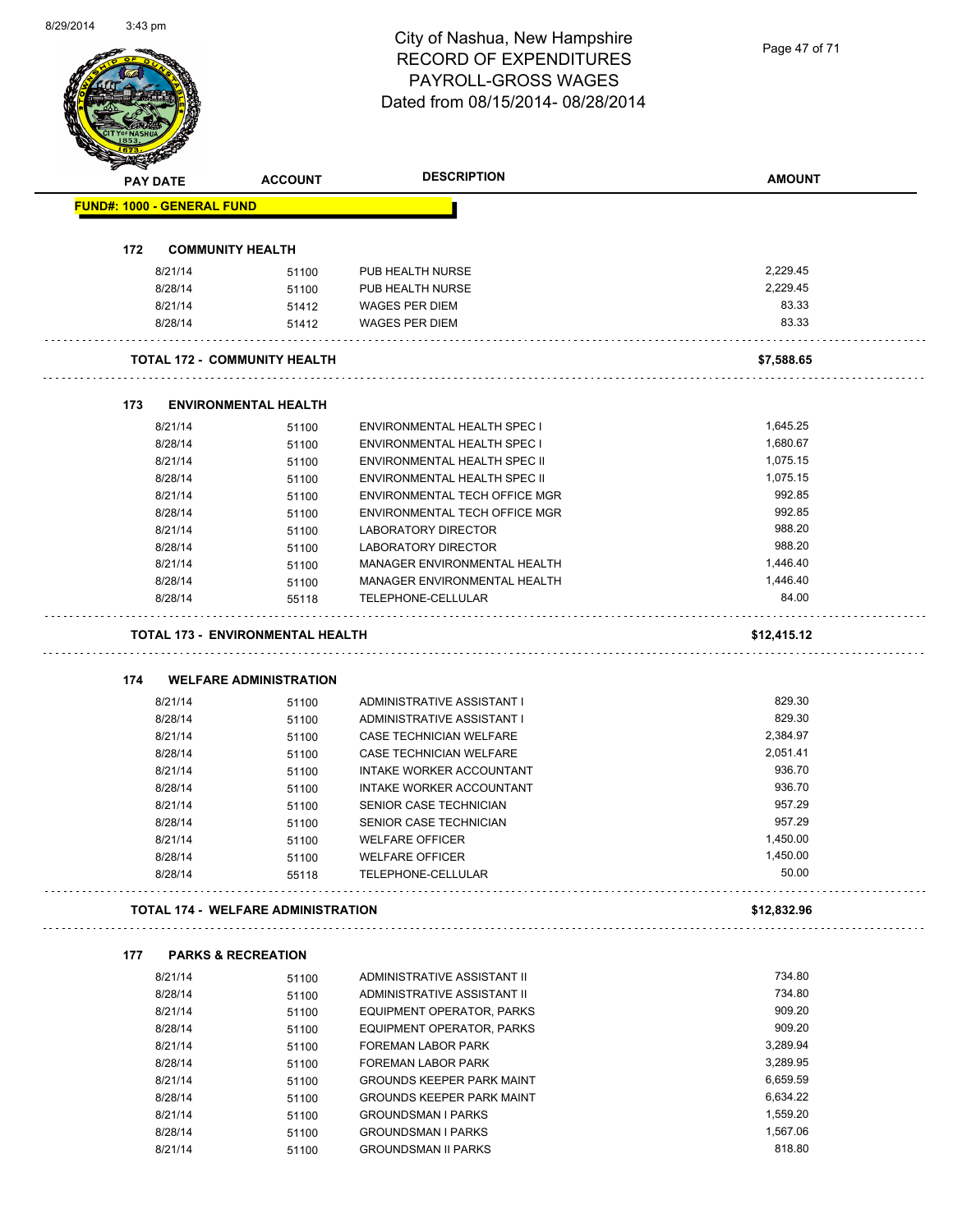Page 48 of 71

|     | PAY DATE                          | <b>ACCOUNT</b>                            | <b>DESCRIPTION</b>             | <b>AMOUNT</b> |
|-----|-----------------------------------|-------------------------------------------|--------------------------------|---------------|
|     | <b>FUND#: 1000 - GENERAL FUND</b> |                                           |                                |               |
|     |                                   |                                           |                                |               |
| 177 |                                   | <b>PARKS &amp; RECREATION</b>             |                                |               |
|     | 8/28/14                           | 51100                                     | <b>GROUNDSMAN II PARKS</b>     | 818.80        |
|     | 8/21/14                           | 51100                                     | <b>LEAD GROUNDSMAN</b>         | 2,770.80      |
|     | 8/28/14                           | 51100                                     | <b>LEAD GROUNDSMAN</b>         | 2,770.80      |
|     | 8/21/14                           | 51100                                     | NURSERY WORKER PARKS           | 865.60        |
|     | 8/28/14                           | 51100                                     | NURSERY WORKER PARKS           | 865.60        |
|     | 8/21/14                           | 51100                                     | PROGRAM COORDINATOR            | 347.85        |
|     | 8/28/14                           | 51100                                     | PROGRAM COORDINATOR            | 347.85        |
|     | 8/21/14                           | 51100                                     | RECREATION PROGRAM MANAGER     | 1,098.20      |
|     | 8/28/14                           | 51100                                     | RECREATION PROGRAM MANAGER     | 1,098.20      |
|     | 8/21/14                           | 51100                                     | STELLOS STADIUM ATTENDANT      | 909.20        |
|     | 8/28/14                           | 51100                                     | STELLOS STADIUM ATTENDANT      | 921.20        |
|     | 8/21/14                           | 51100                                     | SUPERINTENDENT OF PARKS RECR   | 1,720.00      |
|     | 8/28/14                           | 51100                                     | SUPERINTENDENT OF PARKS RECR   | 1,720.00      |
|     | 8/21/14                           | 51100                                     | TRUCK DRIVER PARKS RECR        | 847.20        |
|     | 8/28/14                           | 51100                                     | <b>TRUCK DRIVER PARKS RECR</b> | 848.00        |
|     | 8/21/14                           | 51300                                     | OVERTIME-REGULAR               | 3,492.41      |
|     | 8/28/14                           | 51300                                     | OVERTIME-REGULAR               | 5,457.85      |
|     | 8/14/14                           | 51400                                     | <b>WAGES TEMP-SEASONAL</b>     | (80.00)       |
|     | 8/21/14                           | 51400                                     | <b>WAGES TEMP-SEASONAL</b>     | 14,197.75     |
|     | 8/28/14                           | 51400                                     | <b>WAGES TEMP-SEASONAL</b>     | 12,882.75     |
|     | 8/21/14                           | 51600                                     | <b>LONGEVITY</b>               | 800.00        |
|     | 8/28/14                           | 55118                                     | TELEPHONE-CELLULAR             | 67.00         |
|     |                                   |                                           |                                |               |
|     |                                   | <b>TOTAL 177 - PARKS &amp; RECREATION</b> |                                | \$81,873.82   |
| 179 | <b>LIBRARY</b>                    |                                           |                                |               |
|     | 8/21/14                           | 51100                                     | ADMIN ASST COST ACCOUNTANT     | 805.45        |
|     | 8/28/14                           | 51100                                     | ADMIN ASST COST ACCOUNTANT     | 805.45        |
|     | 8/21/14                           | 51100                                     | ASSISTANT DIRECTOR LIBRARY     | 1,293.10      |
|     | 8/28/14                           | 51100                                     | ASSISTANT DIRECTOR LIBRARY     | 1,293.10      |
|     | 8/21/14                           | 51100                                     | ASSISTANT LIBRARIAN CIRCULATIO | 973.40        |
|     | 8/28/14                           |                                           | ASSISTANT LIBRARIAN CIRCULATIO | 973.40        |
|     | 8/21/14                           | 51100<br>51100                            | ASSISTANT LIBRARIAN MEDIA SERV | 793.91        |
|     | 8/28/14                           | 51100                                     | ASSISTANT LIBRARIAN MEDIA SERV | 793.92        |
|     | 8/21/14                           | 51100                                     | ASSISTANT LIBRARIAN TECH SVS   | 1,004.70      |
|     | 8/28/14                           |                                           | ASSISTANT LIBRARIAN TECH SVS   | 1,004.70      |
|     | 8/21/14                           | 51100<br>51100                            | ASSISTANT LIBRARIAN YOUTH SERV | 780.10        |
|     | 8/28/14                           |                                           | ASSISTANT LIBRARIAN YOUTH SERV | 780.10        |
|     |                                   | 51100                                     | DIRECTOR LIBRARY               | 1,885.70      |
|     | 8/21/14<br>8/28/14                | 51100                                     | <b>DIRECTOR LIBRARY</b>        | 1,885.70      |
|     | 8/21/14                           | 51100                                     | EXECUTIVE ASST OFFICE MANAGER  | 858.44        |
|     | 8/28/14                           | 51100<br>51100                            | EXECUTIVE ASST OFFICE MANAGER  | 858.45        |
|     | 8/21/14                           | 51100                                     | <b>JANITOR</b>                 | 490.50        |
|     | 8/28/14                           | 51100                                     | <b>JANITOR</b>                 | 490.50        |
|     | 8/21/14                           | 51100                                     | LIBRARIAN ADULT SERVICES       | 962.60        |
|     | 8/28/14                           | 51100                                     | LIBRARIAN ADULT SERVICES       | 962.61        |
|     | 8/21/14                           | 51100                                     | LIBRARIAN CIRCULATION          | 1,003.20      |
|     | 8/28/14                           | 51100                                     | LIBRARIAN CIRCULATION          | 1,003.20      |
|     | 8/21/14                           |                                           | LIBRARIAN OUTREACH SVS         | 999.19        |
|     | 8/28/14                           | 51100<br>51100                            | LIBRARIAN OUTREACH SVS         | 999.19        |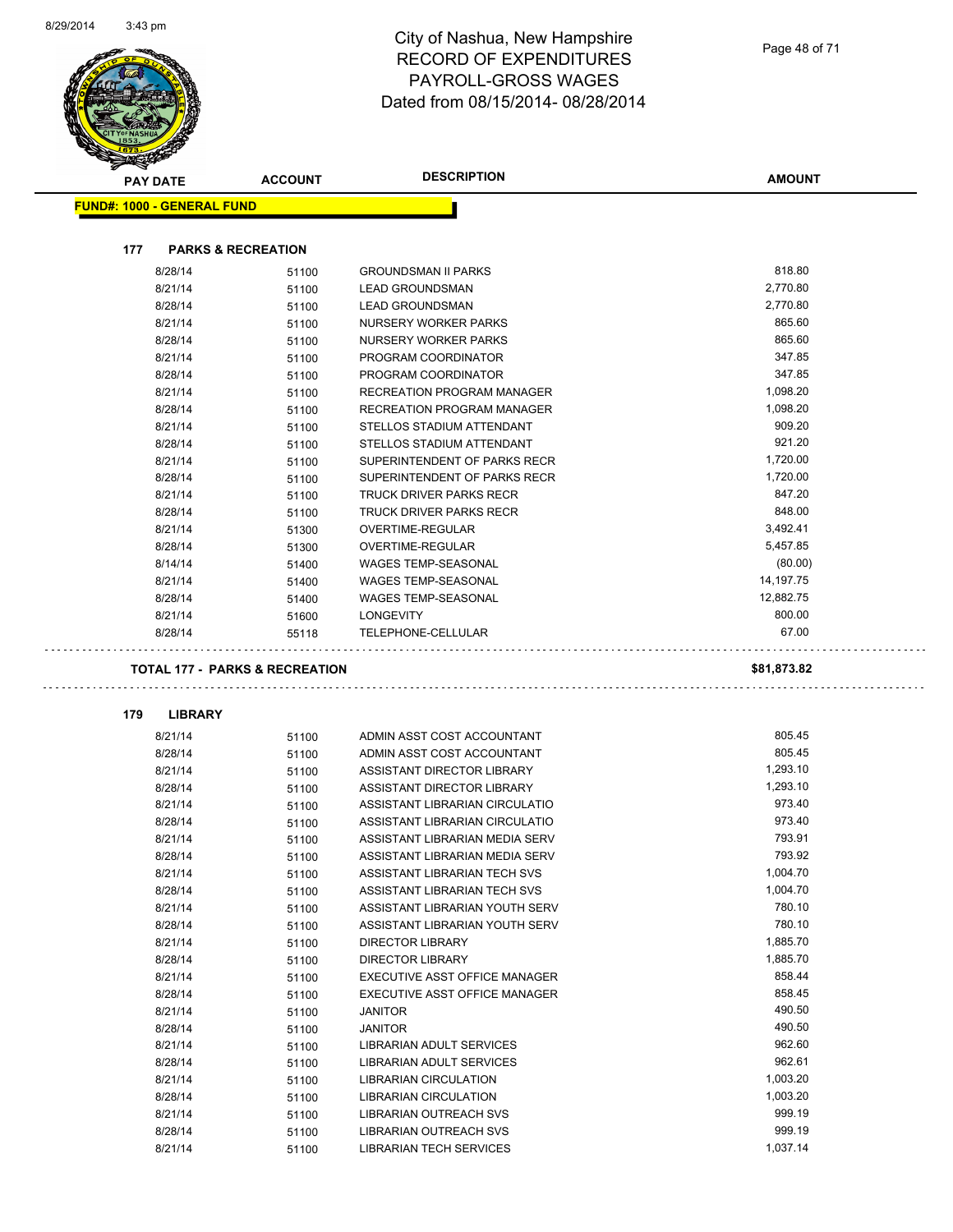

#### City of Nashua, New Hampshire RECORD OF EXPENDITURES PAYROLL-GROSS WAGES Dated from 08/15/2014- 08/28/2014

| <b>FUND#: 1000 - GENERAL FUND</b><br>179<br><b>LIBRARY</b><br>1,037.15<br>8/28/14<br><b>LIBRARIAN TECH SERVICES</b><br>51100<br>1,783.76<br>8/21/14<br>LIBRARIAN YOUTH SERVICES<br>51100<br>1,783.76<br>8/28/14<br>LIBRARIAN YOUTH SERVICES<br>51100<br>664.80<br>8/21/14<br>LIBRARY ASSISTANT ADULT SERVIC<br>51100<br>664.80<br>8/28/14<br>LIBRARY ASSISTANT ADULT SERVIC<br>51100<br>3,352.80<br>8/21/14<br>LIBRARY ASSISTANT CIRCULATION<br>51100<br>3,352.80<br><b>LIBRARY ASSISTANT CIRCULATION</b><br>8/28/14<br>51100<br>2,050.24<br>8/21/14<br>LIBRARY ASSISTANT MEDIA SERVIC<br>51100<br>2,050.26<br>8/28/14<br>LIBRARY ASSISTANT MEDIA SERVIC<br>51100<br>706.90<br>8/21/14<br>LIBRARY ASSISTANT TECH SVS<br>51100<br>706.90<br>8/28/14<br>LIBRARY ASSISTANT TECH SVS<br>51100<br>1,604.03<br>8/21/14<br>LIBRARY ASSISTANT YOUTH SERVIC<br>51100<br>1,701.36<br>8/28/14<br>LIBRARY ASSISTANT YOUTH SERVIC<br>51100<br>852.55<br>8/21/14<br><b>MAINTENANCE SUPV</b><br>51100<br>852.55<br>8/28/14<br><b>MAINTENANCE SUPV</b><br>51100<br>1,205.04<br>8/21/14<br><b>MEDIA SERVICES COORDINATOR</b><br>51100<br>1,205.04<br>8/28/14<br><b>MEDIA SERVICES COORDINATOR</b><br>51100<br>3,057.28<br>8/21/14<br>REFERENCE LIBRARIAN ADULT SERV<br>51100<br>8/28/14<br>REFERENCE LIBRARIAN ADULT SERV<br>3,057.27<br>51100<br>756.45<br>8/21/14<br>REFERENCE LIBRARIAN TECH SVS<br>51100<br>756.45<br>8/28/14<br>REFERENCE LIBRARIAN TECH SVS<br>51100<br>614.04<br>8/21/14<br><b>SECURITY LIBRARY</b><br>51100<br>610.21<br>8/28/14<br><b>SECURITY LIBRARY</b><br>51100<br>415.50<br>8/21/14<br>LIBRARY ASSISTANT TECH SVS<br>51200<br>415.50<br>8/28/14<br>LIBRARY ASSISTANT TECH SVS<br>51200<br>275.10<br>8/21/14<br>LIBRARY PAGE YOUTH SERVICES<br>51200<br>275.10<br>8/28/14<br>LIBRARY PAGE YOUTH SERVICES<br>51200<br>929.26<br>8/21/14<br><b>LIBRARY PAGES CIRCULATION</b><br>51200<br>702.31<br>8/28/14<br>LIBRARY PAGES CIRCULATION<br>51200<br>360.46<br>8/21/14<br>LIBRARY PAGES MEDIA SERVICES<br>51200<br>449.46<br>8/28/14<br>LIBRARY PAGES MEDIA SERVICES<br>51200<br>342.50<br>8/21/14<br><b>SECURITY LIBRARY</b><br>51200<br>349.69<br>8/28/14<br><b>SECURITY LIBRARY</b><br>51200<br>37.78<br>8/21/14<br>OVERTIME-REGULAR<br>51300<br>43.24<br>8/28/14<br><b>OVERTIME-REGULAR</b><br>51300<br><b>TOTAL 179 - LIBRARY</b><br>\$63,760.09<br><b>COMMUNITY DEVELOPMENT</b><br>665.60<br>8/21/14<br>ADMINISTRATIVE ASSISTANT II<br>51100<br>665.60<br>8/28/14<br>ADMINISTRATIVE ASSISTANT II<br>51100<br>1,715.70<br>8/21/14<br>DIRECTOR COMMUNITY DEVELOPMENT<br>51100<br>8/28/14<br>DIRECTOR COMMUNITY DEVELOPMENT<br>1,715.70<br>51100<br>301.52<br>8/28/14<br><b>ADMINISTRATIVE ASSISTANT I</b><br>51200<br>1,060.00<br>8/21/14<br><b>WAGES TEMP-SEASONAL</b><br>51400<br>665.00<br><b>WAGES TEMP-SEASONAL</b><br>8/28/14<br>51400<br>50.00<br>8/28/14<br>TELEPHONE-CELLULAR<br>55118<br><b>TOTAL 181 - COMMUNITY DEVELOPMENT</b><br>\$6,839.12 | <b>PAY DATE</b> | <b>ACCOUNT</b> | <b>DESCRIPTION</b> | <b>AMOUNT</b> |
|------------------------------------------------------------------------------------------------------------------------------------------------------------------------------------------------------------------------------------------------------------------------------------------------------------------------------------------------------------------------------------------------------------------------------------------------------------------------------------------------------------------------------------------------------------------------------------------------------------------------------------------------------------------------------------------------------------------------------------------------------------------------------------------------------------------------------------------------------------------------------------------------------------------------------------------------------------------------------------------------------------------------------------------------------------------------------------------------------------------------------------------------------------------------------------------------------------------------------------------------------------------------------------------------------------------------------------------------------------------------------------------------------------------------------------------------------------------------------------------------------------------------------------------------------------------------------------------------------------------------------------------------------------------------------------------------------------------------------------------------------------------------------------------------------------------------------------------------------------------------------------------------------------------------------------------------------------------------------------------------------------------------------------------------------------------------------------------------------------------------------------------------------------------------------------------------------------------------------------------------------------------------------------------------------------------------------------------------------------------------------------------------------------------------------------------------------------------------------------------------------------------------------------------------------------------------------------------------------------------------------------------------------------------------------------------------------------------------------------------------------------------------------------------------------------------------------------------------------------------------------------------------------------------------------------------------------------------------|-----------------|----------------|--------------------|---------------|
|                                                                                                                                                                                                                                                                                                                                                                                                                                                                                                                                                                                                                                                                                                                                                                                                                                                                                                                                                                                                                                                                                                                                                                                                                                                                                                                                                                                                                                                                                                                                                                                                                                                                                                                                                                                                                                                                                                                                                                                                                                                                                                                                                                                                                                                                                                                                                                                                                                                                                                                                                                                                                                                                                                                                                                                                                                                                                                                                                                        |                 |                |                    |               |
|                                                                                                                                                                                                                                                                                                                                                                                                                                                                                                                                                                                                                                                                                                                                                                                                                                                                                                                                                                                                                                                                                                                                                                                                                                                                                                                                                                                                                                                                                                                                                                                                                                                                                                                                                                                                                                                                                                                                                                                                                                                                                                                                                                                                                                                                                                                                                                                                                                                                                                                                                                                                                                                                                                                                                                                                                                                                                                                                                                        |                 |                |                    |               |
|                                                                                                                                                                                                                                                                                                                                                                                                                                                                                                                                                                                                                                                                                                                                                                                                                                                                                                                                                                                                                                                                                                                                                                                                                                                                                                                                                                                                                                                                                                                                                                                                                                                                                                                                                                                                                                                                                                                                                                                                                                                                                                                                                                                                                                                                                                                                                                                                                                                                                                                                                                                                                                                                                                                                                                                                                                                                                                                                                                        |                 |                |                    |               |
|                                                                                                                                                                                                                                                                                                                                                                                                                                                                                                                                                                                                                                                                                                                                                                                                                                                                                                                                                                                                                                                                                                                                                                                                                                                                                                                                                                                                                                                                                                                                                                                                                                                                                                                                                                                                                                                                                                                                                                                                                                                                                                                                                                                                                                                                                                                                                                                                                                                                                                                                                                                                                                                                                                                                                                                                                                                                                                                                                                        |                 |                |                    |               |
|                                                                                                                                                                                                                                                                                                                                                                                                                                                                                                                                                                                                                                                                                                                                                                                                                                                                                                                                                                                                                                                                                                                                                                                                                                                                                                                                                                                                                                                                                                                                                                                                                                                                                                                                                                                                                                                                                                                                                                                                                                                                                                                                                                                                                                                                                                                                                                                                                                                                                                                                                                                                                                                                                                                                                                                                                                                                                                                                                                        |                 |                |                    |               |
|                                                                                                                                                                                                                                                                                                                                                                                                                                                                                                                                                                                                                                                                                                                                                                                                                                                                                                                                                                                                                                                                                                                                                                                                                                                                                                                                                                                                                                                                                                                                                                                                                                                                                                                                                                                                                                                                                                                                                                                                                                                                                                                                                                                                                                                                                                                                                                                                                                                                                                                                                                                                                                                                                                                                                                                                                                                                                                                                                                        |                 |                |                    |               |
|                                                                                                                                                                                                                                                                                                                                                                                                                                                                                                                                                                                                                                                                                                                                                                                                                                                                                                                                                                                                                                                                                                                                                                                                                                                                                                                                                                                                                                                                                                                                                                                                                                                                                                                                                                                                                                                                                                                                                                                                                                                                                                                                                                                                                                                                                                                                                                                                                                                                                                                                                                                                                                                                                                                                                                                                                                                                                                                                                                        |                 |                |                    |               |
|                                                                                                                                                                                                                                                                                                                                                                                                                                                                                                                                                                                                                                                                                                                                                                                                                                                                                                                                                                                                                                                                                                                                                                                                                                                                                                                                                                                                                                                                                                                                                                                                                                                                                                                                                                                                                                                                                                                                                                                                                                                                                                                                                                                                                                                                                                                                                                                                                                                                                                                                                                                                                                                                                                                                                                                                                                                                                                                                                                        |                 |                |                    |               |
|                                                                                                                                                                                                                                                                                                                                                                                                                                                                                                                                                                                                                                                                                                                                                                                                                                                                                                                                                                                                                                                                                                                                                                                                                                                                                                                                                                                                                                                                                                                                                                                                                                                                                                                                                                                                                                                                                                                                                                                                                                                                                                                                                                                                                                                                                                                                                                                                                                                                                                                                                                                                                                                                                                                                                                                                                                                                                                                                                                        |                 |                |                    |               |
|                                                                                                                                                                                                                                                                                                                                                                                                                                                                                                                                                                                                                                                                                                                                                                                                                                                                                                                                                                                                                                                                                                                                                                                                                                                                                                                                                                                                                                                                                                                                                                                                                                                                                                                                                                                                                                                                                                                                                                                                                                                                                                                                                                                                                                                                                                                                                                                                                                                                                                                                                                                                                                                                                                                                                                                                                                                                                                                                                                        |                 |                |                    |               |
|                                                                                                                                                                                                                                                                                                                                                                                                                                                                                                                                                                                                                                                                                                                                                                                                                                                                                                                                                                                                                                                                                                                                                                                                                                                                                                                                                                                                                                                                                                                                                                                                                                                                                                                                                                                                                                                                                                                                                                                                                                                                                                                                                                                                                                                                                                                                                                                                                                                                                                                                                                                                                                                                                                                                                                                                                                                                                                                                                                        |                 |                |                    |               |
|                                                                                                                                                                                                                                                                                                                                                                                                                                                                                                                                                                                                                                                                                                                                                                                                                                                                                                                                                                                                                                                                                                                                                                                                                                                                                                                                                                                                                                                                                                                                                                                                                                                                                                                                                                                                                                                                                                                                                                                                                                                                                                                                                                                                                                                                                                                                                                                                                                                                                                                                                                                                                                                                                                                                                                                                                                                                                                                                                                        |                 |                |                    |               |
|                                                                                                                                                                                                                                                                                                                                                                                                                                                                                                                                                                                                                                                                                                                                                                                                                                                                                                                                                                                                                                                                                                                                                                                                                                                                                                                                                                                                                                                                                                                                                                                                                                                                                                                                                                                                                                                                                                                                                                                                                                                                                                                                                                                                                                                                                                                                                                                                                                                                                                                                                                                                                                                                                                                                                                                                                                                                                                                                                                        |                 |                |                    |               |
|                                                                                                                                                                                                                                                                                                                                                                                                                                                                                                                                                                                                                                                                                                                                                                                                                                                                                                                                                                                                                                                                                                                                                                                                                                                                                                                                                                                                                                                                                                                                                                                                                                                                                                                                                                                                                                                                                                                                                                                                                                                                                                                                                                                                                                                                                                                                                                                                                                                                                                                                                                                                                                                                                                                                                                                                                                                                                                                                                                        |                 |                |                    |               |
|                                                                                                                                                                                                                                                                                                                                                                                                                                                                                                                                                                                                                                                                                                                                                                                                                                                                                                                                                                                                                                                                                                                                                                                                                                                                                                                                                                                                                                                                                                                                                                                                                                                                                                                                                                                                                                                                                                                                                                                                                                                                                                                                                                                                                                                                                                                                                                                                                                                                                                                                                                                                                                                                                                                                                                                                                                                                                                                                                                        |                 |                |                    |               |
|                                                                                                                                                                                                                                                                                                                                                                                                                                                                                                                                                                                                                                                                                                                                                                                                                                                                                                                                                                                                                                                                                                                                                                                                                                                                                                                                                                                                                                                                                                                                                                                                                                                                                                                                                                                                                                                                                                                                                                                                                                                                                                                                                                                                                                                                                                                                                                                                                                                                                                                                                                                                                                                                                                                                                                                                                                                                                                                                                                        |                 |                |                    |               |
|                                                                                                                                                                                                                                                                                                                                                                                                                                                                                                                                                                                                                                                                                                                                                                                                                                                                                                                                                                                                                                                                                                                                                                                                                                                                                                                                                                                                                                                                                                                                                                                                                                                                                                                                                                                                                                                                                                                                                                                                                                                                                                                                                                                                                                                                                                                                                                                                                                                                                                                                                                                                                                                                                                                                                                                                                                                                                                                                                                        |                 |                |                    |               |
|                                                                                                                                                                                                                                                                                                                                                                                                                                                                                                                                                                                                                                                                                                                                                                                                                                                                                                                                                                                                                                                                                                                                                                                                                                                                                                                                                                                                                                                                                                                                                                                                                                                                                                                                                                                                                                                                                                                                                                                                                                                                                                                                                                                                                                                                                                                                                                                                                                                                                                                                                                                                                                                                                                                                                                                                                                                                                                                                                                        |                 |                |                    |               |
|                                                                                                                                                                                                                                                                                                                                                                                                                                                                                                                                                                                                                                                                                                                                                                                                                                                                                                                                                                                                                                                                                                                                                                                                                                                                                                                                                                                                                                                                                                                                                                                                                                                                                                                                                                                                                                                                                                                                                                                                                                                                                                                                                                                                                                                                                                                                                                                                                                                                                                                                                                                                                                                                                                                                                                                                                                                                                                                                                                        |                 |                |                    |               |
|                                                                                                                                                                                                                                                                                                                                                                                                                                                                                                                                                                                                                                                                                                                                                                                                                                                                                                                                                                                                                                                                                                                                                                                                                                                                                                                                                                                                                                                                                                                                                                                                                                                                                                                                                                                                                                                                                                                                                                                                                                                                                                                                                                                                                                                                                                                                                                                                                                                                                                                                                                                                                                                                                                                                                                                                                                                                                                                                                                        |                 |                |                    |               |
|                                                                                                                                                                                                                                                                                                                                                                                                                                                                                                                                                                                                                                                                                                                                                                                                                                                                                                                                                                                                                                                                                                                                                                                                                                                                                                                                                                                                                                                                                                                                                                                                                                                                                                                                                                                                                                                                                                                                                                                                                                                                                                                                                                                                                                                                                                                                                                                                                                                                                                                                                                                                                                                                                                                                                                                                                                                                                                                                                                        |                 |                |                    |               |
|                                                                                                                                                                                                                                                                                                                                                                                                                                                                                                                                                                                                                                                                                                                                                                                                                                                                                                                                                                                                                                                                                                                                                                                                                                                                                                                                                                                                                                                                                                                                                                                                                                                                                                                                                                                                                                                                                                                                                                                                                                                                                                                                                                                                                                                                                                                                                                                                                                                                                                                                                                                                                                                                                                                                                                                                                                                                                                                                                                        |                 |                |                    |               |
|                                                                                                                                                                                                                                                                                                                                                                                                                                                                                                                                                                                                                                                                                                                                                                                                                                                                                                                                                                                                                                                                                                                                                                                                                                                                                                                                                                                                                                                                                                                                                                                                                                                                                                                                                                                                                                                                                                                                                                                                                                                                                                                                                                                                                                                                                                                                                                                                                                                                                                                                                                                                                                                                                                                                                                                                                                                                                                                                                                        |                 |                |                    |               |
|                                                                                                                                                                                                                                                                                                                                                                                                                                                                                                                                                                                                                                                                                                                                                                                                                                                                                                                                                                                                                                                                                                                                                                                                                                                                                                                                                                                                                                                                                                                                                                                                                                                                                                                                                                                                                                                                                                                                                                                                                                                                                                                                                                                                                                                                                                                                                                                                                                                                                                                                                                                                                                                                                                                                                                                                                                                                                                                                                                        |                 |                |                    |               |
|                                                                                                                                                                                                                                                                                                                                                                                                                                                                                                                                                                                                                                                                                                                                                                                                                                                                                                                                                                                                                                                                                                                                                                                                                                                                                                                                                                                                                                                                                                                                                                                                                                                                                                                                                                                                                                                                                                                                                                                                                                                                                                                                                                                                                                                                                                                                                                                                                                                                                                                                                                                                                                                                                                                                                                                                                                                                                                                                                                        |                 |                |                    |               |
|                                                                                                                                                                                                                                                                                                                                                                                                                                                                                                                                                                                                                                                                                                                                                                                                                                                                                                                                                                                                                                                                                                                                                                                                                                                                                                                                                                                                                                                                                                                                                                                                                                                                                                                                                                                                                                                                                                                                                                                                                                                                                                                                                                                                                                                                                                                                                                                                                                                                                                                                                                                                                                                                                                                                                                                                                                                                                                                                                                        |                 |                |                    |               |
|                                                                                                                                                                                                                                                                                                                                                                                                                                                                                                                                                                                                                                                                                                                                                                                                                                                                                                                                                                                                                                                                                                                                                                                                                                                                                                                                                                                                                                                                                                                                                                                                                                                                                                                                                                                                                                                                                                                                                                                                                                                                                                                                                                                                                                                                                                                                                                                                                                                                                                                                                                                                                                                                                                                                                                                                                                                                                                                                                                        |                 |                |                    |               |
|                                                                                                                                                                                                                                                                                                                                                                                                                                                                                                                                                                                                                                                                                                                                                                                                                                                                                                                                                                                                                                                                                                                                                                                                                                                                                                                                                                                                                                                                                                                                                                                                                                                                                                                                                                                                                                                                                                                                                                                                                                                                                                                                                                                                                                                                                                                                                                                                                                                                                                                                                                                                                                                                                                                                                                                                                                                                                                                                                                        |                 |                |                    |               |
|                                                                                                                                                                                                                                                                                                                                                                                                                                                                                                                                                                                                                                                                                                                                                                                                                                                                                                                                                                                                                                                                                                                                                                                                                                                                                                                                                                                                                                                                                                                                                                                                                                                                                                                                                                                                                                                                                                                                                                                                                                                                                                                                                                                                                                                                                                                                                                                                                                                                                                                                                                                                                                                                                                                                                                                                                                                                                                                                                                        |                 |                |                    |               |
|                                                                                                                                                                                                                                                                                                                                                                                                                                                                                                                                                                                                                                                                                                                                                                                                                                                                                                                                                                                                                                                                                                                                                                                                                                                                                                                                                                                                                                                                                                                                                                                                                                                                                                                                                                                                                                                                                                                                                                                                                                                                                                                                                                                                                                                                                                                                                                                                                                                                                                                                                                                                                                                                                                                                                                                                                                                                                                                                                                        |                 |                |                    |               |
|                                                                                                                                                                                                                                                                                                                                                                                                                                                                                                                                                                                                                                                                                                                                                                                                                                                                                                                                                                                                                                                                                                                                                                                                                                                                                                                                                                                                                                                                                                                                                                                                                                                                                                                                                                                                                                                                                                                                                                                                                                                                                                                                                                                                                                                                                                                                                                                                                                                                                                                                                                                                                                                                                                                                                                                                                                                                                                                                                                        |                 |                |                    |               |
|                                                                                                                                                                                                                                                                                                                                                                                                                                                                                                                                                                                                                                                                                                                                                                                                                                                                                                                                                                                                                                                                                                                                                                                                                                                                                                                                                                                                                                                                                                                                                                                                                                                                                                                                                                                                                                                                                                                                                                                                                                                                                                                                                                                                                                                                                                                                                                                                                                                                                                                                                                                                                                                                                                                                                                                                                                                                                                                                                                        |                 |                |                    |               |
|                                                                                                                                                                                                                                                                                                                                                                                                                                                                                                                                                                                                                                                                                                                                                                                                                                                                                                                                                                                                                                                                                                                                                                                                                                                                                                                                                                                                                                                                                                                                                                                                                                                                                                                                                                                                                                                                                                                                                                                                                                                                                                                                                                                                                                                                                                                                                                                                                                                                                                                                                                                                                                                                                                                                                                                                                                                                                                                                                                        |                 |                |                    |               |
|                                                                                                                                                                                                                                                                                                                                                                                                                                                                                                                                                                                                                                                                                                                                                                                                                                                                                                                                                                                                                                                                                                                                                                                                                                                                                                                                                                                                                                                                                                                                                                                                                                                                                                                                                                                                                                                                                                                                                                                                                                                                                                                                                                                                                                                                                                                                                                                                                                                                                                                                                                                                                                                                                                                                                                                                                                                                                                                                                                        |                 |                |                    |               |
|                                                                                                                                                                                                                                                                                                                                                                                                                                                                                                                                                                                                                                                                                                                                                                                                                                                                                                                                                                                                                                                                                                                                                                                                                                                                                                                                                                                                                                                                                                                                                                                                                                                                                                                                                                                                                                                                                                                                                                                                                                                                                                                                                                                                                                                                                                                                                                                                                                                                                                                                                                                                                                                                                                                                                                                                                                                                                                                                                                        |                 |                |                    |               |
|                                                                                                                                                                                                                                                                                                                                                                                                                                                                                                                                                                                                                                                                                                                                                                                                                                                                                                                                                                                                                                                                                                                                                                                                                                                                                                                                                                                                                                                                                                                                                                                                                                                                                                                                                                                                                                                                                                                                                                                                                                                                                                                                                                                                                                                                                                                                                                                                                                                                                                                                                                                                                                                                                                                                                                                                                                                                                                                                                                        |                 |                |                    |               |
|                                                                                                                                                                                                                                                                                                                                                                                                                                                                                                                                                                                                                                                                                                                                                                                                                                                                                                                                                                                                                                                                                                                                                                                                                                                                                                                                                                                                                                                                                                                                                                                                                                                                                                                                                                                                                                                                                                                                                                                                                                                                                                                                                                                                                                                                                                                                                                                                                                                                                                                                                                                                                                                                                                                                                                                                                                                                                                                                                                        |                 |                |                    |               |
|                                                                                                                                                                                                                                                                                                                                                                                                                                                                                                                                                                                                                                                                                                                                                                                                                                                                                                                                                                                                                                                                                                                                                                                                                                                                                                                                                                                                                                                                                                                                                                                                                                                                                                                                                                                                                                                                                                                                                                                                                                                                                                                                                                                                                                                                                                                                                                                                                                                                                                                                                                                                                                                                                                                                                                                                                                                                                                                                                                        |                 |                |                    |               |
|                                                                                                                                                                                                                                                                                                                                                                                                                                                                                                                                                                                                                                                                                                                                                                                                                                                                                                                                                                                                                                                                                                                                                                                                                                                                                                                                                                                                                                                                                                                                                                                                                                                                                                                                                                                                                                                                                                                                                                                                                                                                                                                                                                                                                                                                                                                                                                                                                                                                                                                                                                                                                                                                                                                                                                                                                                                                                                                                                                        |                 |                |                    |               |
|                                                                                                                                                                                                                                                                                                                                                                                                                                                                                                                                                                                                                                                                                                                                                                                                                                                                                                                                                                                                                                                                                                                                                                                                                                                                                                                                                                                                                                                                                                                                                                                                                                                                                                                                                                                                                                                                                                                                                                                                                                                                                                                                                                                                                                                                                                                                                                                                                                                                                                                                                                                                                                                                                                                                                                                                                                                                                                                                                                        | 181             |                |                    |               |
|                                                                                                                                                                                                                                                                                                                                                                                                                                                                                                                                                                                                                                                                                                                                                                                                                                                                                                                                                                                                                                                                                                                                                                                                                                                                                                                                                                                                                                                                                                                                                                                                                                                                                                                                                                                                                                                                                                                                                                                                                                                                                                                                                                                                                                                                                                                                                                                                                                                                                                                                                                                                                                                                                                                                                                                                                                                                                                                                                                        |                 |                |                    |               |
|                                                                                                                                                                                                                                                                                                                                                                                                                                                                                                                                                                                                                                                                                                                                                                                                                                                                                                                                                                                                                                                                                                                                                                                                                                                                                                                                                                                                                                                                                                                                                                                                                                                                                                                                                                                                                                                                                                                                                                                                                                                                                                                                                                                                                                                                                                                                                                                                                                                                                                                                                                                                                                                                                                                                                                                                                                                                                                                                                                        |                 |                |                    |               |
|                                                                                                                                                                                                                                                                                                                                                                                                                                                                                                                                                                                                                                                                                                                                                                                                                                                                                                                                                                                                                                                                                                                                                                                                                                                                                                                                                                                                                                                                                                                                                                                                                                                                                                                                                                                                                                                                                                                                                                                                                                                                                                                                                                                                                                                                                                                                                                                                                                                                                                                                                                                                                                                                                                                                                                                                                                                                                                                                                                        |                 |                |                    |               |
|                                                                                                                                                                                                                                                                                                                                                                                                                                                                                                                                                                                                                                                                                                                                                                                                                                                                                                                                                                                                                                                                                                                                                                                                                                                                                                                                                                                                                                                                                                                                                                                                                                                                                                                                                                                                                                                                                                                                                                                                                                                                                                                                                                                                                                                                                                                                                                                                                                                                                                                                                                                                                                                                                                                                                                                                                                                                                                                                                                        |                 |                |                    |               |
|                                                                                                                                                                                                                                                                                                                                                                                                                                                                                                                                                                                                                                                                                                                                                                                                                                                                                                                                                                                                                                                                                                                                                                                                                                                                                                                                                                                                                                                                                                                                                                                                                                                                                                                                                                                                                                                                                                                                                                                                                                                                                                                                                                                                                                                                                                                                                                                                                                                                                                                                                                                                                                                                                                                                                                                                                                                                                                                                                                        |                 |                |                    |               |
|                                                                                                                                                                                                                                                                                                                                                                                                                                                                                                                                                                                                                                                                                                                                                                                                                                                                                                                                                                                                                                                                                                                                                                                                                                                                                                                                                                                                                                                                                                                                                                                                                                                                                                                                                                                                                                                                                                                                                                                                                                                                                                                                                                                                                                                                                                                                                                                                                                                                                                                                                                                                                                                                                                                                                                                                                                                                                                                                                                        |                 |                |                    |               |
|                                                                                                                                                                                                                                                                                                                                                                                                                                                                                                                                                                                                                                                                                                                                                                                                                                                                                                                                                                                                                                                                                                                                                                                                                                                                                                                                                                                                                                                                                                                                                                                                                                                                                                                                                                                                                                                                                                                                                                                                                                                                                                                                                                                                                                                                                                                                                                                                                                                                                                                                                                                                                                                                                                                                                                                                                                                                                                                                                                        |                 |                |                    |               |
|                                                                                                                                                                                                                                                                                                                                                                                                                                                                                                                                                                                                                                                                                                                                                                                                                                                                                                                                                                                                                                                                                                                                                                                                                                                                                                                                                                                                                                                                                                                                                                                                                                                                                                                                                                                                                                                                                                                                                                                                                                                                                                                                                                                                                                                                                                                                                                                                                                                                                                                                                                                                                                                                                                                                                                                                                                                                                                                                                                        |                 |                |                    |               |
|                                                                                                                                                                                                                                                                                                                                                                                                                                                                                                                                                                                                                                                                                                                                                                                                                                                                                                                                                                                                                                                                                                                                                                                                                                                                                                                                                                                                                                                                                                                                                                                                                                                                                                                                                                                                                                                                                                                                                                                                                                                                                                                                                                                                                                                                                                                                                                                                                                                                                                                                                                                                                                                                                                                                                                                                                                                                                                                                                                        |                 |                |                    |               |
|                                                                                                                                                                                                                                                                                                                                                                                                                                                                                                                                                                                                                                                                                                                                                                                                                                                                                                                                                                                                                                                                                                                                                                                                                                                                                                                                                                                                                                                                                                                                                                                                                                                                                                                                                                                                                                                                                                                                                                                                                                                                                                                                                                                                                                                                                                                                                                                                                                                                                                                                                                                                                                                                                                                                                                                                                                                                                                                                                                        |                 |                |                    |               |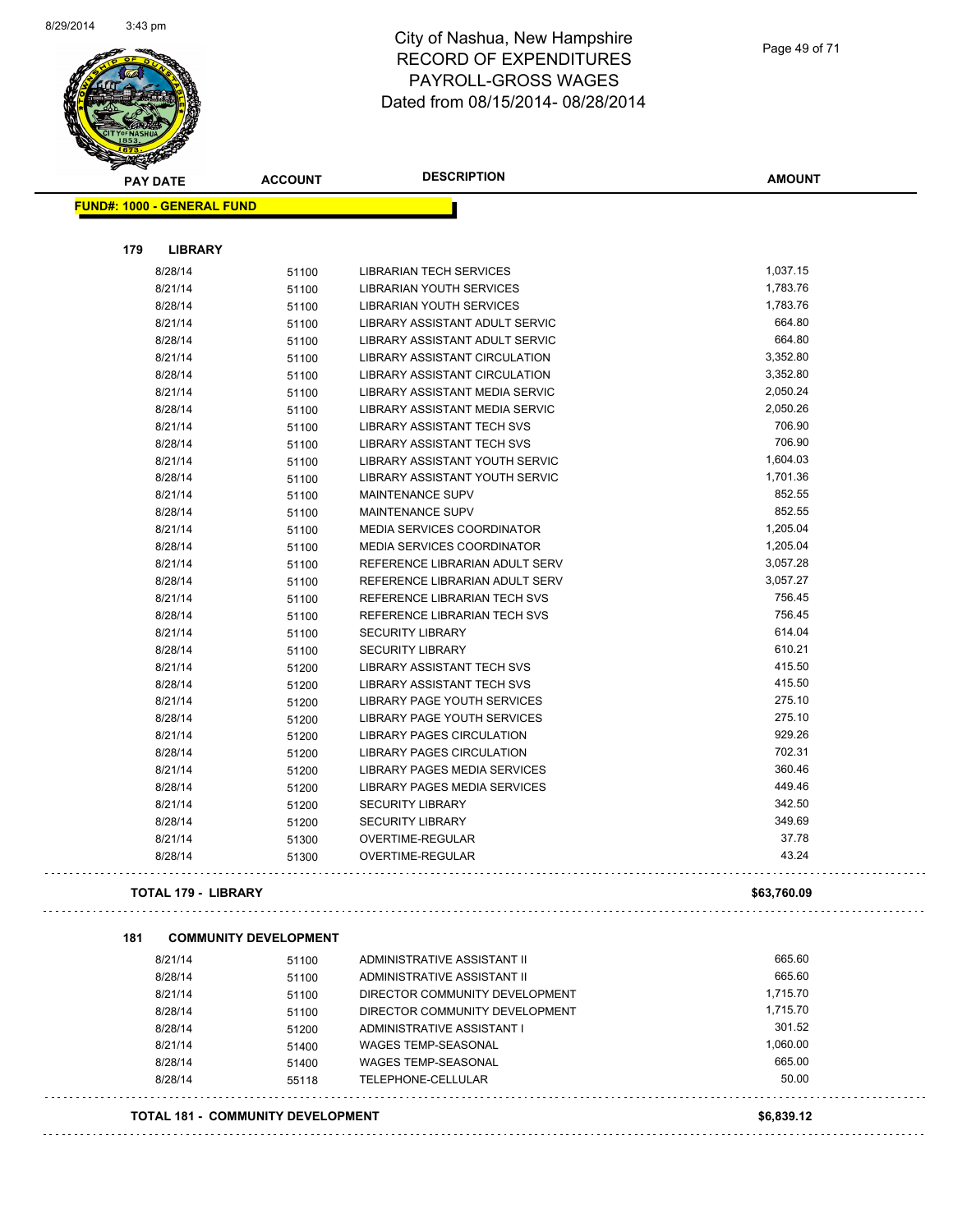| <b>PAY DATE</b>                   | <b>ACCOUNT</b>                           | <b>DESCRIPTION</b>                                 | <b>AMOUNT</b> |
|-----------------------------------|------------------------------------------|----------------------------------------------------|---------------|
| <b>FUND#: 1000 - GENERAL FUND</b> |                                          |                                                    |               |
| 182                               | <b>PLANNING &amp; ZONING</b>             |                                                    |               |
| 8/21/14                           | 51100                                    | DEPARTMENT COORDINATOR                             | 913.60        |
| 8/28/14                           | 51100                                    | DEPARTMENT COORDINATOR                             | 913.60        |
| 8/21/14                           | 51100                                    | DEPUTY PLANNING MANAGER                            | 2,589.62      |
| 8/28/14                           | 51100                                    | DEPUTY PLANNING MANAGER                            | 2,589.60      |
| 8/21/14                           | 51100                                    | MANAGER PLANNING DEPT                              | 1,905.00      |
| 8/28/14                           | 51100                                    | MANAGER PLANNING DEPT                              | 1,905.00      |
| 8/21/14                           | 51100                                    | <b>PLANNER I</b>                                   | 1,675.35      |
| 8/28/14                           | 51100                                    | <b>PLANNER I</b>                                   | 1,675.35      |
| 8/21/14                           | 51100                                    | <b>PLANNER II</b>                                  | 1,095.40      |
| 8/28/14                           | 51100                                    | <b>PLANNER II</b>                                  | 1,095.40      |
| 8/21/14                           | 51100                                    | ZONING COORDINATOR                                 | 682.30        |
| 8/28/14                           | 51100                                    | ZONING COORDINATOR                                 | 682.30        |
| 8/21/14                           | 53428                                    | STENOGRAPHIC SERVICES                              | 250.00        |
| 8/28/14                           | 53428                                    | STENOGRAPHIC SERVICES                              | 250.00        |
| 8/28/14                           | 55118                                    | TELEPHONE-CELLULAR                                 | 17.00         |
|                                   | <b>TOTAL 182 - PLANNING &amp; ZONING</b> |                                                    | \$18,239.52   |
| 183                               | <b>ECONOMIC DEVELOPMENT</b>              |                                                    |               |
| 8/21/14                           | 51100                                    | ECONOMIC DEV DIRECTOR                              | 1,873.50      |
| 8/28/14                           | 51100                                    | ECONOMIC DEV DIRECTOR                              | 1,873.50      |
| 8/28/14                           | 55118                                    | TELEPHONE-CELLULAR                                 | 50.00         |
|                                   | <b>TOTAL 183 - ECONOMIC DEVELOPMENT</b>  |                                                    | \$3,797.00    |
| 184                               | <b>URBAN PROGRAMS</b>                    |                                                    |               |
| 7/31/14                           | 55118                                    | TELEPHONE-CELLULAR                                 | (34.00)       |
|                                   | <b>TOTAL 184 - URBAN PROGRAMS</b>        |                                                    | -\$34.00      |
|                                   |                                          |                                                    |               |
| <b>SCHOOL</b><br>191<br>8/28/14   |                                          | ASSISTANT DIRECTOR BUSINESS                        | 2,893.00      |
| 8/28/14                           | 51100<br>51100                           | ASSISTANT PRINCIPAL AMH                            | 1,406.10      |
| 8/28/14                           |                                          | ASSISTANT PRINCIPAL BIC                            | 2,925.70      |
| 8/28/14                           | 51100                                    | ASSISTANT PRINCIPAL BRO                            | 1,403.80      |
| 8/28/14                           | 51100                                    | ASSISTANT PRINCIPAL CHARL                          | 2,967.50      |
| 8/28/14                           | 51100                                    | ASSISTANT PRINCIPAL ELM                            | 6,549.40      |
| 8/28/14                           | 51100                                    |                                                    | 2,967.50      |
| 8/28/14                           | 51100                                    | ASSISTANT PRINCIPAL FES<br>ASSISTANT PRINCIPAL FMS | 3,472.50      |
| 8/28/14                           | 51100                                    | ASSISTANT PRINCIPAL LEDGE                          | 2,812.30      |
| 8/28/14                           | 51100                                    | ASSISTANT PRINCIPAL MDE                            | 1,406.10      |
| 8/28/14                           | 51100                                    | ASSISTANT PRINCIPAL MTP                            | 2,892.50      |
| 8/28/14                           | 51100                                    | ASSISTANT PRINCIPAL NHN                            | 13,012.80     |
| 8/28/14                           | 51100                                    | ASSISTANT PRINCIPAL NHS                            | 12,735.50     |
| 8/28/14                           | 51100                                    | ASSISTANT PRINCIPAL PMS                            | 3,272.60      |
| 8/28/14                           | 51100                                    | ASSISTANT PRINCIPAL SHE                            | 2,807.70      |
| 8/28/14                           | 51100                                    | ASSISTANT SUPERINTENDENT                           | 8,261.40      |
|                                   | 51100                                    |                                                    | 4,353.40      |
| 8/28/14                           | 51100                                    | ASST DIRECTOR PLANT OPS                            |               |

8/28/14 51100 ASST DIRECTOR SPED 6,079.50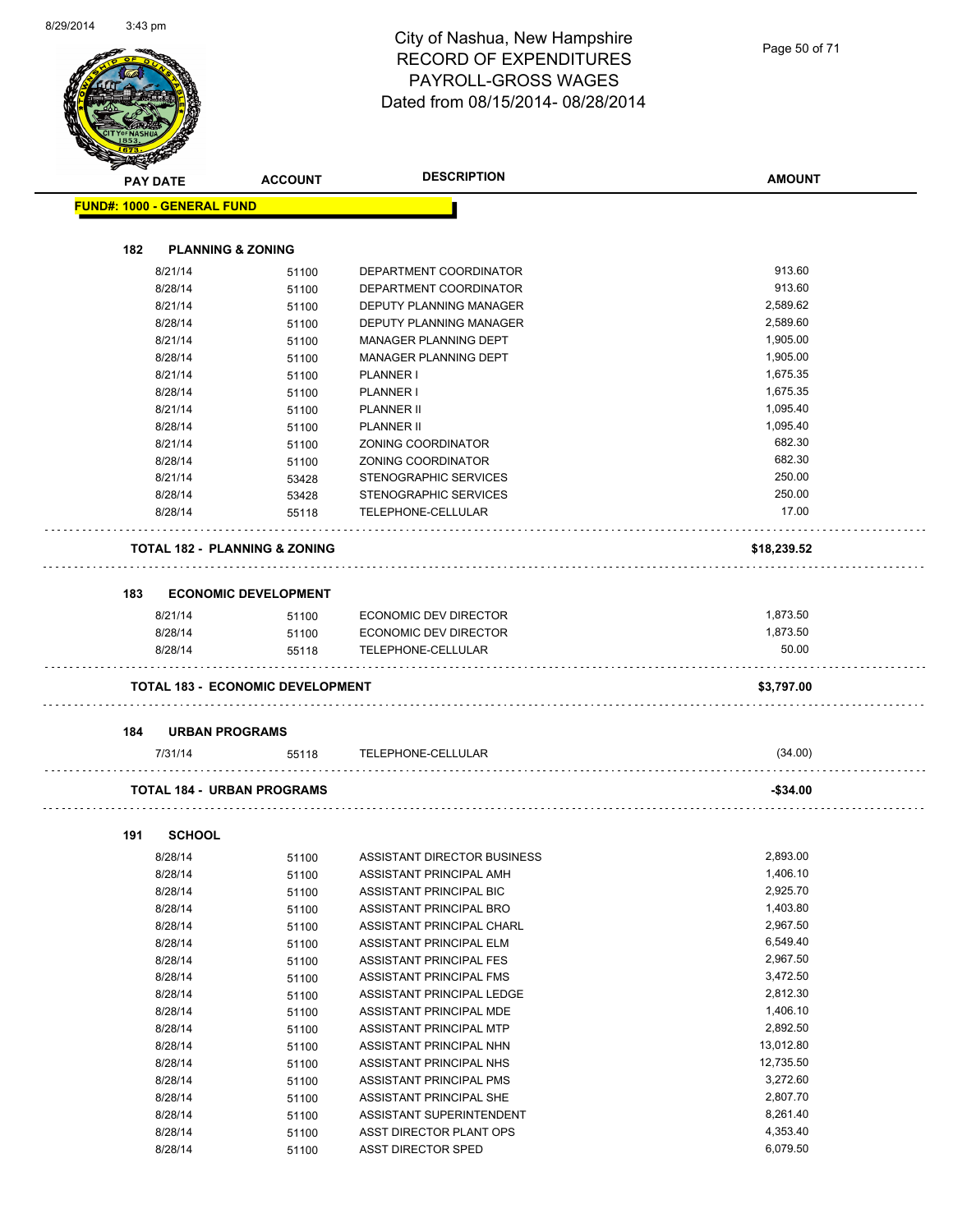

Page 51 of 71

| <b>PAY DATE</b>                   | <b>ACCOUNT</b> | <b>DESCRIPTION</b>                                        | <b>AMOUNT</b>    |
|-----------------------------------|----------------|-----------------------------------------------------------|------------------|
| <b>FUND#: 1000 - GENERAL FUND</b> |                |                                                           |                  |
|                                   |                |                                                           |                  |
|                                   |                |                                                           |                  |
| <b>SCHOOL</b><br>191              |                |                                                           |                  |
| 8/28/14                           | 51100          | ASST SYSTEMS ADMIN FULL YEAR                              | 13,903.88        |
| 8/28/14                           | 51100          | ASST SYSTEMS ADMIN SCH YEAR                               | 596.96           |
| 8/28/14                           | 51100          | ATTENDANCE OFFICER                                        | 2,270.20         |
| 8/28/14                           | 51100          | AYP FACILITATOR DRC                                       | 2,540.23         |
| 8/28/14                           | 51100          | AYP FACILITATOR FES                                       | 2,761.42         |
| 8/28/14                           | 51100          | CAREER CENTER COORD NHN                                   | 1,478.38         |
| 8/28/14                           | 51100          | CHIEF OPERATING OFFICER                                   | 3,937.70         |
| 8/22/14                           | 51100          | CLERICAL ACADEMY NHN                                      | 2,145.35         |
| 8/28/14                           | 51100          | CLERICAL ACADEMY NHN                                      | 3,118.81         |
| 8/21/14                           | 51100          | CLERICAL ACADEMY NHS                                      | 2,102.41         |
| 8/28/14                           | 51100          | CLERICAL ACADEMY NHS                                      | 2,490.53         |
| 8/21/14                           | 51100          | CLERICAL ADULT ED NHN                                     | 727.15           |
| 8/28/14                           | 51100          | CLERICAL ADULT ED NHN                                     | 728.14           |
| 8/21/14                           | 51100          | <b>CLERICAL ASST SUPER SUP</b>                            | 2,066.63         |
| 8/28/14                           | 51100          | <b>CLERICAL ASST SUPER SUP</b>                            | 2,098.62         |
| 8/21/14                           | 51100          | CLERICAL ATHLETIC NHN                                     | 694.52           |
| 8/28/14                           | 51100          | CLERICAL ATHLETIC NHN                                     | 703.90           |
| 8/21/14                           | 51100          | CLERICAL ATHLETIC NHS                                     | 727.15           |
| 8/28/14                           | 51100          | CLERICAL ATHLETIC NHS                                     | 727.15<br>526.84 |
| 8/21/14                           | 51100          | CLERICAL BOARD OF ED SUP                                  | 3,558.79         |
| 8/21/14                           | 51100          | <b>CLERICAL BUSINESS</b>                                  | 3,558.81         |
| 8/28/14                           | 51100          | <b>CLERICAL BUSINESS</b><br>CLERICAL CHIEF OP OFFICER SUP | 789.33           |
| 8/21/14                           | 51100          | CLERICAL CHIEF OP OFFICER SUP                             | 821.11           |
| 8/28/14<br>8/21/14                | 51100          | <b>CLERICAL CTE NHS</b>                                   | 639.95           |
| 8/28/14                           | 51100          | <b>CLERICAL CTE NHS</b>                                   | 639.95           |
| 8/21/14                           | 51100<br>51100 | <b>CLERICAL GUIDANCE ELM</b>                              | 639.95           |
| 8/28/14                           | 51100          | CLERICAL GUIDANCE ELM                                     | 718.71           |
| 8/21/14                           | 51100          | <b>CLERICAL GUIDANCE NHN</b>                              | 1,069.39         |
| 8/28/14                           | 51100          | <b>CLERICAL GUIDANCE NHN</b>                              | 1,780.96         |
| 8/21/14                           | 51100          | CLERICAL GUIDANCE NHS                                     | 1,725.89         |
| 8/28/14                           | 51100          | <b>CLERICAL GUIDANCE NHS</b>                              | 1,882.04         |
| 8/21/14                           | 51100          | CLERICAL HUMAN RESOURCES                                  | 2,092.38         |
| 8/28/14                           | 51100          | <b>CLERICAL HUMAN RESOURCES</b>                           | 2,104.95         |
| 8/21/14                           | 51100          | <b>CLERICAL PAYROLL SUP</b>                               | 660.75           |
| 8/28/14                           | 51100          | <b>CLERICAL PAYROLL SUP</b>                               | 660.75           |
| 8/21/14                           | 51100          | <b>CLERICAL PLANT OPS</b>                                 | 748.24           |
| 8/28/14                           | 51100          | <b>CLERICAL PLANT OPS</b>                                 | 738.40           |
| 8/21/14                           | 51100          | <b>CLERICAL PRINCIPAL AMH</b>                             | 958.97           |
| 8/28/14                           | 51100          | <b>CLERICAL PRINCIPAL AMH</b>                             | 1,243.73         |
| 8/21/14                           | 51100          | <b>CLERICAL PRINCIPAL BIC</b>                             | 949.74           |
| 8/28/14                           | 51100          | <b>CLERICAL PRINCIPAL BIC</b>                             | 1,254.63         |
| 8/21/14                           | 51100          | <b>CLERICAL PRINCIPAL BIR</b>                             | 938.52           |
| 8/28/14                           | 51100          | <b>CLERICAL PRINCIPAL BIR</b>                             | 1,267.02         |
| 8/21/14                           | 51100          | <b>CLERICAL PRINCIPAL BRO</b>                             | 935.29           |
| 8/28/14                           | 51100          | <b>CLERICAL PRINCIPAL BRO</b>                             | 1,398.02         |
| 8/21/14                           | 51100          | CLERICAL PRINCIPAL CHA                                    | 925.05           |
| 8/28/14                           | 51100          | CLERICAL PRINCIPAL CHA                                    | 1,206.97         |
| 8/21/14                           | 51100          | <b>CLERICAL PRINCIPAL DRC</b>                             | 1,045.21         |
| 8/28/14                           | 51100          | <b>CLERICAL PRINCIPAL DRC</b>                             | 1,284.98         |
| 8/21/14                           | 51100          | CLERICAL PRINCIPAL ELM                                    | 1,327.35         |
| 8/28/14                           | 51100          | CLERICAL PRINCIPAL ELM                                    | 2,396.39         |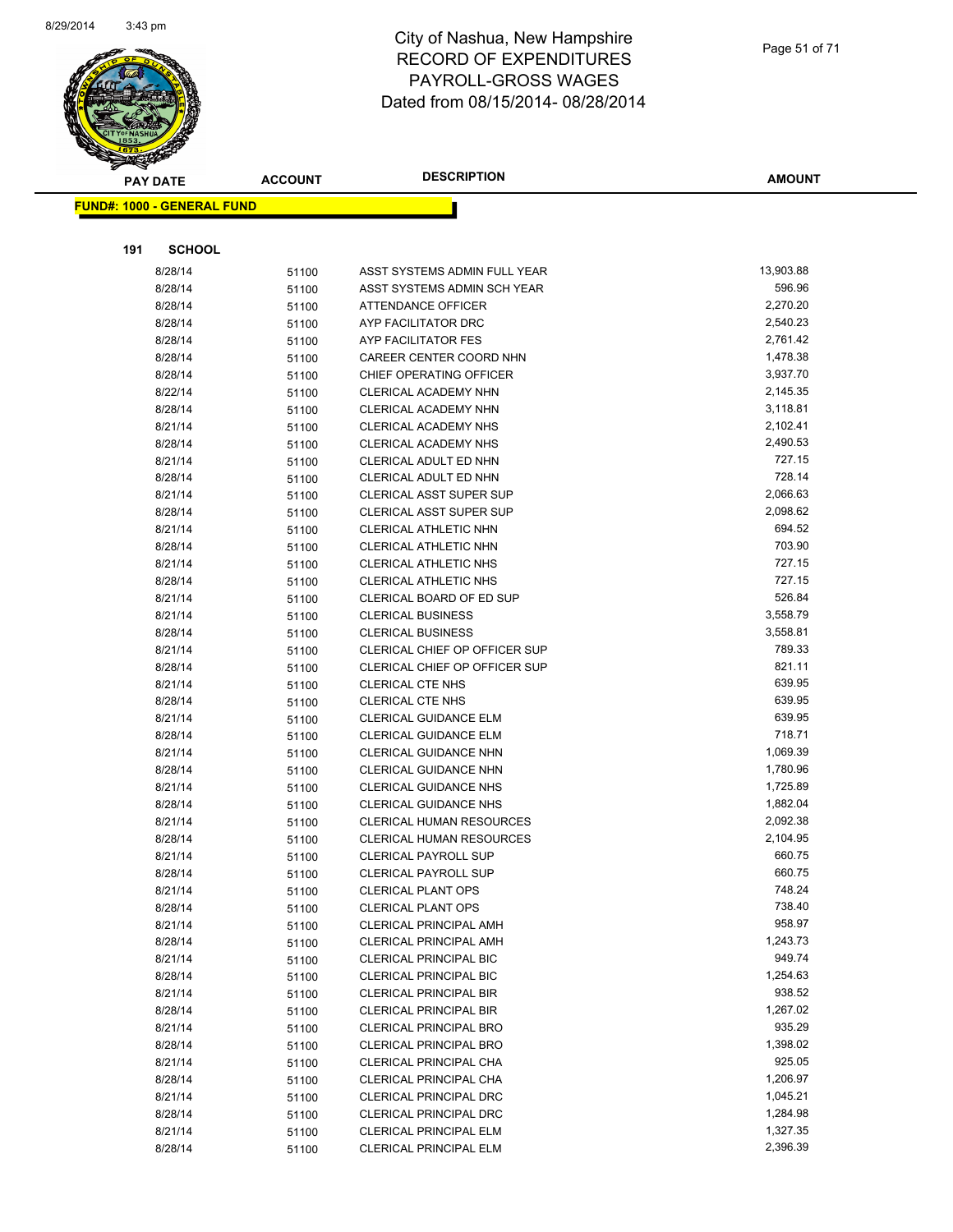

|     | <b>PAY DATE</b>                   | <b>ACCOUNT</b> | <b>DESCRIPTION</b>                                         | <b>AMOUNT</b>        |
|-----|-----------------------------------|----------------|------------------------------------------------------------|----------------------|
|     | <b>FUND#: 1000 - GENERAL FUND</b> |                |                                                            |                      |
|     |                                   |                |                                                            |                      |
|     |                                   |                |                                                            |                      |
| 191 | <b>SCHOOL</b>                     |                |                                                            |                      |
|     | 8/21/14                           | 51100          | <b>CLERICAL PRINCIPAL FES</b>                              | 721.80               |
|     | 8/28/14                           | 51100          | <b>CLERICAL PRINCIPAL FES</b>                              | 1,217.84             |
|     | 8/21/14                           | 51100          | <b>CLERICAL PRINCIPAL FMS</b>                              | 1,702.01             |
|     | 8/28/14                           | 51100          | <b>CLERICAL PRINCIPAL FMS</b>                              | 1,939.64             |
|     | 8/21/14                           | 51100          | <b>CLERICAL PRINCIPAL LDG</b>                              | 957.11               |
|     | 8/28/14                           | 51100          | <b>CLERICAL PRINCIPAL LDG</b>                              | 1,231.70             |
|     | 8/21/14                           | 51100          | CLERICAL PRINCIPAL MDE                                     | 1,021.73             |
|     | 8/28/14                           | 51100          | CLERICAL PRINCIPAL MDE                                     | 1,463.72             |
|     | 8/21/14                           | 51100          | <b>CLERICAL PRINCIPAL MTP</b>                              | 745.71               |
|     | 8/28/14                           | 51100          | <b>CLERICAL PRINCIPAL MTP</b>                              | 1,200.88             |
|     | 8/21/14                           | 51100          | CLERICAL PRINCIPAL NHN                                     | 1,280.10             |
|     | 8/28/14                           | 51100          | CLERICAL PRINCIPAL NHN                                     | 1,297.72             |
|     | 8/21/14                           | 51100          | <b>CLERICAL PRINCIPAL NHS</b>                              | 1,413.86             |
|     | 8/28/14                           | 51100          | CLERICAL PRINCIPAL NHS                                     | 1,437.80             |
|     | 8/21/14                           | 51100          | <b>CLERICAL PRINCIPAL NSE</b>                              | 1,078.15             |
|     | 8/28/14                           | 51100          | <b>CLERICAL PRINCIPAL NSE</b>                              | 1,332.94             |
|     | 8/21/14                           | 51100          | <b>CLERICAL PRINCIPAL PMS</b>                              | 1,524.13             |
|     | 8/28/14                           | 51100          | <b>CLERICAL PRINCIPAL PMS</b>                              | 1,919.68<br>1,177.30 |
|     | 8/21/14                           | 51100          | <b>CLERICAL PRINCIPAL SHE</b>                              | 1,307.68             |
|     | 8/28/14<br>8/21/14                | 51100          | <b>CLERICAL PRINCIPAL SHE</b><br>CLERICAL RECEPTIONIST NHN | 492.26               |
|     | 8/28/14                           | 51100          | CLERICAL RECEPTIONIST NHN                                  | 669.48               |
|     | 8/21/14                           | 51100          | CLERICAL RECEPTIONIST NHS                                  | 369.40               |
|     | 8/28/14                           | 51100          | CLERICAL RECEPTIONIST NHS                                  | 628.00               |
|     | 8/21/14                           | 51100          | CLERICAL SPECIAL ED NHN                                    | 422.33               |
|     | 8/28/14                           | 51100<br>51100 | CLERICAL SPECIAL ED NHN                                    | 638.20               |
|     | 8/21/14                           | 51100          | CLERICAL SPECIAL ED NHS                                    | 418.41               |
|     | 8/28/14                           | 51100          | CLERICAL SPECIAL ED NHS                                    | 699.02               |
|     | 8/21/14                           | 51100          | CLERICAL SPECIAL ED SUP                                    | 1,476.80             |
|     | 8/28/14                           | 51100          | CLERICAL SPECIAL ED SUP                                    | 1,476.80             |
|     | 8/21/14                           | 51100          | CLERICAL STUDENT SERV SUP                                  | 784.15               |
|     | 8/28/14                           | 51100          | <b>CLERICAL STUDENT SERV SUP</b>                           | 784.15               |
|     | 8/21/14                           | 51100          | <b>CLERICAL SUPERINTENDANT SUP</b>                         | 925.90               |
|     | 8/28/14                           | 51100          | <b>CLERICAL SUPERINTENDANT SUP</b>                         | 925.90               |
|     | 8/21/14                           | 51100          | <b>CLERICAL TRANSPORTATION SUP</b>                         | 628.15               |
|     | 8/28/14                           | 51100          | <b>CLERICAL TRANSPORTATION SUP</b>                         | 623.96               |
|     | 8/28/14                           | 51100          | <b>CURRICULUM SUPERVISOR</b>                               | 2,812.30             |
|     | 8/21/14                           | 51100          | <b>CUSTODIAN AMH</b>                                       | 1,941.60             |
|     | 8/28/14                           | 51100          | <b>CUSTODIAN AMH</b>                                       | 1,941.60             |
|     | 8/21/14                           | 51100          | <b>CUSTODIAN ASST HEAD ELM</b>                             | 736.80               |
|     | 8/28/14                           | 51100          | <b>CUSTODIAN ASST HEAD ELM</b>                             | 736.80               |
|     | 8/21/14                           | 51100          | <b>CUSTODIAN ASST HEAD FMS</b>                             | 299.35               |
|     | 8/28/14                           | 51100          | <b>CUSTODIAN ASST HEAD FMS</b>                             | 299.35               |
|     | 8/21/14                           | 51100          | <b>CUSTODIAN ASST HEAD NHN</b>                             | 1,623.52             |
|     | 8/28/14                           | 51100          | <b>CUSTODIAN ASST HEAD NHN</b>                             | 1,618.02             |
|     | 8/21/14                           | 51100          | <b>CUSTODIAN ASST HEAD NHS</b>                             | 1,696.40             |
|     | 8/28/14                           | 51100          | <b>CUSTODIAN ASST HEAD NHS</b>                             | 1,618.02             |
|     | 8/21/14                           | 51100          | <b>CUSTODIAN ASST HEAD PMS</b>                             | 736.80               |
|     | 8/28/14                           | 51100          | <b>CUSTODIAN ASST HEAD PMS</b>                             | 736.80               |
|     | 8/21/14                           | 51100          | <b>CUSTODIAN BIC</b>                                       | 1,941.60             |
|     | 8/28/14                           | 51100          | <b>CUSTODIAN BIC</b>                                       | 1,941.60             |
|     | 8/21/14                           | 51100          | <b>CUSTODIAN BIR</b>                                       | 1,925.42             |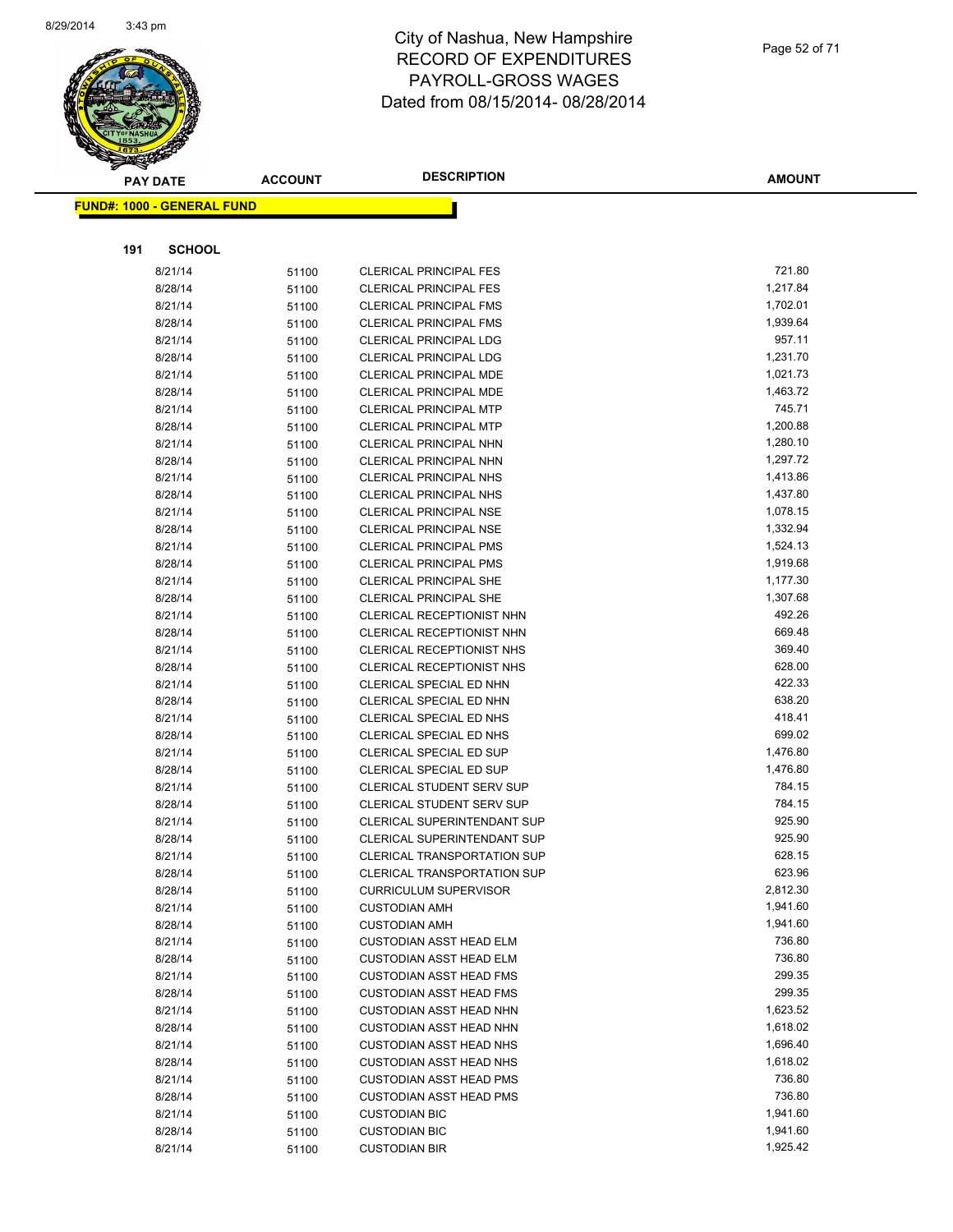

**FUND#: 1000 - GENERAL FUND**

**191 SCHOOL**

8/28/14 51100 CUSTODIAN BIR 8/21/14 51100 CUSTODIAN BRO 8/28/14 51100 CUSTODIAN BRO 8/21/14 51100 CUSTODIAN CHA

#### City of Nashua, New Hampshire RECORD OF EXPENDITURES PAYROLL-GROSS WAGES Dated from 08/15/2014- 08/28/2014

| – י ט⊾יש <i>יי</i> |               |
|--------------------|---------------|
|                    |               |
|                    | <b>AMOUNT</b> |
|                    |               |
|                    |               |
|                    | 1,937.56      |
|                    | 1,294.40      |
|                    | 1,294.40      |
|                    | 1,294.40      |
|                    | 1,294.40      |
|                    | 1,266.09      |
|                    | 1,294.40      |
|                    | 5.10.02       |

| 8/28/14 | 51100 | <b>CUSTODIAN CHA</b>      | 1,294.40 |
|---------|-------|---------------------------|----------|
| 8/21/14 | 51100 | <b>CUSTODIAN DRC</b>      | 1,266.09 |
| 8/28/14 | 51100 | <b>CUSTODIAN DRC</b>      | 1,294.40 |
| 8/21/14 | 51100 | <b>CUSTODIAN ELM</b>      | 5,248.68 |
| 8/28/14 | 51100 | <b>CUSTODIAN ELM</b>      | 5,248.67 |
| 8/21/14 | 51100 | <b>CUSTODIAN FES</b>      | 1,290.36 |
| 8/28/14 | 51100 | <b>CUSTODIAN FES</b>      | 1,294.40 |
| 8/21/14 | 51100 | <b>CUSTODIAN FMS</b>      | 2,588.80 |
| 8/28/14 | 51100 | <b>CUSTODIAN FMS</b>      | 2,588.80 |
| 8/21/14 | 51100 | <b>CUSTODIAN HEAD AMH</b> | 736.80   |
| 8/28/14 | 51100 | <b>CUSTODIAN HEAD AMH</b> | 736.80   |
| 8/21/14 | 51100 | <b>CUSTODIAN HEAD BIC</b> | 736.80   |
| 8/28/14 | 51100 | <b>CUSTODIAN HEAD BIC</b> | 736.80   |
| 8/21/14 | 51100 | <b>CUSTODIAN HEAD BIR</b> | 736.80   |
| 8/28/14 | 51100 | <b>CUSTODIAN HEAD BIR</b> | 736.80   |
| 8/21/14 | 51100 | <b>CUSTODIAN HEAD BRO</b> | 736.80   |
| 8/28/14 | 51100 | <b>CUSTODIAN HEAD BRO</b> | 736.80   |
| 8/21/14 | 51100 | <b>CUSTODIAN HEAD CHA</b> | 736.80   |
| 8/28/14 | 51100 | <b>CUSTODIAN HEAD CHA</b> | 736.80   |
| 8/21/14 | 51100 | <b>CUSTODIAN HEAD DRC</b> | 736.80   |
| 8/28/14 | 51100 | <b>CUSTODIAN HEAD DRC</b> | 736.80   |
| 8/21/14 | 51100 | <b>CUSTODIAN HEAD ELM</b> | 873.20   |
| 8/28/14 | 51100 | <b>CUSTODIAN HEAD ELM</b> | 873.20   |
| 8/21/14 | 51100 | <b>CUSTODIAN HEAD FES</b> | 732.20   |
| 8/28/14 | 51100 | <b>CUSTODIAN HEAD FES</b> | 736.80   |
| 8/21/14 | 51100 | <b>CUSTODIAN HEAD FMS</b> | 873.20   |
| 8/28/14 | 51100 | <b>CUSTODIAN HEAD FMS</b> | 873.20   |
| 8/21/14 | 51100 | <b>CUSTODIAN HEAD LDG</b> | 736.80   |
| 8/28/14 | 51100 | <b>CUSTODIAN HEAD LDG</b> | 736.80   |
| 8/21/14 | 51100 | <b>CUSTODIAN HEAD MDE</b> | 736.80   |
| 8/28/14 | 51100 | <b>CUSTODIAN HEAD MDE</b> | 736.80   |
| 8/21/14 | 51100 | <b>CUSTODIAN HEAD MTP</b> | 736.80   |
| 8/28/14 | 51100 | <b>CUSTODIAN HEAD MTP</b> | 736.80   |
| 8/21/14 | 51100 | <b>CUSTODIAN HEAD NHN</b> | 878.40   |
| 8/28/14 | 51100 | <b>CUSTODIAN HEAD NHN</b> | 878.40   |
| 8/21/14 | 51100 | <b>CUSTODIAN HEAD NHS</b> | 878.40   |
| 8/28/14 | 51100 | <b>CUSTODIAN HEAD NHS</b> | 878.40   |
| 8/21/14 | 51100 | <b>CUSTODIAN HEAD NSE</b> | 299.35   |
| 8/28/14 | 51100 | <b>CUSTODIAN HEAD NSE</b> | 299.35   |
| 8/21/14 | 51100 | <b>CUSTODIAN HEAD PMS</b> | 873.20   |
| 8/28/14 | 51100 | <b>CUSTODIAN HEAD PMS</b> | 873.20   |
| 8/21/14 | 51100 | <b>CUSTODIAN HEAD SHE</b> | 736.80   |
| 8/28/14 | 51100 | <b>CUSTODIAN HEAD SHE</b> | 736.80   |
| 8/21/14 | 51100 | <b>CUSTODIAN LDG</b>      | 1,941.61 |
| 8/28/14 | 51100 | <b>CUSTODIAN LDG</b>      | 1,941.60 |
| 8/21/14 | 51100 | <b>CUSTODIAN MDE</b>      | 1,294.40 |
| 8/28/14 | 51100 | <b>CUSTODIAN MDE</b>      | 1,294.40 |
| 8/21/14 | 51100 | <b>CUSTODIAN MTP</b>      | 1,294.40 |

Page 53 of 71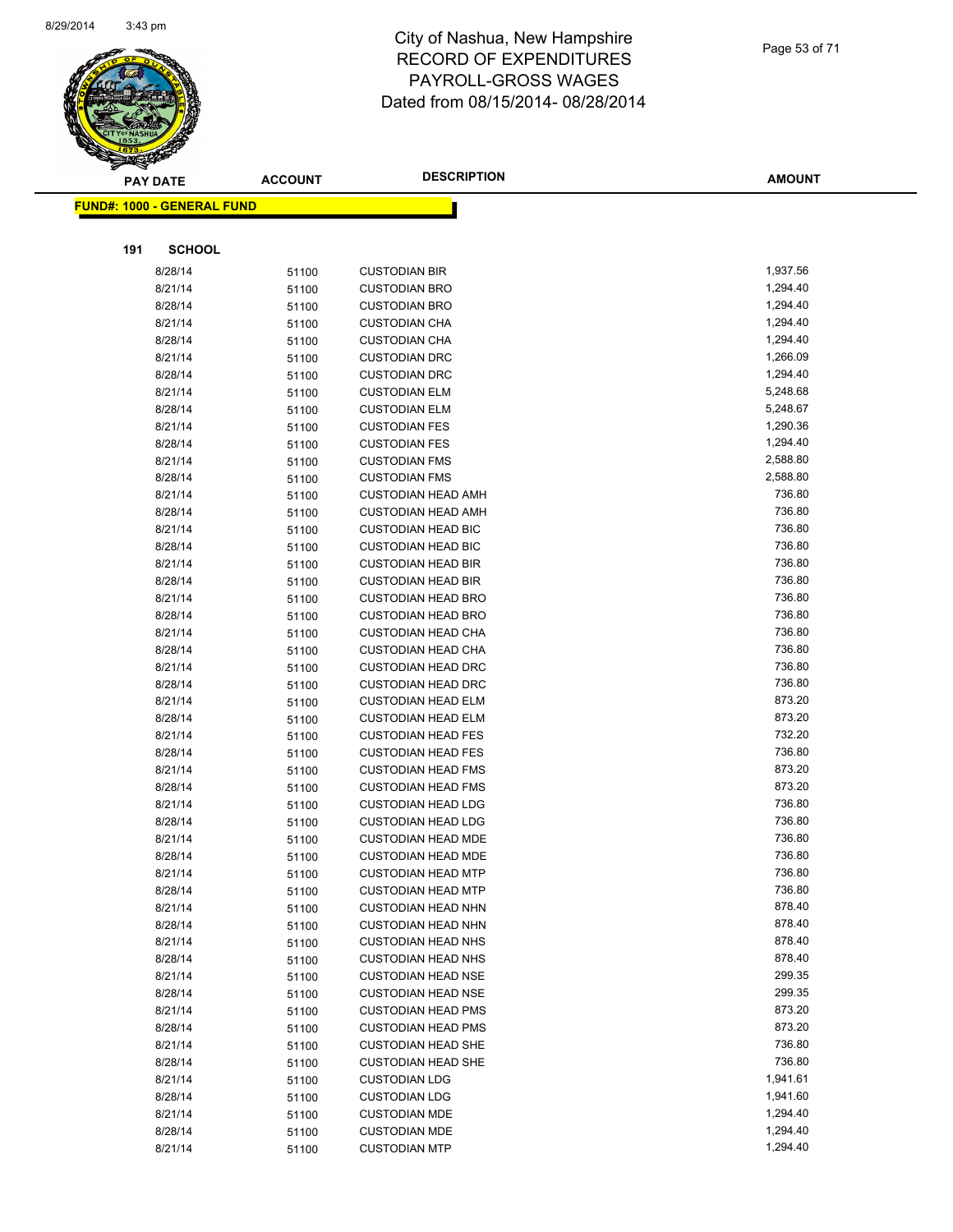

| <b>PAY DATE</b>                   | <b>ACCOUNT</b> | <b>DESCRIPTION</b>                                    | <b>AMOUNT</b>        |
|-----------------------------------|----------------|-------------------------------------------------------|----------------------|
| <b>FUND#: 1000 - GENERAL FUND</b> |                |                                                       |                      |
|                                   |                |                                                       |                      |
|                                   |                |                                                       |                      |
| 191<br><b>SCHOOL</b>              |                |                                                       |                      |
| 8/28/14                           | 51100          | <b>CUSTODIAN MTP</b>                                  | 1,294.40             |
| 8/21/14                           | 51100          | <b>CUSTODIAN NHN</b>                                  | 10,419.22            |
| 8/28/14                           | 51100          | <b>CUSTODIAN NHN</b>                                  | 10,415.21            |
| 8/21/14                           | 51100          | <b>CUSTODIAN NHS</b>                                  | 9,723.21             |
| 8/28/14                           | 51100          | <b>CUSTODIAN NHS</b>                                  | 10,907.05            |
| 8/21/14                           | 51100          | <b>CUSTODIAN NSE</b>                                  | 1,384.00             |
| 8/28/14                           | 51100          | <b>CUSTODIAN NSE</b>                                  | 1,384.00             |
| 8/21/14                           | 51100          | <b>CUSTODIAN PMS</b>                                  | 1,557.35             |
| 8/28/14                           | 51100          | <b>CUSTODIAN PMS</b>                                  | 1,807.82             |
| 8/21/14                           | 51100          | <b>CUSTODIAN SHE</b>                                  | 1,294.40             |
| 8/28/14                           | 51100          | <b>CUSTODIAN SHE</b>                                  | 1,557.35             |
| 8/28/14                           | 51100          | <b>CUSTODIAN SUPERVISOR WPO</b>                       | 1,985.70             |
| 8/21/14                           | 51100          | <b>CUSTODIAN WID</b>                                  | 1,185.19             |
| 8/28/14                           | 51100          | <b>CUSTODIAN WID</b>                                  | 1,290.37             |
| 8/28/14                           | 51100          | DATA ANALYST                                          | 1,760.80             |
| 8/28/14                           | 51100          | DIRECTOR ADULT ED                                     | 3,076.90             |
| 8/28/14                           | 51100          | <b>DIRECTOR ATHLETICS</b>                             | 3,384.60             |
| 8/28/14                           | 51100          | <b>DIRECTOR COM GRANTS</b>                            | 3,008.90             |
| 8/28/14                           | 51100          | <b>DIRECTOR GUIDANCE</b>                              | 6,192.30             |
| 8/28/14                           | 51100          | DIRECTOR HUMAN RESOURCES                              | 3,117.00             |
| 8/28/14                           | 51100          | DIRECTOR PLANT OPS                                    | 3,513.30             |
| 8/28/14                           | 51100          | DIRECTOR PRE SCHOOL                                   | 2,593.50<br>3,369.90 |
| 8/28/14<br>8/28/14                | 51100          | DIRECTOR SEC CURRICULUM & INST<br>DIRECTOR SPECIAL ED | 3,656.40             |
| 8/28/14                           | 51100          | DIRECTOR STUDENT SERVICES                             | 3,137.30             |
| 8/28/14                           | 51100          | DIRECTOR TECHNOLOGY                                   | 3,951.60             |
| 8/28/14                           | 51100          | DIRECTOR TRANSPORTATION                               | 2,986.50             |
| 8/28/14                           | 51100<br>51100 | DIRECTOR VOCATIONAL                                   | 6,898.10             |
| 8/28/14                           | 51100          | DW TECHNOLOGY PEER COACH                              | 2,501.85             |
| 8/28/14                           | 51100          | ELL OUTREACH WORKER                                   | 1,538.40             |
| 8/28/14                           | 51100          | <b>GUIDANCE COUNSELOR AMH</b>                         | 1,694.54             |
| 8/28/14                           | 51100          | GUIDANCE COUNSELOR BIC                                | 1,762.12             |
| 8/28/14                           | 51100          | <b>GUIDANCE COUNSELOR BIR</b>                         | 2,761.42             |
| 8/28/14                           | 51100          | GUIDANCE COUNSELOR CHA                                | 2,761.42             |
| 8/28/14                           | 51100          | <b>GUIDANCE COUNSELOR DRC</b>                         | 2,674.85             |
| 8/28/14                           | 51100          | <b>GUIDANCE COUNSELOR ELM</b>                         | 10,748.15            |
| 8/28/14                           | 51100          | <b>GUIDANCE COUNSELOR FES</b>                         | 2,674.85             |
| 8/28/14                           | 51100          | <b>GUIDANCE COUNSELOR FMS</b>                         | 5,230.27             |
| 8/28/14                           | 51100          | <b>GUIDANCE COUNSELOR LDG</b>                         | 2,540.23             |
| 8/28/14                           | 51100          | <b>GUIDANCE COUNSELOR MDE</b>                         | 2,119.31             |
| 8/28/14                           | 51100          | <b>GUIDANCE COUNSELOR MTP</b>                         | 2,674.85             |
| 8/28/14                           | 51100          | <b>GUIDANCE COUNSELOR NHN</b>                         | 18,797.82            |
| 8/28/14                           | 51100          | <b>GUIDANCE COUNSELOR NHS</b>                         | 17,294.07            |
| 8/28/14                           | 51100          | GUIDANCE COUNSELOR NSE                                | 2,674.85             |
| 8/28/14                           | 51100          | <b>GUIDANCE COUNSELOR PMS</b>                         | 7,848.42             |
| 8/28/14                           | 51100          | GUIDANCE COUNSELOR SHE                                | 2,458.58             |
| 8/28/14                           | 51100          | <b>INTRUCTIONAL LEADER FES</b>                        | 11,652.16            |
| 8/28/14                           | 51100          | JOB DEVELOPER SPED NHN                                | 2,761.42             |
| 8/28/14                           | 51100          | LIBRARIAN AMH                                         | 2,458.58             |
| 8/28/14                           | 51100          | <b>LIBRARIAN BIC</b>                                  | 811.00               |
| 8/28/14                           | 51100          | LIBRARIAN BIR                                         | 1,823.08             |
| 8/28/14                           | 51100          | LIBRARIAN BRO                                         | 1,683.46             |
|                                   |                |                                                       |                      |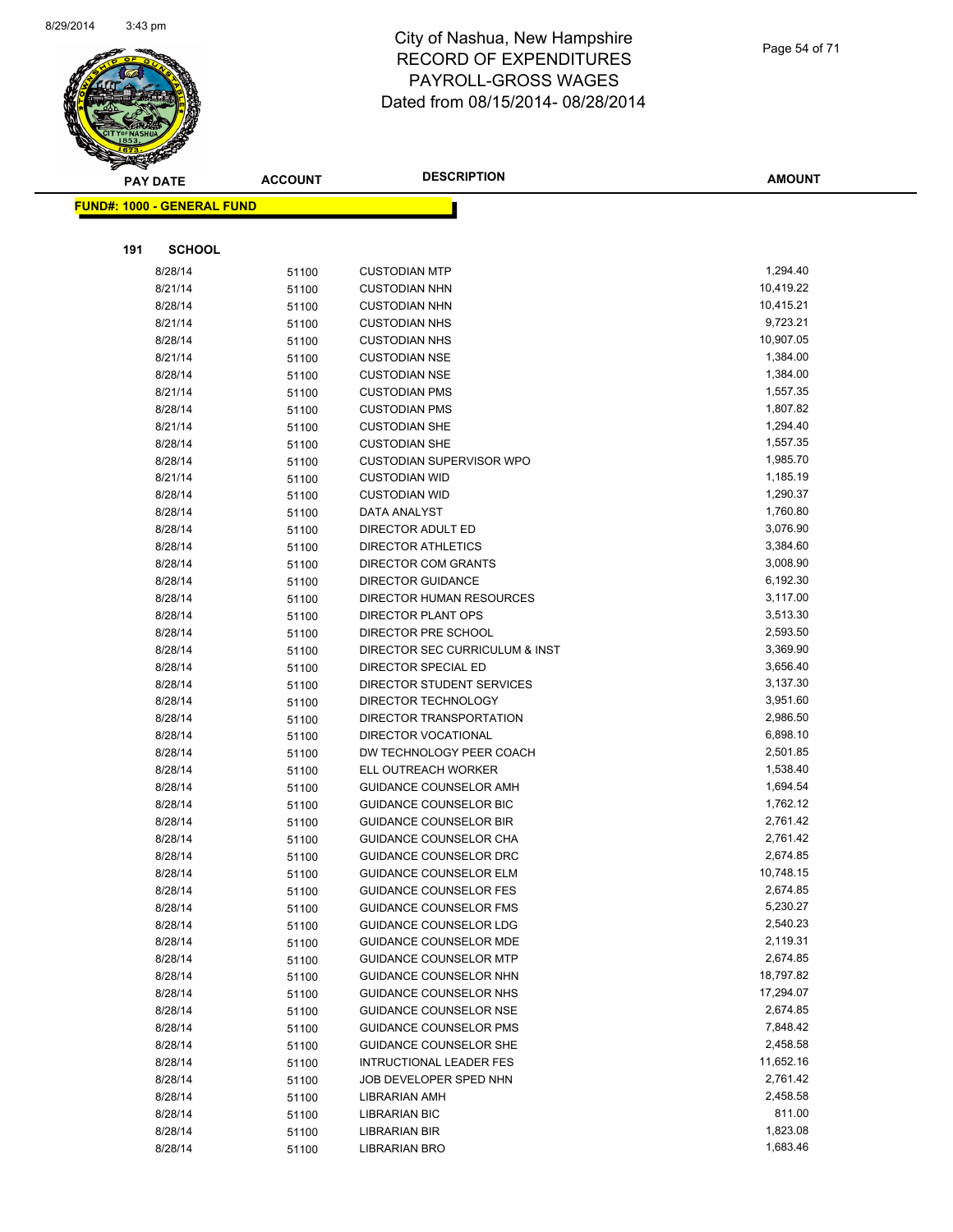

**FUND#: 1000 - GENERAL FUND**

**191 SCHOOL**

#### City of Nashua, New Hampshire RECORD OF EXPENDITURES PAYROLL-GROSS WAGES Dated from 08/15/2014- 08/28/2014

| $\mathscr{V}$       |                |                              |               |
|---------------------|----------------|------------------------------|---------------|
| DATE                | <b>ACCOUNT</b> | <b>DESCRIPTION</b>           | <b>AMOUNT</b> |
| <b>GENERAL FUND</b> |                |                              |               |
| <b>SCHOOL</b>       |                |                              |               |
| 8/28/14             | 51100          | <b>LIBRARIAN CHA</b>         | 2,761.42      |
| 8/28/14             | 51100          | <b>LIBRARIAN DRC</b>         | 1,867.18      |
| 8/28/14             | 51100          | <b>LIBRARIAN ELM</b>         | 1,554.77      |
| 8/28/14             | 51100          | <b>LIBRARIAN FES</b>         | 2,154.55      |
| 8/28/14             | 51100          | <b>LIBRARIAN FMS</b>         | 3,161.18      |
| 8/28/14             | 51100          | <b>LIBRARIAN LDG</b>         | 1,823.08      |
| 8/28/14             | 51100          | <b>LIBRARIAN MDE</b>         | 2,119.31      |
| 8/28/14             | 51100          | <b>LIBRARIAN MTP</b>         | 2,295.92      |
| 8/28/14             | 51100          | <b>LIBRARIAN NHN</b>         | 4,324.93      |
| 8/28/14             | 51100          | <b>LIBRARIAN NHS</b>         | 4,590.18      |
| 8/28/14             | 51100          | <b>LIBRARIAN NSE</b>         | 2,119.31      |
| 8/28/14             | 51100          | <b>LIBRARIAN PMS</b>         | 1,694.54      |
| 8/28/14             | 51100          | <b>LIBRARIAN SHE</b>         | 2,674.85      |
| 8/28/14             | 51100          | LICENSED PRACTICAL NURSE AMH | 1,126.33      |
| 8/28/14             | 51100          | LICENSED PRACTICAL NURSE ELM | 1,437.17      |
| 8/21/14             | 51100          | <b>MAINTENANCE ALARM WPO</b> | 930.40        |
| 8/28/14             | 51100          | <b>MAINTENANCE ALARM WPO</b> | 930.40        |
| 8/21/14             | 51100          | MAINTENANCE ASST GRDS WPO    | 886.40        |
| 8/28/14             | 51100          | MAINTENANCE ASST GRDS WPO    | 886.40        |
| 8/21/14             | 51100          | MAINTENANCE CARPENTER WPO    | 909.20        |
| 8/28/14             | 51100          | MAINTENANCE CARPENTER WPO    | 909.20        |
| 8/21/14             | 51100          | MAINTENANCE ELECTRICIAN WPO  | 1,860.80      |
| 8/28/14             | 51100          | MAINTENANCE ELECTRICIAN WPO  | 1,860.81      |
| 8/21/14             | 51100          | MAINTENANCE GRDS FORMEN WPO  | 909.20        |
| 8/28/14             | 51100          | MAINTENANCE GRDS FORMEN WPO  | 909.20        |
|                     |                |                              | 0.701.70      |

Page 55 of 71

| 8/21/14 | 51100 | MAINTENANCE ASST GRDS WPO      | 886.40   |
|---------|-------|--------------------------------|----------|
| 8/28/14 | 51100 | MAINTENANCE ASST GRDS WPO      | 886.40   |
| 8/21/14 | 51100 | MAINTENANCE CARPENTER WPO      | 909.20   |
| 8/28/14 | 51100 | MAINTENANCE CARPENTER WPO      | 909.20   |
| 8/21/14 | 51100 | MAINTENANCE ELECTRICIAN WPO    | 1,860.80 |
| 8/28/14 | 51100 | MAINTENANCE ELECTRICIAN WPO    | 1,860.81 |
| 8/21/14 | 51100 | MAINTENANCE GRDS FORMEN WPO    | 909.20   |
| 8/28/14 | 51100 | MAINTENANCE GRDS FORMEN WPO    | 909.20   |
| 8/21/14 | 51100 | MAINTENANCE GROUNDS WPO        | 2,594.50 |
| 8/28/14 | 51100 | MAINTENANCE GROUNDS WPO        | 3,120.81 |
| 8/21/14 | 51100 | MAINTENANCE HVAC WPO           | 4,492.80 |
| 8/28/14 | 51100 | MAINTENANCE HVAC WPO           | 4,395.99 |
| 8/21/14 | 51100 | MAINTENANCE MESSENGER WPO      | 873.20   |
| 8/28/14 | 51100 | MAINTENANCE MESSENGER WPO      | 873.20   |
| 8/21/14 | 51100 | <b>MAINTENANCE PLUMBER WPO</b> | 1,860.80 |
| 8/28/14 | 51100 | MAINTENANCE PLUMBER WPO        | 1,860.81 |
| 8/21/14 | 51100 | MAINTENANCE TRADES WPO         | 2,711.60 |
| 8/28/14 | 51100 | <b>MAINTENANCE TRADES WPO</b>  | 2,711.60 |
| 8/28/14 | 51100 | MARKETING TEACHER NHS          | 2,119.31 |
| 8/28/14 | 51100 | <b>NURSE AMH</b>               | 2,376.77 |
| 8/28/14 | 51100 | <b>NURSE BIC</b>               | 3,197.30 |
| 8/28/14 | 51100 | <b>NURSE BIR</b>               | 1,873.50 |
| 8/28/14 | 51100 | <b>NURSE BRO</b>               | 2,027.31 |
| 8/28/14 | 51100 | <b>NURSE CHA</b>               | 2,376.77 |
| 8/28/14 | 51100 | <b>NURSE DRC</b>               | 2,376.77 |
| 8/28/14 | 51100 | <b>NURSE ELM</b>               | 2,808.91 |
| 8/28/14 | 51100 | <b>NURSE FES</b>               | 738.52   |
| 8/28/14 | 51100 | <b>NURSE FMS</b>               | 2,376.77 |
| 8/28/14 | 51100 | <b>NURSE LDG</b>               | 1,873.50 |
| 8/28/14 | 51100 | <b>NURSE MDE</b>               | 2,376.77 |
| 8/28/14 | 51100 | <b>NURSE MTP</b>               | 1,477.04 |
| 8/28/14 | 51100 | <b>NURSE NHN</b>               | 4,557.89 |
| 8/28/14 | 51100 | <b>NURSE NHS</b>               | 4,753.54 |
| 8/28/14 | 51100 | <b>NURSE NSE</b>               | 2,181.12 |
| 8/28/14 | 51100 | <b>NURSE PMS</b>               | 4,753.54 |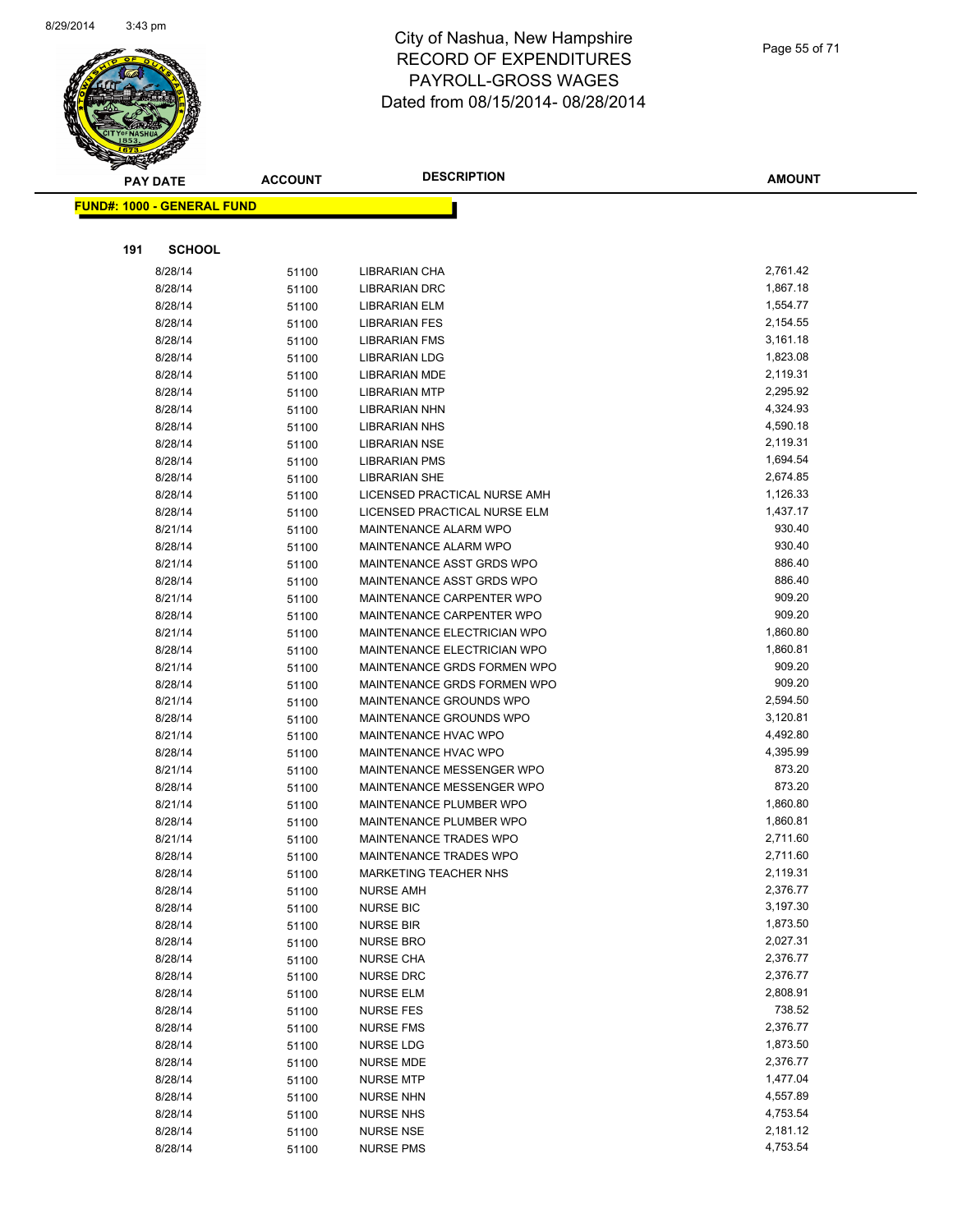

| ;    |  |  |  |
|------|--|--|--|
| 2014 |  |  |  |
|      |  |  |  |
|      |  |  |  |
|      |  |  |  |

| <b>PAY DATE</b>                   | <b>ACCOUNT</b> | <b>DESCRIPTION</b>                                       | <b>AMOUNT</b>      |
|-----------------------------------|----------------|----------------------------------------------------------|--------------------|
| <b>FUND#: 1000 - GENERAL FUND</b> |                |                                                          |                    |
|                                   |                |                                                          |                    |
|                                   |                |                                                          |                    |
| 191<br><b>SCHOOL</b>              |                |                                                          |                    |
| 8/28/14                           | 51100          | <b>NURSE SHE</b>                                         | 2,808.91           |
| 8/28/14                           | 51100          | OFFICE MANAGER BUSINESS                                  | 2,389.10           |
| 8/28/14                           | 51100          | OFFICE MANAGER HUMAN RESOURCES                           | 1,730.80           |
| 8/28/14                           | 51100          | OFFICE MANAGER PLANT OPS                                 | 1,865.90           |
| 8/28/14                           | 51100          | OFFICE MANAGER SPED                                      | 1,831.40           |
| 8/28/14                           | 51100          | OUT DISTRICT COORDINATOR                                 | 2,977.70           |
| 8/21/14                           | 51100          | <b>PARA INST FES</b>                                     | 412.32             |
| 8/28/14                           | 51100          | PEER COACH SCIENCE                                       | 5,436.27           |
| 8/28/14                           | 51100          | PRINCIPAL AMH                                            | 3,426.00           |
| 8/28/14                           | 51100          | PRINCIPAL BIC                                            | 3,791.50           |
| 8/28/14                           | 51100          | PRINCIPAL BIR                                            | 3,531.70           |
| 8/28/14                           | 51100          | PRINCIPAL BRO                                            | 3,572.60           |
| 8/28/14                           | 51100          | PRINCIPAL CHA                                            | 3,474.90           |
| 8/28/14                           | 51100          | PRINCIPAL DRC                                            | 3,084.60           |
| 8/28/14                           | 51100          | PRINCIPAL ELM                                            | 3,630.60           |
| 8/28/14                           | 51100          | <b>PRINCIPAL FES</b>                                     | 3,426.00           |
| 8/28/14                           | 51100          | PRINCIPAL FMS                                            | 3,980.20           |
| 8/28/14                           | 51100          | PRINCIPAL LDG                                            | 3,795.10           |
| 8/28/14                           | 51100          | PRINCIPAL MDE                                            | 3,474.90           |
| 8/28/14                           | 51100          | PRINCIPAL MTP                                            | 3,572.60           |
| 8/28/14                           | 51100          | PRINCIPAL NHN                                            | 4,021.50           |
| 8/28/14                           | 51100          | PRINCIPAL NHS                                            | 4,032.80           |
| 8/28/14                           | 51100          | PRINCIPAL NSE                                            | 3,531.70           |
| 8/28/14                           | 51100          | PRINCIPAL PMS                                            | 3,680.50           |
| 8/28/14                           | 51100          | PRINCIPAL SHE                                            | 3,841.80           |
| 8/28/14                           | 51100          | SCHOOL PSYCHOLOGIST WID                                  | 37,785.01          |
| 8/28/14                           | 51100          | <b>SECURITY GUARD NHS</b>                                | 308.54             |
| 8/21/14                           | 51100          | SECURITY MONITOR NHN                                     | 614.87<br>169.89   |
| 8/28/14                           | 51100          | SECURITY MONITOR NHN                                     |                    |
| 8/28/14                           | 51100          | SECURITY MONITOR NHS                                     | 550.13<br>2,288.96 |
| 8/28/14                           | 51100          | SOCIAL WORKER ELM                                        | 2,540.23           |
| 8/28/14                           | 51100          | SOCIAL WORKER FMS                                        | 51,404.50          |
| 8/28/14                           | 51100          | SPEECH LANG PATHOLOGIST WID                              | 1,045.46           |
| 8/28/14<br>8/28/14                | 51100          | STUDENT ACTIVITY COORD NHN<br>STUDENT ACTIVITY COORD NHS | 1,095.85           |
| 8/28/14                           | 51100          | STUDENT INFO COORDINATOR                                 | 1,730.80           |
| 8/28/14                           | 51100<br>51100 | <b>SUPERINTENDENT</b>                                    | 5,489.10           |
| 8/28/14                           |                | SYSTEMS ADMIN FULL YEAR                                  | 13,150.50          |
| 8/28/14                           | 51100<br>51100 | <b>TEACHER ART AMH</b>                                   | 2,501.85           |
| 8/28/14                           | 51100          | <b>TEACHER ART BIC</b>                                   | 1,823.08           |
| 8/28/14                           | 51100          | TEACHER ART BIR                                          | 2,501.85           |
| 8/28/14                           | 51100          | <b>TEACHER ART BRO</b>                                   | 2,705.14           |
| 8/28/14                           | 51100          | <b>TEACHER ART CHA</b>                                   | 2,674.85           |
| 8/28/14                           | 51100          | <b>TEACHER ART DRC</b>                                   | 1,762.12           |
| 8/28/14                           | 51100          | <b>TEACHER ART ELM</b>                                   | 4,369.39           |
| 8/28/14                           | 51100          | <b>TEACHER ART FES</b>                                   | 1,823.08           |
| 8/28/14                           | 51100          | TEACHER ART FMS                                          | 4,635.85           |
| 8/28/14                           | 51100          | <b>TEACHER ART LDG</b>                                   | 1,972.12           |
| 8/28/14                           | 51100          | <b>TEACHER ART MDE</b>                                   | 1,762.12           |
| 8/28/14                           | 51100          | <b>TEACHER ART NHN</b>                                   | 9,773.53           |
| 8/28/14                           | 51100          | <b>TEACHER ART NHS</b>                                   | 9,635.26           |
| 8/28/14                           | 51100          | <b>TEACHER ART NSE</b>                                   | 2,761.42           |
|                                   |                |                                                          |                    |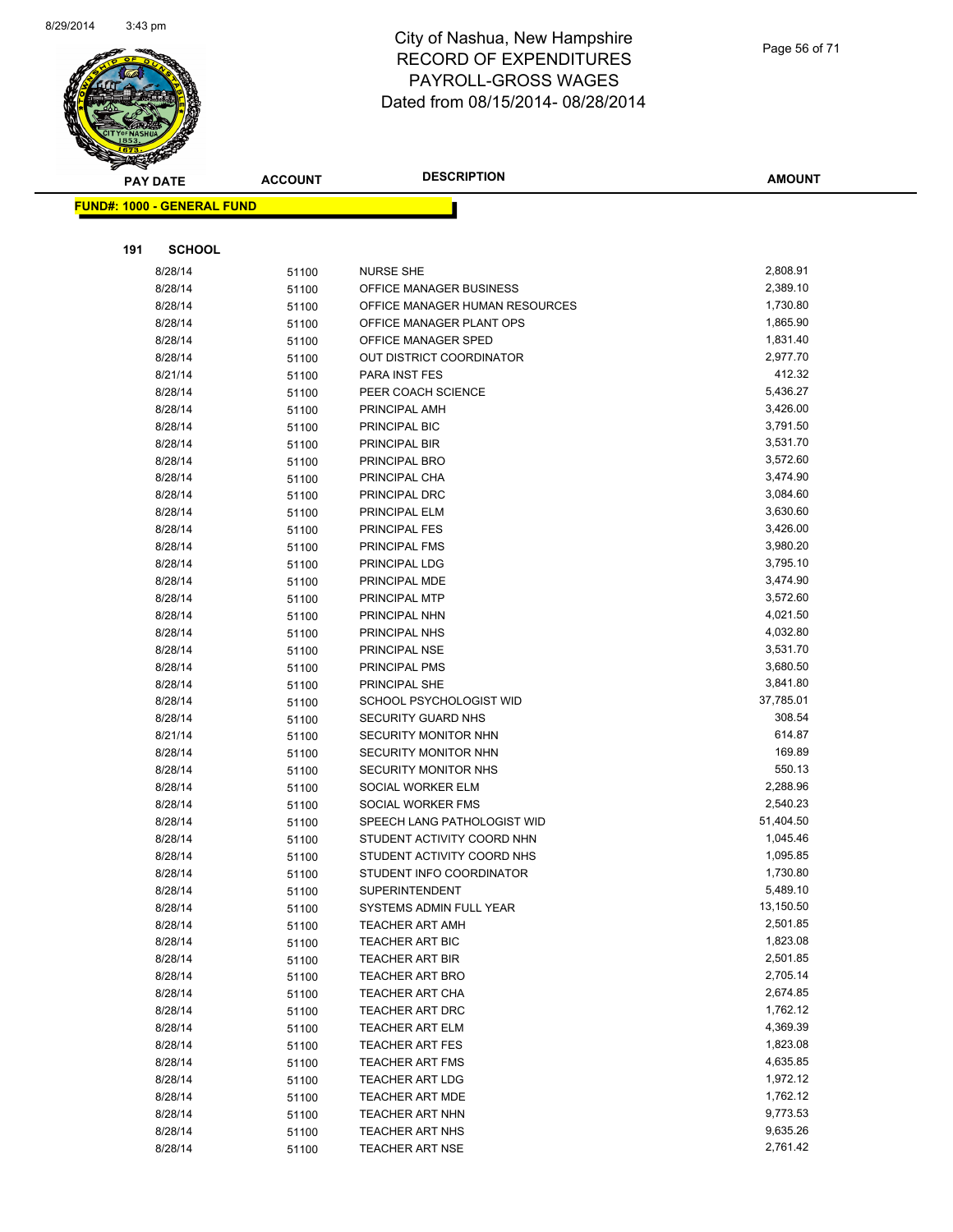

Page 57 of 71

**AMOUNT**

| <u> FUND#: 1000 - GENERAL FUND</u> |       |                                  |           |
|------------------------------------|-------|----------------------------------|-----------|
|                                    |       |                                  |           |
| 191<br><b>SCHOOL</b>               |       |                                  |           |
| 8/28/14                            | 51100 | <b>TEACHER ART PMS</b>           | 3,385.89  |
| 8/28/14                            | 51100 | <b>TEACHER ART SHE</b>           | 1,810.19  |
| 8/28/14                            | 51100 | <b>TEACHER AUTO NHN</b>          | 5,003.70  |
| 8/28/14                            | 51100 | <b>TEACHER BEHAVIOR SPEC WID</b> | 6,333.12  |
| 8/28/14                            | 51100 | TEACHER BIO TEC NHN              | 2,591.85  |
| 8/28/14                            | 51100 | TEACHER BUILD CONST NHS          | 2,501.85  |
| 8/28/14                            | 51100 | <b>TEACHER BUSINESS NHN</b>      | 10,820.92 |
| 8/28/14                            | 51100 | <b>TEACHER BUSINESS NHS</b>      | 5,050.38  |
| 8/28/14                            | 51100 | <b>TEACHER COMPUTER ELM</b>      | 4,220.70  |
| 8/28/14                            | 51100 | <b>TEACHER COMPUTER FMS</b>      | 4,427.16  |
| 8/28/14                            | 51100 | TEACHER COMPUTER NHN             | 2,154.55  |
| 8/28/14                            | 51100 | <b>TEACHER COMPUTER NHS</b>      | 4,717.19  |
| 8/28/14                            | 51100 | <b>TEACHER COMPUTER PMS</b>      | 5,631.58  |
| 8/28/14                            | 51100 | TEACHER COSMETOLOGY NHN          | 5,407.44  |
| 8/28/14                            | 51100 | <b>TEACHER CULINARY NHN</b>      | 5,003.70  |
| 8/28/14                            | 51100 | <b>TEACHER DEAF NSE</b>          | 4,568.70  |
| 8/28/14                            | 51100 | <b>TEACHER DEAF WID</b>          | 4,440.16  |
| 8/28/14                            | 51100 | <b>TEACHER DWSE AMH</b>          | 6,827.97  |
| 8/28/14                            | 51100 | <b>TEACHER DWSE BIR</b>          | 2,295.92  |
| 8/28/14                            | 51100 | <b>TEACHER DWSE BRO</b>          | 5,349.97  |
| 8/28/14                            | 51100 | <b>TEACHER DWSE CHA</b>          | 1,554.77  |
| 8/28/14                            | 51100 | <b>TEACHER DWSE ELM</b>          | 9,887.77  |
| 8/28/14                            | 51100 | <b>TEACHER DWSE MDE</b>          | 4,153.12  |
| 8/28/14                            | 51100 | <b>TEACHER DWSE NSE</b>          | 3,585.20  |
| 8/28/14                            | 51100 | <b>TEACHER DWSE PMS</b>          | 6,975.53  |
| 8/28/14                            | 51100 | <b>TEACHER DWSE SHE</b>          | 4,109.27  |
| 8/28/14                            | 51100 | <b>TEACHER ECE NHS</b>           | 5,349.70  |
| 8/28/14                            | 51100 | TEACHER ELECTRICAL NHS           | 2,501.85  |
| 8/28/14                            | 51100 | <b>TEACHER ELL AMH</b>           | 1,683.46  |
| 8/28/14                            | 51100 | <b>TEACHER ELL BIR</b>           | 2,674.85  |
| 8/28/14                            | 51100 | TEACHER ELL DRC                  | 5,538.14  |
| 8/28/14                            | 51100 | <b>TEACHER ELL ELM</b>           | 4,297.27  |
| 8/28/14                            | 51100 | <b>TEACHER ELL FES</b>           | 7,808.28  |
| 8/28/14                            | 51100 | <b>TEACHER ELL FMS</b>           | 1,949.65  |
| 8/28/14                            | 51100 | <b>TEACHER ELL LDG</b>           | 5,304.02  |
| 8/28/14                            | 51100 | <b>TEACHER ELL MTP</b>           | 2,674.85  |
| 8/28/14                            | 51100 | TEACHER ELL NHN                  | 4,016.77  |
| 8/28/14                            | 51100 | TEACHER ELL NHS                  | 4,568.70  |
| 8/28/14                            | 51100 | <b>TEACHER ELL PMS</b>           | 1,823.08  |
| 8/28/14                            | 51100 | TEACHER ELL SHE                  | 1,955.77  |
| 8/28/14                            | 51100 | TEACHER ENGLISH ELM              | 22,514.27 |
| 8/28/14                            | 51100 | <b>TEACHER ENGLISH FMS</b>       | 16,933.70 |
| 8/28/14                            | 51100 | <b>TEACHER ENGLISH NHN</b>       | 36,830.08 |
| 8/28/14                            | 51100 | TEACHER ENGLISH NHS              | 40,350.10 |
| 8/28/14                            | 51100 | <b>TEACHER ENGLISH PMS</b>       | 15,456.05 |
| 8/28/14                            | 51100 | <b>TEACHER FACS ELM</b>          | 3,256.36  |
| 8/28/14                            | 51100 | <b>TEACHER FACS FMS</b>          | 3,632.04  |
| 8/28/14                            | 51100 | <b>TEACHER FACS NHN</b>          | 3,524.65  |
| 8/28/14                            | 51100 | <b>TEACHER FACS NHS</b>          | 9,129.62  |
| 8/28/14                            | 51100 | <b>TEACHER FACS PMS</b>          | 5,176.70  |
| 8/28/14                            | 51100 | TEACHER FOREIGN LANG ELM         | 5,436.27  |
| 8/28/14                            | 51100 | TEACHER FOREIGN LANG FMS         | 2,674.85  |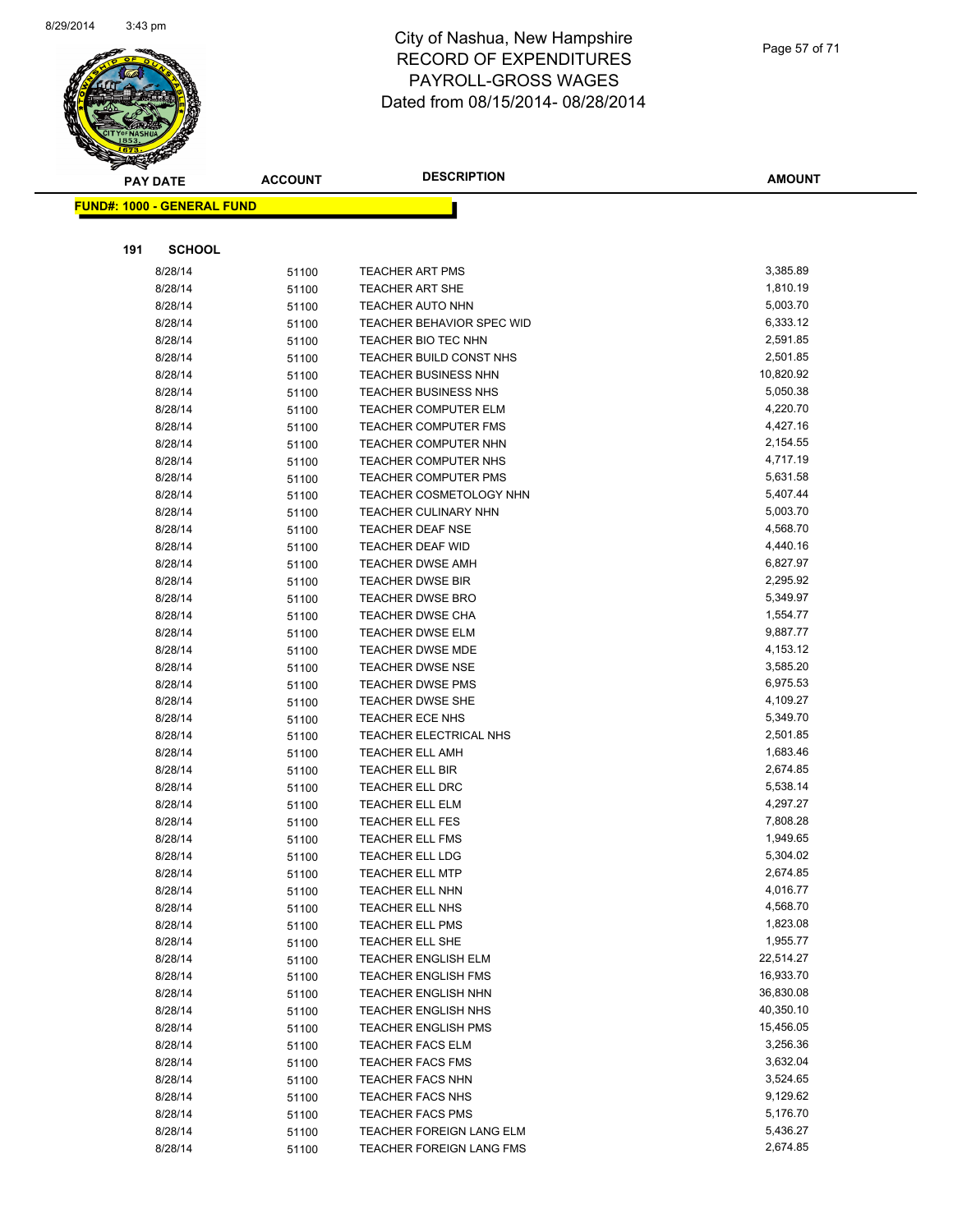

Page 58 of 71

| <b>PAY DATE</b>                   | <b>ACCOUNT</b> | <b>DESCRIPTION</b>       | <b>AMOUNT</b> |
|-----------------------------------|----------------|--------------------------|---------------|
| <b>FUND#: 1000 - GENERAL FUND</b> |                |                          |               |
|                                   |                |                          |               |
|                                   |                |                          |               |
| 191<br><b>SCHOOL</b>              |                |                          |               |
| 8/28/14                           | 51100          | TEACHER FOREIGN LANG NHN | 13,595.89     |
| 8/28/14                           | 51100          | TEACHER FOREIGN LANG NHS | 18,859.83     |
| 8/28/14                           | 51100          | TEACHER FOREIGN LANG PMS | 5,263.27      |
| 8/28/14                           | 51100          | <b>TEACHER GR1 AMH</b>   | 7,377.73      |
| 8/28/14                           | 51100          | TEACHER GR1 BIC          | 9,158.01      |
| 8/28/14                           | 51100          | <b>TEACHER GR1 BIR</b>   | 12,053.01     |
| 8/28/14                           | 51100          | <b>TEACHER GR1 BRO</b>   | 4,757.35      |
| 8/28/14                           | 51100          | <b>TEACHER GR1 CHA</b>   | 10,571.24     |
| 8/28/14                           | 51100          | TEACHER GR1 DRC          | 6,658.35      |
| 8/28/14                           | 51100          | <b>TEACHER GR1 FES</b>   | 9,905.70      |
| 8/28/14                           | 51100          | <b>TEACHER GR1 LDG</b>   | 11,125.15     |
| 8/28/14                           | 51100          | <b>TEACHER GR1 MDE</b>   | 8,020.76      |
| 8/28/14                           | 51100          | <b>TEACHER GR1 MTP</b>   | 5,349.70      |
| 8/28/14                           | 51100          | <b>TEACHER GR1 NSE</b>   | 6,348.93      |
| 8/28/14                           | 51100          | <b>TEACHER GR1 SHE</b>   | 7,635.28      |
| 8/28/14                           | 51100          | TEACHER GR2 AMH          | 5,740.08      |
| 8/28/14                           | 51100          | <b>TEACHER GR2 BIC</b>   | 8,444.54      |
| 8/28/14                           | 51100          | <b>TEACHER GR2 BIR</b>   | 9,502.82      |
| 8/28/14                           | 51100          | <b>TEACHER GR2 BRO</b>   | 7,014.20      |
| 8/28/14                           | 51100          | <b>TEACHER GR2 CHA</b>   | 8,022.17      |
| 8/28/14                           | 51100          | <b>TEACHER GR2 DRC</b>   | 5,354.65      |
| 8/28/14                           | 51100          | TEACHER GR2 FES          | 9,393.85      |
| 8/28/14                           | 51100          | <b>TEACHER GR2 LDG</b>   | 9,502.82      |
| 8/28/14                           | 51100          | <b>TEACHER GR2 MDE</b>   | 8,123.62      |
| 8/28/14                           | 51100          | <b>TEACHER GR2 MTP</b>   | 6,260.05      |
| 8/28/14                           | 51100          | <b>TEACHER GR2 NSE</b>   | 6,458.93      |
| 8/28/14                           | 51100          | TEACHER GR2 SHE          | 3,385.89      |
| 8/28/14                           | 51100          | <b>TEACHER GR3 AMH</b>   | 4,455.96      |
| 8/28/14                           | 51100          | <b>TEACHER GR3 BIC</b>   | 6,662.62      |
| 8/28/14                           | 51100          | <b>TEACHER GR3 BIR</b>   | 8,682.74      |
| 8/28/14                           | 51100          | <b>TEACHER GR3 BRO</b>   | 5,663.03      |
| 8/28/14                           | 51100          | <b>TEACHER GR3 CHA</b>   | 7,618.58      |
| 8/28/14                           | 51100          | <b>TEACHER GR3 DRC</b>   | 5,028.54      |
| 8/28/14                           | 51100          | <b>TEACHER GR3 FES</b>   | 7,248.62      |
| 8/28/14                           | 51100          | <b>TEACHER GR3 LDG</b>   | 6,871.24      |
| 8/28/14                           | 51100          | TEACHER GR3 MDE          | 13,327.74     |
| 8/28/14                           | 51100          | <b>TEACHER GR3 MTP</b>   | 6,771.40      |
| 8/28/14                           | 51100          | <b>TEACHER GR3 NSE</b>   | 6,002.00      |
| 8/28/14                           | 51100          | <b>TEACHER GR3 SHE</b>   | 11,279.55     |
| 8/28/14                           | 51100          | <b>TEACHER GR4 AMH</b>   | 3,825.72      |
| 8/28/14                           | 51100          | <b>TEACHER GR4 BIC</b>   | 7,808.58      |
| 8/28/14                           | 51100          | <b>TEACHER GR4 BIR</b>   | 7,820.92      |
| 8/28/14                           | 51100          | <b>TEACHER GR4 BRO</b>   | 6,855.81      |
| 8/28/14                           | 51100          | <b>TEACHER GR4 CHA</b>   | 8,024.62      |
| 8/28/14                           | 51100          | <b>TEACHER GR4 DRC</b>   | 4,896.81      |
| 8/28/14                           | 51100          | <b>TEACHER GR4 FES</b>   | 7,530.96      |
| 8/28/14                           | 51100          | <b>TEACHER GR4 LDG</b>   | 9,120.83      |
| 8/28/14                           | 51100          | <b>TEACHER GR4 MDE</b>   | 5,338.73      |
| 8/28/14                           | 51100          | <b>TEACHER GR4 MTP</b>   | 5,805.41      |
| 8/28/14                           | 51100          | <b>TEACHER GR4 NSE</b>   | 6,586.23      |
| 8/28/14                           | 51100          | <b>TEACHER GR4 SHE</b>   | 7,457.27      |
| 8/28/14                           | 51100          | <b>TEACHER GR5 AMH</b>   | 5,176.70      |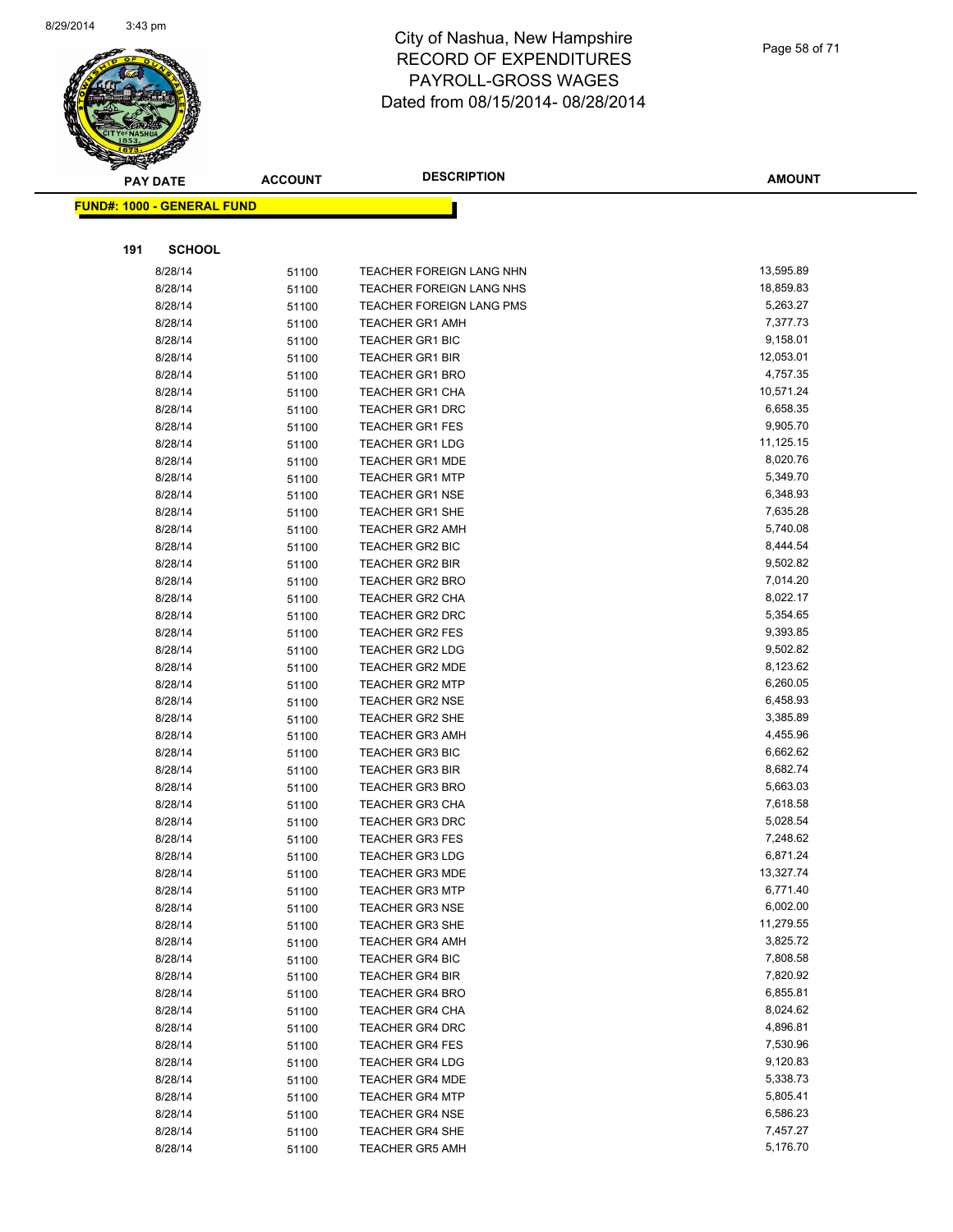

| <b>AMOUNT</b> |
|---------------|
|               |
|               |
|               |

**191 SCHOOL**

**FUND#: 1000 - GENERAL FUND**

| 8/28/14 | 51100 | <b>TEACHER GR5 BIC</b>        | 11,376.82 |
|---------|-------|-------------------------------|-----------|
| 8/28/14 | 51100 | <b>TEACHER GR5 BIR</b>        | 9,863.43  |
| 8/28/14 | 51100 | <b>TEACHER GR5 BRO</b>        | 7,330.77  |
| 8/28/14 | 51100 | <b>TEACHER GR5 CHA</b>        | 8,172.50  |
| 8/28/14 | 51100 | TEACHER GR5 DRC               | 5,250.19  |
| 8/28/14 | 51100 | <b>TEACHER GR5 FES</b>        | 8,295.23  |
| 8/28/14 | 51100 | <b>TEACHER GR5 LDG</b>        | 9,757.93  |
| 8/28/14 | 51100 | <b>TEACHER GR5 MDE</b>        | 11,947.32 |
| 8/28/14 | 51100 | <b>TEACHER GR5 MTP</b>        | 6,957.81  |
| 8/28/14 | 51100 | <b>TEACHER GR5 NSE</b>        | 7,721.78  |
| 8/28/14 | 51100 | TEACHER GR5 SHE               | 7,296.01  |
| 8/28/14 | 51100 | <b>TEACHER GR6 ELM</b>        | 32,421.41 |
| 8/28/14 | 51100 | <b>TEACHER GR6 FMS</b>        | 23,844.44 |
| 8/28/14 | 51100 | <b>TEACHER GR6 PMS</b>        | 22,590.16 |
| 8/28/14 | 51100 | <b>TEACHER GRAPH NHS</b>      | 1,972.12  |
| 8/28/14 | 51100 | <b>TEACHER GRAPHICS NHN</b>   | 2,501.85  |
| 8/28/14 | 51100 | TEACHER HEALTH ELM            | 2,376.96  |
| 8/28/14 | 51100 | <b>TEACHER HEALTH NHN</b>     | 3,002.09  |
| 8/28/14 | 51100 | TEACHER HEALTH NHS            | 4,152.54  |
| 8/28/14 | 51100 | <b>TEACHER HEALTHOC NHS</b>   | 5,176.70  |
| 8/28/14 | 51100 | TEACHER HVAC NHS              | 1,554.77  |
| 8/28/14 | 51100 | TEACHER IN SCH SUSPENSION ELM | 1,510.92  |
| 8/28/14 | 51100 | TEACHER IN SCH SUSPENSION NHN | 2,458.58  |
| 8/28/14 | 51100 | <b>TEACHER INST SPED WID</b>  | 1,144.48  |
| 8/28/14 | 51100 | <b>TEACHER KIND AMH</b>       | 4,747.54  |
| 8/28/14 | 51100 | <b>TEACHER KIND BIC</b>       | 6,094.77  |
| 8/28/14 | 51100 | <b>TEACHER KIND BRO</b>       | 2,501.85  |
| 8/28/14 | 51100 | TEACHER KIND CHA              | 4,325.54  |
| 8/28/14 | 51100 | <b>TEACHER KIND DRC</b>       | 7,843.16  |
| 8/28/14 | 51100 | TEACHER KIND FES              | 7,285.88  |
| 8/28/14 | 51100 | <b>TEACHER KIND LDG</b>       | 11,003.28 |
| 8/28/14 | 51100 | <b>TEACHER KIND MDE</b>       | 4,486.27  |
| 8/28/14 | 51100 | <b>TEACHER KIND MTP</b>       | 5,158.08  |
| 8/28/14 | 51100 | <b>TEACHER KIND NSE</b>       | 1,885.04  |
| 8/28/14 | 51100 | <b>TEACHER KIND SHE</b>       | 1,949.65  |
| 8/28/14 | 51100 | <b>TEACHER MATH ELM</b>       | 19,484.81 |
| 8/28/14 | 51100 | <b>TEACHER MATH FMS</b>       | 12,064.97 |
| 8/28/14 | 51100 | <b>TEACHER MATH NHN</b>       | 36,028.54 |
| 8/28/14 | 51100 | <b>TEACHER MATH NHS</b>       | 36,587.90 |
| 8/28/14 | 51100 | <b>TEACHER MATH PMS</b>       | 8,679.85  |
| 8/28/14 | 51100 | <b>TEACHER MUSIC AMH</b>      | 1,554.77  |
| 8/28/14 | 51100 | <b>TEACHER MUSIC BIC</b>      | 2,501.85  |
| 8/28/14 | 51100 | <b>TEACHER MUSIC BIR</b>      | 2,501.85  |
| 8/28/14 | 51100 | <b>TEACHER MUSIC BRO</b>      | 2,674.85  |
| 8/28/14 | 51100 | <b>TEACHER MUSIC CHA</b>      | 2,674.85  |
| 8/28/14 | 51100 | <b>TEACHER MUSIC DRC</b>      | 2,501.85  |
| 8/28/14 | 51100 | <b>TEACHER MUSIC ELM</b>      | 3,568.50  |
| 8/28/14 | 51100 | <b>TEACHER MUSIC FES</b>      | 2,501.85  |
| 8/28/14 | 51100 | <b>TEACHER MUSIC FMS</b>      | 4,747.54  |
| 8/28/14 | 51100 | <b>TEACHER MUSIC LDG</b>      | 2,540.23  |
| 8/28/14 | 51100 | <b>TEACHER MUSIC MDE</b>      | 1,823.08  |
| 8/28/14 | 51100 | <b>TEACHER MUSIC NHN</b>      | 5,349.70  |
|         |       |                               |           |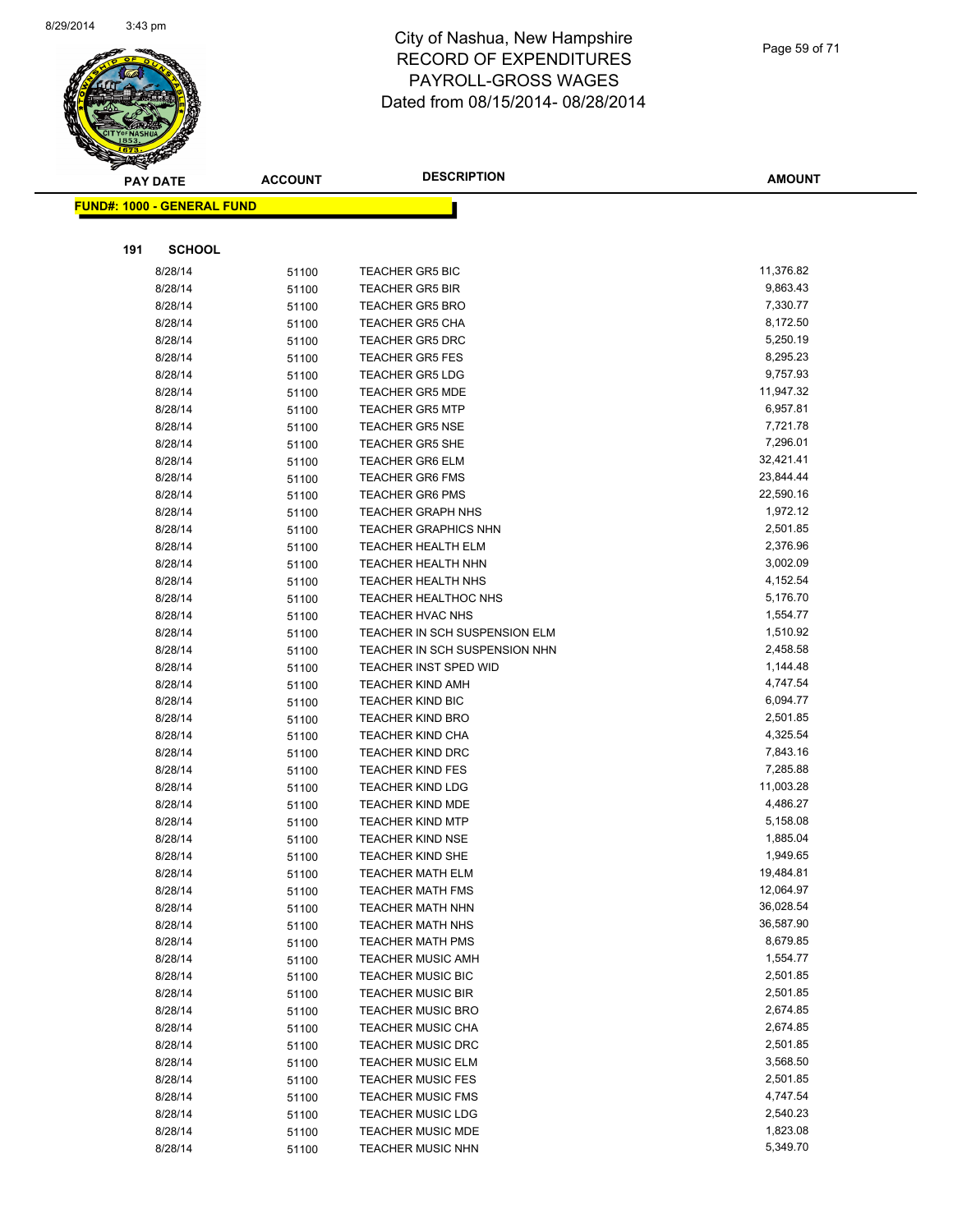

Page 60 of 71

|     | <b>PAY DATE</b>                   | <b>ACCOUNT</b> | <b>DESCRIPTION</b>                             | <b>AMOUNT</b>        |
|-----|-----------------------------------|----------------|------------------------------------------------|----------------------|
|     | <b>FUND#: 1000 - GENERAL FUND</b> |                |                                                |                      |
|     |                                   |                |                                                |                      |
|     |                                   |                |                                                |                      |
| 191 | <b>SCHOOL</b>                     |                |                                                |                      |
|     | 8/28/14                           | 51100          | <b>TEACHER MUSIC NHS</b>                       | 4,797.77             |
|     | 8/28/14                           | 51100          | <b>TEACHER MUSIC NSE</b>                       | 1,878.92             |
|     | 8/28/14                           | 51100          | <b>TEACHER MUSIC PMS</b>                       | 4,125.62             |
|     | 8/28/14                           | 51100          | <b>TEACHER MUSIC SHE</b>                       | 2,295.92             |
|     | 8/28/14                           | 51100          | TEACHER PE BIC                                 | 1,885.04             |
|     | 8/28/14                           | 51100          | TEACHER PE BIR                                 | 2,540.23             |
|     | 8/28/14                           | 51100          | <b>TEACHER PE BRO</b>                          | 2,588.35             |
|     | 8/28/14                           | 51100          | TEACHER PE CHA                                 | 2,501.85             |
|     | 8/28/14                           | 51100          | TEACHER PE DRC                                 | 2,674.85             |
|     | 8/28/14                           | 51100          | <b>TEACHER PE ELM</b>                          | 6,725.62             |
|     | 8/28/14                           | 51100          | TEACHER PE FES                                 | 1,510.92             |
|     | 8/28/14                           | 51100          | <b>TEACHER PE FMS</b>                          | 5,003.70             |
|     | 8/28/14                           | 51100          | <b>TEACHER PE LDG</b>                          | 1,683.46<br>2,458.58 |
|     | 8/28/14                           | 51100          | <b>TEACHER PE MDE</b>                          | 9,768.54             |
|     | 8/28/14                           | 51100          | TEACHER PE NHN                                 | 7,033.16             |
|     | 8/28/14                           | 51100          | TEACHER PE NHS                                 | 2,304.14             |
|     | 8/28/14                           | 51100          | <b>TEACHER PE NSE</b>                          | 6,196.96             |
|     | 8/28/14                           | 51100          | TEACHER PE PMS                                 | 2,458.58             |
|     | 8/28/14                           | 51100          | TEACHER PE SHE<br><b>TEACHER PRESCHOOL BIC</b> | 7,647.23             |
|     | 8/28/14<br>8/28/14                | 51100          | TEACHER PRESCHOOL BRO                          | 7,050.42             |
|     | 8/28/14                           | 51100          | <b>TEACHER PRESCHOOL DRC</b>                   | 4,185.31             |
|     | 8/28/14                           | 51100          | <b>TEACHER PRESCHOOL MTP</b>                   | 2,674.85             |
|     | 8/28/14                           | 51100          | TEACHER PRESCHOOL NHS                          | 883.65               |
|     | 8/28/14                           | 51100<br>51100 | TEACHER PRESCHOOL NSE                          | 5,410.53             |
|     | 8/28/14                           |                | <b>TEACHER READ AMH</b>                        | 2,761.42             |
|     | 8/28/14                           | 51100<br>51100 | TEACHER READ BIC                               | 5,050.38             |
|     | 8/28/14                           | 51100          | <b>TEACHER READ BIR</b>                        | 2,674.85             |
|     | 8/28/14                           | 51100          | TEACHER READ BRO                               | 1,823.08             |
|     | 8/28/14                           | 51100          | <b>TEACHER READ DRC</b>                        | 2,761.42             |
|     | 8/28/14                           | 51100          | TEACHER READ ELM                               | 5,922.60             |
|     | 8/28/14                           | 51100          | <b>TEACHER READ FES</b>                        | 2,674.85             |
|     | 8/28/14                           | 51100          | <b>TEACHER READ FMS</b>                        | 6,714.02             |
|     | 8/28/14                           | 51100          | <b>TEACHER READ LDG</b>                        | 2,288.96             |
|     | 8/28/14                           | 51100          | <b>TEACHER READ MDE</b>                        | 2,674.85             |
|     | 8/28/14                           | 51100          | <b>TEACHER READ MTP</b>                        | 1,893.85             |
|     | 8/28/14                           | 51100          | TEACHER READ NHN                               | 1,623.77             |
|     | 8/28/14                           | 51100          | <b>TEACHER READ NHS</b>                        | 3,161.18             |
|     | 8/28/14                           | 51100          | <b>TEACHER READ NSE</b>                        | 2,674.85             |
|     | 8/28/14                           | 51100          | <b>TEACHER READ PMS</b>                        | 4,220.70             |
|     | 8/28/14                           | 51100          | TEACHER READ SHE                               | 2,458.58             |
|     | 8/28/14                           | 51100          | <b>TEACHER SCIENCE ELM</b>                     | 19,091.58            |
|     | 8/28/14                           | 51100          | <b>TEACHER SCIENCE FMS</b>                     | 10,253.61            |
|     | 8/28/14                           | 51100          | <b>TEACHER SCIENCE NHN</b>                     | 32,080.70            |
|     | 8/28/14                           | 51100          | <b>TEACHER SCIENCE NHS</b>                     | 38,748.72            |
|     | 8/28/14                           | 51100          | <b>TEACHER SCIENCE PMS</b>                     | 9,717.93             |
|     | 8/28/14                           | 51100          | TEACHER SOCIAL STUDIES ELM                     | 14,592.21            |
|     | 8/28/14                           | 51100          | TEACHER SOCIAL STUDIES FMS                     | 12,955.49            |
|     | 8/28/14                           | 51100          | TEACHER SOCIAL STUDIES NHN                     | 32,484.90            |
|     | 8/28/14                           | 51100          | TEACHER SOCIAL STUDIES NHS                     | 35,827.31            |
|     | 8/28/14                           | 51100          | TEACHER SOCIAL STUDIES PMS                     | 10,709.77            |
|     | 8/28/14                           | 51100          | <b>TEACHER SPED AMH</b>                        | 2,288.96             |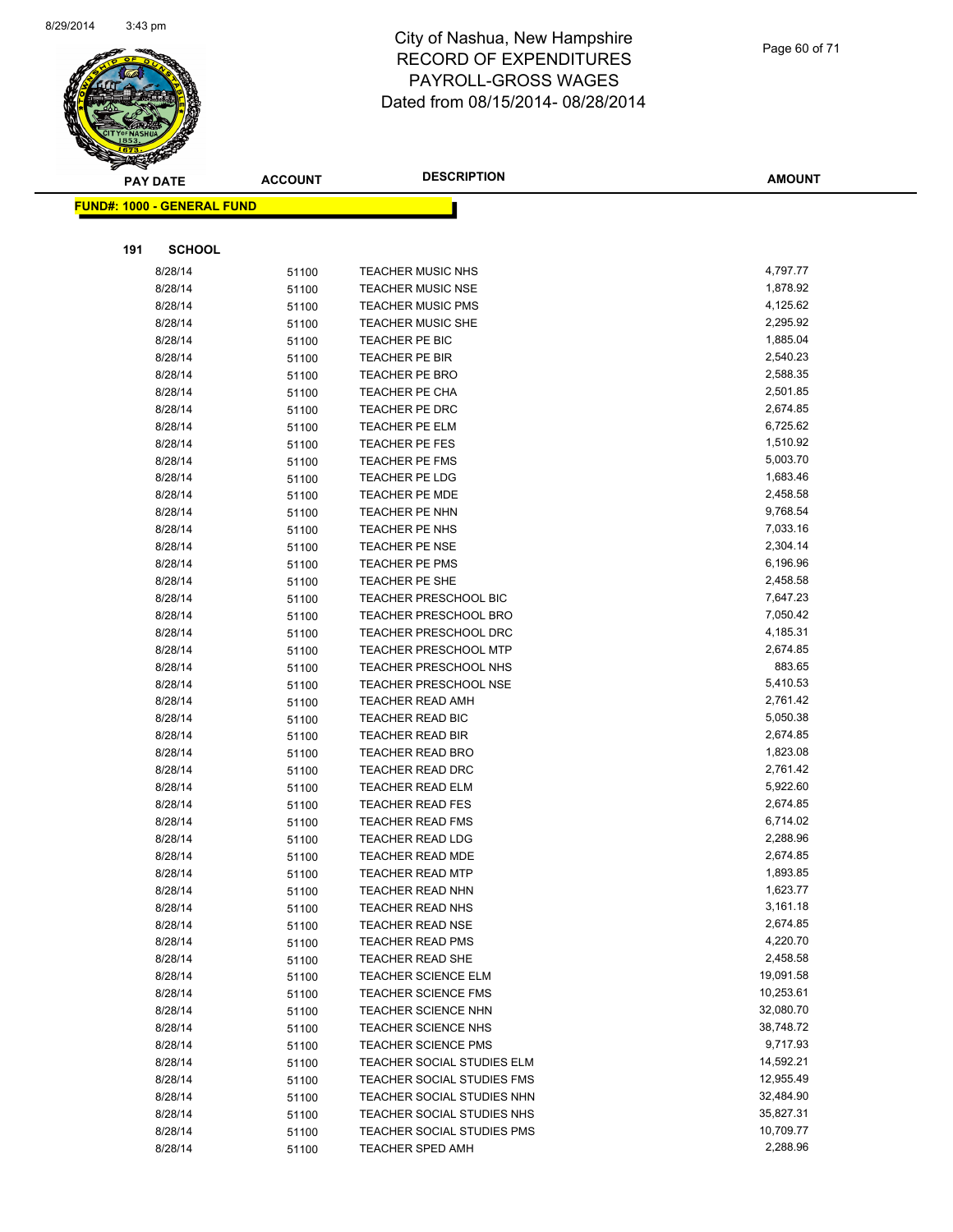

Page 61 of 71

|     | <b>PAY DATE</b>                    | <b>ACCOUNT</b> | <b>DESCRIPTION</b>                               | <b>AMOUNT</b>        |
|-----|------------------------------------|----------------|--------------------------------------------------|----------------------|
|     | <u> FUND#: 1000 - GENERAL FUND</u> |                |                                                  |                      |
|     |                                    |                |                                                  |                      |
|     |                                    |                |                                                  |                      |
| 191 | <b>SCHOOL</b>                      |                |                                                  |                      |
|     | 8/28/14                            | 51100          | TEACHER SPED BIC                                 | 8,526.19             |
|     | 8/28/14                            | 51100          | <b>TEACHER SPED BIR</b>                          | 2,295.92             |
|     | 8/28/14                            | 51100          | <b>TEACHER SPED BRO</b>                          | 5,436.27             |
|     | 8/28/14                            | 51100          | TEACHER SPED CHA                                 | 9,992.89             |
|     | 8/28/14                            | 51100          | <b>TEACHER SPED DRC</b>                          | 2,458.58             |
|     | 8/28/14                            | 51100          | <b>TEACHER SPED ELM</b>                          | 19,465.97            |
|     | 8/28/14                            | 51100          | <b>TEACHER SPED FES</b>                          | 5,158.08             |
|     | 8/28/14                            | 51100          | <b>TEACHER SPED FMS</b>                          | 6,408.58             |
|     | 8/28/14                            | 51100          | <b>TEACHER SPED LDG</b>                          | 3,630.23             |
|     | 8/28/14                            | 51100          | <b>TEACHER SPED MDE</b>                          | 6,036.31             |
|     | 8/28/14                            | 51100          | <b>TEACHER SPED MTP</b>                          | 5,176.70             |
|     | 8/28/14                            | 51100          | <b>TEACHER SPED NHN</b>                          | 19,128.14            |
|     | 8/28/14                            | 51100          | TEACHER SPED NHS                                 | 33,246.55            |
|     | 8/28/14                            | 51100          | <b>TEACHER SPED NSE</b>                          | 3,389.84             |
|     | 8/28/14                            | 51100          | <b>TEACHER SPED PMS</b>                          | 11,609.81            |
|     | 8/28/14                            | 51100          | TEACHER SPED SHE                                 | 5,176.70             |
|     | 8/28/14                            | 51100          | <b>TEACHER TECHED ELM</b>                        | 8,158.92             |
|     | 8/28/14                            | 51100          | <b>TEACHER TECHED FMS</b>                        | 5,220.00             |
|     | 8/28/14                            | 51100          | <b>TEACHER TECHED NHN</b>                        | 7,954.38             |
|     | 8/28/14                            | 51100          | <b>TEACHER TECHED NHS</b>                        | 7,678.55             |
|     | 8/28/14                            | 51100          | <b>TEACHER TECHED PMS</b>                        | 5,349.70<br>2,458.58 |
|     | 8/28/14<br>8/28/14                 | 51100          | TEACHER TV PROD NHS<br><b>TEACHER VISION WID</b> | 3,263.50             |
|     | 8/21/14                            | 51100          | <b>TECH INTERGRATION ASST FES</b>                | 483.78               |
|     | 8/28/14                            | 51100          | CLERICAL BOARD OF ED SUP                         | 578.49               |
|     | 8/21/14                            | 51200          | CLERICAL VOLUNTEER SUP                           | 360.18               |
|     | 8/28/14                            | 51200          | <b>CLERICAL VOLUNTEER SUP</b>                    | 360.18               |
|     | 8/21/14                            | 51200<br>51200 | <b>CUSTODIAN CHA</b>                             | 323.60               |
|     | 8/28/14                            | 51200          | <b>CUSTODIAN CHA</b>                             | 323.60               |
|     | 8/21/14                            | 51200          | ELL OUTREACH WORKER HOURLY                       | 75.00                |
|     | 8/28/14                            | 51200          | <b>LIBRARIAN BIC</b>                             | 755.46               |
|     | 8/21/14                            | 51200          | PARA DW SPEC ED MDE                              | 107.52               |
|     | 8/28/14                            | 51200          | PARA DW SPEC ED NHN                              | 400.00               |
|     | 8/21/14                            | 51200          | PARA DW SPEC ED NHS                              | 52.48                |
|     | 8/21/14                            | 51200          | <b>SCHOOL ADMIN INTERN</b>                       | 176.00               |
|     | 8/28/14                            | 51200          | SCHOOL PSYCHOLOGIST WID                          | 5,699.03             |
|     | 8/28/14                            | 51200          | SCHOOL PSYCHOLOGY INTERN                         | 318.10               |
|     | 8/28/14                            | 51200          | SPEECH LANG PATHOLOGIST WID                      | 12,968.12            |
|     | 8/21/14                            | 51200          | SUB CLERICAL                                     | 425.29               |
|     | 8/28/14                            | 51200          | SUB CLERICAL                                     | 353.41               |
|     | 8/28/14                            | 51200          | <b>TEACHER ART NHN</b>                           | 423.70               |
|     | 8/28/14                            | 51200          | <b>TEACHER COMPUTER NHN</b>                      | 388.69               |
|     | 8/28/14                            | 51200          | <b>TEACHER DWSE SHE</b>                          | 100.00               |
|     | 8/28/14                            | 51200          | <b>TEACHER ENGLISH NHN</b>                       | 1,829.29             |
|     | 8/28/14                            | 51200          | <b>TEACHER FOREIGN LANG FMS</b>                  | 918.37               |
|     | 8/28/14                            | 51200          | <b>TEACHER KIND BIR</b>                          | 847.27               |
|     | 8/28/14                            | 51200          | <b>TEACHER MATH FMS</b>                          | 215.60               |
|     | 8/28/14                            | 51200          | <b>TEACHER MATH NHN</b>                          | 1,133.19             |
|     | 8/28/14                            | 51200          | <b>TEACHER MUSIC ELM</b>                         | 825.35               |
|     | 8/28/14                            | 51200          | <b>TEACHER MUSIC MTP</b>                         | 1,147.97             |
|     | 8/28/14                            | 51200          | <b>TEACHER SCIENCE NHS</b>                       | 575.00               |
|     | 8/28/14                            | 51200          | TEACHER SOCIAL STUDIES NHN                       | 375.00               |
|     |                                    |                |                                                  |                      |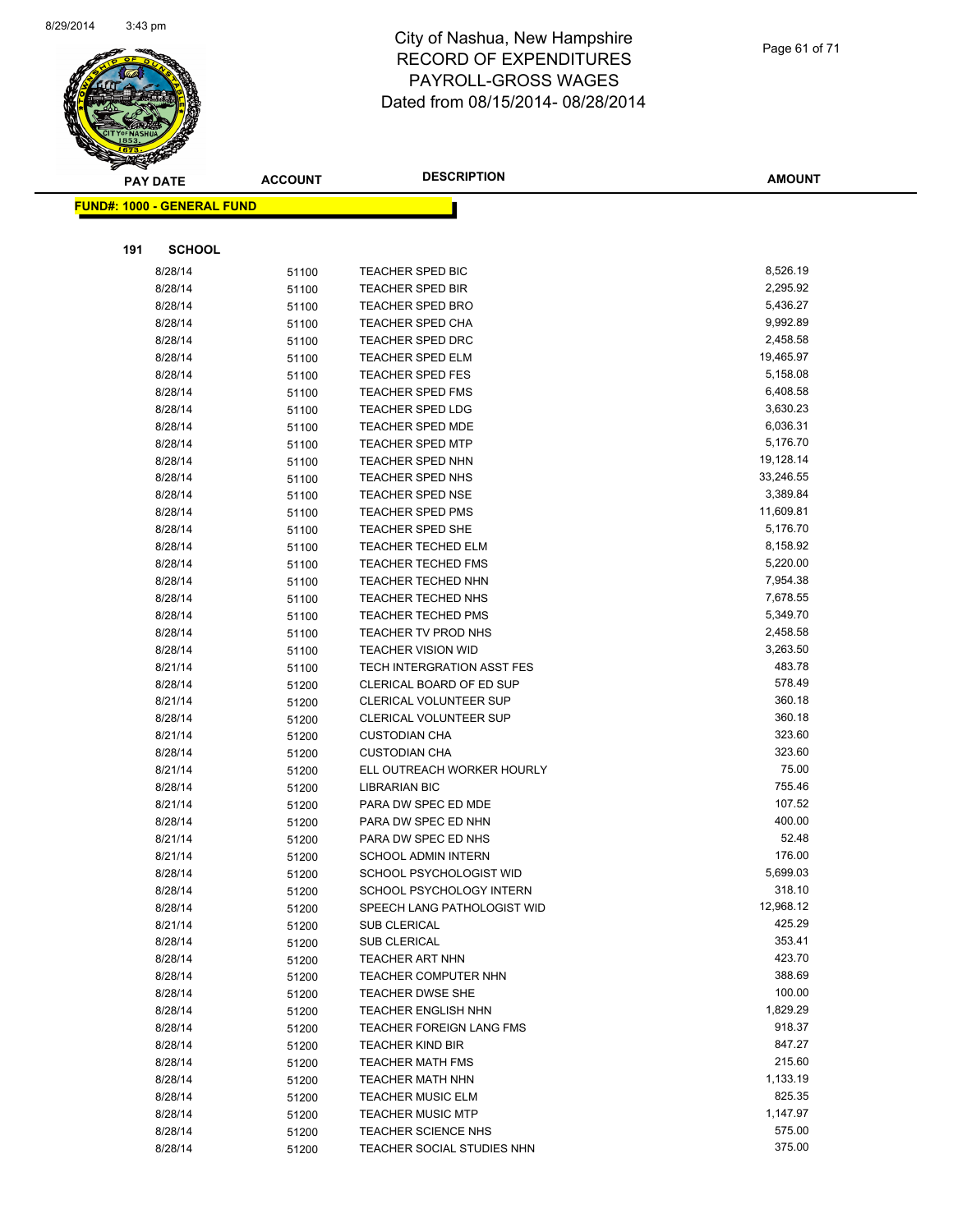

| <b>FUND#: 1000 - GENERAL FUND</b> |                                        |                |
|-----------------------------------|----------------------------------------|----------------|
|                                   |                                        |                |
|                                   |                                        |                |
| 51200                             | <b>TEACHER SPED NHN</b>                | 5,272.65       |
| 51200                             | <b>TEACHER SPED NHS</b>                | 1,097.27       |
| 51200                             | <b>TEACHER TECHED NHS</b>              | 3,058.96       |
| 51200                             | <b>TEACHER TTIDRC</b>                  | (15, 153.32)   |
| 51200                             | <b>TEACHER VISION WIDE</b>             | 1,069.94       |
| 51200                             | <b>TECHNOLOGY SUMMER HELP</b>          | 2,000.38       |
| 51200                             | <b>TECHNOLOGY SUMMER HELP</b>          | 1,766.63       |
| 51300                             | <b>OVERTIME-REGULAR</b>                | 5,800.57       |
| 51300                             | <b>OVERTIME-REGULAR</b>                | 19,912.22      |
| 51400                             | <b>WAGES TEMP-SEASONAL</b>             | 1,793.34       |
| 51400                             | <b>WAGES TEMP-SEASONAL</b>             | 1,942.45       |
| 51412                             | <b>WAGES PER DIEM</b>                  | (65.00)        |
| 51412                             | <b>WAGES PER DIEM</b>                  | 2,712.40       |
| 51412                             | <b>WAGES PER DIEM</b>                  | 2,002.96       |
| 51650                             | <b>ADDITIONAL HOURS</b>                | 3,200.00       |
| 51650                             | <b>ADDITIONAL HOURS</b>                | 4,661.70       |
| 51700                             | <b>STIPENDS</b>                        | 5,062.50       |
| 51750                             | <b>RETIREMENT &amp; SEPARATION PAY</b> | 55,151.00      |
| 53628                             | <b>CONTRACT SERVICES</b>               | 326.34         |
| 55118                             | TELEPHONE-CELLULAR                     | 2,480.00       |
| <b>TOTAL 191 - SCHOOL</b>         |                                        | \$2,713,385.25 |
|                                   |                                        |                |

**TOTAL FUND 1000 - GENERAL FUND \$4,514,101.50** 

#### **FUND#: 1001 - GF-CAPITAL IMPROVEMENTS**

| 161 | <b>STREETS-CAP IMP</b>             |       |                      |            |
|-----|------------------------------------|-------|----------------------|------------|
|     | 8/14/14                            | 51300 | OVERTIME-REGULAR     | (4,081.22) |
|     | 8/28/14                            | 51300 | OVERTIME-REGULAR     | 453.36     |
|     | 8/14/14                            | 81100 | CAPITAL IMPROVEMENTS | 4.081.22   |
|     | <b>TOTAL 161 - STREETS-CAP IMP</b> |       |                      | \$453.36   |

**TOTAL FUND 1001 - GF-CAPITAL IMPROVEMENTS \$453.36** 

#### **FUND#: 2100 - FOOD SERVICES FUND**

| 8/21/14 | 51100 | CLERICAL FOOD SERVICE NHS     | 692.65   |
|---------|-------|-------------------------------|----------|
| 8/28/14 | 51100 | CLERICAL FOOD SERVICE NHS     | 692.65   |
| 8/21/14 | 51100 | DELIVERY DRIVER FOOD SERVICE  | 315.97   |
| 8/28/14 | 51100 | DELIVERY DRIVER FOOD SERVICE  | 765.99   |
| 8/28/14 | 51100 | DIRECTOR FOOD SERVICE         | 2.853.80 |
| 8/28/14 | 51100 | FOOD SERVICE BUSINESS MANAGER | 2.030.50 |
| 8/28/14 | 51100 | FOOD SERVICE COOK AMH         | 192.92   |

 $\mathbf{1}$ 

. . . .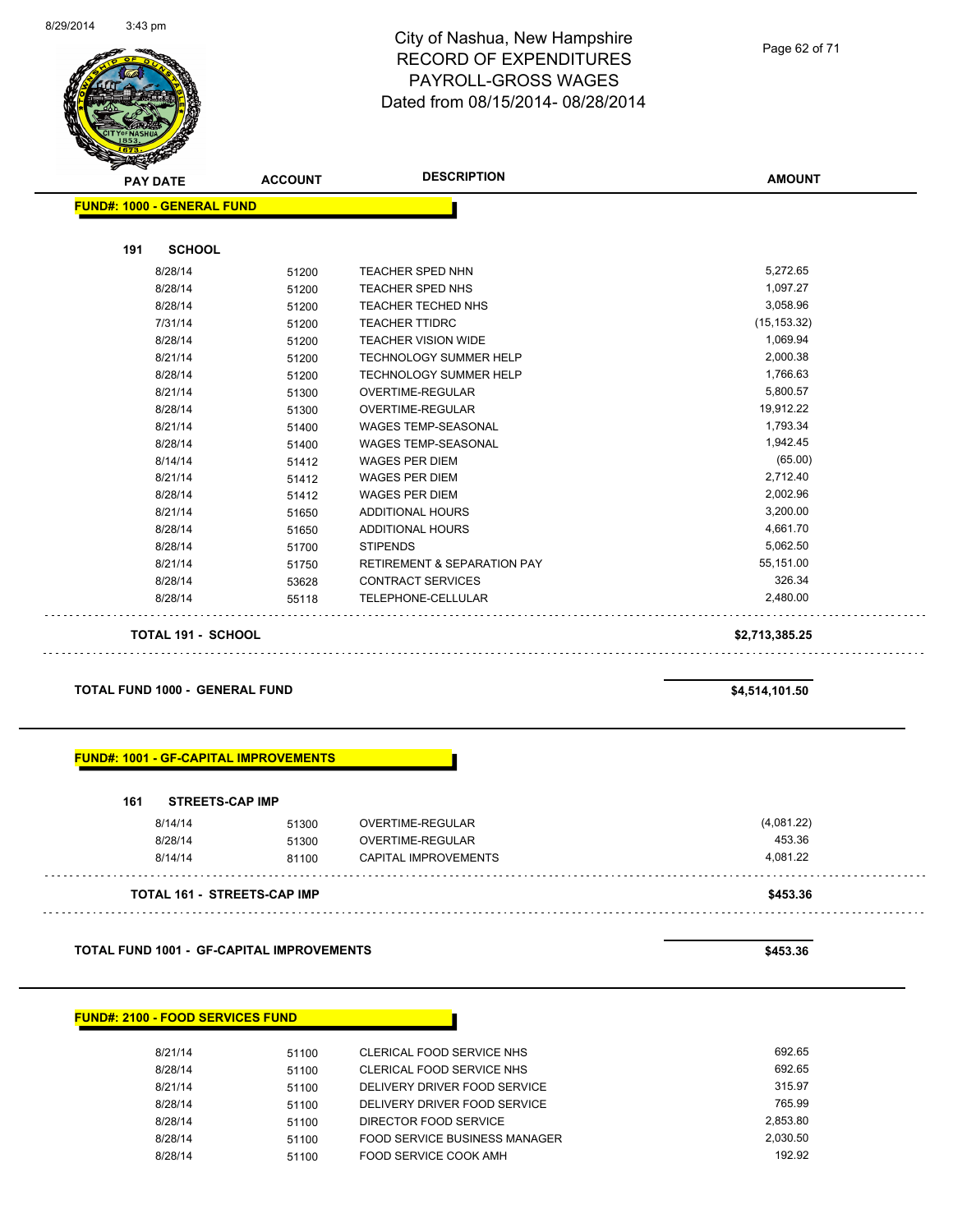

| ॼ<br><b>PAY DATE</b>                               | <b>ACCOUNT</b> | <b>DESCRIPTION</b>                     | <b>AMOUNT</b> |
|----------------------------------------------------|----------------|----------------------------------------|---------------|
| <b>FUND#: 2100 - FOOD SERVICES FUND</b>            |                |                                        |               |
| 8/28/14                                            | 51100          | FOOD SERVICE COOK BIC                  | 189.48        |
| 8/28/14                                            | 51100          | <b>FOOD SERVICE COOK BIR</b>           | 192.92        |
| 8/28/14                                            | 51100          | FOOD SERVICE COOK BRO                  | 161.80        |
| 8/28/14                                            | 51100          | FOOD SERVICE COOK CHA                  | 172.25        |
| 8/28/14                                            | 51100          | FOOD SERVICE COOK DRC                  | 192.92        |
| 8/28/14                                            | 51100          | FOOD SERVICE COOK ELM                  | 393.96        |
| 8/28/14                                            | 51100          | FOOD SERVICE COOK FES                  | 217.98        |
| 8/28/14                                            | 51100          | FOOD SERVICE COOK FMS                  | 196.98        |
| 8/28/14                                            | 51100          | FOOD SERVICE COOK LDG                  | 185.92        |
| 8/28/14                                            | 51100          | FOOD SERVICE COOK MDE                  | 185.92        |
| 8/28/14                                            | 51100          | FOOD SERVICE COOK NHN                  | 669.92        |
| 8/28/14                                            | 51100          | FOOD SERVICE COOK NHS                  | 381.92        |
| 8/28/14                                            | 51100          | FOOD SERVICE COOK NSE                  | 164.88        |
| 8/28/14                                            | 51100          | FOOD SERVICE COOK PMS                  | 196.98        |
| 8/28/14                                            | 51100          | FOOD SERVICE COOK SHE                  | 185.92        |
| 8/28/14                                            | 51100          | <b>FOOD SERVICE SITE CORD</b>          | 11,184.08     |
| 8/28/14                                            | 51200          | FOOD SERVICE ASST PT NHN               | 155.82        |
| 8/28/14                                            |                | FOOD SERVICE ASST PT PMS               | 59.20         |
|                                                    | 51200          |                                        | 69.96         |
| 8/28/14<br>8/28/14                                 | 51300<br>55118 | OVERTIME-REGULAR<br>TELEPHONE-CELLULAR | 80.00         |
|                                                    |                |                                        |               |
| <b>TOTAL FUND 2100 - FOOD SERVICES FUND</b>        |                |                                        | \$22,783.29   |
| 8/21/14                                            | 51300          | OVERTIME-REGULAR                       | 58.18         |
| <b>TOTAL FUND 2201 - DRIVERS EDUCATION FUND</b>    |                |                                        | \$58.18       |
| <b>FUND#: 2222 - AFTER SCHOOL PROGRAM</b>          |                |                                        |               |
| 8/28/14                                            | 51100          | DIRECTOR 21 CENTURY                    | 2,196.70      |
| TOTAL FUND 2222 - AFTER SCHOOL PROGRAM             |                |                                        | \$2,196.70    |
| <b>FUND#: 2252 - DAY CARE</b>                      |                |                                        |               |
| 8/28/14                                            | 51100          | PANTHER PRESCHOOL DIRECTOR             | 846.20        |
| <b>TOTAL FUND 2252 - DAY CARE</b>                  |                |                                        | \$846.20      |
| <b>FUND#: 2503 - PARKS &amp; REC PROGRAMS FUND</b> |                |                                        |               |
| 8/21/14                                            | 51100          | PROGRAM COORDINATOR                    | 347.90        |
| 8/28/14                                            | 51100          | PROGRAM COORDINATOR                    | 347.90        |
| 8/21/14                                            | 51400          | WAGES TEMP-SEASONAL                    | 1,290.00      |
|                                                    |                |                                        |               |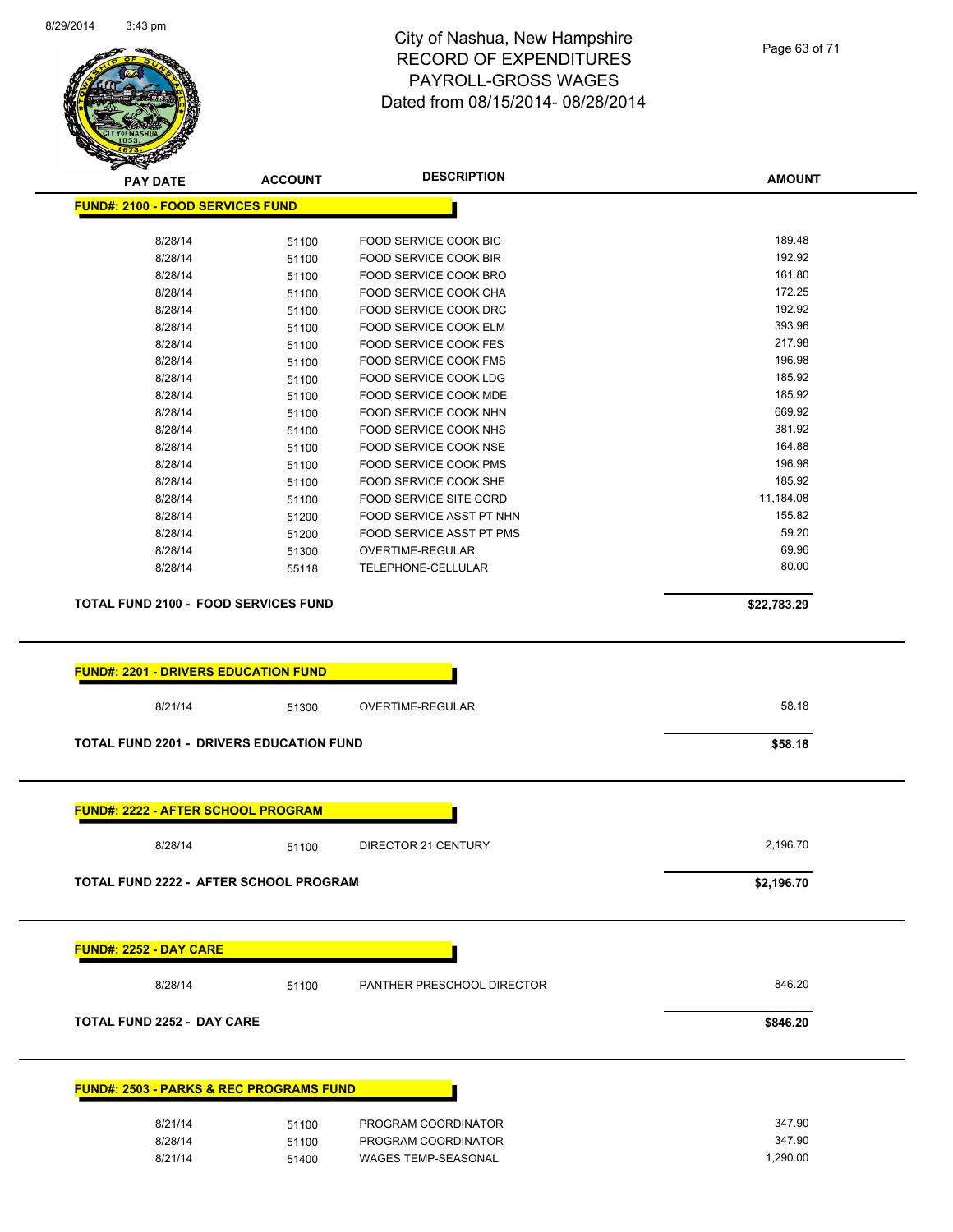|                                                                                                                                                                     |                | City of Nashua, New Hampshire<br><b>RECORD OF EXPENDITURES</b> | Page 64 of 71        |
|---------------------------------------------------------------------------------------------------------------------------------------------------------------------|----------------|----------------------------------------------------------------|----------------------|
|                                                                                                                                                                     |                | PAYROLL-GROSS WAGES                                            |                      |
|                                                                                                                                                                     |                | Dated from 08/15/2014-08/28/2014                               |                      |
|                                                                                                                                                                     |                |                                                                |                      |
|                                                                                                                                                                     |                |                                                                |                      |
|                                                                                                                                                                     |                |                                                                |                      |
| <b>PAY DATE</b>                                                                                                                                                     | <b>ACCOUNT</b> | <b>DESCRIPTION</b>                                             | <b>AMOUNT</b>        |
| <b>FUND#: 2503 - PARKS &amp; REC PROGRAMS FUND</b>                                                                                                                  |                |                                                                |                      |
| 8/28/14                                                                                                                                                             | 51400          | WAGES TEMP-SEASONAL                                            | 2,875.00             |
| <b>TOTAL FUND 2503 - PARKS &amp; REC PROGRAMS FUND</b>                                                                                                              |                |                                                                | \$4,860.80           |
| <b>FUND#: 2505 - GOVT &amp; EDUCATION CHANNELS FUND</b>                                                                                                             |                |                                                                |                      |
|                                                                                                                                                                     |                |                                                                |                      |
| 8/21/14                                                                                                                                                             | 51100          | ECHANNEL ACCESS ADMINISTRATOR                                  | 1,044.70             |
| 8/28/14                                                                                                                                                             | 51100          | ECHANNEL ACCESS ADMINISTRATOR                                  | 1,044.70             |
| 8/21/14                                                                                                                                                             | 51100          | PEG PROGRAM MANAGER                                            | 1,173.50<br>1,173.51 |
| 8/28/14<br>8/28/14                                                                                                                                                  | 51100<br>55118 | PEG PROGRAM MANAGER<br>TELEPHONE-CELLULAR                      | 100.00               |
|                                                                                                                                                                     |                |                                                                |                      |
| <b>TOTAL FUND 2505 - GOVT &amp; EDUCATION CHANNELS FUND</b>                                                                                                         |                |                                                                | \$4,536.41           |
|                                                                                                                                                                     |                |                                                                |                      |
|                                                                                                                                                                     |                |                                                                |                      |
|                                                                                                                                                                     |                |                                                                |                      |
|                                                                                                                                                                     |                |                                                                |                      |
| 8/21/14                                                                                                                                                             | 51100          | DOMESTIC VIOLENCE ADVOCATE                                     | 807.60               |
| 8/28/14<br>8/21/14                                                                                                                                                  | 51100          | DOMESTIC VIOLENCE ADVOCATE<br>PATROLMAN ALL RANKS              | 807.60<br>1,173.90   |
| 8/28/14                                                                                                                                                             | 51100          | PATROLMAN ALL RANKS                                            | 1,173.90             |
|                                                                                                                                                                     | 51100          |                                                                | 907.85               |
| 8/21/14<br>8/28/14                                                                                                                                                  | 51300<br>51300 | OVERTIME-REGULAR<br><b>OVERTIME-REGULAR</b>                    | 489.08               |
|                                                                                                                                                                     |                |                                                                |                      |
|                                                                                                                                                                     |                |                                                                | \$5,359.93           |
|                                                                                                                                                                     |                |                                                                |                      |
|                                                                                                                                                                     |                |                                                                |                      |
| 8/21/14                                                                                                                                                             | 51100          | <b>EPIDEMIOLOGIST</b>                                          | 1,351.05             |
| 8/28/14                                                                                                                                                             | 51100          | <b>EPIDEMIOLOGIST</b>                                          | 1,351.03             |
| 8/21/14                                                                                                                                                             | 51100          | INTAKE SPECIALIST PROGRAM ASST                                 | 366.50               |
| 8/28/14                                                                                                                                                             | 51100          | INTAKE SPECIALIST PROGRAM ASST                                 | 366.50               |
| 8/21/14                                                                                                                                                             | 51100          | PROGRAM ASSISTANT                                              | 435.30               |
| 8/28/14                                                                                                                                                             | 51100          | PROGRAM ASSISTANT                                              | 435.30               |
| 8/21/14                                                                                                                                                             | 51100          | PUB HEALTH NURSE                                               | 136.20               |
| 8/28/14                                                                                                                                                             | 51100          | PUB HEALTH NURSE                                               | 140.20               |
| 8/21/14                                                                                                                                                             | 51100          | PUB HEALTH PREPAREDNESS COORD                                  | 1,150.50             |
| 8/28/14                                                                                                                                                             | 51100          | PUB HEALTH PREPAREDNESS COORD                                  | 1,150.51             |
| <b>FUND#: 3050 - POLICE GRANTS FUND</b><br><b>TOTAL FUND 3050 - POLICE GRANTS FUND</b><br><b>FUND#: 3068 - COMMUNITY SERVICES GRANTS FUND</b><br>8/21/14<br>8/28/14 | 51100          | SMP PROGRAM COORDINATOR<br>SMP PROGRAM COORDINATOR             | 852.15<br>852.15     |
|                                                                                                                                                                     | 51100          |                                                                |                      |
| <b>TOTAL FUND 3068 - COMMUNITY SERVICES GRANTS FUND</b>                                                                                                             |                |                                                                | \$8,587.39           |

8/29/2014 3:43 pm

| 8/21/14 | 51100 | NURSE PRACTITIONER PT | 142.50 |
|---------|-------|-----------------------|--------|
| 8/28/14 | 51100 | NURSE PRACTITIONER PT | 152.00 |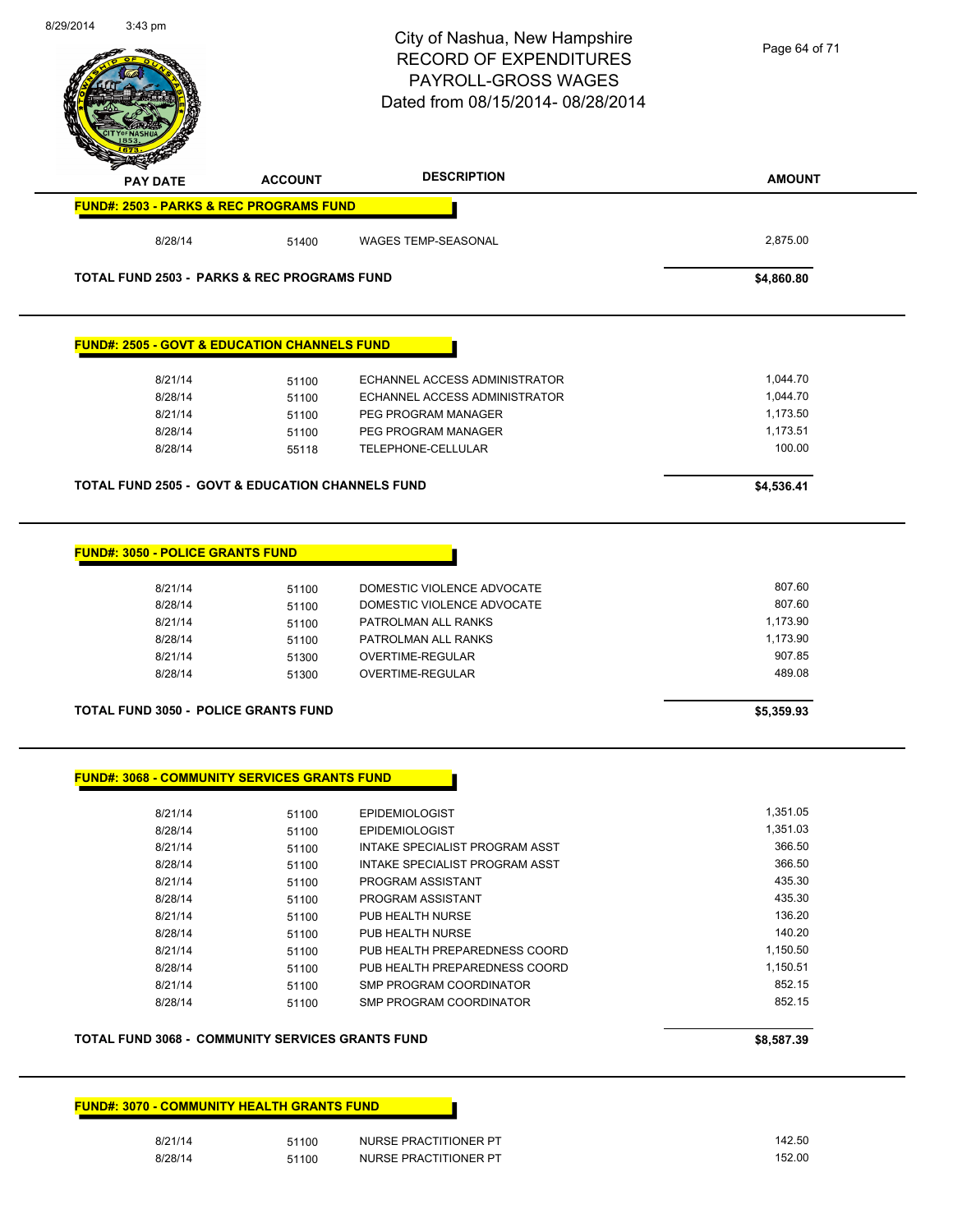

Page 65 of 71

| <b>PAY DATE</b>                                       | <b>ACCOUNT</b> | <b>DESCRIPTION</b> | <b>AMOUNT</b> |
|-------------------------------------------------------|----------------|--------------------|---------------|
| <b>FUND#: 3070 - COMMUNITY HEALTH GRANTS FUND</b>     |                |                    |               |
| 8/21/14                                               | 51100          | PUB HEALTH NURSE   | 911.30        |
| 8/28/14                                               | 51100          | PUB HEALTH NURSE   | 938.30        |
| <b>TOTAL FUND 3070 - COMMUNITY HEALTH GRANTS FUND</b> |                |                    | \$2.144.10    |

#### **FUND#: 3090 - URBAN PROGRAM GRANTS FUND**

| 8/21/14 | 51100 | <b>GRANT MGMT SPECIALIST</b>   | 961.60   |
|---------|-------|--------------------------------|----------|
| 8/28/14 | 51100 | <b>GRANT MGMT SPECIALIST</b>   | 961.60   |
| 8/21/14 | 51100 | INTAKE SPECIALIST PROGRAM ASST | 549.70   |
| 8/28/14 | 51100 | INTAKE SPECIALIST PROGRAM ASST | 549.70   |
| 8/21/14 | 51100 | <b>MANAGER URBAN PROGRAMS</b>  | 1.450.00 |
| 8/28/14 | 51100 | <b>MANAGER URBAN PROGRAMS</b>  | 1.450.00 |
| 8/21/14 | 51100 | PROGRAM COORDINATOR LP&HH      | 1,073.90 |
| 8/28/14 | 51100 | PROGRAM COORDINATOR LP&HH      | 1.073.90 |
| 8/21/14 | 51100 | PROJECT ADMINISTRATOR          | 1,162.45 |
| 8/28/14 | 51100 | PROJECT ADMINISTRATOR          | 1.162.45 |
| 8/21/14 | 51100 | PROJECT ADMINISTRATOR LP&HH    | 1,000.40 |
| 8/28/14 | 51100 | PROJECT ADMINISTRATOR LP&HH    | 1.000.40 |
| 8/21/14 | 51200 | CODE ENFORCEMENT OFFICER II    | 559.68   |
| 8/28/14 | 51200 | CODE ENFORCEMENT OFFICER II    | 559.68   |
| 7/31/14 | 55118 | TELEPHONE-CELLULAR             | 34.00    |
|         |       |                                |          |

**TOTAL FUND 3090 - URBAN PROGRAM GRANTS FUND \$13,549.46** 

#### **FUND#: 3120 - TRANSIT GRANTS FUND**

| 8/21/14 | 51100 | <b>TRANSIT FINANCE COORDINATOR</b>    | 1.139.65 |
|---------|-------|---------------------------------------|----------|
| 8/28/14 | 51100 | <b>TRANSIT FINANCE COORDINATOR</b>    | 1.139.65 |
| 8/21/14 | 51100 | <b>TRANSIT FLEET FACILITIES SUPV</b>  | 961.60   |
| 8/28/14 | 51100 | <b>TRANSIT FLEET FACILITIES SUPV</b>  | 961.60   |
| 8/21/14 | 51100 | <b>TRANSIT MECHANICS</b>              | 1.744.00 |
| 8/28/14 | 51100 | <b>TRANSIT MECHANICS</b>              | 1.744.00 |
| 8/21/14 | 51100 | <b>TRANSIT OPER MKTG SUPV</b>         | 1.014.25 |
| 8/28/14 | 51100 | TRANSIT OPER MKTG SUPV                | 1.014.25 |
| 8/21/14 | 51100 | <b>TRANSIT OPERATIONS COORDINATOR</b> | 863.35   |
| 8/28/14 | 51100 | <b>TRANSIT OPERATIONS COORDINATOR</b> | 863.35   |
| 8/21/14 | 51100 | <b>TRANSIT UTILITY SERVICE WORKER</b> | 643.65   |
| 8/28/14 | 51100 | <b>TRANSIT UTILITY SERVICE WORKER</b> | 643.65   |
|         |       |                                       |          |

#### **TOTAL FUND 3120 - TRANSIT GRANTS FUND \$12,733.00**

#### **FUND#: 3800 - SCHOOL GRANTS FUND**

| 8/28/14 | 51100 | 21 CENTURY ELEM MFAM RES COORD | 5.798.69 |
|---------|-------|--------------------------------|----------|
| 8/28/14 | 51100 | ASSISTANT PRINCIPAL AMH        | 1.406.20 |
| 8/28/14 | 51100 | ASSISTANT PRINCIPAL BRO        | 1.403.90 |
| 8/28/14 | 51100 | ASSISTANT PRINCIPAL DR CRSP    | 2.807.70 |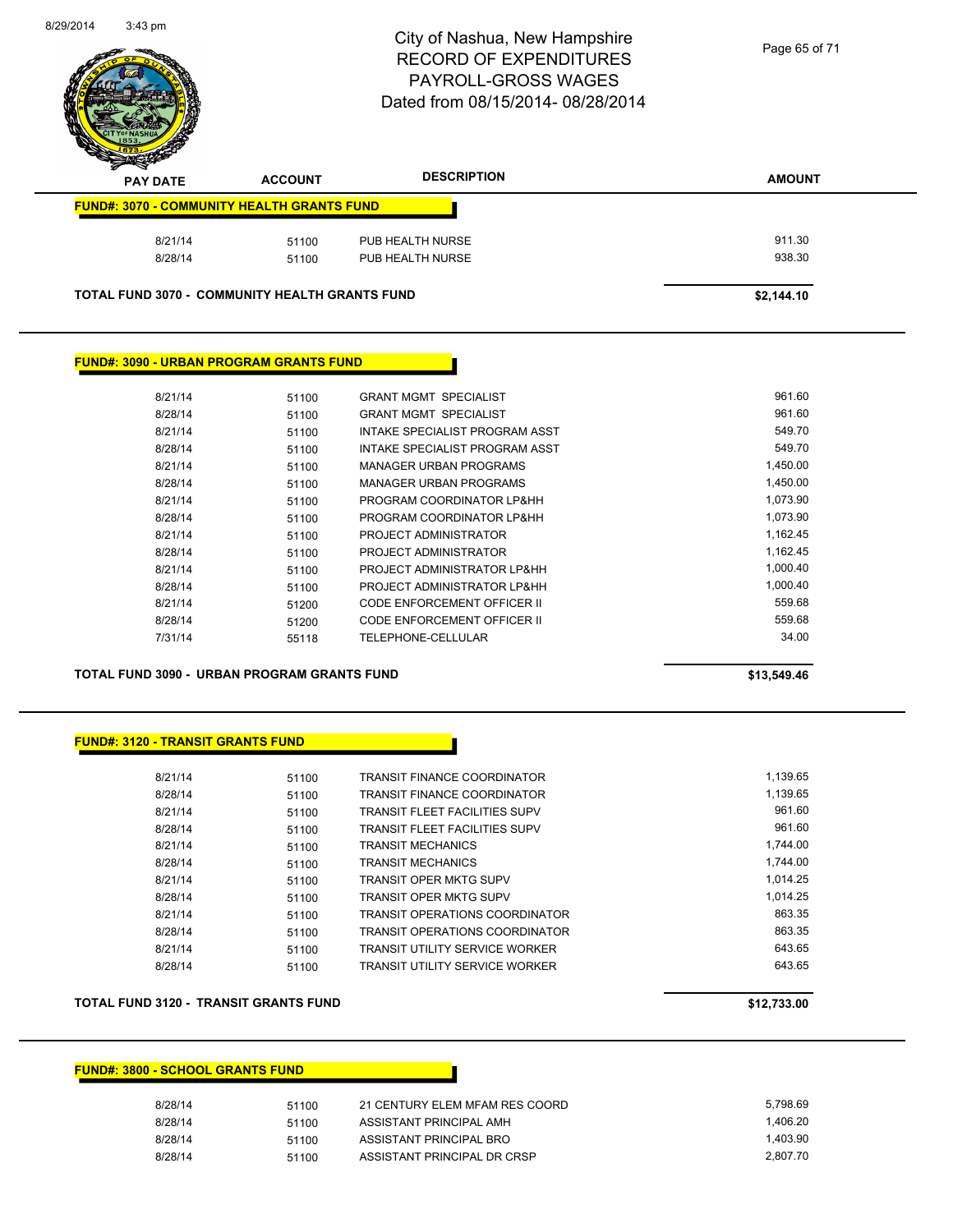

| <b>PAY DATE</b>                         | <b>ACCOUNT</b> | <b>DESCRIPTION</b>                  | <b>AMOUNT</b> |
|-----------------------------------------|----------------|-------------------------------------|---------------|
| <b>FUND#: 3800 - SCHOOL GRANTS FUND</b> |                |                                     |               |
|                                         |                |                                     |               |
| 8/28/14                                 | 51100          | ASSISTANT PRINCIPAL MDE             | 1,406.20      |
| 8/28/14                                 | 51100          | AYP FACILITATOR LDG                 | 3,365.77      |
| 8/21/14                                 | 51100          | CLERICAL 21 CENTURY                 | 387.80        |
| 8/28/14                                 | 51100          | CLERICAL 21 CENTURY                 | 683.51        |
| 8/28/14                                 | 51100          | <b>DIRECTOR TITLE 1</b>             | 3,153.80      |
| 8/28/14                                 | 51100          | JOB DEVELOPER SPED NHS              | 1,955.77      |
| 8/28/14                                 | 51100          | OFFICE MANAGER TITLE 1              | 1,442.40      |
| 8/21/14                                 | 51100          | PARA KIND FES                       | 317.04        |
| 8/28/14                                 | 51100          | <b>TEACHER DWSE BIR</b>             | 1,694.54      |
| 8/28/14                                 | 51100          | <b>TEACHER DWSE BRO</b>             | 1,832.89      |
| 8/28/14                                 | 51100          | <b>TEACHER DWSE CHA</b>             | 1,823.08      |
| 8/28/14                                 | 51100          | <b>TEACHER DWSE ELM</b>             | 1,554.77      |
| 8/28/14                                 | 51100          | <b>TEACHER DWSE SHE</b>             | 1,554.77      |
| 8/28/14                                 | 51100          | <b>TEACHER GR2 AMH</b>              | 1,579.92      |
| 8/28/14                                 | 51100          | <b>TEACHER GR3 BIC</b>              | 3,249.31      |
| 8/28/14                                 | 51100          | <b>TEACHER KIND FES</b>             | 1,691.35      |
| 8/28/14                                 | 51100          | <b>TEACHER PRESCHOOL NHS</b>        | 1,877.77      |
| 8/28/14                                 | 51100          | <b>TEACHER SPED AMH</b>             | 1,823.08      |
| 8/28/14                                 | 51100          | <b>TEACHER SPED DRC</b>             | 3,378.00      |
| 8/28/14                                 | 51100          | <b>TEACHER SPED ELM</b>             | 3,377.85      |
| 8/28/14                                 | 51100          | <b>TEACHER SPED FES</b>             | 2,295.92      |
| 8/28/14                                 | 51100          | <b>TEACHER SPED FMS</b>             | 3,575.39      |
| 8/28/14                                 | 51100          | <b>TEACHER SPED LDG</b>             | 3,506.54      |
| 8/28/14                                 | 51100          | <b>TEACHER SPED MDE</b>             | 1,554.77      |
| 8/28/14                                 | 51100          | <b>TEACHER SPED NHN</b>             | 6,694.89      |
| 8/28/14                                 | 51100          | TEACHER SPED NHS                    | 3,378.00      |
| 8/28/14                                 | 51100          | <b>TEACHER SPED NSE</b>             | 1,762.12      |
| 8/28/14                                 | 51100          | <b>TEACHER SPED PMS</b>             | 1,554.77      |
| 8/28/14                                 | 51100          | TEACHER TEAM FACILITATOR AMH        | 2,501.85      |
| 8/28/14                                 | 51100          | <b>TEACHER TEAM FACILITATOR MTP</b> | 1,885.04      |
| 8/28/14                                 | 51200          | DW TECHNOLOGY PEER COACH            | 2,845.06      |
| 8/28/14                                 | 51200          | ELL OUTREACH WORKER HOURLY          | 100.00        |
| 8/28/14                                 | 51200          | FOCUS MONITORING DATA ANALYST       | 1,721.30      |
| 8/28/14                                 | 51200          | <b>TEACHER GR1 AMH</b>              | 2,134.00      |
| 8/28/14                                 | 51200          | <b>TEACHER GR1 MTP</b>              | 1,650.69      |
| 8/28/14                                 | 51200          | <b>TEACHER TTI AMH</b>              | 7,713.96      |
| 8/28/14                                 | 51200          | <b>TEACHER TTI FES</b>              | 6,167.90      |
| 8/28/14                                 | 51200          | <b>TEACHER TTI LDG</b>              | 10,475.35     |
| 8/28/14                                 | 51200          | <b>TEACHER TTI MTP</b>              | 5,033.95      |
| 8/28/14                                 | 51200          | <b>TEACHER TTI NURSERY</b>          | 4,497.96      |
| 7/31/14                                 | 51200          | <b>TEACHER TTIDRC</b>               | 15, 153. 32   |
| 8/28/14                                 | 51200          | <b>TEACHER TTIDRC</b>               | 8,194.30      |
| 8/28/14                                 | 51300          | OVERTIME-REGULAR                    | 41,575.00     |
| 8/21/14                                 | 51650          | ADDITIONAL HOURS                    | 2,838.18      |
| 8/28/14                                 | 51650          | ADDITIONAL HOURS                    | 24,300.00     |

#### **TOTAL FUND 3800 - SCHOOL GRANTS FUND \$212,676.37**

**FUND#: 3810 - FOOD SERVICE GRANTS FUND**

8/28/14 51300 OVERTIME-REGULAR 400.00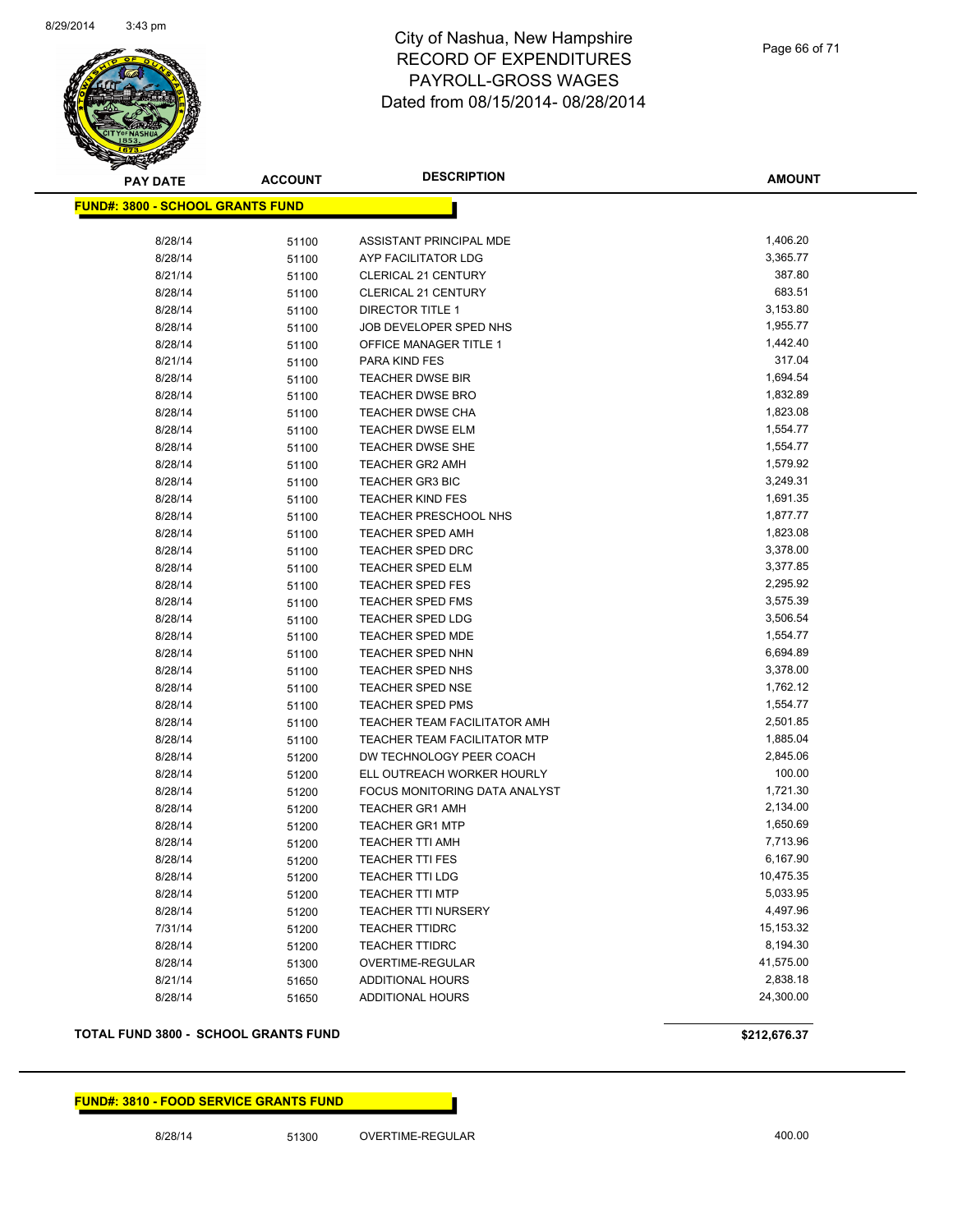|                                                                                                                                                                                                                 |                | City of Nashua, New Hampshire<br><b>RECORD OF EXPENDITURES</b><br>PAYROLL-GROSS WAGES<br>Dated from 08/15/2014-08/28/2014 | Page 67 of 71    |
|-----------------------------------------------------------------------------------------------------------------------------------------------------------------------------------------------------------------|----------------|---------------------------------------------------------------------------------------------------------------------------|------------------|
| <b>PAY DATE</b>                                                                                                                                                                                                 | <b>ACCOUNT</b> | <b>DESCRIPTION</b>                                                                                                        | <b>AMOUNT</b>    |
| <b>TOTAL FUND 3810 - FOOD SERVICE GRANTS FUND</b>                                                                                                                                                               |                |                                                                                                                           | \$400.00         |
| <b>FUND#: 4005 - TRAFFIC VIOLATIONS FUND</b>                                                                                                                                                                    |                |                                                                                                                           |                  |
| 8/21/14                                                                                                                                                                                                         | 51100          | ADMINISTRATIVE ASSISTANT I                                                                                                | 376.20           |
| 8/21/14                                                                                                                                                                                                         | 51100          | CLERK VITAL RECORDS II                                                                                                    | 120.30           |
| 8/28/14                                                                                                                                                                                                         | 51100          | CLERK VITAL RECORDS II                                                                                                    | 120.30           |
| 8/21/14                                                                                                                                                                                                         | 51100          | PARKING ENFORCEMENT SPEC                                                                                                  | 2,349.00         |
| 8/28/14                                                                                                                                                                                                         | 51100          | PARKING ENFORCEMENT SPEC                                                                                                  | 2,349.00         |
| 8/21/14                                                                                                                                                                                                         | 51100          | PV/MV COORDINATOR                                                                                                         | 1,880.18         |
| 8/28/14                                                                                                                                                                                                         | 51100          | PV/MV COORDINATOR                                                                                                         | 791.45           |
| 8/21/14                                                                                                                                                                                                         | 51100          | <b>VEHICLE REGISTRATION CLERK</b>                                                                                         | 787.40           |
| 8/28/14                                                                                                                                                                                                         | 51100          | <b>VEHICLE REGISTRATION CLERK</b>                                                                                         | 787.40           |
| 8/14/14                                                                                                                                                                                                         | 51300          | OVERTIME-REGULAR                                                                                                          | 239.43           |
| 8/21/14                                                                                                                                                                                                         | 51300          | OVERTIME-REGULAR                                                                                                          | 222.08<br>5.00   |
| 8/28/14                                                                                                                                                                                                         | 51300          | OVERTIME-REGULAR                                                                                                          |                  |
|                                                                                                                                                                                                                 |                |                                                                                                                           |                  |
| 8/21/14<br>8/28/14                                                                                                                                                                                              | 51390<br>51390 | <b>OVERTIME-OTHER</b><br><b>OVERTIME-OTHER</b>                                                                            | 702.44<br>307.92 |
|                                                                                                                                                                                                                 |                |                                                                                                                           | \$11,038.10      |
|                                                                                                                                                                                                                 |                |                                                                                                                           |                  |
| 8/21/14                                                                                                                                                                                                         | 51100          | <b>VEHICLE REGISTRATION CLERK</b>                                                                                         | 787.39           |
| 8/28/14                                                                                                                                                                                                         | 51100          | <b>VEHICLE REGISTRATION CLERK</b>                                                                                         | 787.40           |
| 8/21/14                                                                                                                                                                                                         | 51300          | OVERTIME-REGULAR                                                                                                          | 9.78             |
| 8/28/14                                                                                                                                                                                                         | 51300          | <b>OVERTIME-REGULAR</b>                                                                                                   | 4.98             |
|                                                                                                                                                                                                                 |                |                                                                                                                           | \$1,589.55       |
|                                                                                                                                                                                                                 |                |                                                                                                                           |                  |
| <b>TOTAL FUND 4005 - TRAFFIC VIOLATIONS FUND</b><br><b>FUND#: 4010 - MOTOR VEHICLE ADMIN FUND</b><br>TOTAL FUND 4010 - MOTOR VEHICLE ADMIN FUND<br><b>FUND#: 4020 - POLICE DRUG ENFORCEMENT FUND</b><br>6/26/14 | 51322          | OVERTIME-INVESTIGATIVE                                                                                                    | 5,192.62         |
|                                                                                                                                                                                                                 |                |                                                                                                                           | \$5,192.62       |
|                                                                                                                                                                                                                 |                |                                                                                                                           |                  |
| TOTAL FUND 4020 - POLICE DRUG ENFORCEMENT FUND<br><b>FUND#: 4030 - POLICE SPECIAL DETAILS FUND</b>                                                                                                              |                |                                                                                                                           | 588.28           |
| 8/21/14                                                                                                                                                                                                         | 51200          | <b>OUTSIDE DETAIL SPEC PT</b>                                                                                             | 588.28           |
| 8/28/14<br>8/21/14                                                                                                                                                                                              | 51200<br>51712 | <b>OUTSIDE DETAIL SPEC PT</b><br><b>SPECIAL DETAIL</b>                                                                    | 8,257.04         |
| 8/28/14                                                                                                                                                                                                         | 51712          | <b>SPECIAL DETAIL</b>                                                                                                     | 16,017.14        |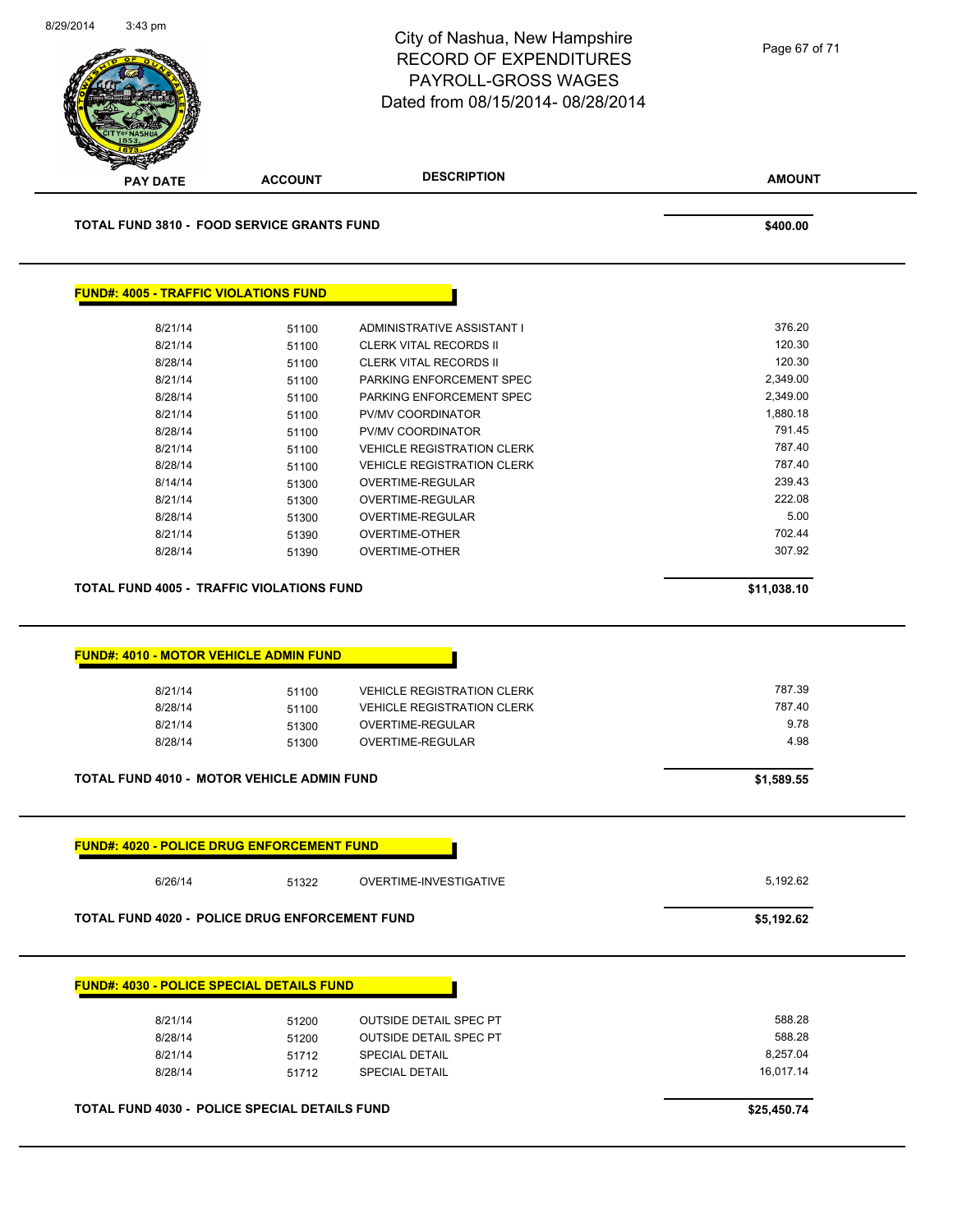

Page 68 of 71

|                                            | <b>ACCOUNT</b>                                        | <b>DESCRIPTION</b>      | <b>AMOUNT</b> |
|--------------------------------------------|-------------------------------------------------------|-------------------------|---------------|
|                                            | <b>FUND#: 4035 - POLICE OVERTIME BILLING FUND</b>     |                         |               |
| 6/26/14                                    | 51300                                                 | <b>OVERTIME-REGULAR</b> | (5, 192.62)   |
| 8/21/14                                    | 51300                                                 | <b>OVERTIME-REGULAR</b> | 1,646.34      |
| 8/28/14                                    | 51300                                                 | OVERTIME-REGULAR        | 1,097.57      |
|                                            | <b>TOTAL FUND 4035 - POLICE OVERTIME BILLING FUND</b> |                         | (\$2,448.71)  |
| <b>FUND#: 4065 - FIRE WATCHGUARDS FUND</b> |                                                       |                         |               |
| 8/21/14                                    | 51712                                                 | <b>SPECIAL DETAIL</b>   | 376.65        |
|                                            |                                                       |                         |               |
|                                            | <b>TOTAL FUND 4065 - FIRE WATCHGUARDS FUND</b>        |                         | \$376.65      |
|                                            | <b>FUND#: 5010 - CAP PROJECTS-INFO TECHNOLOGY</b>     |                         |               |
| 8/21/14                                    | 51300                                                 | OVERTIME-REGULAR        | 146.85        |
| 8/28/14                                    | 51300                                                 | <b>OVERTIME-REGULAR</b> | 39.16         |

| 8/21/14 | 51100 | ACCOUNTING COMPLIANCE MGR      | 157.95   |
|---------|-------|--------------------------------|----------|
| 8/28/14 | 51100 | ACCOUNTING COMPLIANCE MGR      | 157.95   |
| 8/21/14 | 51100 | ADMINISTRATIVE ASSISTANT I     | 628.05   |
| 8/28/14 | 51100 | ADMINISTRATIVE ASSISTANT I     | 632.00   |
| 8/21/14 | 51100 | ADMINISTRATIVE ASSISTANT II    | 665.60   |
| 8/28/14 | 51100 | ADMINISTRATIVE ASSISTANT II    | 663.54   |
| 8/21/14 | 51100 | AUTOMATIC COLLECTION EQUIP OPR | 3,636.80 |
| 8/28/14 | 51100 | AUTOMATIC COLLECTION EQUIP OPR | 3,636.50 |
| 8/21/14 | 51100 | <b>CITY ENGINEER</b>           | 304.25   |
| 8/28/14 | 51100 | <b>CITY ENGINEER</b>           | 304.25   |
| 8/21/14 | 51100 | <b>COLLECTION EQUIP OPR</b>    | 8,659.04 |
| 8/28/14 | 51100 | <b>COLLECTION EQUIP OPR</b>    | 8,649.20 |
| 8/21/14 | 51100 | COLLECTION EQUIP OPR LANDFILL  | 900.80   |
| 8/28/14 | 51100 | COLLECTION EQUIP OPR LANDFILL  | 900.80   |
| 8/21/14 | 51100 | DEP TREASURER TAX COLLECTOR    | 235.45   |
| 8/28/14 | 51100 | DEP TREASURER TAX COLLECTOR    | 235.45   |
| 8/21/14 | 51100 | DEPUTY MANAGER OF ENGINEERING  | 76.70    |
| 8/28/14 | 51100 | DEPUTY MANAGER OF ENGINEERING  | 76.70    |
| 8/21/14 | 51100 | DIRECTOR PUBLIC WORKS          | 212.10   |
| 8/28/14 | 51100 | DIRECTOR PUBLIC WORKS          | 212.10   |
| 8/21/14 | 51100 | DIVISION OPERATIONS MANAGER    | 176.70   |
| 8/28/14 | 51100 | DIVISION OPERATIONS MANAGER    | 176.70   |
| 8/21/14 | 51100 | DPW BILLING ACCOUNTANT         | 438.30   |
| 8/28/14 | 51100 | DPW BILLING ACCOUNTANT         | 438.30   |
| 8/21/14 | 51100 | DPW COLLECTIONS SPEC III       | 364.60   |
| 8/28/14 | 51100 | DPW COLLECTIONS SPEC III       | 364.60   |
| 8/21/14 | 51100 | DPW CONTRACT ADMINISTRATOR     | 108.35   |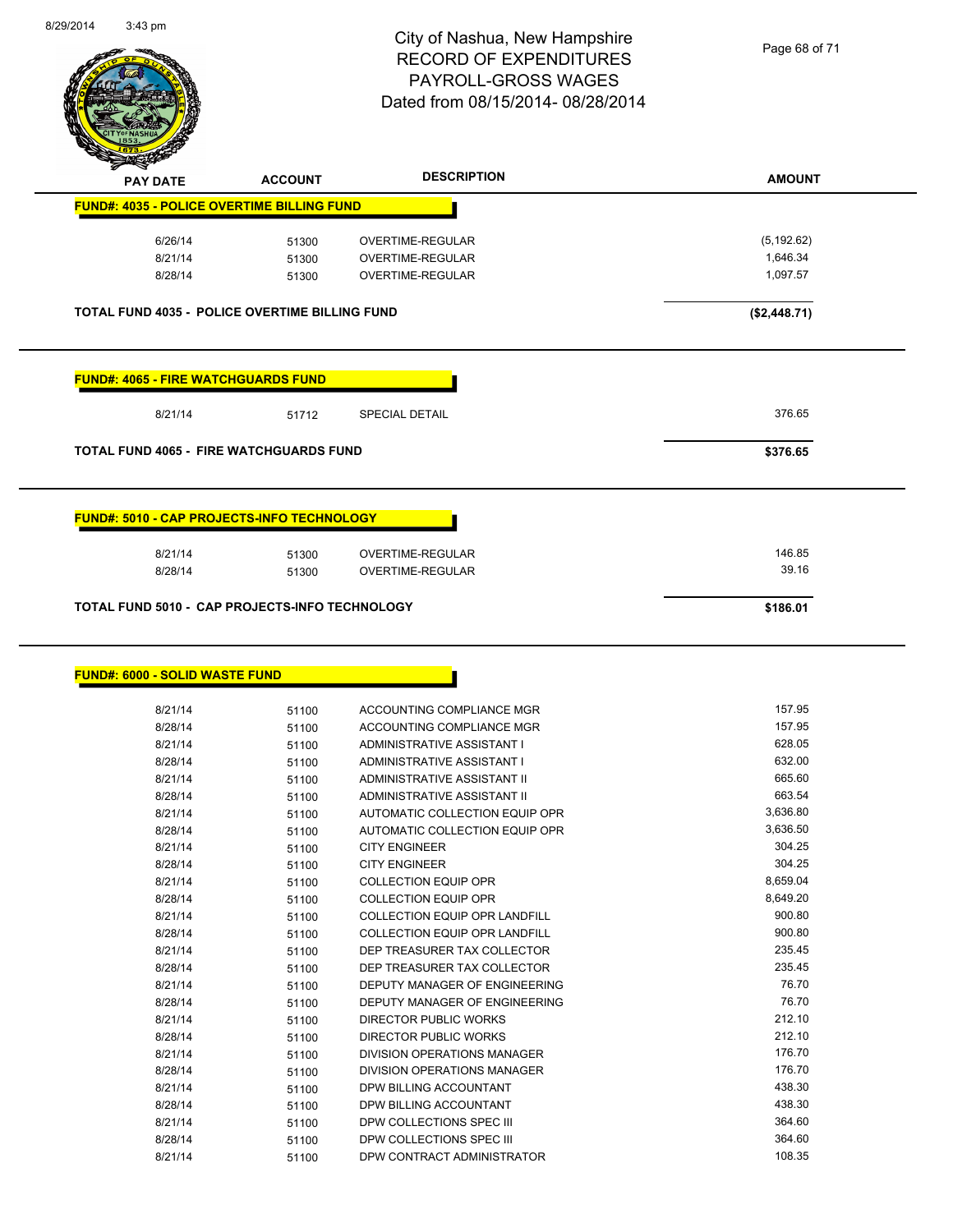

|                                       |       | <b>DESCRIPTION</b><br><b>AMOUNT</b><br><b>ACCOUNT</b> |          |
|---------------------------------------|-------|-------------------------------------------------------|----------|
| <b>PAY DATE</b>                       |       |                                                       |          |
| <b>FUND#: 6000 - SOLID WASTE FUND</b> |       |                                                       |          |
|                                       |       |                                                       |          |
| 8/28/14                               | 51100 | DPW CONTRACT ADMINISTRATOR                            | 108.35   |
| 8/21/14                               | 51100 | <b>ENVIRONMENTAL ENGINEER</b>                         | 1,293.10 |
| 8/28/14                               | 51100 | <b>ENVIRONMENTAL ENGINEER</b>                         | 1,293.10 |
| 8/21/14                               | 51100 | <b>EQUIPMENT OPR LANDFILL</b>                         | 5,479.20 |
| 8/28/14                               | 51100 | <b>EQUIPMENT OPR LANDFILL</b>                         | 6,141.27 |
| 8/21/14                               | 51100 | <b>FINANCE AND ADMIN MANAGER</b>                      | 383.40   |
| 8/28/14                               | 51100 | FINANCE AND ADMIN MANAGER                             | 383.40   |
| 8/21/14                               | 51100 | LICENSED SCALE OPERATOR                               | 680.10   |
| 8/28/14                               | 51100 | LICENSED SCALE OPERATOR                               | 680.10   |
| 8/21/14                               | 51100 | <b>RECYCLING COORDINATOR</b>                          | 1,061.70 |
| 8/28/14                               | 51100 | RECYCLING COORDINATOR                                 | 1,061.70 |
| 8/21/14                               | 51100 | <b>SOLID WASTE FOREMAN</b>                            | 2,308.30 |
| 8/28/14                               | 51100 | <b>SOLID WASTE FOREMAN</b>                            | 2,308.29 |
| 8/21/14                               | 51100 | SOLID WASTE TECHNICIAN                                | 985.55   |
| 8/28/14                               | 51100 | SOLID WASTE TECHNICIAN                                | 985.55   |
| 8/21/14                               | 51100 | SUPERINTENDENT OF SOLID WASTE                         | 1,575.30 |
| 8/28/14                               | 51100 | SUPERINTENDENT OF SOLID WASTE                         | 1,575.30 |
| 8/21/14                               | 51300 | <b>OVERTIME-REGULAR</b>                               | 1,737.66 |
| 8/28/14                               | 51300 | <b>OVERTIME-REGULAR</b>                               | 1,792.00 |
| 8/21/14                               | 51400 | <b>WAGES TEMP-SEASONAL</b>                            | 3,454.75 |
| 8/28/14                               | 51400 | <b>WAGES TEMP-SEASONAL</b>                            | 3,090.75 |
| 8/28/14                               | 55118 | <b>TELEPHONE-CELLULAR</b>                             | 101.00   |
|                                       |       |                                                       |          |

**TOTAL FUND 6000 - SOLID WASTE FUND \$71,492.65** 

#### **FUND#: 6200 - WASTEWATER FUND**

| 8/21/14 | 51100 | ACCOUNTING COMPLIANCE MGR            | 315.80   |
|---------|-------|--------------------------------------|----------|
| 8/28/14 | 51100 | ACCOUNTING COMPLIANCE MGR            | 315.80   |
| 8/21/14 | 51100 | ADMINISTRATIVE ASSISTANT II          | 811.25   |
| 8/28/14 | 51100 | ADMINISTRATIVE ASSISTANT II          | 811.25   |
| 8/21/14 | 51100 | ANALYTICAL CHEMIST                   | 85.37    |
| 8/28/14 | 51100 | <b>ANALYTICAL CHEMIST</b>            | 85.37    |
| 8/21/14 | 51100 | <b>CITY ENGINEER</b>                 | 709.95   |
| 8/28/14 | 51100 | <b>CITY ENGINEER</b>                 | 709.95   |
| 8/21/14 | 51100 | <b>COLLECTION SYSTEM FOREMAN</b>     | 1,087.55 |
| 8/28/14 | 51100 | <b>COLLECTION SYSTEM FOREMAN</b>     | 1,087.56 |
| 8/21/14 | 51100 | COLLECTION SYSTEMS OPERATOR          | 2,740.96 |
| 8/28/14 | 51100 | COLLECTION SYSTEMS OPERATOR          | 2,727.60 |
| 8/21/14 | 51100 | COLLECTION SYSTEMS TECHNICIAN        | 1,954.40 |
| 8/28/14 | 51100 | COLLECTION SYSTEMS TECHNICIAN        | 1,952.00 |
| 8/21/14 | 51100 | COLLECTIONS SPEC II                  | 791.45   |
| 8/28/14 | 51100 | <b>COLLECTIONS SPEC II</b>           | 791.45   |
| 8/21/14 | 51100 | CSO STORM WATER ENGINEER             | 1,225.70 |
| 8/28/14 | 51100 | CSO STORM WATER ENGINEER             | 1,225.70 |
| 8/21/14 | 51100 | CSO TECHNICIAN INSPECTOR             | 993.75   |
| 8/28/14 | 51100 | CSO TECHNICIAN INSPECTOR             | 993.74   |
| 8/21/14 | 51100 | DEP TREASURER TAX COLLECTOR          | 235.45   |
| 8/28/14 | 51100 | DEP TREASURER TAX COLLECTOR          | 235.45   |
| 8/21/14 | 51100 | <b>DEPUTY MANAGER OF ENGINEERING</b> | 766.80   |
| 8/28/14 | 51100 | DEPUTY MANAGER OF ENGINEERING        | 766.80   |
| 8/21/14 | 51100 | <b>DIRECTOR PUBLIC WORKS</b>         | 424.10   |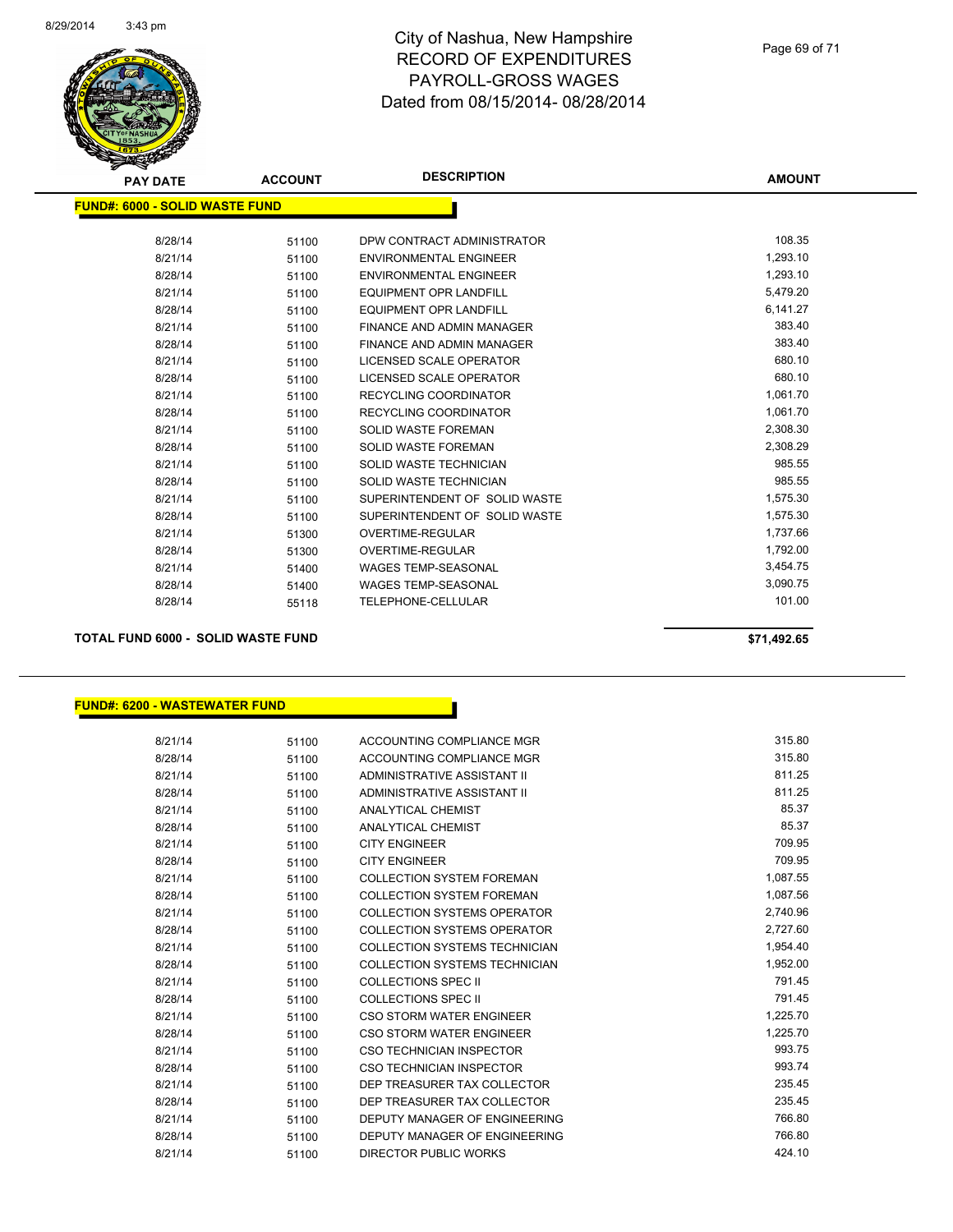

| <b>FUND#: 6200 - WASTEWATER FUND</b><br>424.10<br>8/28/14<br>DIRECTOR PUBLIC WORKS<br>51100<br>176.65<br>8/21/14<br>DIVISION OPERATIONS MANAGER<br>51100<br>176.65<br>8/28/14<br>DIVISION OPERATIONS MANAGER<br>51100<br>438.25<br>8/21/14<br>DPW BILLING ACCOUNTANT<br>51100<br>438.25<br>8/28/14<br>DPW BILLING ACCOUNTANT<br>51100<br>364.60<br>8/21/14<br>DPW COLLECTIONS SPEC III<br>51100<br>364.60<br>8/28/14<br>DPW COLLECTIONS SPEC III<br>51100<br>649.70<br>8/21/14<br>DPW CONTRACT ADMINISTRATOR<br>51100<br>649.70<br>8/28/14<br>DPW CONTRACT ADMINISTRATOR<br>51100<br>1,039.60<br>8/21/14<br>ELECTRICAL DIAGNOSTIC TECH I<br>51100<br>1,039.60<br>8/28/14<br>ELECTRICAL DIAGNOSTIC TECH I<br>51100<br>8/21/14<br>383.40<br>FINANCE AND ADMIN MANAGER<br>51100<br>383.40<br>8/28/14<br>FINANCE AND ADMIN MANAGER<br>51100<br>8/21/14<br>362.50<br>FLEET MANAGER STREET DEPT<br>51100<br>362.50<br>8/28/14<br>FLEET MANAGER STREET DEPT<br>51100<br>1,154.14<br>8/21/14<br>FOREMAN MAINTENANCE<br>51100<br>1,154.15<br>8/28/14<br><b>FOREMAN MAINTENANCE</b><br>51100<br>8/21/14<br>1,154.10<br>INDUSTRIAL PRETREATMENT COORD<br>51100<br>1,154.10<br>8/28/14<br>INDUSTRIAL PRETREATMENT COORD<br>51100<br>8/21/14<br>MECHANIC WWTP 1ST CLASS<br>3,003.60<br>51100<br>3,003.60<br>MECHANIC WWTP 1ST CLASS<br>8/28/14<br>51100<br>3,979.20<br>8/21/14<br>OPERATOR II WWTP<br>51100<br>3,976.80<br>8/28/14<br>OPERATOR II WWTP<br>51100<br>2,018.40<br>8/21/14<br>OPERATOR II WWTP 2nd<br>51100<br>2,018.33<br>8/28/14<br>OPERATOR II WWTP 2nd<br>51100<br>1,013.20<br>8/21/14<br>OPERATOR II WWTP 3rd<br>51100<br>1,013.20<br>8/28/14<br>OPERATOR II WWTP 3rd<br>51100<br>3,147.41<br>8/21/14<br><b>OPERATOR III WWTP</b><br>51100<br>8/28/14<br>3,147.20<br>OPERATOR III WWTP<br>51100<br>1,405.05<br>8/21/14<br>PLANT OPERATIONS SUPERVISOR<br>51100<br>8/28/14<br>PLANT OPERATIONS SUPERVISOR<br>1,405.05<br>51100<br>1,317.56<br>8/21/14<br><b>PROCESS CHEMIST</b><br>51100<br>8/28/14<br>1,073.90<br><b>PROCESS CHEMIST</b><br>51100<br>1,720.00<br>SUPERINTENDENT OF WASTEWATER<br>8/21/14<br>51100<br>8/28/14<br>SUPERINTENDENT OF WASTEWATER<br>1,720.00<br>51100<br>1,154.10<br>8/21/14<br><b>SUPV LABORATORY</b><br>51100<br>1,154.10<br>8/28/14<br><b>SUPV LABORATORY</b><br>51100<br>848.00<br>8/21/14<br><b>TRUCK DRIVER STREET REPAIR</b><br>51100<br>854.00<br>8/28/14<br>TRUCK DRIVER STREET REPAIR<br>51100<br>8/21/14<br>1,331.45<br>WASTEWATER PROJECT ENGINEER<br>51100<br>1,331.45<br>8/28/14<br>WASTEWATER PROJECT ENGINEER<br>51100<br>8/21/14<br>6,007.22<br>OVERTIME-REGULAR<br>51300<br>7,028.70<br>8/28/14<br>OVERTIME-REGULAR<br>51300<br>8/21/14<br>2,541.00<br><b>WAGES TEMP-SEASONAL</b><br>51400<br>1,380.00<br>8/28/14<br>WAGES TEMP-SEASONAL<br>51400<br>1,800.00<br>8/21/14<br><b>LONGEVITY</b><br>51600<br>51.00<br>8/28/14<br>TELEPHONE-CELLULAR<br>55118 | <b>PAY DATE</b> | <b>ACCOUNT</b> | <b>DESCRIPTION</b> | <b>AMOUNT</b> |
|------------------------------------------------------------------------------------------------------------------------------------------------------------------------------------------------------------------------------------------------------------------------------------------------------------------------------------------------------------------------------------------------------------------------------------------------------------------------------------------------------------------------------------------------------------------------------------------------------------------------------------------------------------------------------------------------------------------------------------------------------------------------------------------------------------------------------------------------------------------------------------------------------------------------------------------------------------------------------------------------------------------------------------------------------------------------------------------------------------------------------------------------------------------------------------------------------------------------------------------------------------------------------------------------------------------------------------------------------------------------------------------------------------------------------------------------------------------------------------------------------------------------------------------------------------------------------------------------------------------------------------------------------------------------------------------------------------------------------------------------------------------------------------------------------------------------------------------------------------------------------------------------------------------------------------------------------------------------------------------------------------------------------------------------------------------------------------------------------------------------------------------------------------------------------------------------------------------------------------------------------------------------------------------------------------------------------------------------------------------------------------------------------------------------------------------------------------------------------------------------------------------------------------------------------------------------------------------------------------------------------------------------------------------------------------------------------------------------------------------------------------------------------------------------------------------------------------------------------------------------------------------------------------|-----------------|----------------|--------------------|---------------|
|                                                                                                                                                                                                                                                                                                                                                                                                                                                                                                                                                                                                                                                                                                                                                                                                                                                                                                                                                                                                                                                                                                                                                                                                                                                                                                                                                                                                                                                                                                                                                                                                                                                                                                                                                                                                                                                                                                                                                                                                                                                                                                                                                                                                                                                                                                                                                                                                                                                                                                                                                                                                                                                                                                                                                                                                                                                                                                            |                 |                |                    |               |
|                                                                                                                                                                                                                                                                                                                                                                                                                                                                                                                                                                                                                                                                                                                                                                                                                                                                                                                                                                                                                                                                                                                                                                                                                                                                                                                                                                                                                                                                                                                                                                                                                                                                                                                                                                                                                                                                                                                                                                                                                                                                                                                                                                                                                                                                                                                                                                                                                                                                                                                                                                                                                                                                                                                                                                                                                                                                                                            |                 |                |                    |               |
|                                                                                                                                                                                                                                                                                                                                                                                                                                                                                                                                                                                                                                                                                                                                                                                                                                                                                                                                                                                                                                                                                                                                                                                                                                                                                                                                                                                                                                                                                                                                                                                                                                                                                                                                                                                                                                                                                                                                                                                                                                                                                                                                                                                                                                                                                                                                                                                                                                                                                                                                                                                                                                                                                                                                                                                                                                                                                                            |                 |                |                    |               |
|                                                                                                                                                                                                                                                                                                                                                                                                                                                                                                                                                                                                                                                                                                                                                                                                                                                                                                                                                                                                                                                                                                                                                                                                                                                                                                                                                                                                                                                                                                                                                                                                                                                                                                                                                                                                                                                                                                                                                                                                                                                                                                                                                                                                                                                                                                                                                                                                                                                                                                                                                                                                                                                                                                                                                                                                                                                                                                            |                 |                |                    |               |
|                                                                                                                                                                                                                                                                                                                                                                                                                                                                                                                                                                                                                                                                                                                                                                                                                                                                                                                                                                                                                                                                                                                                                                                                                                                                                                                                                                                                                                                                                                                                                                                                                                                                                                                                                                                                                                                                                                                                                                                                                                                                                                                                                                                                                                                                                                                                                                                                                                                                                                                                                                                                                                                                                                                                                                                                                                                                                                            |                 |                |                    |               |
|                                                                                                                                                                                                                                                                                                                                                                                                                                                                                                                                                                                                                                                                                                                                                                                                                                                                                                                                                                                                                                                                                                                                                                                                                                                                                                                                                                                                                                                                                                                                                                                                                                                                                                                                                                                                                                                                                                                                                                                                                                                                                                                                                                                                                                                                                                                                                                                                                                                                                                                                                                                                                                                                                                                                                                                                                                                                                                            |                 |                |                    |               |
|                                                                                                                                                                                                                                                                                                                                                                                                                                                                                                                                                                                                                                                                                                                                                                                                                                                                                                                                                                                                                                                                                                                                                                                                                                                                                                                                                                                                                                                                                                                                                                                                                                                                                                                                                                                                                                                                                                                                                                                                                                                                                                                                                                                                                                                                                                                                                                                                                                                                                                                                                                                                                                                                                                                                                                                                                                                                                                            |                 |                |                    |               |
|                                                                                                                                                                                                                                                                                                                                                                                                                                                                                                                                                                                                                                                                                                                                                                                                                                                                                                                                                                                                                                                                                                                                                                                                                                                                                                                                                                                                                                                                                                                                                                                                                                                                                                                                                                                                                                                                                                                                                                                                                                                                                                                                                                                                                                                                                                                                                                                                                                                                                                                                                                                                                                                                                                                                                                                                                                                                                                            |                 |                |                    |               |
|                                                                                                                                                                                                                                                                                                                                                                                                                                                                                                                                                                                                                                                                                                                                                                                                                                                                                                                                                                                                                                                                                                                                                                                                                                                                                                                                                                                                                                                                                                                                                                                                                                                                                                                                                                                                                                                                                                                                                                                                                                                                                                                                                                                                                                                                                                                                                                                                                                                                                                                                                                                                                                                                                                                                                                                                                                                                                                            |                 |                |                    |               |
|                                                                                                                                                                                                                                                                                                                                                                                                                                                                                                                                                                                                                                                                                                                                                                                                                                                                                                                                                                                                                                                                                                                                                                                                                                                                                                                                                                                                                                                                                                                                                                                                                                                                                                                                                                                                                                                                                                                                                                                                                                                                                                                                                                                                                                                                                                                                                                                                                                                                                                                                                                                                                                                                                                                                                                                                                                                                                                            |                 |                |                    |               |
|                                                                                                                                                                                                                                                                                                                                                                                                                                                                                                                                                                                                                                                                                                                                                                                                                                                                                                                                                                                                                                                                                                                                                                                                                                                                                                                                                                                                                                                                                                                                                                                                                                                                                                                                                                                                                                                                                                                                                                                                                                                                                                                                                                                                                                                                                                                                                                                                                                                                                                                                                                                                                                                                                                                                                                                                                                                                                                            |                 |                |                    |               |
|                                                                                                                                                                                                                                                                                                                                                                                                                                                                                                                                                                                                                                                                                                                                                                                                                                                                                                                                                                                                                                                                                                                                                                                                                                                                                                                                                                                                                                                                                                                                                                                                                                                                                                                                                                                                                                                                                                                                                                                                                                                                                                                                                                                                                                                                                                                                                                                                                                                                                                                                                                                                                                                                                                                                                                                                                                                                                                            |                 |                |                    |               |
|                                                                                                                                                                                                                                                                                                                                                                                                                                                                                                                                                                                                                                                                                                                                                                                                                                                                                                                                                                                                                                                                                                                                                                                                                                                                                                                                                                                                                                                                                                                                                                                                                                                                                                                                                                                                                                                                                                                                                                                                                                                                                                                                                                                                                                                                                                                                                                                                                                                                                                                                                                                                                                                                                                                                                                                                                                                                                                            |                 |                |                    |               |
|                                                                                                                                                                                                                                                                                                                                                                                                                                                                                                                                                                                                                                                                                                                                                                                                                                                                                                                                                                                                                                                                                                                                                                                                                                                                                                                                                                                                                                                                                                                                                                                                                                                                                                                                                                                                                                                                                                                                                                                                                                                                                                                                                                                                                                                                                                                                                                                                                                                                                                                                                                                                                                                                                                                                                                                                                                                                                                            |                 |                |                    |               |
|                                                                                                                                                                                                                                                                                                                                                                                                                                                                                                                                                                                                                                                                                                                                                                                                                                                                                                                                                                                                                                                                                                                                                                                                                                                                                                                                                                                                                                                                                                                                                                                                                                                                                                                                                                                                                                                                                                                                                                                                                                                                                                                                                                                                                                                                                                                                                                                                                                                                                                                                                                                                                                                                                                                                                                                                                                                                                                            |                 |                |                    |               |
|                                                                                                                                                                                                                                                                                                                                                                                                                                                                                                                                                                                                                                                                                                                                                                                                                                                                                                                                                                                                                                                                                                                                                                                                                                                                                                                                                                                                                                                                                                                                                                                                                                                                                                                                                                                                                                                                                                                                                                                                                                                                                                                                                                                                                                                                                                                                                                                                                                                                                                                                                                                                                                                                                                                                                                                                                                                                                                            |                 |                |                    |               |
|                                                                                                                                                                                                                                                                                                                                                                                                                                                                                                                                                                                                                                                                                                                                                                                                                                                                                                                                                                                                                                                                                                                                                                                                                                                                                                                                                                                                                                                                                                                                                                                                                                                                                                                                                                                                                                                                                                                                                                                                                                                                                                                                                                                                                                                                                                                                                                                                                                                                                                                                                                                                                                                                                                                                                                                                                                                                                                            |                 |                |                    |               |
|                                                                                                                                                                                                                                                                                                                                                                                                                                                                                                                                                                                                                                                                                                                                                                                                                                                                                                                                                                                                                                                                                                                                                                                                                                                                                                                                                                                                                                                                                                                                                                                                                                                                                                                                                                                                                                                                                                                                                                                                                                                                                                                                                                                                                                                                                                                                                                                                                                                                                                                                                                                                                                                                                                                                                                                                                                                                                                            |                 |                |                    |               |
|                                                                                                                                                                                                                                                                                                                                                                                                                                                                                                                                                                                                                                                                                                                                                                                                                                                                                                                                                                                                                                                                                                                                                                                                                                                                                                                                                                                                                                                                                                                                                                                                                                                                                                                                                                                                                                                                                                                                                                                                                                                                                                                                                                                                                                                                                                                                                                                                                                                                                                                                                                                                                                                                                                                                                                                                                                                                                                            |                 |                |                    |               |
|                                                                                                                                                                                                                                                                                                                                                                                                                                                                                                                                                                                                                                                                                                                                                                                                                                                                                                                                                                                                                                                                                                                                                                                                                                                                                                                                                                                                                                                                                                                                                                                                                                                                                                                                                                                                                                                                                                                                                                                                                                                                                                                                                                                                                                                                                                                                                                                                                                                                                                                                                                                                                                                                                                                                                                                                                                                                                                            |                 |                |                    |               |
|                                                                                                                                                                                                                                                                                                                                                                                                                                                                                                                                                                                                                                                                                                                                                                                                                                                                                                                                                                                                                                                                                                                                                                                                                                                                                                                                                                                                                                                                                                                                                                                                                                                                                                                                                                                                                                                                                                                                                                                                                                                                                                                                                                                                                                                                                                                                                                                                                                                                                                                                                                                                                                                                                                                                                                                                                                                                                                            |                 |                |                    |               |
|                                                                                                                                                                                                                                                                                                                                                                                                                                                                                                                                                                                                                                                                                                                                                                                                                                                                                                                                                                                                                                                                                                                                                                                                                                                                                                                                                                                                                                                                                                                                                                                                                                                                                                                                                                                                                                                                                                                                                                                                                                                                                                                                                                                                                                                                                                                                                                                                                                                                                                                                                                                                                                                                                                                                                                                                                                                                                                            |                 |                |                    |               |
|                                                                                                                                                                                                                                                                                                                                                                                                                                                                                                                                                                                                                                                                                                                                                                                                                                                                                                                                                                                                                                                                                                                                                                                                                                                                                                                                                                                                                                                                                                                                                                                                                                                                                                                                                                                                                                                                                                                                                                                                                                                                                                                                                                                                                                                                                                                                                                                                                                                                                                                                                                                                                                                                                                                                                                                                                                                                                                            |                 |                |                    |               |
|                                                                                                                                                                                                                                                                                                                                                                                                                                                                                                                                                                                                                                                                                                                                                                                                                                                                                                                                                                                                                                                                                                                                                                                                                                                                                                                                                                                                                                                                                                                                                                                                                                                                                                                                                                                                                                                                                                                                                                                                                                                                                                                                                                                                                                                                                                                                                                                                                                                                                                                                                                                                                                                                                                                                                                                                                                                                                                            |                 |                |                    |               |
|                                                                                                                                                                                                                                                                                                                                                                                                                                                                                                                                                                                                                                                                                                                                                                                                                                                                                                                                                                                                                                                                                                                                                                                                                                                                                                                                                                                                                                                                                                                                                                                                                                                                                                                                                                                                                                                                                                                                                                                                                                                                                                                                                                                                                                                                                                                                                                                                                                                                                                                                                                                                                                                                                                                                                                                                                                                                                                            |                 |                |                    |               |
|                                                                                                                                                                                                                                                                                                                                                                                                                                                                                                                                                                                                                                                                                                                                                                                                                                                                                                                                                                                                                                                                                                                                                                                                                                                                                                                                                                                                                                                                                                                                                                                                                                                                                                                                                                                                                                                                                                                                                                                                                                                                                                                                                                                                                                                                                                                                                                                                                                                                                                                                                                                                                                                                                                                                                                                                                                                                                                            |                 |                |                    |               |
|                                                                                                                                                                                                                                                                                                                                                                                                                                                                                                                                                                                                                                                                                                                                                                                                                                                                                                                                                                                                                                                                                                                                                                                                                                                                                                                                                                                                                                                                                                                                                                                                                                                                                                                                                                                                                                                                                                                                                                                                                                                                                                                                                                                                                                                                                                                                                                                                                                                                                                                                                                                                                                                                                                                                                                                                                                                                                                            |                 |                |                    |               |
|                                                                                                                                                                                                                                                                                                                                                                                                                                                                                                                                                                                                                                                                                                                                                                                                                                                                                                                                                                                                                                                                                                                                                                                                                                                                                                                                                                                                                                                                                                                                                                                                                                                                                                                                                                                                                                                                                                                                                                                                                                                                                                                                                                                                                                                                                                                                                                                                                                                                                                                                                                                                                                                                                                                                                                                                                                                                                                            |                 |                |                    |               |
|                                                                                                                                                                                                                                                                                                                                                                                                                                                                                                                                                                                                                                                                                                                                                                                                                                                                                                                                                                                                                                                                                                                                                                                                                                                                                                                                                                                                                                                                                                                                                                                                                                                                                                                                                                                                                                                                                                                                                                                                                                                                                                                                                                                                                                                                                                                                                                                                                                                                                                                                                                                                                                                                                                                                                                                                                                                                                                            |                 |                |                    |               |
|                                                                                                                                                                                                                                                                                                                                                                                                                                                                                                                                                                                                                                                                                                                                                                                                                                                                                                                                                                                                                                                                                                                                                                                                                                                                                                                                                                                                                                                                                                                                                                                                                                                                                                                                                                                                                                                                                                                                                                                                                                                                                                                                                                                                                                                                                                                                                                                                                                                                                                                                                                                                                                                                                                                                                                                                                                                                                                            |                 |                |                    |               |
|                                                                                                                                                                                                                                                                                                                                                                                                                                                                                                                                                                                                                                                                                                                                                                                                                                                                                                                                                                                                                                                                                                                                                                                                                                                                                                                                                                                                                                                                                                                                                                                                                                                                                                                                                                                                                                                                                                                                                                                                                                                                                                                                                                                                                                                                                                                                                                                                                                                                                                                                                                                                                                                                                                                                                                                                                                                                                                            |                 |                |                    |               |
|                                                                                                                                                                                                                                                                                                                                                                                                                                                                                                                                                                                                                                                                                                                                                                                                                                                                                                                                                                                                                                                                                                                                                                                                                                                                                                                                                                                                                                                                                                                                                                                                                                                                                                                                                                                                                                                                                                                                                                                                                                                                                                                                                                                                                                                                                                                                                                                                                                                                                                                                                                                                                                                                                                                                                                                                                                                                                                            |                 |                |                    |               |
|                                                                                                                                                                                                                                                                                                                                                                                                                                                                                                                                                                                                                                                                                                                                                                                                                                                                                                                                                                                                                                                                                                                                                                                                                                                                                                                                                                                                                                                                                                                                                                                                                                                                                                                                                                                                                                                                                                                                                                                                                                                                                                                                                                                                                                                                                                                                                                                                                                                                                                                                                                                                                                                                                                                                                                                                                                                                                                            |                 |                |                    |               |
|                                                                                                                                                                                                                                                                                                                                                                                                                                                                                                                                                                                                                                                                                                                                                                                                                                                                                                                                                                                                                                                                                                                                                                                                                                                                                                                                                                                                                                                                                                                                                                                                                                                                                                                                                                                                                                                                                                                                                                                                                                                                                                                                                                                                                                                                                                                                                                                                                                                                                                                                                                                                                                                                                                                                                                                                                                                                                                            |                 |                |                    |               |
|                                                                                                                                                                                                                                                                                                                                                                                                                                                                                                                                                                                                                                                                                                                                                                                                                                                                                                                                                                                                                                                                                                                                                                                                                                                                                                                                                                                                                                                                                                                                                                                                                                                                                                                                                                                                                                                                                                                                                                                                                                                                                                                                                                                                                                                                                                                                                                                                                                                                                                                                                                                                                                                                                                                                                                                                                                                                                                            |                 |                |                    |               |
|                                                                                                                                                                                                                                                                                                                                                                                                                                                                                                                                                                                                                                                                                                                                                                                                                                                                                                                                                                                                                                                                                                                                                                                                                                                                                                                                                                                                                                                                                                                                                                                                                                                                                                                                                                                                                                                                                                                                                                                                                                                                                                                                                                                                                                                                                                                                                                                                                                                                                                                                                                                                                                                                                                                                                                                                                                                                                                            |                 |                |                    |               |
|                                                                                                                                                                                                                                                                                                                                                                                                                                                                                                                                                                                                                                                                                                                                                                                                                                                                                                                                                                                                                                                                                                                                                                                                                                                                                                                                                                                                                                                                                                                                                                                                                                                                                                                                                                                                                                                                                                                                                                                                                                                                                                                                                                                                                                                                                                                                                                                                                                                                                                                                                                                                                                                                                                                                                                                                                                                                                                            |                 |                |                    |               |
|                                                                                                                                                                                                                                                                                                                                                                                                                                                                                                                                                                                                                                                                                                                                                                                                                                                                                                                                                                                                                                                                                                                                                                                                                                                                                                                                                                                                                                                                                                                                                                                                                                                                                                                                                                                                                                                                                                                                                                                                                                                                                                                                                                                                                                                                                                                                                                                                                                                                                                                                                                                                                                                                                                                                                                                                                                                                                                            |                 |                |                    |               |
|                                                                                                                                                                                                                                                                                                                                                                                                                                                                                                                                                                                                                                                                                                                                                                                                                                                                                                                                                                                                                                                                                                                                                                                                                                                                                                                                                                                                                                                                                                                                                                                                                                                                                                                                                                                                                                                                                                                                                                                                                                                                                                                                                                                                                                                                                                                                                                                                                                                                                                                                                                                                                                                                                                                                                                                                                                                                                                            |                 |                |                    |               |
|                                                                                                                                                                                                                                                                                                                                                                                                                                                                                                                                                                                                                                                                                                                                                                                                                                                                                                                                                                                                                                                                                                                                                                                                                                                                                                                                                                                                                                                                                                                                                                                                                                                                                                                                                                                                                                                                                                                                                                                                                                                                                                                                                                                                                                                                                                                                                                                                                                                                                                                                                                                                                                                                                                                                                                                                                                                                                                            |                 |                |                    |               |
|                                                                                                                                                                                                                                                                                                                                                                                                                                                                                                                                                                                                                                                                                                                                                                                                                                                                                                                                                                                                                                                                                                                                                                                                                                                                                                                                                                                                                                                                                                                                                                                                                                                                                                                                                                                                                                                                                                                                                                                                                                                                                                                                                                                                                                                                                                                                                                                                                                                                                                                                                                                                                                                                                                                                                                                                                                                                                                            |                 |                |                    |               |
|                                                                                                                                                                                                                                                                                                                                                                                                                                                                                                                                                                                                                                                                                                                                                                                                                                                                                                                                                                                                                                                                                                                                                                                                                                                                                                                                                                                                                                                                                                                                                                                                                                                                                                                                                                                                                                                                                                                                                                                                                                                                                                                                                                                                                                                                                                                                                                                                                                                                                                                                                                                                                                                                                                                                                                                                                                                                                                            |                 |                |                    |               |
|                                                                                                                                                                                                                                                                                                                                                                                                                                                                                                                                                                                                                                                                                                                                                                                                                                                                                                                                                                                                                                                                                                                                                                                                                                                                                                                                                                                                                                                                                                                                                                                                                                                                                                                                                                                                                                                                                                                                                                                                                                                                                                                                                                                                                                                                                                                                                                                                                                                                                                                                                                                                                                                                                                                                                                                                                                                                                                            |                 |                |                    |               |
|                                                                                                                                                                                                                                                                                                                                                                                                                                                                                                                                                                                                                                                                                                                                                                                                                                                                                                                                                                                                                                                                                                                                                                                                                                                                                                                                                                                                                                                                                                                                                                                                                                                                                                                                                                                                                                                                                                                                                                                                                                                                                                                                                                                                                                                                                                                                                                                                                                                                                                                                                                                                                                                                                                                                                                                                                                                                                                            |                 |                |                    |               |
|                                                                                                                                                                                                                                                                                                                                                                                                                                                                                                                                                                                                                                                                                                                                                                                                                                                                                                                                                                                                                                                                                                                                                                                                                                                                                                                                                                                                                                                                                                                                                                                                                                                                                                                                                                                                                                                                                                                                                                                                                                                                                                                                                                                                                                                                                                                                                                                                                                                                                                                                                                                                                                                                                                                                                                                                                                                                                                            |                 |                |                    |               |
|                                                                                                                                                                                                                                                                                                                                                                                                                                                                                                                                                                                                                                                                                                                                                                                                                                                                                                                                                                                                                                                                                                                                                                                                                                                                                                                                                                                                                                                                                                                                                                                                                                                                                                                                                                                                                                                                                                                                                                                                                                                                                                                                                                                                                                                                                                                                                                                                                                                                                                                                                                                                                                                                                                                                                                                                                                                                                                            |                 |                |                    |               |
|                                                                                                                                                                                                                                                                                                                                                                                                                                                                                                                                                                                                                                                                                                                                                                                                                                                                                                                                                                                                                                                                                                                                                                                                                                                                                                                                                                                                                                                                                                                                                                                                                                                                                                                                                                                                                                                                                                                                                                                                                                                                                                                                                                                                                                                                                                                                                                                                                                                                                                                                                                                                                                                                                                                                                                                                                                                                                                            |                 |                |                    |               |
|                                                                                                                                                                                                                                                                                                                                                                                                                                                                                                                                                                                                                                                                                                                                                                                                                                                                                                                                                                                                                                                                                                                                                                                                                                                                                                                                                                                                                                                                                                                                                                                                                                                                                                                                                                                                                                                                                                                                                                                                                                                                                                                                                                                                                                                                                                                                                                                                                                                                                                                                                                                                                                                                                                                                                                                                                                                                                                            |                 |                |                    |               |
|                                                                                                                                                                                                                                                                                                                                                                                                                                                                                                                                                                                                                                                                                                                                                                                                                                                                                                                                                                                                                                                                                                                                                                                                                                                                                                                                                                                                                                                                                                                                                                                                                                                                                                                                                                                                                                                                                                                                                                                                                                                                                                                                                                                                                                                                                                                                                                                                                                                                                                                                                                                                                                                                                                                                                                                                                                                                                                            |                 |                |                    |               |

#### **TOTAL FUND 6200 - WASTEWATER FUND \$96,158.71**